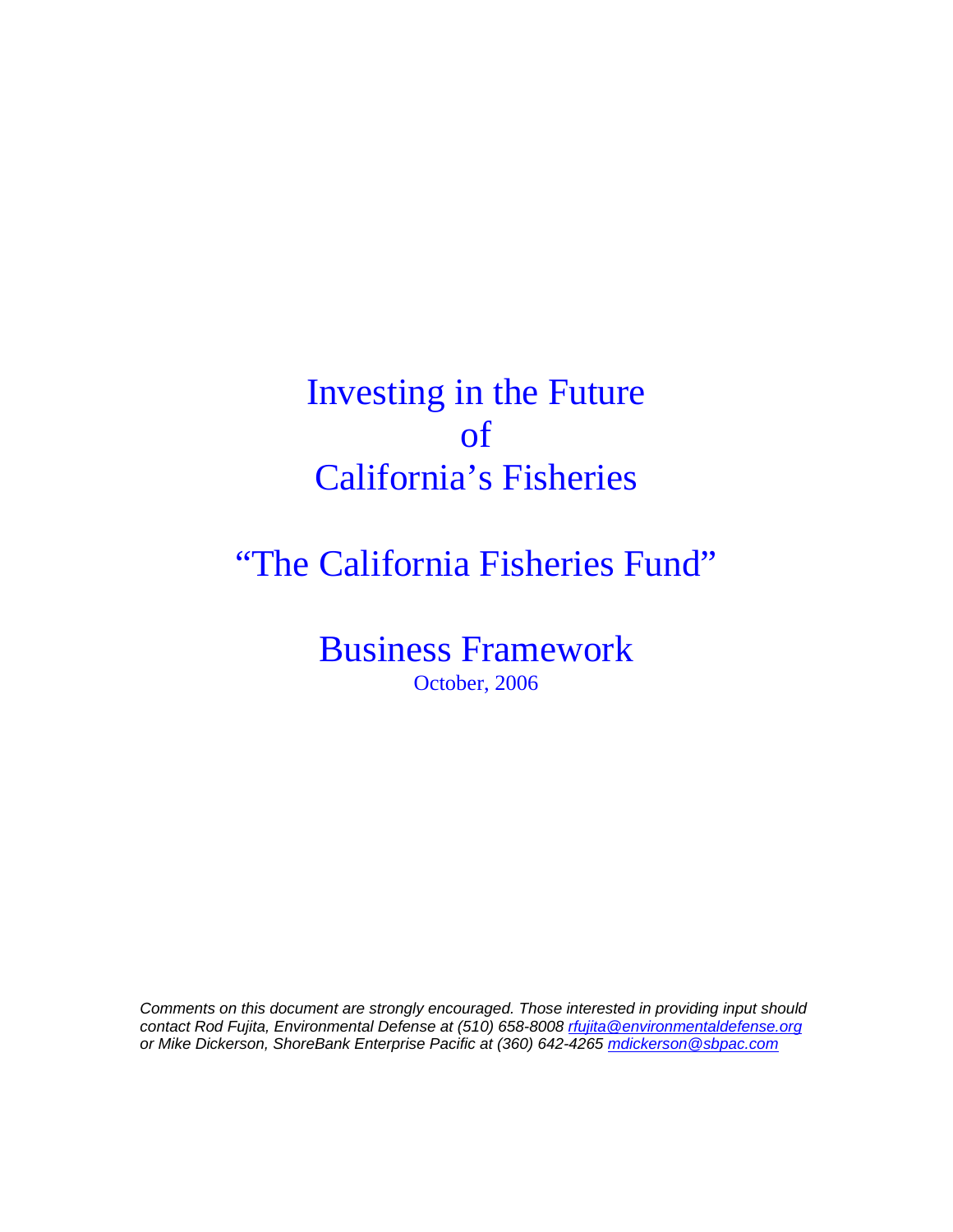### *Executive Summary*

Many California fisheries are in trouble. Declining revenues and reduced access to fish populations are hampering fishermen and their businesses – and jeopardizing California's supply of local seafood, our working waterfronts, and the coastal communities that depend on them.

The challenge facing the state is addressing the underlying problems confronting fisheries, not just the symptoms. Many observers believe that lack of funding has been a significant impediment to fisheries reform. The Ocean Protection Council (OPC) has initiated the development of a revolving capital investment tool aimed at addressing this impediment by supporting transition to more stable and profitable fisheries in California and thus enhancing our public trust fishery and ocean ecosystem resources.

#### *The California Fisheries Fund* has several key elements:

- The primary objective of the Fund is to improve the conservation and financial performance of California's marine fisheries. Outcomes will include improved scientific information, enhanced stewardship of fish stocks and habitats, better fishery jobs, improved profitability, and revitalized coastal communities.
- One of the key reforms necessary to achieve this objective is to transition California fisheries governance so that fishermen, cooperatives, and/or communities receive dedicated, secure access privileges to public trust resources in exchange for commitments to achieve fishery management goals, sharing of the costs of research and management, and resource stewardship.
- There is strong evidence from the 8 US fisheries (as well as from the hundreds of fisheries around the world) that have undergone such transitions that economic performance, conservation performance, costsharing, safety, and job quality all improve substantially as a result of governance reform.
- The California Fisheries Fund will be a permanent source of capital for funding research and planning in support of essential fishery governance reform. The Fund will make customized investments that stabilize the regulatory environment and align improved ocean stewardship with fishermen's business interests. It is intended to 'kick-start' demonstrations of fisheries reform models. Examples of projects to be funded include targeted buyouts of vessels and permits, collaborative research to develop stock assessments and ecosystem-based fishery management plans, development of management measures, and planning for governance reform.
- The Fund will capitalize permanent locally based Fishery Foundations that enable fishermen to develop and implement research, local comanagement entities and innovative market-based practices.

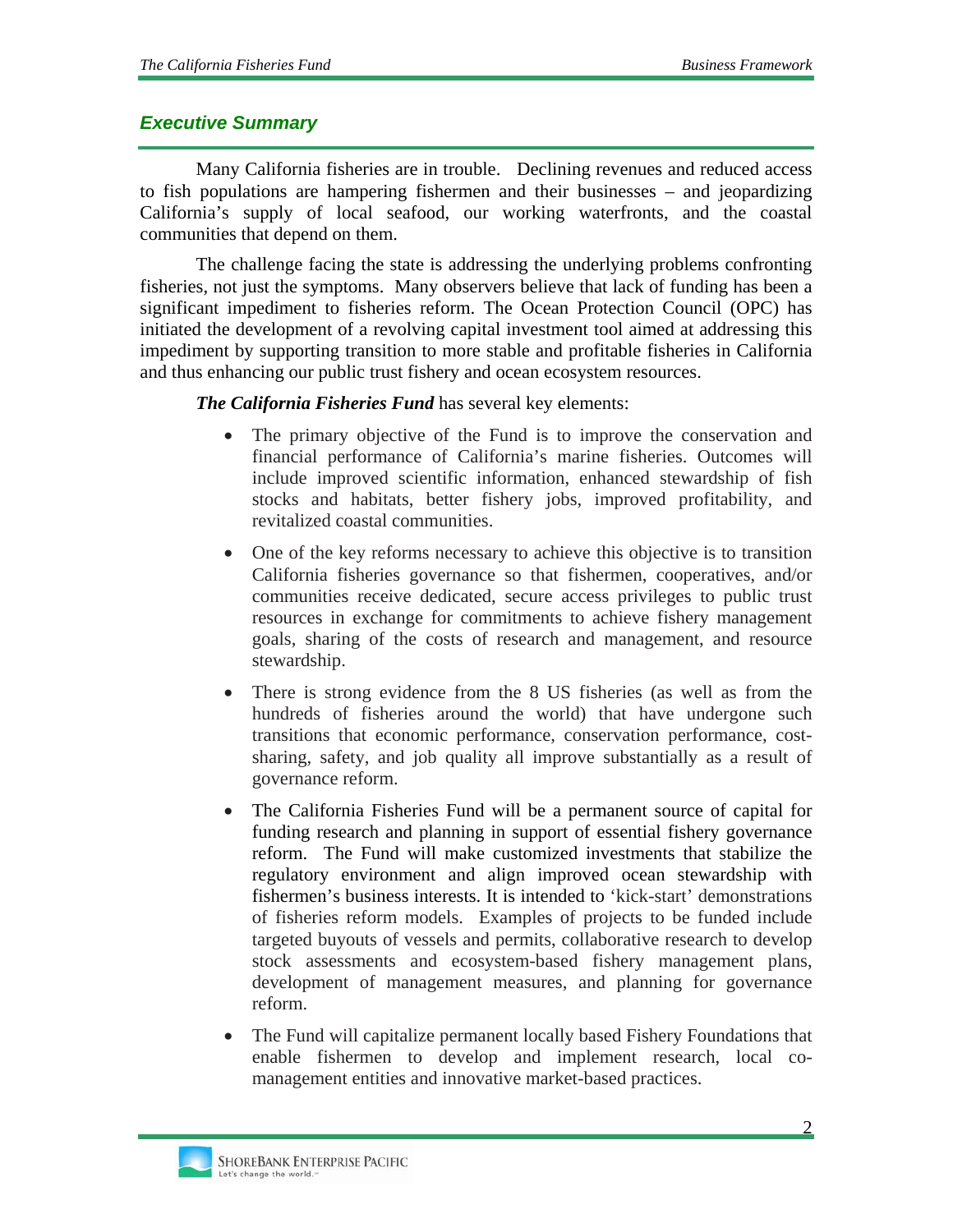- In fisheries that have undergone governance transitions, a "bloom of innovation" typically occurs as fishermen shift from maximizing catch to attempting to maximize value. The Fund will invest in fishery business development and innovation resulting from governance reform. Examples include targeted vessel/permit buyouts, value-added seafood products, development of new markets and distribution channels for sustainable seafood, and local fishing harbor revitalization.
- The Fund will be established in two phases:
	- o Start-up  $(2007 2010)$  designed to demonstrate success in three targeted fisheries; and,
	- o Expansion (2010) taking the Fund to full operating scale and working with additional fisheries (estimate 10 to 12, dependent on the specific attributes and needs of candidate fisheries).
- The OPC will seed the capital base of the Fund with a \$2,000,000 grant. This initial equity will be used to leverage an additional \$6,000,000 in capital from private resources (\$3,000,000 in grants and \$3,000,000 in debt) – resulting in the \$8,000,000 of capital required for the start-up phase of the Fund (2007 – 2010).
- Upon successful demonstration of reform strategies in selected demonstration fisheries, a second and final phase of capitalization will occur in 2010 that secures an additional \$9,000,000 in capital from private sources (\$2,000,000 in grants and \$7,000,000 in debt), resulting in total Fund capital of \$17,000,000.
- To minimize initial operating costs associated with the start-up of the Fund and expedite successful capitalization, an existing non-profit with relevant experience will 'incubate' and manage the Fund through the startup phase of operation. After successful performance over the first three years, the Fund will 'spin-off' and be established as an independent nonprofit.
- The Fund is based on a principle of risk sharing with participating fisheries and will incorporate repayment terms that reflect uncertainty and risk associated with fish populations, management, and overall successes.
- Given the uniqueness of approach, the financial modeling for the Fund and proposed operations have been structured using conservative assumptions, relatively large reserves, and other measures to allow for a higher level of risk tolerance in investment, capitalization, and operations while ensuring solvency and ongoing reserves.

The California Fisheries Fund will provide the State and stakeholders with an innovative tool to achieve conservation and economic benefits that will help sustain our working waterfronts and coastal communities, provide fishermen a long-term stake in the future of their fisheries, and ensure sound stewardship of our ocean resources. The Fund will be operational February, 2008.

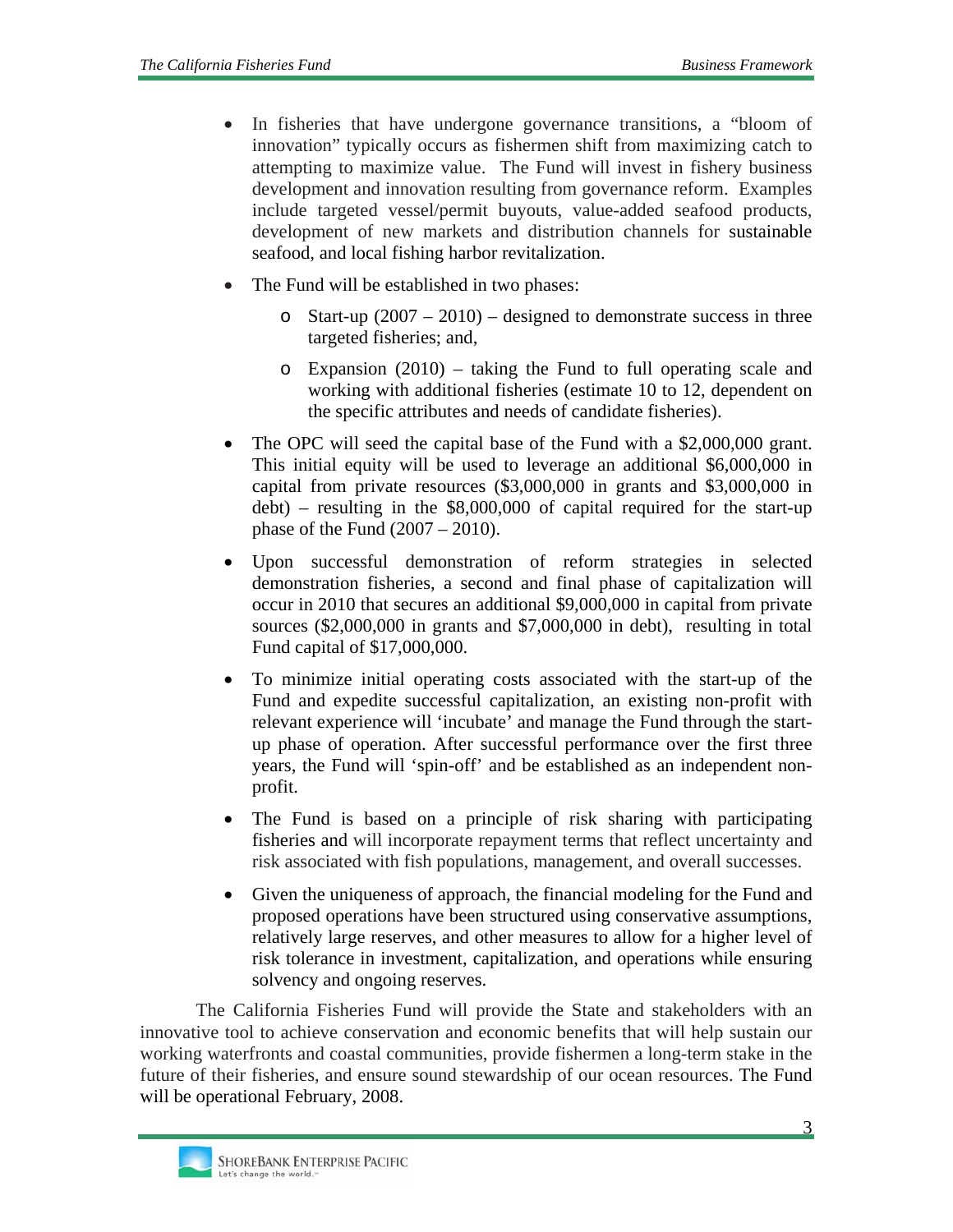# **Table of Contents**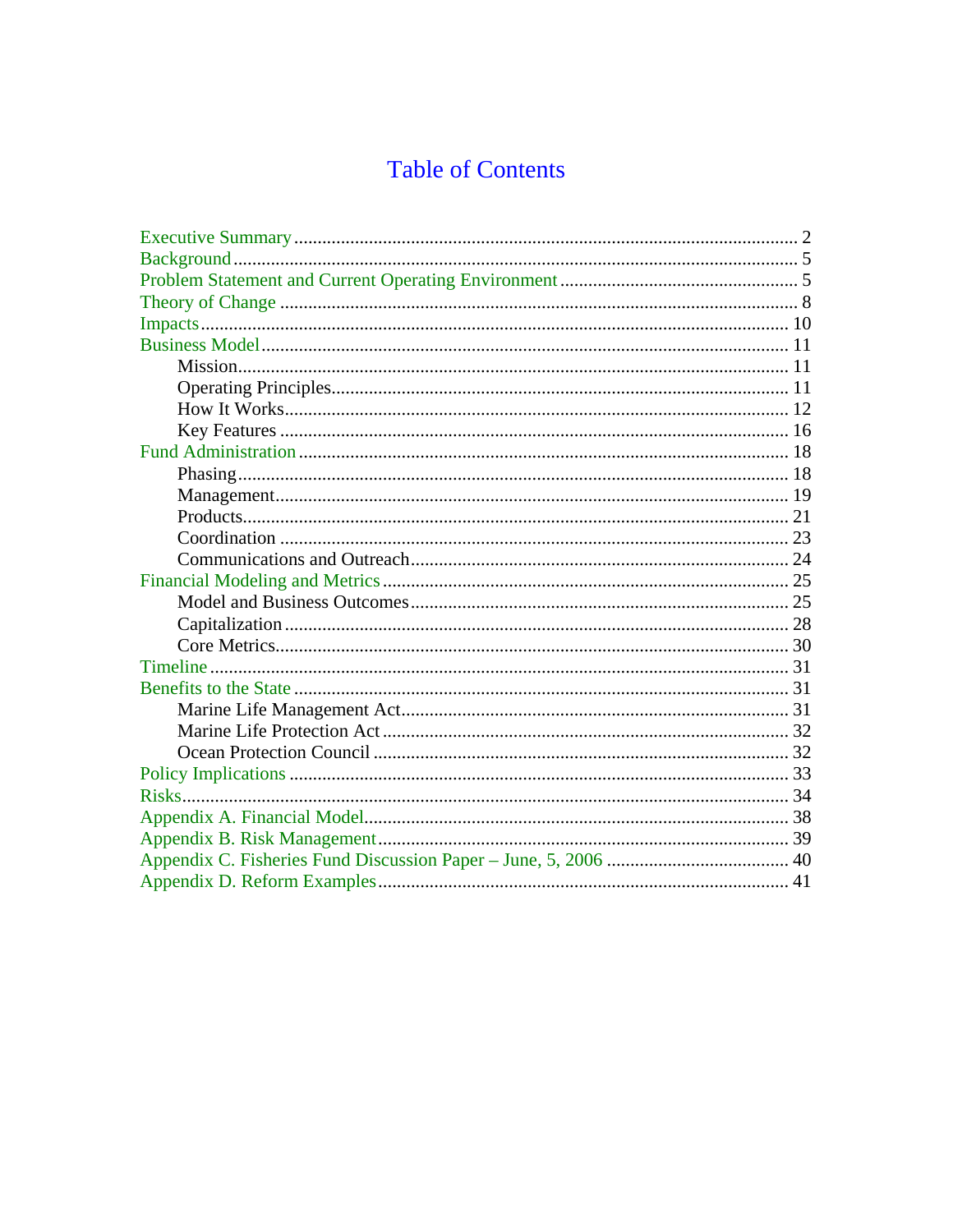# *Background*

The Ocean Protection Council approved a planning grant for Environmental Defense in September 2005 to investigate how capital might be used as part of a comprehensive state strategy to improve California fisheries. Environmental Defense secured the services of ShoreBank Enterprise Pacific (SEP), an established community development financial institution with extensive experience in fisheries, to undertake the assessment, feasibility, and planning effort. The planning grant is administered by the California Coastal Conservancy (CCC).

This work involved two phases: Needs assessment/concept development; and, Business plan development.

Phase one activities included assessment interviews with seafood and fishing industry leaders and academic experts up and down the coast. Specifically, we met with fishermen, processors, industry associations, agencies, university professors, community leaders, and non-profit institutions.

(The discussion paper developed during phase one is included as Appendix C. Readers are urged to use this companion document for background information in support of this plan. It contains additional detail regarding needs assessment, current operating environment, and underlying assumptions of the concept and final plan.)

# *Problem Statement and Current Operating Environment*

In 2004, commercial fish landings in California totaled 300 million pounds, valued at \$131.6 million. The California Department of Fish and Game's budget for Hunting, Fishing and Public Use, which includes commercial fisheries management, was \$35.9 million, while revenues to the State from commercial fish licenses were just \$3.7 million. The cost of drafting a Fisheries Management Plan for one fishery, which is required under the Marine Life Management Act, is on the order of \$2 million. Currently, costs of managing California commercial fisheries exceed revenues (CDFG).

There are about 150 species of marine life managed by the state. As of 1999, there were 16 fisheries with Restricted Access Policies in place, meaning there are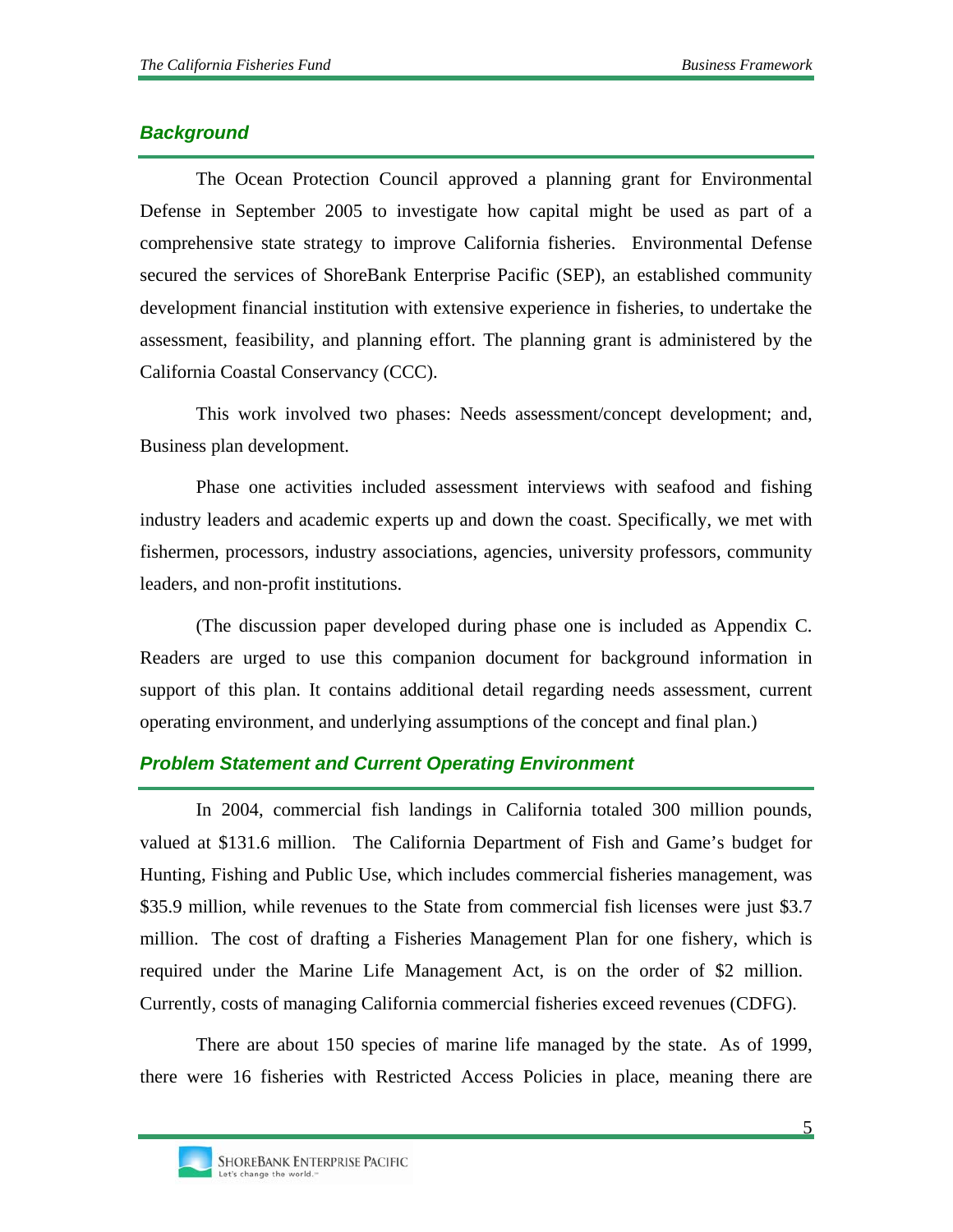limitations on the quantity of persons, vessels, fishing gear and/or catch in these fisheries and as of 2005, the Department of Fish and Game issued permits for 28 different fisheries. In 1999, ten fisheries (market squid, pacific sardine, chub mackerel, red sea urchin, albacore tuna, northern anchovy, rockfish, Dungeness crab, dover sole, and skipjack tuna) accounted for nearly 90% of landings by weight and ten fisheries (market squid, Dungeness crab, red sea urchin, albacore tuna, swordfish, rockfish, Chinook salmon, pacific sardine, spot prawn and sablefish) accounted for 77% of the value.

Initial estimates indicate the value of landings could increase by \$27-93 million per year, if the catch was shared rather than competed for (based on comparisons of costs and earnings before and after transition to DAP management in other fisheries, modified from J. Wilen in *Evolving Property Rights in Marine Fisheries* D. Leal, Ed.. Rowman and Littlefield, 2005). The large range reflects uncertainty resulting from the lack of fishery specific data on costs, earnings, and prices in California fisheries. The increased value would come from a combination of targeting higher value fish, capturing fish in ways that improve quality, price increases, cost reductions, and where biologically appropriate, higher landings.

In fisheries that have undergone governance transition, capital costs are usually reduced because there is no longer a need to compete to maximize catch. Rather, under these management regimes, there are strong incentives to reduce fishing costs and maximize value by modifying fishing practices or timing to maximize product quality and value. Estimates for cost reductions and value increases associated with governance changes were derived from the primary fisheries economic literature; gaps were filled with estimates using professional judgment (see Appendix D for an assessment of the conservation and economic performance of fisheries before and after governance reform).

 The State does not have the resources to implement the necessary management reforms and the public is paying most of the research and management costs. A \$2 million initial investment in the California Fisheries Fund is a wise investment for California. It will leverage an additional \$15 million in capital under the base scenario outlined in this plan and jumpstart management reform, thereby improving the financial and conservation performance of our fisheries and making them more self-sufficient economically.

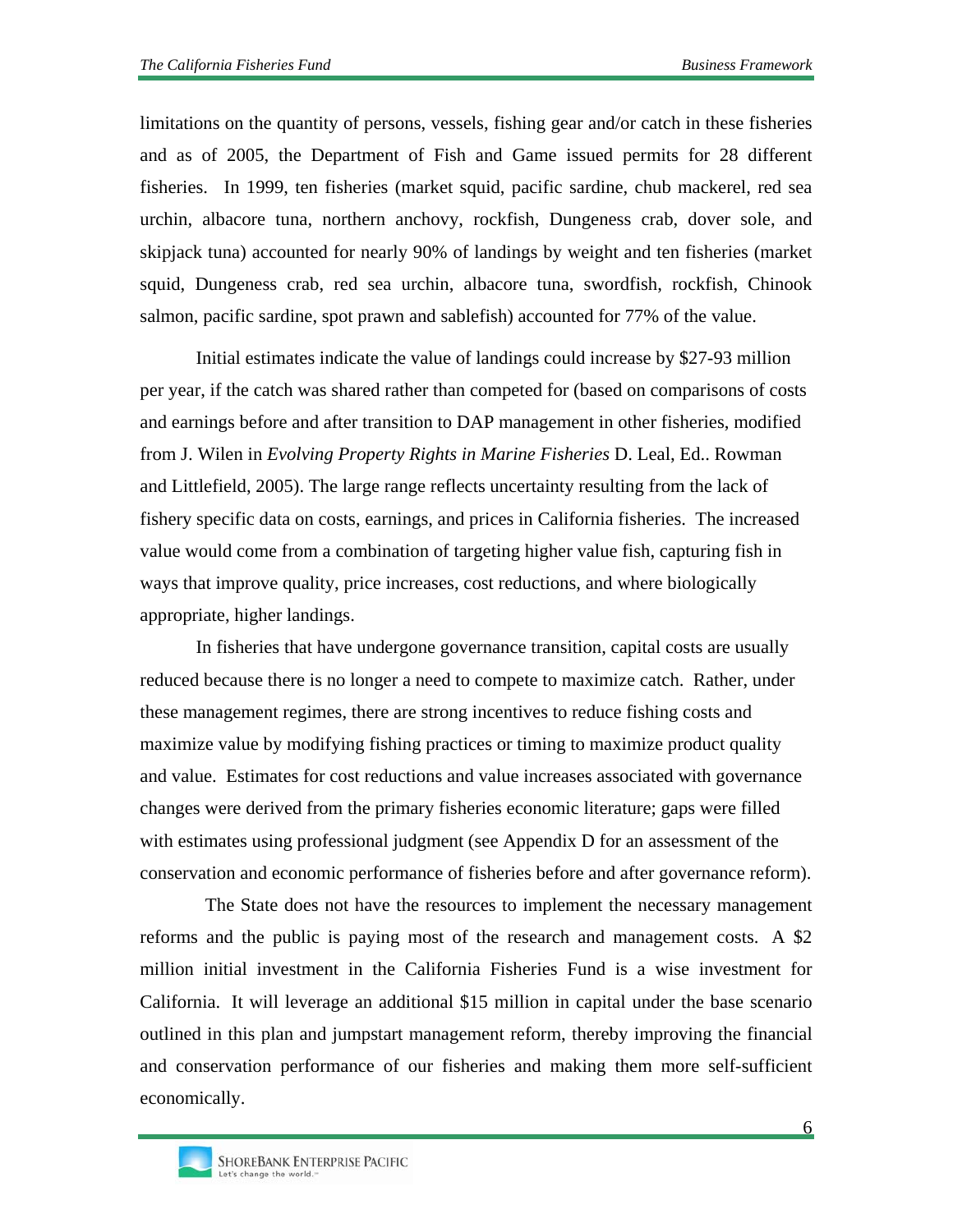The needs assessment revealed broad agreement on the need for fishery governance reform that can stabilize regulations and create a regulatory environment more conducive to investment, innovation, and conservation. The majority of individuals interviewed identified instability in management and the failure to tailor regulations and stock assessments to local conditions as the most pressing issues they face. Motivating investment and innovation requires confidence in data predictability and stable access to fisheries over the mid- and long-term.

In this current operating environment, traditional 'lending' and loan products targeting fishermen, seafood companies, and coastal communities will meet with limited demand and result in little benefit to California fishing families, their communities, fish populations, or ocean ecosystems. Specialized interventions--highly targeted and customized to prevailing local conditions--will be required.

Any successful response will require changing the 'value proposition' currently driving many California fisheries. We offer the following analogy:

> Landlords in poor communities rely on operating income (rents) for return on investment; they minimize investment in their property and hold operating costs down, to get their money back out as quickly as possible when they lack confidence in market conditions. The 'value proposition' is current cash flow rather than resale of the property for more than they paid. Properties are often abandoned when their potential for current income without capital investment is exhausted. The result is persistent decline in housing conditions, community well-being, and confidence in the future.

In the context of this analogy, we have concluded that most fishermen are behaving rationally given the existing economic incentives that they face; lack of predictability in the current regulatory regime and lack of assured access to future harvests conspire to make anything but a near-term perspective irrational. A focus on cash flows, driven by a race to maximize and accelerate catch within the context of increasingly stringent conservation regulations, fuels a cycle of disinvestment supported by regulatory practice and often results in unintended adverse environmental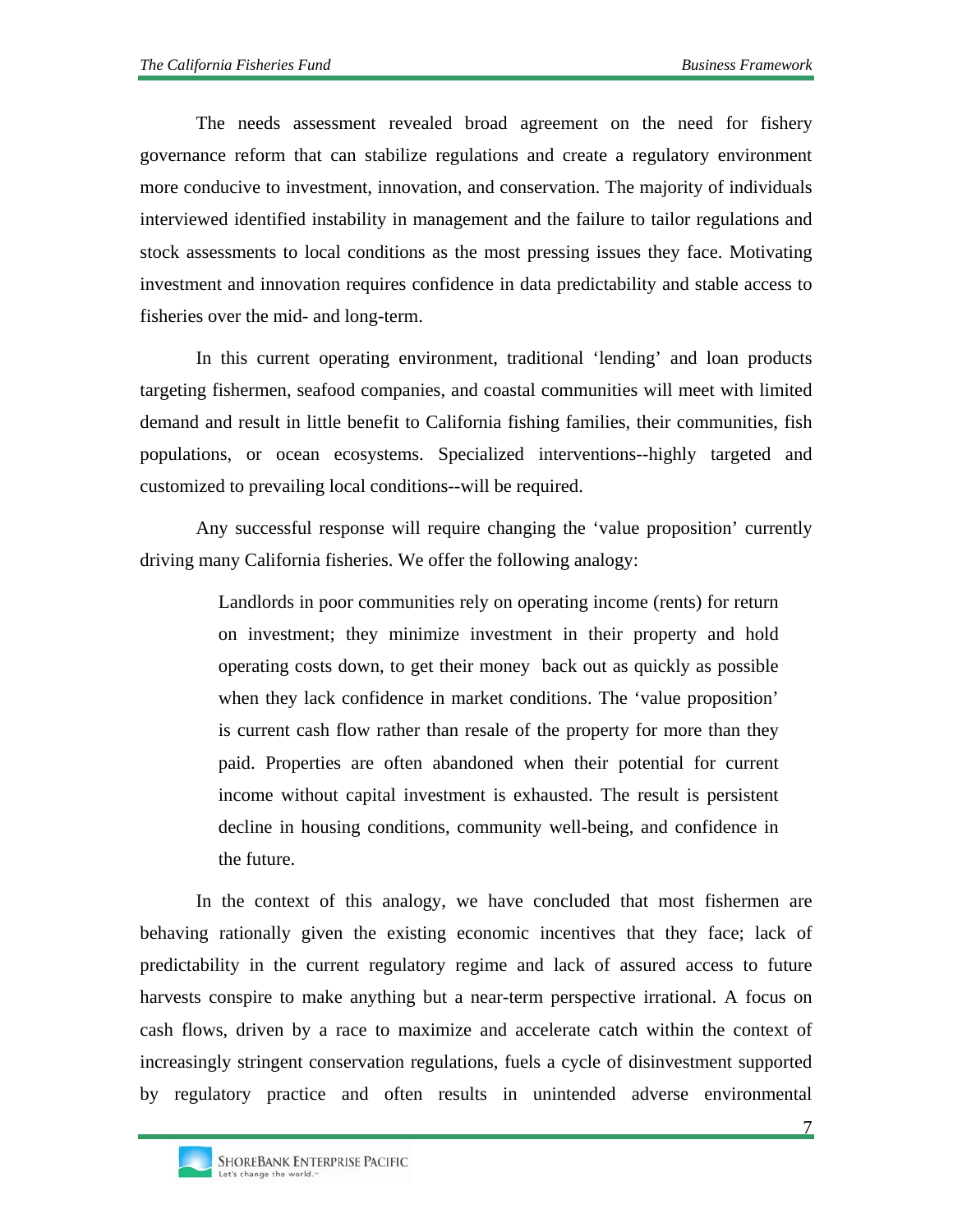consequences, such as bycatch/discard of incidentally caught species and habitat damage by gear used to maximize catch.

Our assignment has been to recommend ways that capital investment can drive improved economic and ocean ecosystem health in the California fisheries sector, and, because the California fisheries 'value proposition' is based on maintaining cash flow, rather than on the building of assets, we have concluded that there is scant opportunity for traditional debt instruments alone to achieve these goals.

Regulatory reform that provides more secure access to fisheries for communities, cooperatives, or individuals will be necessary to deliver the appreciable assets and confidence in the future that will be essential for improving California's fisheries.

Regulatory reform can also offer an alternative to the outdated and unnecessary *economy versus the environment* paradigm by offering solutions for improving both conservation and financial performance. Capital can play an important role in creating these necessary regulatory reforms and solutions for sustainable fisheries.

### *Theory of Change*

The current operating environment forces California fishermen – despite their best efforts – to focus on survival instead of long-term sustainability and profitability. This business environment is harmful to California's oceans, fishermen, consumers, and the coastal communities and working waterfronts that depend on them.

Just as Community Development Financial Institutions (CDFIs) have been successful in improving social and economic conditions in distressed urban and rural markets, targeted capital investments can result in similar improvements in our fisheries. Like landlords in troubled urban communities, fishermen face a business environment that encourages them to focus on maximizing present income (catches) rather than the long-term value of their primary asset (healthy fish stocks).

Fishermen need predictable and stable access to fisheries and management that allows them to adopt new business models to help improve their financial security and to safeguard our state's invaluable marine ecosystems. The California Fisheries Fund can be a key driver of these reforms - acting as a sustainable source of capital for fisheries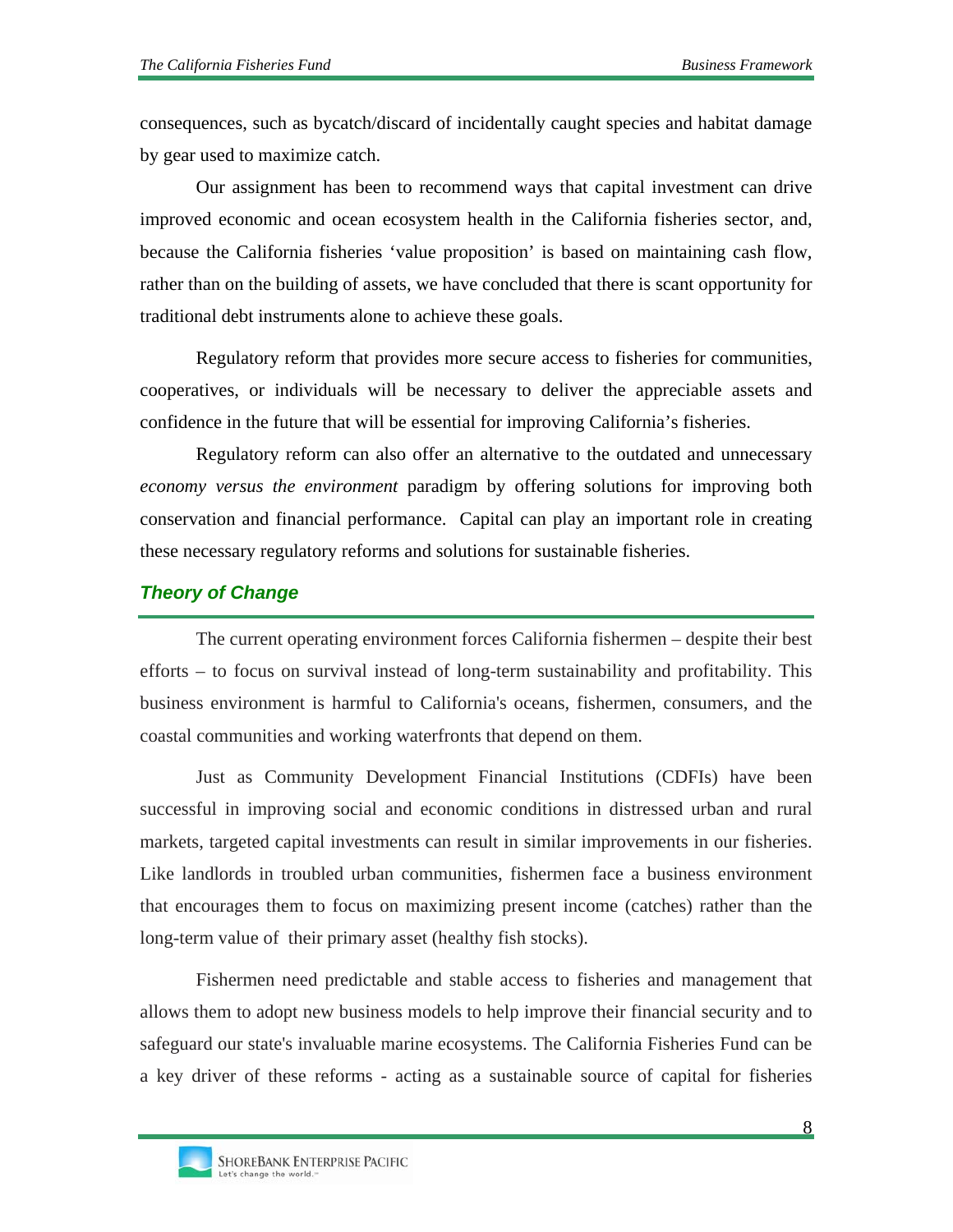attempting to transition towards a more secure future and healthier oceans for all Californians.

#### **Key Elements of a Solution**

- Create stability and predictability through pursuit of rational approaches for reform – i.e. changing the current 'value proposition' for fisheries
- Tailor solutions to local conditions acknowledging and affirming the importance of localized involvement in stewardship and management
- Demonstrate then replicate creating replicable models for other fisheries and communities
- Target for success following strong, open-minded, and committed local leadership
- Share the financial risk of change with fishermen and communities tied both to the degree of success or failure of reform measures and to ocean productivity
- Build political will through securing consistent commitment from the State and other stakeholders to reform fisheries governance with the aim of creating economic incentives for stewardship
- Avoid the 'us versus them' debate demonstrating that economy and environment are not mutually exclusive
- Support research and create incentives for stewardship transitioning from precautionary to knowledge-based fishery management
- Support innovation in fisheries resulting in higher value products, new markets, and improved market access
- Create metrics and generate measurable impacts demonstrating tangible and measurable benefits for local economic well-being, safety, marine resources, and ocean ecosystems

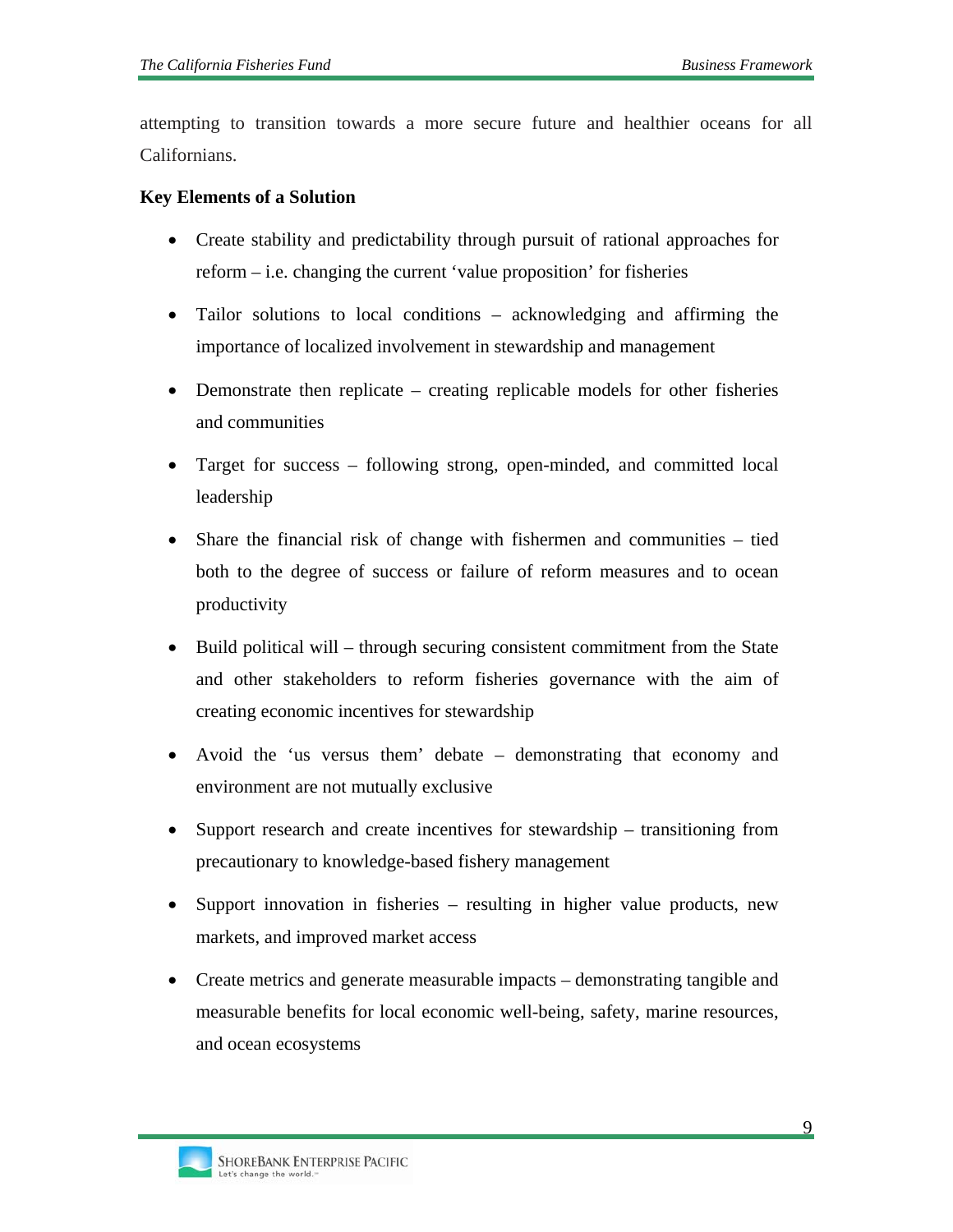• Create financial leverage – establishing permanent assets to support ongoing transition efforts

#### *Impacts*

As this theory of change suggests, at the core of any successful response is the need to challenge some fundamental assumptions of current fisheries management and examine the social and economic incentives that various kinds of management models create. Successful management will realign these incentives to support healthier fisheries, communities, and ocean ecosystems. This will require ongoing, constructive dialogue about elements of reform between fisheries management agencies and local stakeholders attempting transition.

The following chart highlights desired changes and potential impacts resulting from implementation of the California Fisheries Fund.

| <b>Vision</b>                                                                            |
|------------------------------------------------------------------------------------------|
| "Asset Building Model"                                                                   |
| Secure access privileges to co-<br>management entities,<br>cooperatives, or individuals. |
| Attempt to maximize value of<br>catch                                                    |
| Plan business around share,<br>reduce inputs                                             |
| Expanding season                                                                         |
| More stable market, higher prices                                                        |
| Stewardship incentive                                                                    |
| Conservation perceived as                                                                |
| supporting livelihood, as adding<br>value to asset                                       |
| Burden of financial risk of change<br>shared with Fund                                   |
|                                                                                          |

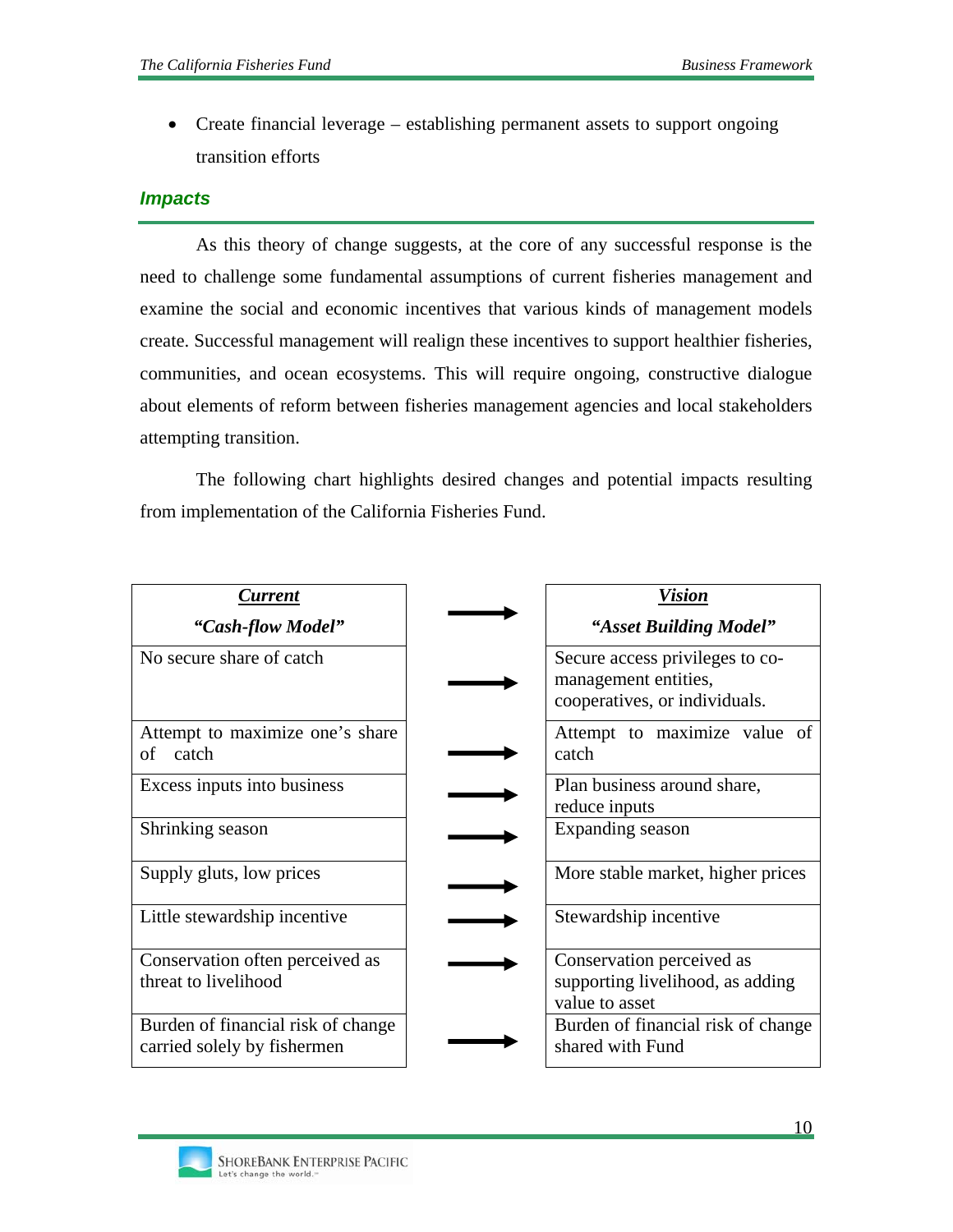# *Business Model*

#### *Mission*

The California Fisheries Fund is a sustainable source of capital committed to financing fisheries reform that will result in more stable and profitable fisheries that enhance public trust fishery resources. This is achieved through delivering customized investments that help stabilize the regulatory environment at local and regional levels in ways that align fishermen's business interests with improved ocean stewardship.

# *Operating Principles*

The five operating principles of the California Fisheries Fund are:

- *Design Tailored to Local Conditions:* Regulatory reform that results in secure privileges for communities, cooperatives, or individual fishermen to catch fish. The specific management model must be sensitive to and work in concert with the unique social, economic, and biological features of each fishery or region. These secure privileges will lay the groundwork for stability and predictability and act as a source of investor/investee confidence over longer terms.
- *Focus on Assets:* Shifting our collective mindset from an 'income' approach (e.g. focused on cash-flow) to an 'asset accumulation' approach (e.g. focused on building net worth through asset accumulation, including fish available for harvest) that captures and releases entrepreneurial energy, while at the same time ensuring the health of our ocean assets.
- *Stewardship Services:* Viewing science, enforcement, and management as costs of doing business – 'stewardship services' – and establishing mechanisms for internally financing these services specific to individual fisheries or geographic areas.
- *Self-Interest:* Linking the value of business assets directly to the 'environmental performance' of the resource – resulting in rational economic self-interest in maintaining sound stewardship and management.

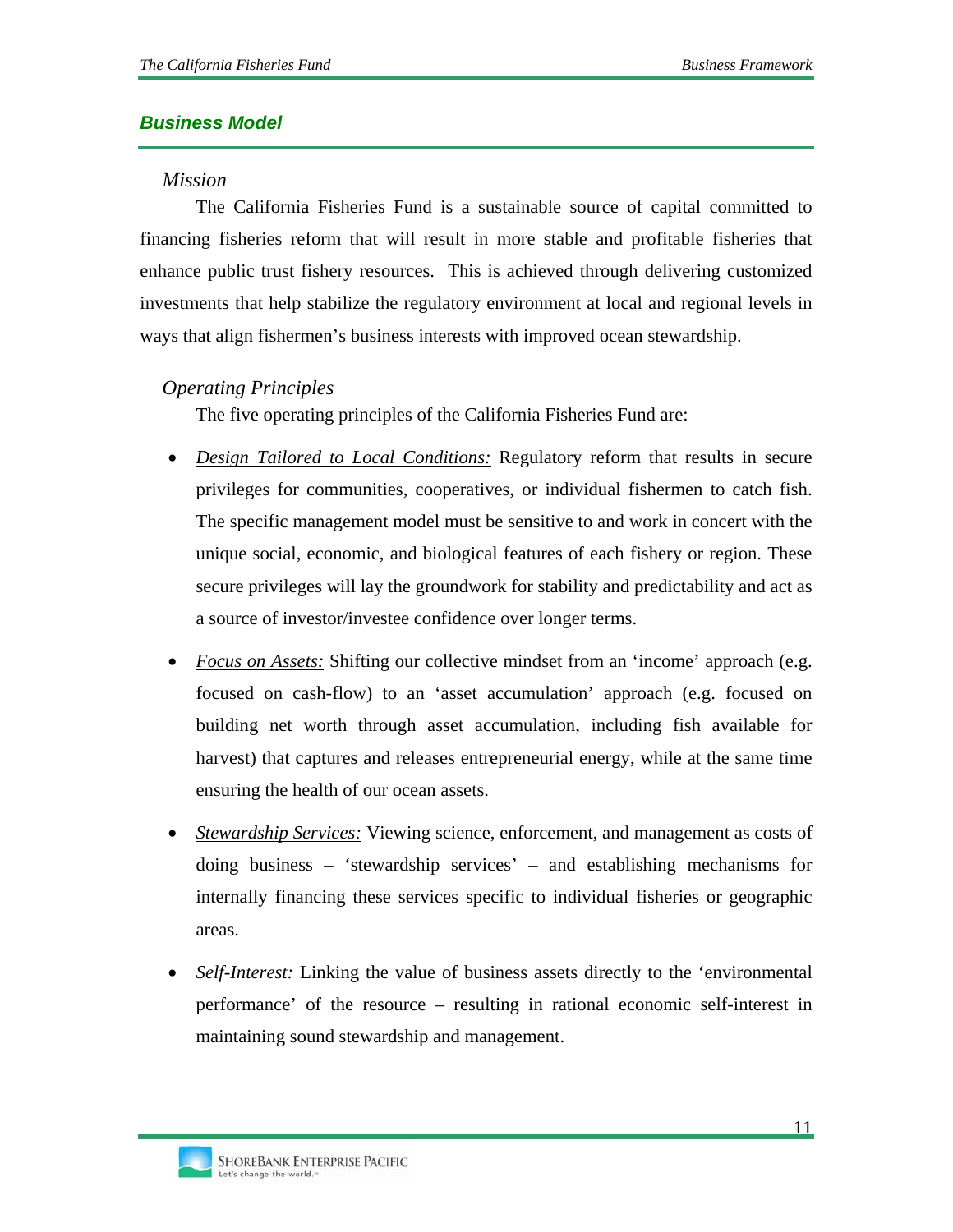• *Align with State's Emerging Ocean Governance:* Designed to align with current state policies and trends in ocean governance – specifically with regionalization, restricted access, cooperative research, and participatory democracy objectives embodied in the Marine Life Management Act, the Fish and Game Commission's Restricted Access Policy, and other policies and regulations.

### *How It Works*

The Fund is intended to 'kick-start' demonstrations of fisheries reform models at local and regional scales. Based on successful demonstrations, the Fund will expand to invest in other fisheries.

The primary objective is to improve the conservation and financial performance of California's fisheries, protecting fish stocks and habitats, creating better jobs, improving profits, and revitalizing coastal communities. The following is a depiction of how the Fund will work:

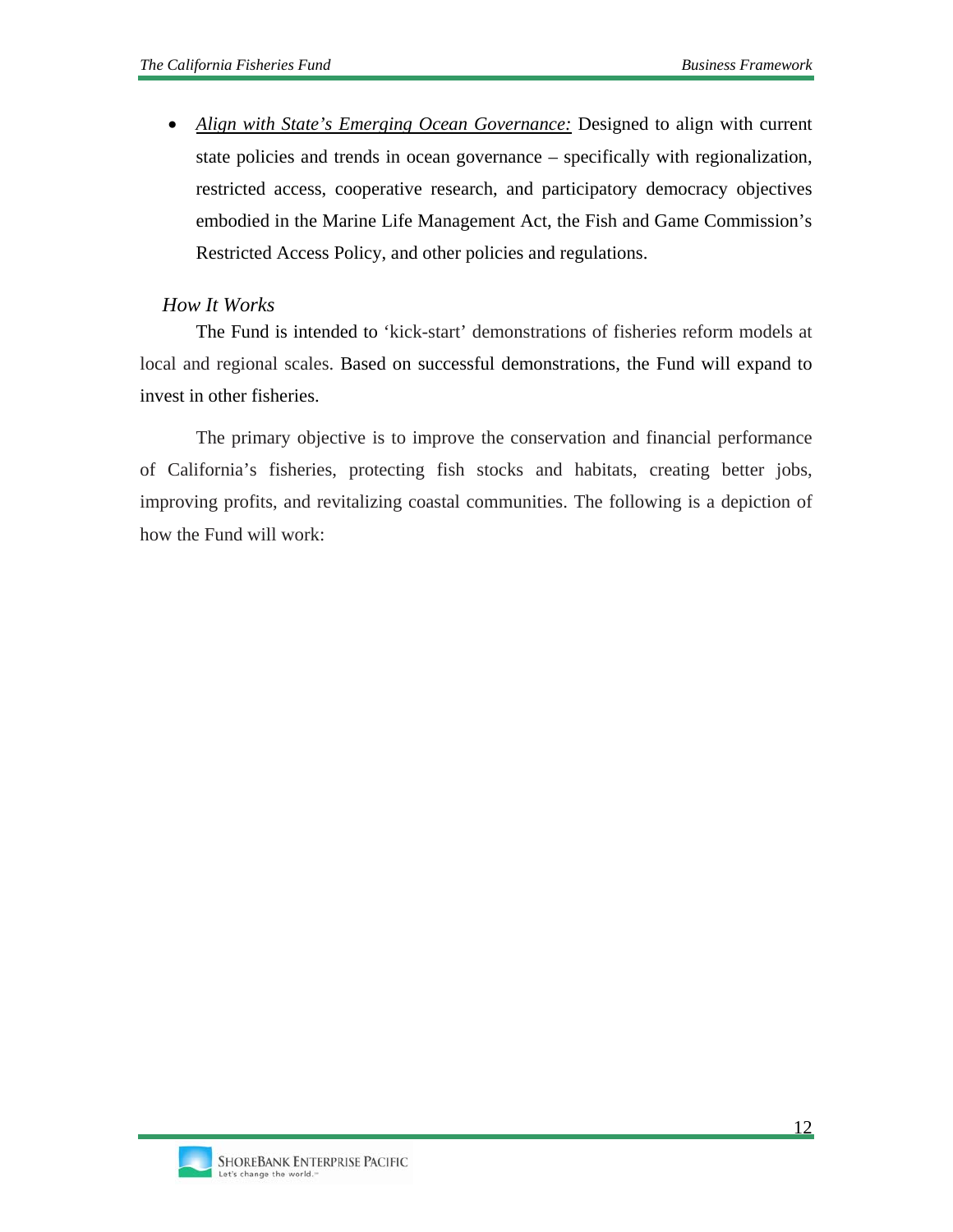Fisheries Fund established – designed as a revolving fund using leveraged capital (public/private – grants/debt)

The Fund loans money to capitalize permanent Fishery Foundations in target fisheries. Foundations become assets of that fishery.

Fishermen use monies from Fishery Foundations to support development of detailed reform plans for their fishery. This involves collaborative research, business planning, and implementation planning.

The Fund loans money to individual fishing businesses and communities to support business development and

innovations that result from reform.

Once regulatory changes are implemented and fishermen's revenues increase, they repay loans at preferred rates. If reform fails or catches stay low, repayment is deferred or, in some cases, may be forgiven.

Loan repayments return to the Fund and are reinvested to form Fishery Foundations for other fisheries and ongoing investments in business innovations.

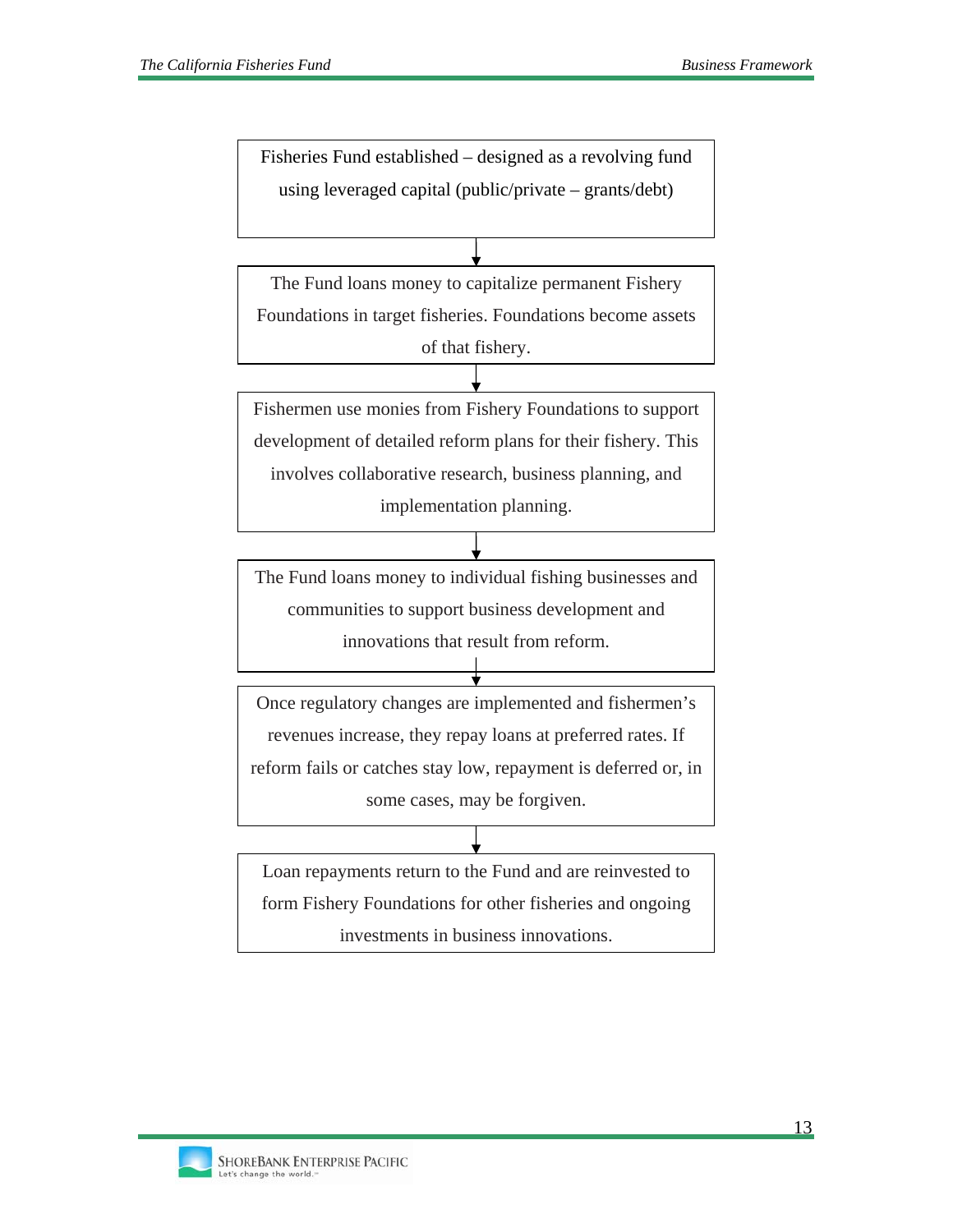Essential to this model is the emergence of 'demonstration' fisheries – communities, fisheries, and individuals willing to embrace the challenges of implementing reform – that will be identified for initial investment from the Fund. A number of fisheries have expressed early interest in participation and are pursuing initial grant funding to assist them in basic organizing activities that will prepare them to seek investment from the Fund.

Given the need to tailor solutions to conditions in a particular community or region, it is expected that reform strategies will vary. The following example, for illustration only, is provided to outline steps a demonstration fishery might undertake; not all models will resemble this example:

- **Step 1:** Local leadership emerges and identifies ecosystem-based management as a desired framework for change. They initiate the process of involving stakeholders in discussions regarding design of a management plan, resulting in the formation of a local constituency interested in pursuing change.
- Leaders initiate discussions with agencies and resource providers on developing a co-management strategy. A planning grant is secured to cover initial costs of organizing and planning.
- Using cooperative partnerships to manage resources is a new approach; a co-management organization will need to be created as well as a plan for reform. Lack of sufficient capital may slow the process.
- **Step 2:** Organizational leaders approach the Fisheries Fund. Analysis of historic data and financial modeling shows that an investment of \$1,500,000 is needed to establish a permanent Fishery Foundation appropriate to the scale and need of the specific fishery.
- Basic terms of capitalization for the Fishery Foundation are estimated at:
	- o \$1,500,000 loan, 3% interest rate, 10 year term
	- o Interest only annual payments the first  $4$  years = \$45,000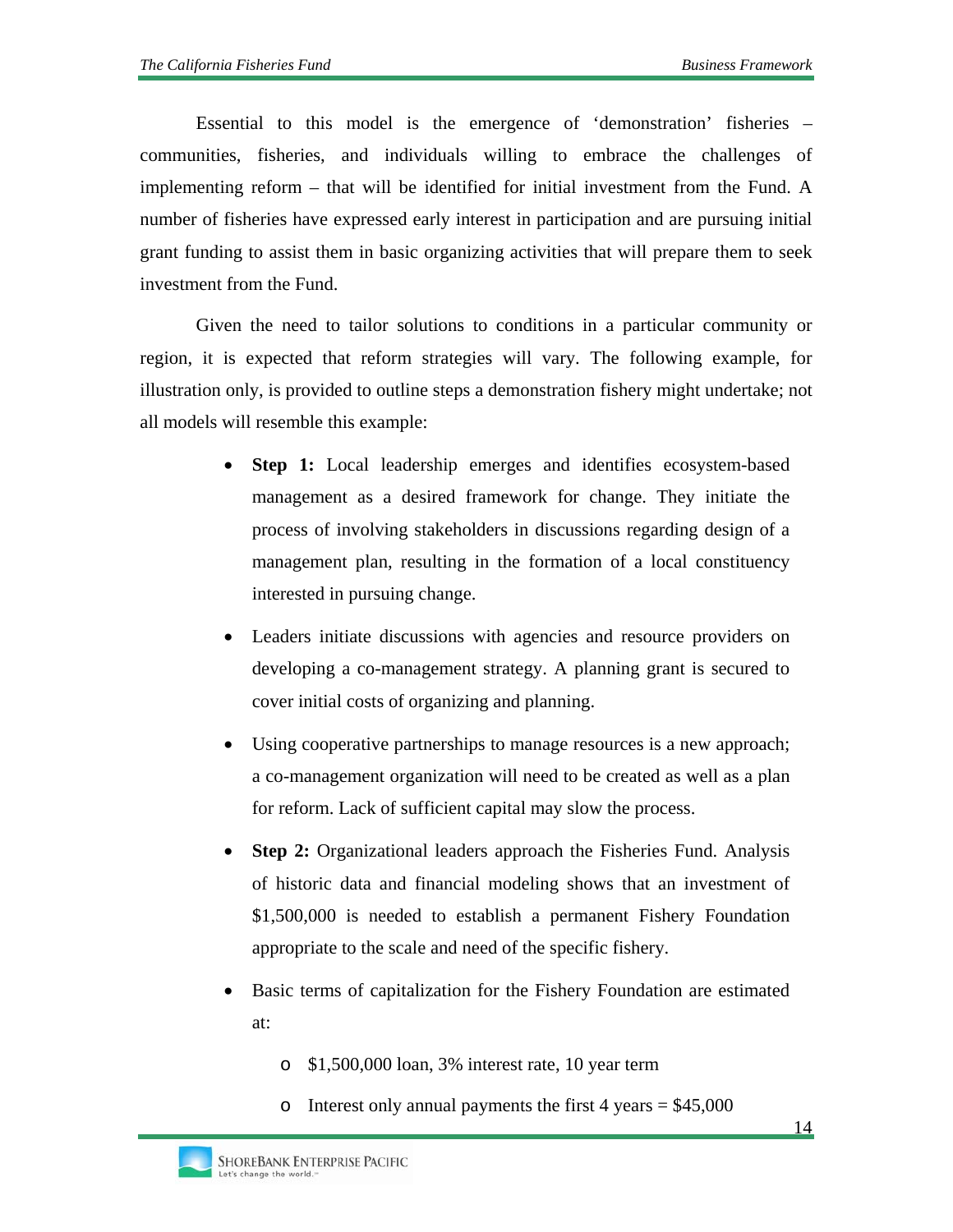- $\circ$  Fully amortized annual payments the final 6 years = \$273,486
- **Step 3:** The investment is approved. The fishery agrees to impose a landings fee; all proceeds remain with the fishery as a locally-managed asset. The 4% landings fee equals \$325,000 annually, providing for both repayment of the loan and ongoing capitalization of the Fishery Foundation over the term of the loan.
- Disbursement of funds is phased to minimize initial risks. An existing non-profit acts as a 'pass through' for an initial disbursement of \$200,000 until the co-management organization is formally established.
- Upon achieving initial benchmarks, funds are transferred to the comanagement organization and remaining commitment for capitalization of the Fishery Foundation is finalized and disbursed.
- **Step 4**: The co-management organization successfully creates a longterm partnership with a university for collaborative research. The fishery leverages its Fishery Foundation for matching funds to compensate fishermen for research participation.
- **Step 5:** The Port District, in collaboration with the co-management organization, attempts to install shore-side infrastructure in response to growing market opportunity. The Fund provides a subordinated loan of \$150,000 to the Port to complete the project.
- **Step 6:** Given more stable access to fish, fishermen approach the Fund for business loans to develop value-added products and/or the purchase of equipment that improves handling of product to increase market value. Five investments are made at an average of \$50,000 per investment. A processor secures a \$125,000 loan to upgrade equipment that improves product utilization.
- **Step 7:** As confidence rebuilds, the co-management organization initiates a 'succession' plan to provide training, develop leadership, and create opportunity for the next generation of fishermen and stewards.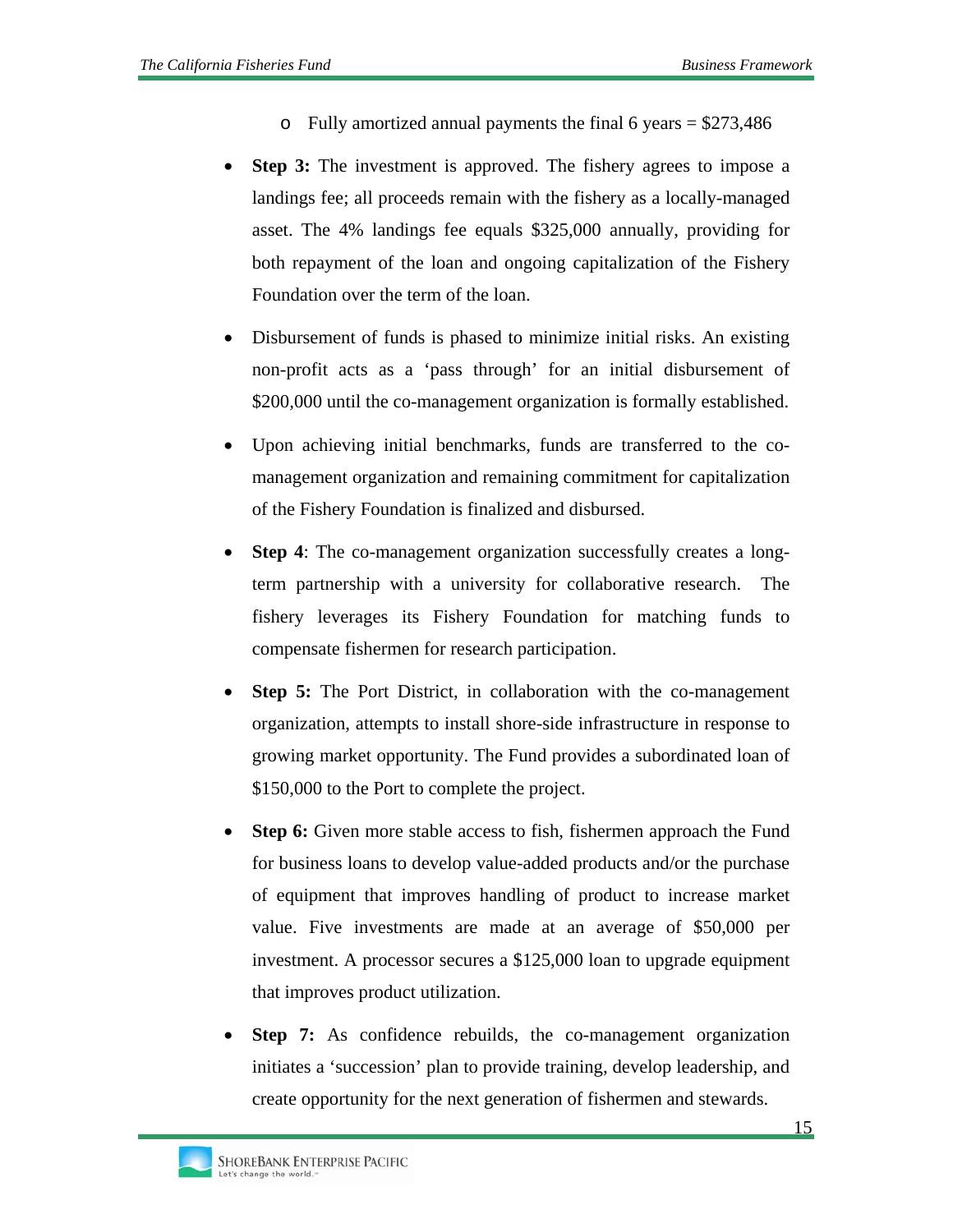### *Key Features*

The following is a summary of the key design features of the California Fisheries Fund that correspond with our theory of change:

- *Sustainable Financing:* The Fisheries Fund will support management reform and transition of fisheries towards more localized management models consistent with existing and emerging state law and policy. The primary foundation of this concept is based on localized design, assets, self-interest, and stewardship services. Both public and private capital will be sought to establish the Fund. Given the scale of need and desire for permanence, the Fund will be established so that resources revolve, enabling the Fund to address additional fisheries based on success. Return on these investments and phasing of capital growth will allow the Fund to achieve the level of stability required for long-term success.
- *Investment Pipeline:* Grants from other sources will be necessary to help some fisheries prepare for investment. Grants to local communities and groups looking to organize towards reform will need to be secured from sources other than the Fund. Greater efficiencies and synergies will likely be achieved through close coordination of grant making with the investment strategy of the Fund, resulting in a 'pipeline' of investment opportunity for the Fund.
- *Demonstration:* The Fund will be established in two phases. During the startup phase, up to three fisheries will be identified for initial investment from the Fund. These fisheries will work with appropriate agencies to develop management reform strategies. Based on lessons learned and successful demonstration, a second expansion phase will be implemented for reforming additional fisheries and expanding impact.
- *Capitalized Science and Management:* Fisheries will use capital from the Fund to secure the reform of the fishery to improve stewardship, profits, and investment climate. The proceeds of these investments will be used to capitalize change through the establishment of Fishery Foundations specific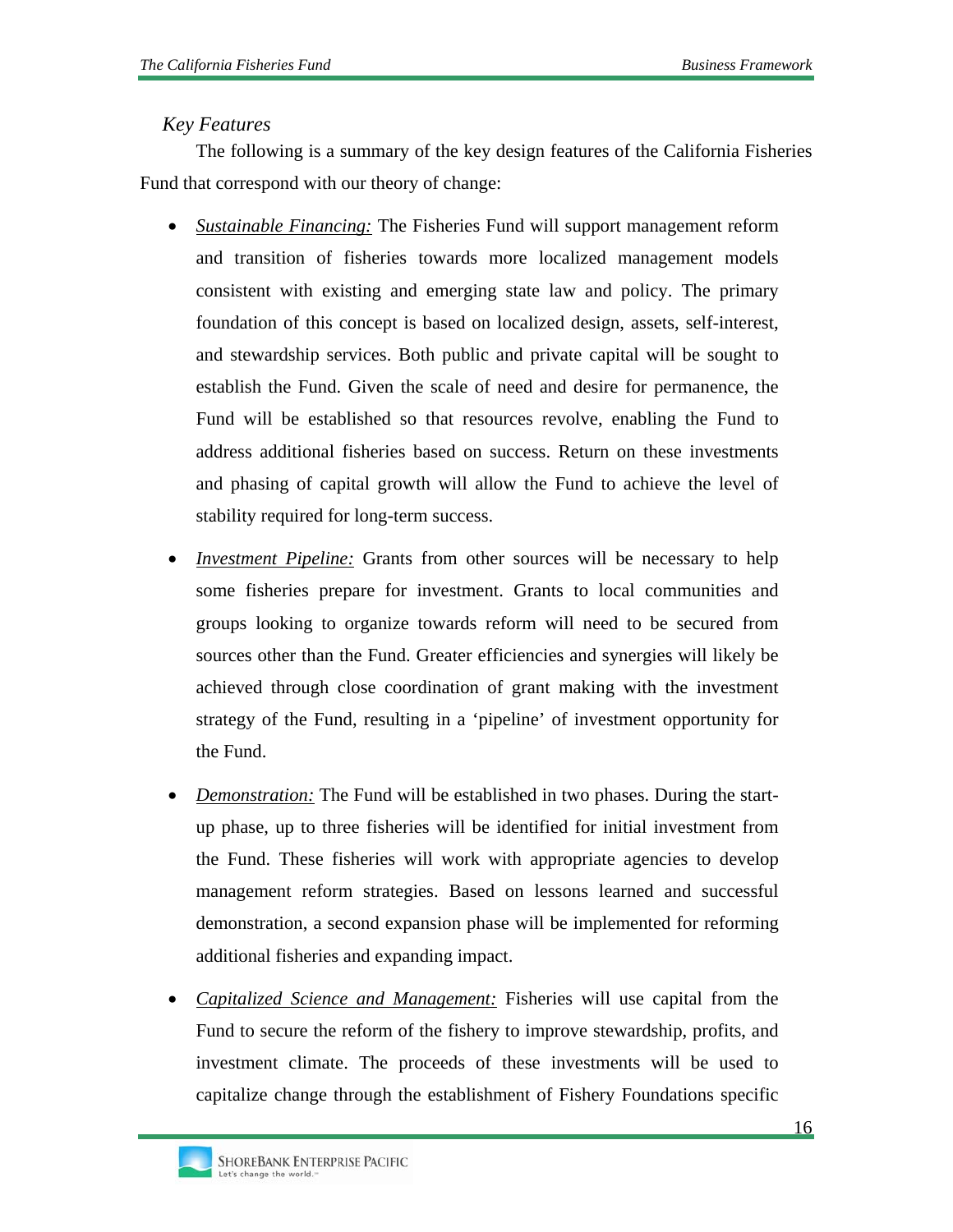to each fishery. These investments will 'kick start' the ability of a fishery to initiate the necessary scientific programs (e.g. collection of essential fishery information) and management reform steps (e.g. organizing and planning appropriate reform measures). Each fishery and Fishery Foundation will have a mechanism for self-financing to cover the on-going costs of proactive management and ensuring healthy stocks and habitat.

- • *Investment Recovery:* Mechanisms appropriate for each fishery will be developed that allow for recovery of the initial investment from the Fisheries Fund and to provide ongoing support for the associated Fishery Foundation. It is anticipated that these investment recovery mechanisms will vary by fishery based on current fishery status, reasonable return windows, and the confidence of all parties in the positive impacts of management reform (i.e. customized terms specific to the needs of each fishery). Most important, risks will be shared with fishermen, codified in negotiated terms guiding investment recovery (i.e. investment recovery will be tied to the extent to which regulatory reform is achieved and to the response of fish populations to natural conditions and management measures).
- *Stewardship as an Asset:* It is anticipated that the 'beneficiaries' of the initial investment in specific fisheries will vary based on the management model and co-management infrastructure developed by that fishery. Participation will vary and, along with the required public agency representation, may include individual fishermen, groups of fishermen, communities, and other industry members or associations. A primary principle will be to establish the Fishery Foundation as a financial asset of the fishery that can be used to leverage additional resources for research and conservation activities.
- *Oversight:* Appropriate representation will be established for oversight of each Fishery Foundation to ensure both protection of the public trust and equitable distribution of access to the resource.
- *Transferability:* It is anticipated that parameters for establishing transferability of access privileges will be implemented specific to each

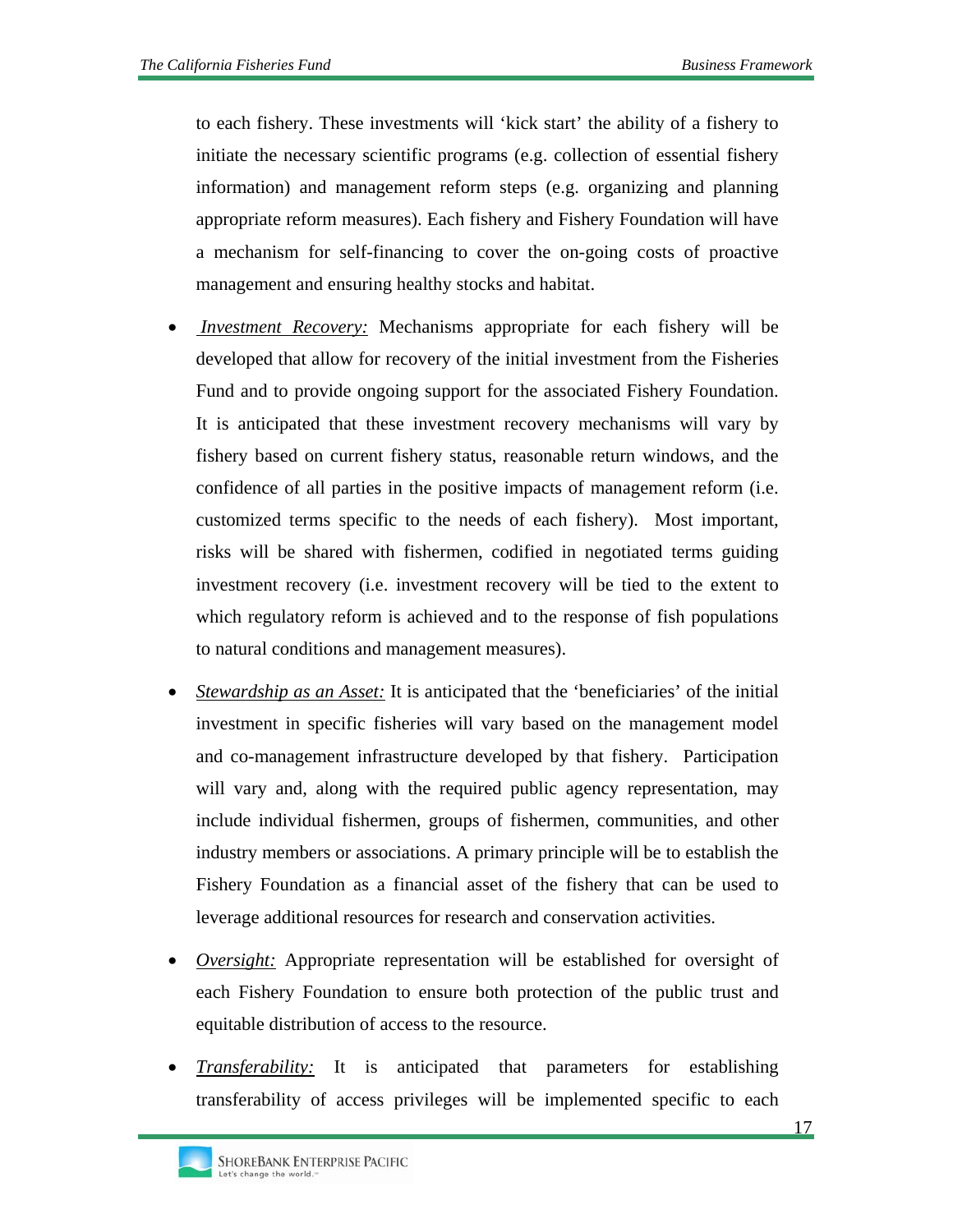fishery. All models considered will have features designed to protect environmental and cultural values, including those of inter-generational succession and new entrants into a fishery consistent with California's Restricted Access Policy.

- *Support for Innovation:* In addition to 'seeding' the Fishery Foundations, the Fund will have the capacity to invest in other business activities of fishermen, processors and communities as transition to reform proceeds (e.g. product innovation, business development, market development).
- *Density of Impacts:* Investments of the Fund will be targeted to achieve 'density of impact' – multiple investments in priority areas or to priority individuals/sectors that build on each other to maximize benefits and chances for success.
- *Collaboration:* Successful implementation will require committed leadership and intensive collaboration among State and Federal agencies, fishermen, local entities, communities, and various industry groups and NGO's.

# *Fund Administration*

#### *Phasing*

In an effort to minimize the risks associated with launching a new initiative, we have divided the development of the fund into two phases: start-up and expansion. From an operational perspective, this will allow the fund to demonstrate success prior to expansion of effort. It also results in low-overhead expenses over the first three years.

From a capitalization perspective, this will allow the fund to 'prove-up' the model, develop a track record of success, and be better positioned to secure the second phase of capital required.

Additionally, this phasing of growth allows the Fund to learn, along with the demonstration fisheries, how it can best support reform transition efforts. Lessons learned may offer opportunities for product refinement or improvements.

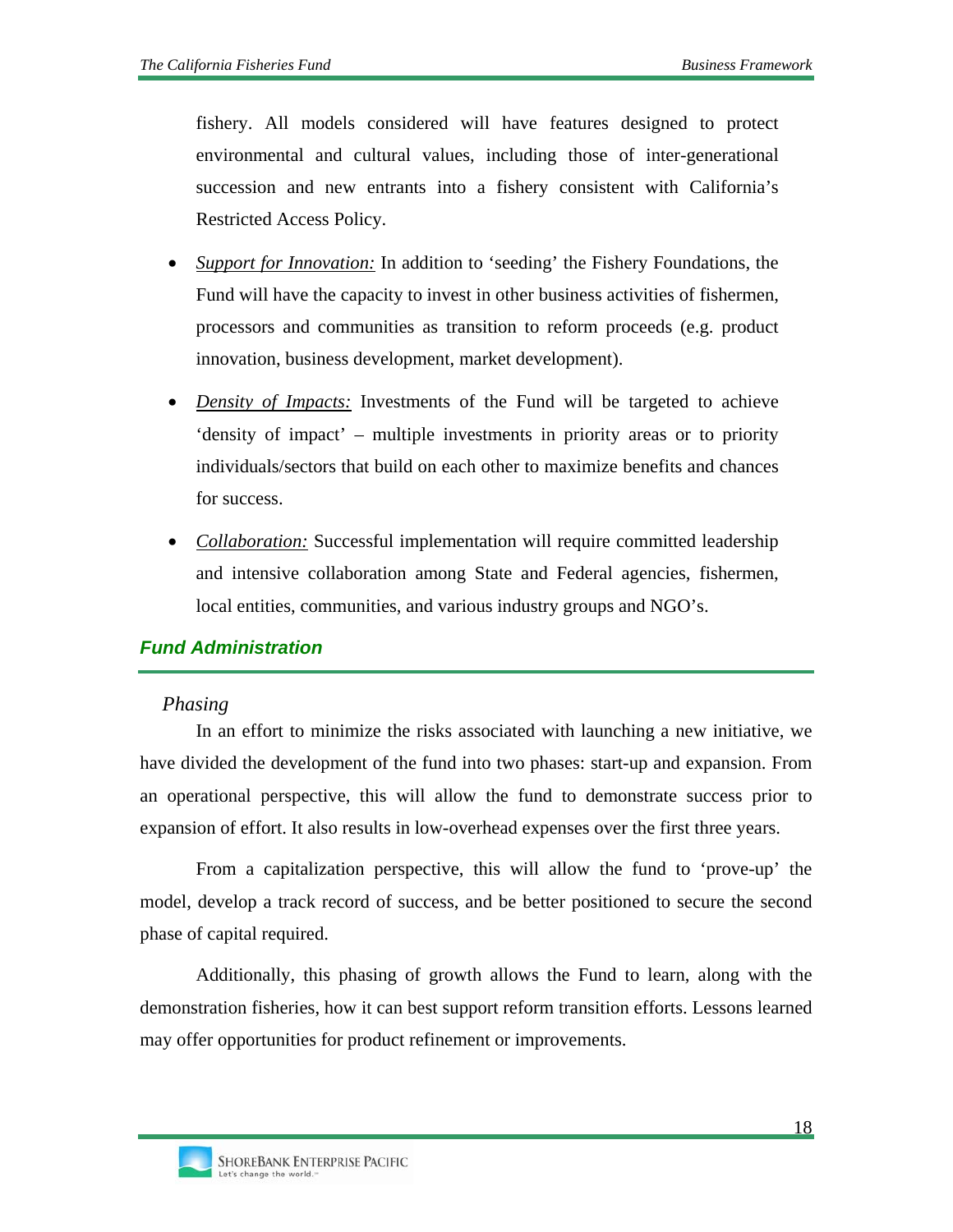### *Management*

In an effort to minimize start-up costs and expedite establishment of the Fund, an 'incubation' model is recommended. OPC staff are in discussions with an existing nonprofit qualified to 'incubate' and manage the Fund during the first three years of operation (henceforth, the 'management entity'). This process is expected to be completed during the fourth quarter of 2006. A final management agreement with terms and conditions for performance will be delivered to the OPC for final approval.

It is anticipated that after successful performance over the first three years, the Fund will 'spin-off' and be established as a stand alone non-profit. This model of 'incubation' – using an experienced and qualified 'parent' non-profit to manage start-up and development of the Fund and its investment functions – will keep operating costs low during the start-up phase rather than fully capitalizing a new start-up entity. Additionally, it enables the Fund to take advantage of the track record, existing relationships, and management experience of an existing organization during the capitalization phase.

To ensure sound and prudent management of the investment process, the management entity will contract for services from an existing CDFI, with CDFI certification in good standing with the US Department of Treasury and a proven track record in environmentally-based economic development lending. Services will include underwriting the credit process, loan portfolio management, and risk management. Securing these services from an established organization with a strong track record and existing management systems will further reduce start-up costs.

A CDFI's capacity to accept risk depends on its capacity to manage risk. Risk management focuses on three areas: (1) the underwriting and approval process; (2) sustained performance of the portfolio over time; and (3) use of high-level standards for measuring risk and loss exposure. Appendix B. Risk Management, provides an overview of accepted industry standards for risk management.

Elements of the management agreement will include:

• *Oversight:* The management entity will be responsible for oversight and management of all aspects of start-up and operations for the Fund.

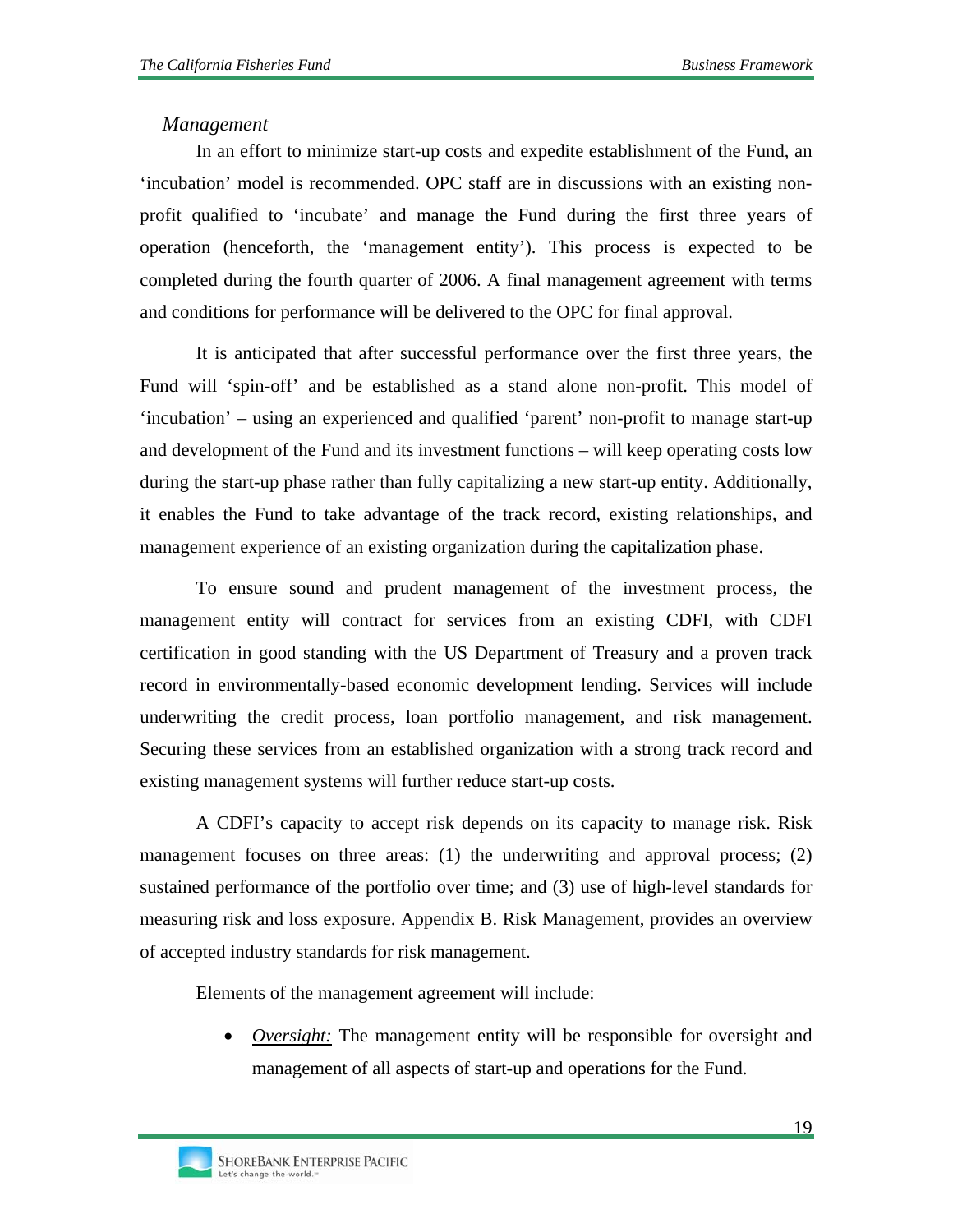- *Accountability:* The management entity will be accountable to criteria associated with each source of funding, including public interest requirements associated with state funding.
- *Fund Advisory Committee:* The management entity will be required to establish a Fund Advisory Committee to provide governance and oversight during the incubation period. This Committee will include appropriate representation of various stakeholders including fishermen, management agencies, industry groups, NGO's, and community representatives.
- *Capitalization:* The management entity will be responsible for implementation of the capitalization strategy using existing relationships and past performance to expedite this process.
- *Reporting:* The management agreement will include reporting mechanisms for mission impacts and business performance. This will include the development of standard templates used in reporting.
- *Underwriting/Portfolio Management/Risk Management:* The organization selected to provide investment services and functions will be a certified CDFI with a proven track record in successful fund management and high quality systems, procedures, and protocols. The CDFI will be responsible for all credit functions including underwriting, credit recommendation process, portfolio management, and risk management.
- *Investment Decisions:* Investment decisions will be based on factors such as mission impacts and achieving core metrics, support services, character, environmental and community benefits, uses of funds, and overall financial feasibility. The credit recommendation process for Fishery Foundation loans will be vetted at the Advisory Committee level and a written recommendation from the Advisory Committee will be included in the Credit Memo. All other investments will go directly through the established credit committee process of the underwriting entity. All credit

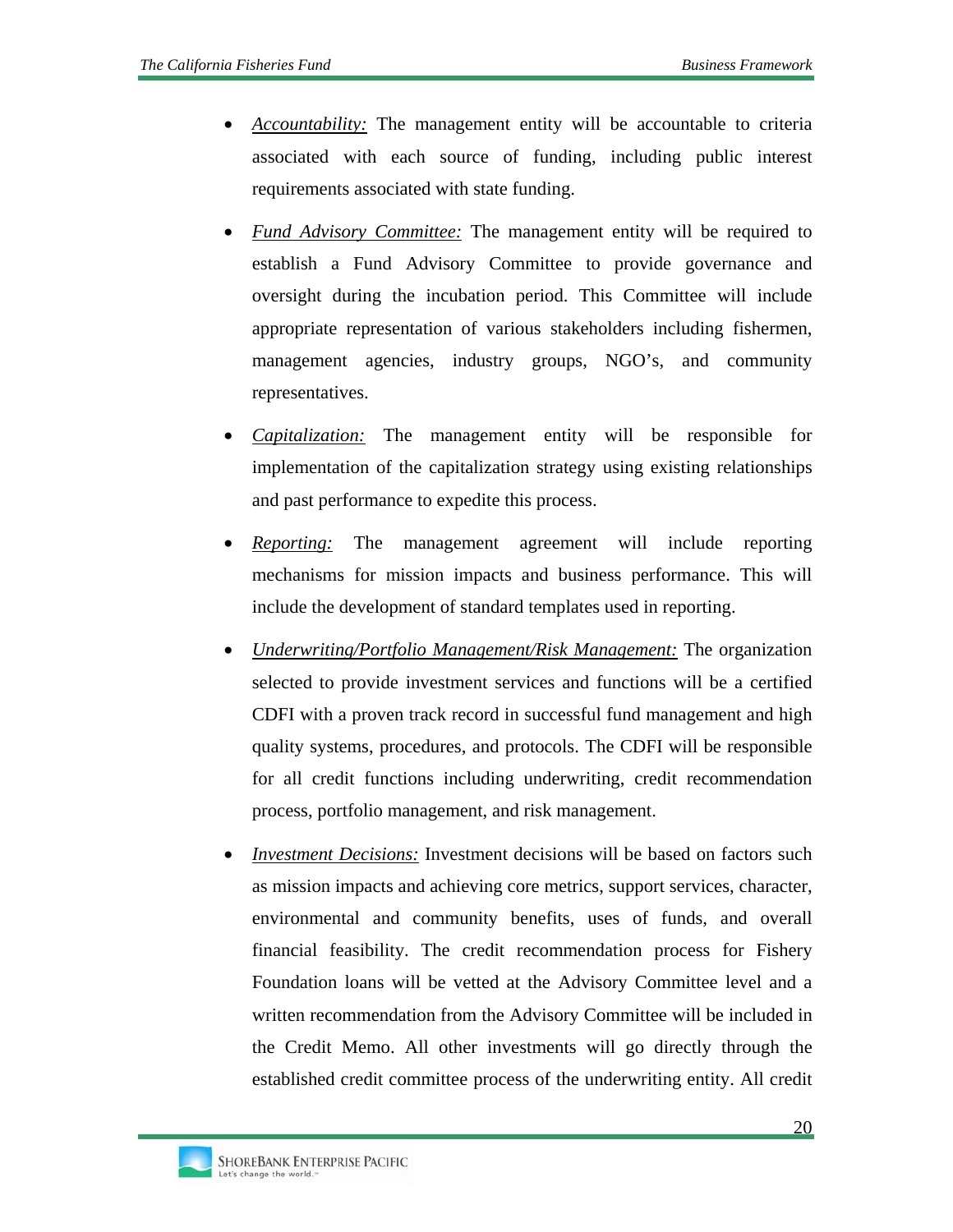practices will adhere to industry standards regarding confidentiality of business information.

#### *Products*

The Fund is designed to deliver three primary products: Fishery Foundation Loans; Infrastructure Loans; and Business Loans. The following is a brief description of these loan products. Rates and terms presented are averages used in development of the financial model. Given anticipated variations in risk, asset quality, and financial performance – loan terms, conditions, and loan loss reserve rates will vary for each product.

#### **Product 1 – Fishery Foundation Loans:**

- Loan proceeds will capitalize permanent Fishery Foundations in selected fisheries. Fishery Foundations will use capital to support development of detailed reform plans for their fishery, including fishery research, business planning, and implementation planning.
- Repayment terms are from self-taxed landings fees or other mechanisms developed by the fishery.
- Terms are a maximum 10 years and may include deferred or interest only periods as projects are developed and implemented and resulting reform practices are implemented (i.e. four years interest only payments, fully amortized over remaining six years).
- There is a 1% loan origination fee. Rates are anticipated to be below market rates to recognize the unknown capacity to generate income and broad environmental and economic benefits to the community. Average interest rate is estimated to be 3%.
- Loan loss reserve for this product line is 25% of Fishery Foundation Loans outstanding. This high level of reserve is intended to account for the innovative nature of the product.

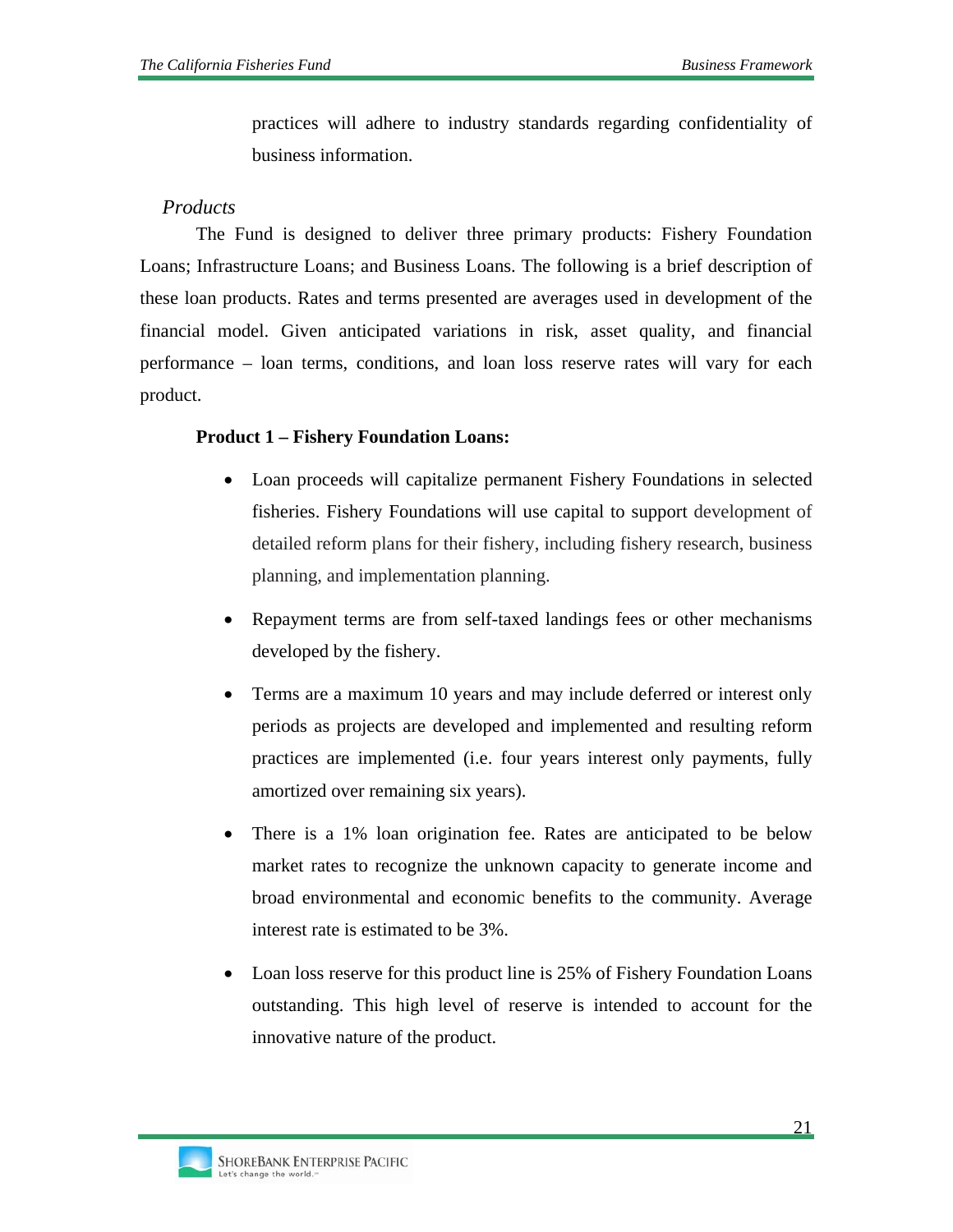#### **Product 2 – Infrastructure Loans:**

- Activities undertaken by Ports, communities, and other organizations in support of reform may require investment in infrastructure at the fishery level. Commercial and public agency lenders may not make loans due to real or perceived risks. Activities may include things such as improvements in off-loading capacity, ice machine capacity, minor cold storage, or processing.
- It is anticipated these loans should support higher interest rates than Fishery Foundation loans because they are supported by transition activities resulting from regulatory reform. Average interest rate is estimated at 6%. There is a 1% loan origination fee.
- Repayment terms will be negotiated based on cash-flow analysis and income streams. Terms are a maximum ten years and may include deferred or interest only periods as needed.
- Loan loss reserve projected for this product line is 10% of Infrastructure Loans outstanding given the types and net-worth of entities seeking investment.

#### **Product 3 – Business Loans**

- We anticipate that increased confidence in a fishery undergoing transition, based on reform that creates stability and predictability, will result in a bloom of innovation. Business loans will be made available to finance efforts by individual businesses to add value to seafood or achieve other goals consistent with the purposes of the Fund. Business development activities may include things such as equipment, product innovations, and market development. Commercial and public agency lenders may not make loans due to real or perceived risks.
- Loans should support higher interest rates than Fishery Foundation and Infrastructure loans as these are supported by a transitioning fishery.

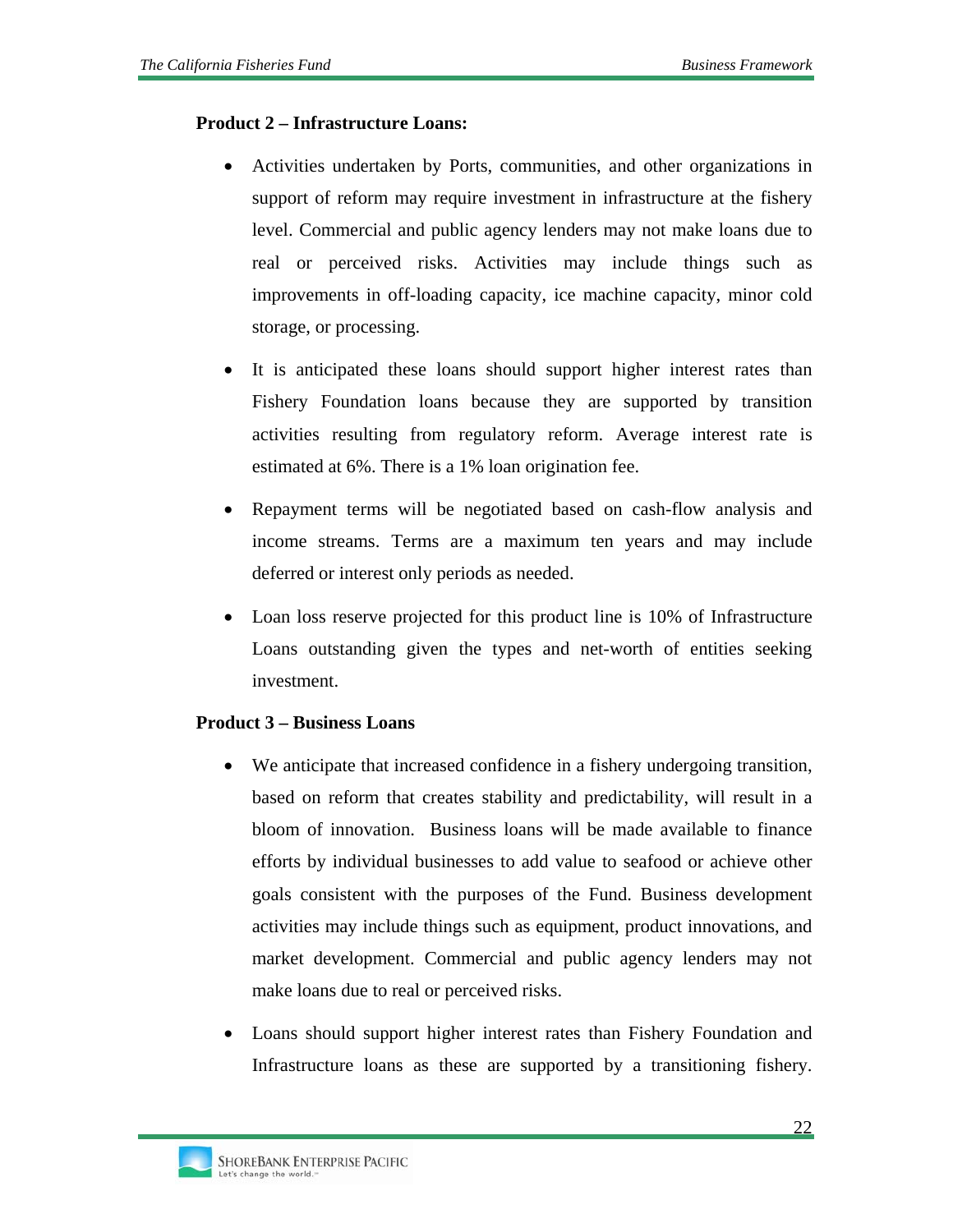Average interest rate is estimated at 8%. There is a 1% loan origination fee.

- Repayment terms will be negotiated based on cash-flow analysis and income streams. Terms are a maximum of five years.
- Loan loss reserve projected for this product line is 15% of Business Loans outstanding.

# *Coordination*

Successful collaborations and partnerships will be essential for ensuring that the Fund achieves its mission and accomplishes the delivery of necessary financial services. Implementation will require the Fund to strategically identify, select, and partner with other individuals and organizations such as specialized consultants, NGOs, institutes, academic institutions, private companies and government agencies. Partner selection will correspond to the Fund's priorities, products, and phased-growth.

The Fund is structured and designed as a capital tool to invest in change; it will rely on others to provide direct services and assistance. It is expected that intensive collaboration will be required during the start-up phase, particularly to support fisheries and communities developing transition strategies. There are numerous efforts and initiatives underway or in the planning stages that could fill this role.

It is hoped that the strategic collaborations and partnerships will:

- Provide information, resources, and direct assistance to fisheries and communities interested in developing transition strategies;
- Provide a pipeline for investment opportunity;
- Provide ongoing support to transitioning fisheries, ensuring long-term success; and
- Provide additional vehicles that support successful deployment of the Fund's product line (i.e., product development technical assistance offered by a university).

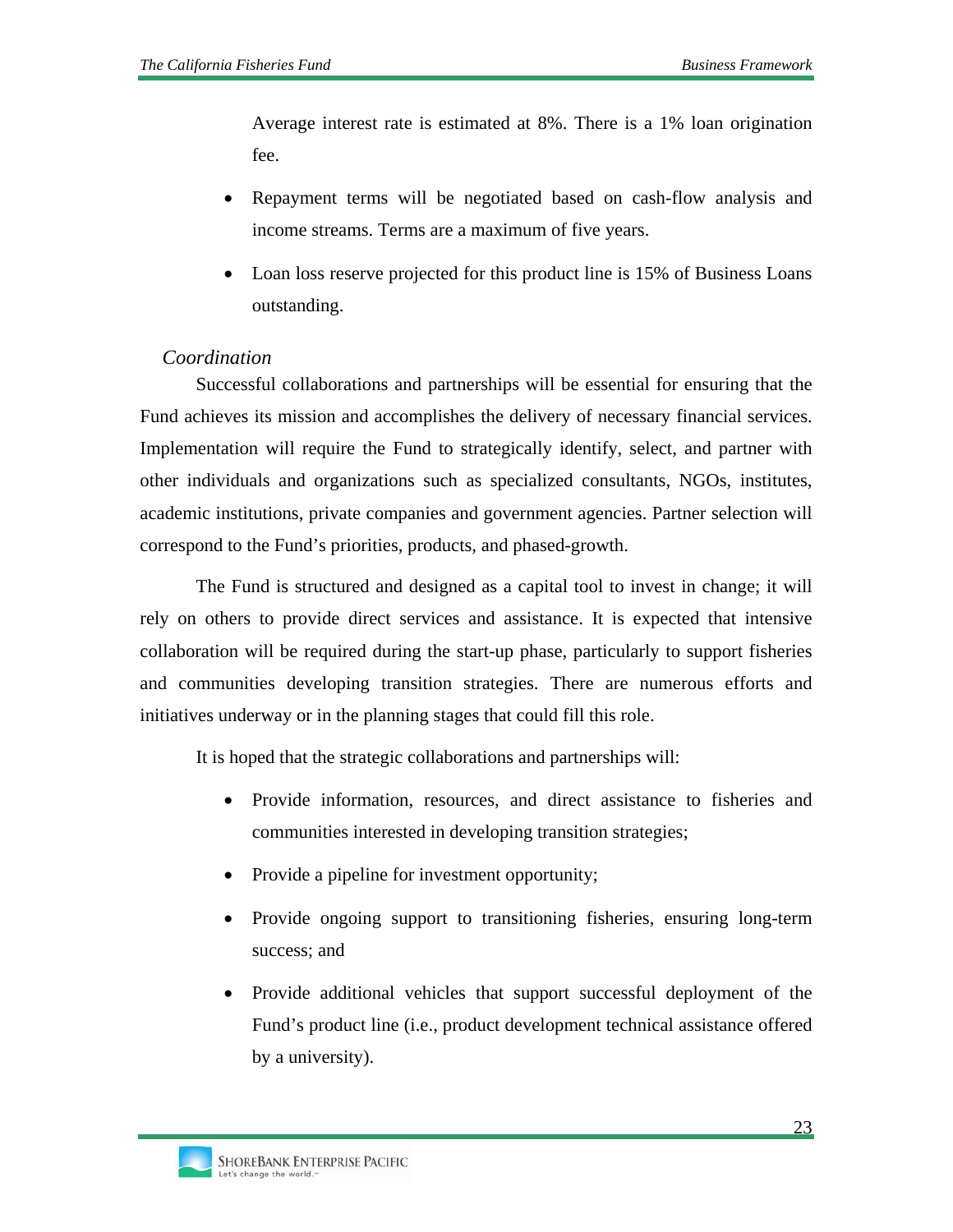Successful collaborations and partnerships have the following characteristics. The Fund will use these 'terms of engagement' to guide its development of strategic relationships:

- Collaborations and partnerships are based on trust allowing for clear and honest communication;
- They deliver mutual benefits to all parties that are tangible, measurable, and clearly defined;
- They are structured, formalized, and documented with clearly-defined expectations regarding outcomes, roles, responsibilities, and reporting; and
- They are relationships that are closely managed and continually cultivated.

A supporting document will be developed during the operational start-up of the Fund that details the partnership approach, identifies potential collaborators, and provides templates for partnership agreements.

### *Communications and Outreach*

The first phase of outreach was completed during the development of the Discussion Paper (Appendix C) and of this business framework. In the second phase of the Fund's operation, the cultivation of leaders and of potential projects that the Fund can finance -- and the provision of assistance to fisheries to increase the probability of success -- will require extensive outreach and a consistent and sustained communication strategy. A detailed communication strategy will be developed during the operational start-up phase.

The communications strategy will be designed to deploy a variety of tools, approaches, and messages specific to each target audience. As the Fund grows, costs associated with communications are expected to increase. The communication strategy will focus on the following primary stakeholders:

> • Potential fisheries and communities interested in pursuing reform – focused on building a pipeline of potential investments;

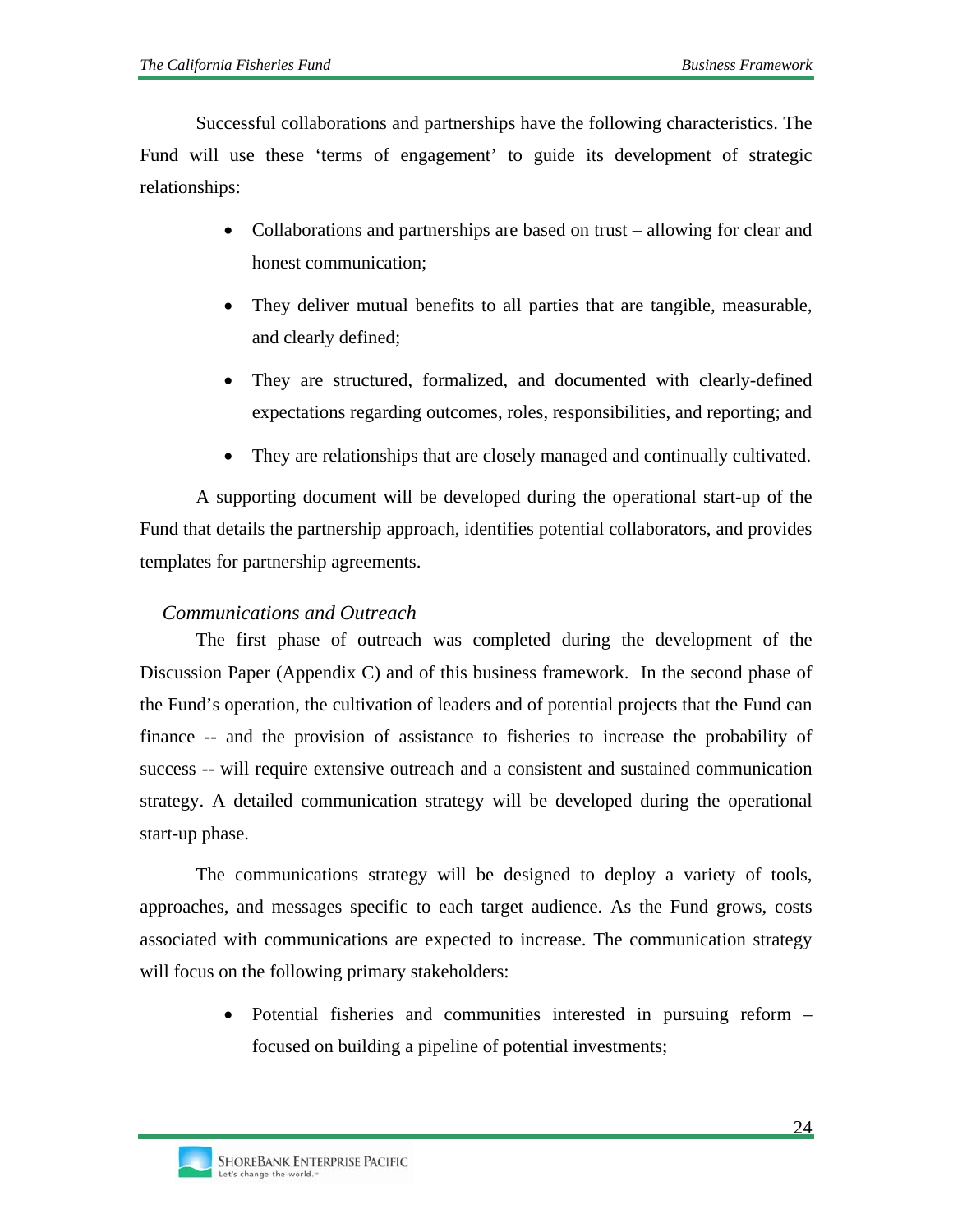- Foundations and other financial supporters focused on establishing a diverse base of financial support and regional expertise;
- Public agencies and strategic partners focused on identifying areas for collaboration;
- Seafood Industry focused on sharing stories of conservation and community support behind seafood produced by fisheries supported by the Fund;
- Broader population and end consumers focused on creating recognition, market opportunities, and enhancing support for change.

# *Financial Modeling and Metrics*

### *Model and Business Outcomes*

A detailed financial model has been developed and is included as Appendix A. This model will be used for both fund operation and for analyzing prospective fisheries. The model includes three scenarios – low, base, and high levels of capitalization – and was designed to allow for future flexibility in analyzing prospective fisheries for investment. Emphasis was placed on determining whether the Fund could be financially feasible and also on understanding how various levels of investment could impact the ability of the Fund to achieve its mission and goals.

Two detailed case studies of Fishery Foundation loans, which are the cornerstone and catalyst of local reform, were developed to test and analyze the overall feasibility of the Fund model. For two fisheries, twenty years of data for one individual species was collected and analyzed along with anecdotal information of these fisheries regarding trends and anomalies caused by various market and environmental events. (The model allows for multiple species or species products per fishery, if relevant.) This type of information is critical for accurately interpreting landings trends, which are affected by multiple factors.

Projections of future performance were developed using projected growth rate assumptions for both pounds landed and the price per pound. The assumptions were based on the anecdotal information noted above and the actual average growth rate for

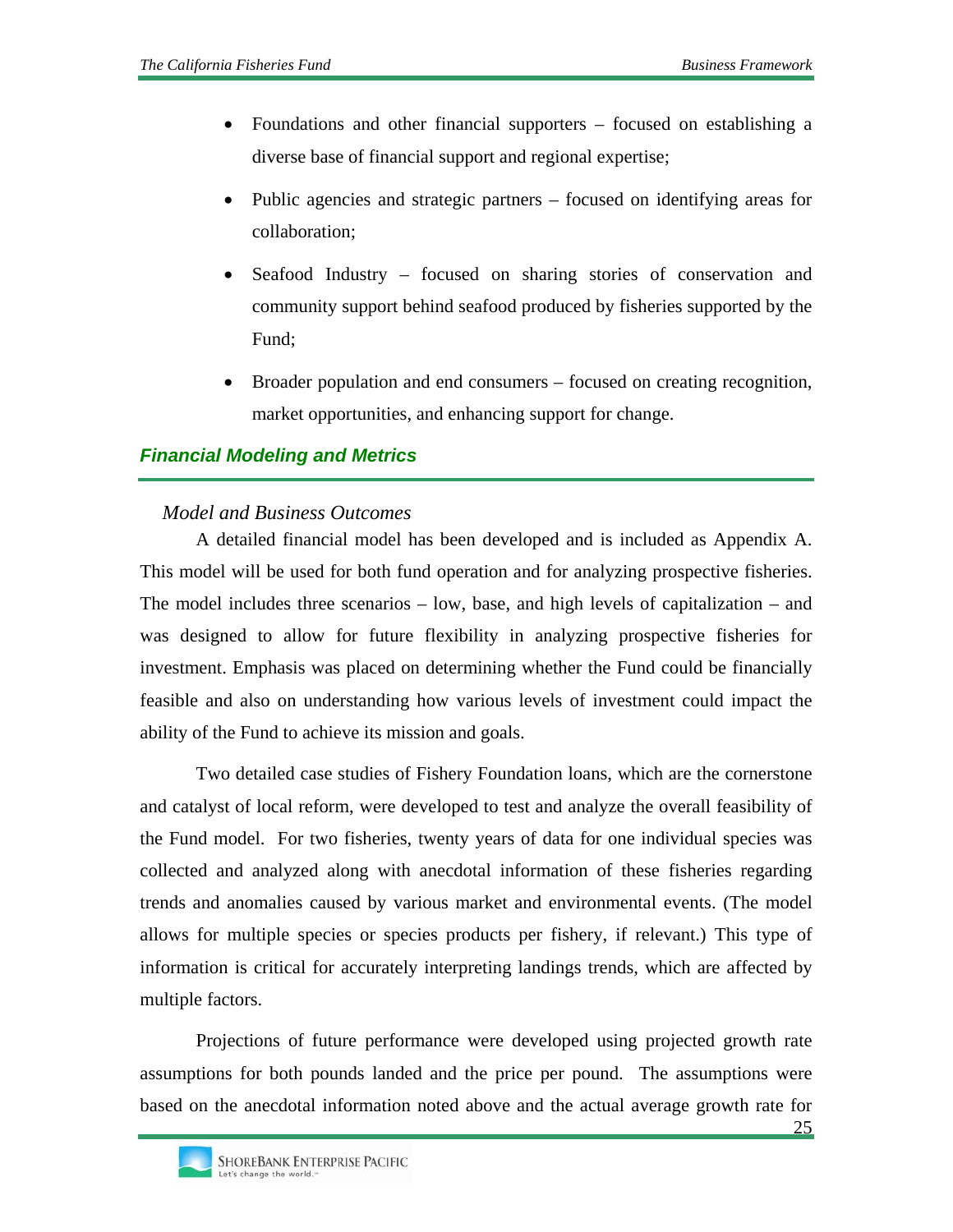pounds landed and prices per pound for the past five years. Conservative growth rates were used to ensure the feasibility of repaying Foundation loans, regardless of fishery reform success. Given evidence that various kinds of fishery reform result in much improved financial performance, we believe the case studies strongly support the financial feasibility of the Fund.

This financial model will allow the Fund to collect data and work with prospective fisheries to appropriately structure investments. Based on overall capital need, the model can be used to establish appropriate terms for the investment by identifying a fishery's ability to repay the Fund using various scenarios for fishery performance (like landings and value) and types of mechanisms identified to create a repayment stream.

Of the three scenarios analyzed and presented in the financial model, the Base scenario is recommended for use because mission impacts and objectives are achieved under this scenario. It appears to be the most realistic scenario with respect to market conditions, need, and projected ability to secure necessary capital. Below is a brief summary of the three scenarios:

- Low scenario provides insufficient funding for even modest activity. Results in financial losses for Fund. Assumes start-up capital of \$5,000,000 and expansion phase capital of \$7,000,000 (total \$12,000,000). The overall scale and equity level of this scenario is also projected to increase the cost of funds (Program Related Investments - PRI's at 3% - 10 yr terms), negatively impacting cash-flow ability and overall risk tolerance.
- Base scenario provides sufficient funding for reasonable projected activity that best matches need. Results in solvent fund – with a 15 year life and ending positive capital balance (approximately \$5,000,000) – making longer term operation feasible. Assumes start-up capital of \$8,000,000 and expansion phase capital of \$9,000,000 (total \$17,000,000). The overall scale and equity level of this scenario provides a more reasonable cost of funds (PRI's at 2% - 10 yr terms). This scenario appears most realistic in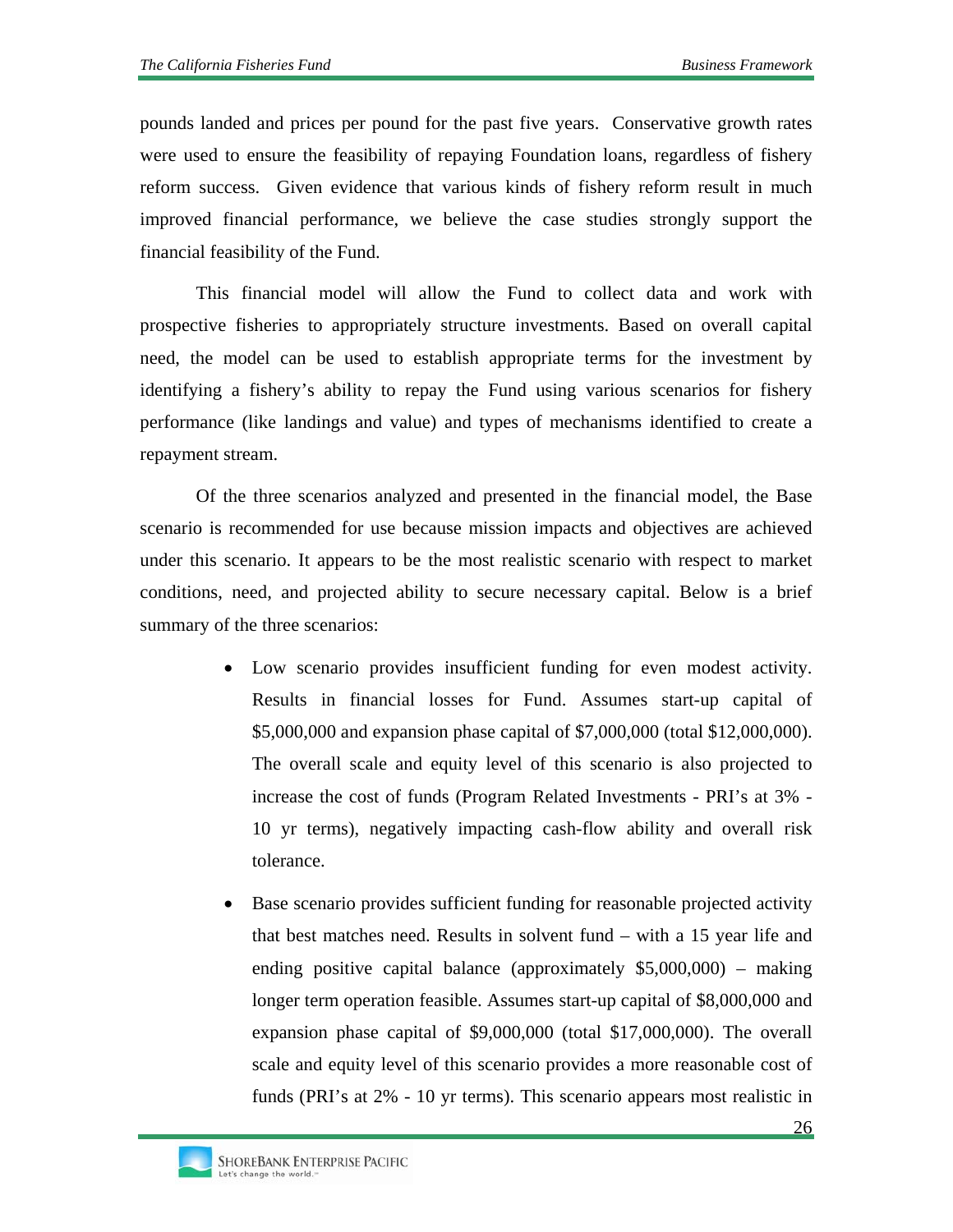terms of current market conditions, need, and projected ability to secure necessary capital.

• High scenario offers optimum funding for high level of risk tolerance and maximum flexibility of operations, including highest levels of financial activity and reform impacts. This scenario results in a solvent fund – with a 15 year life and ending positive capital balance. Assumes start-up capital of \$11,500,000 and expansion phase capital of \$11,000,000 (total \$22,500,000). The overall scale and equity level of this scenario provides an even more reasonable cost of funds (PRI's at 1% - 10 yr terms). However, this scenario appears to be unrealistic in terms of current market conditions, need, and projected ability to secure necessary capital.

Critical assumptions used in developing the financial model include:

- Management of Fund start-up will be established at an existing parent non-profit ('management entity'). The management entity will obtain underwriting and portfolio management services through a contract with a qualified economic and environmental lender. This minimizes start-up costs and maximizes chances for success.
- Phasing of activity (start-up phase and expansion phase) will limit initial lending activity to three fisheries with feasible business and reform plans (three Fishery Foundation loans and multiple related infrastructure and/or business loans). This will allow the Fund opportunity to mature, initiate any necessary refinements, and demonstrate success prior to expansion.
- After the three year start-up phase, the Fund will establish independent operations as a stand alone non-profit. Projections include one-time costs associated with spin-off; staff; and low overhead and operating expenses.
- The expansion phase will open lending activity to additional fisheries with qualified business and reform plans, disbursing multiple new Fishery Foundation loans and related infra-structure and/or business loans.

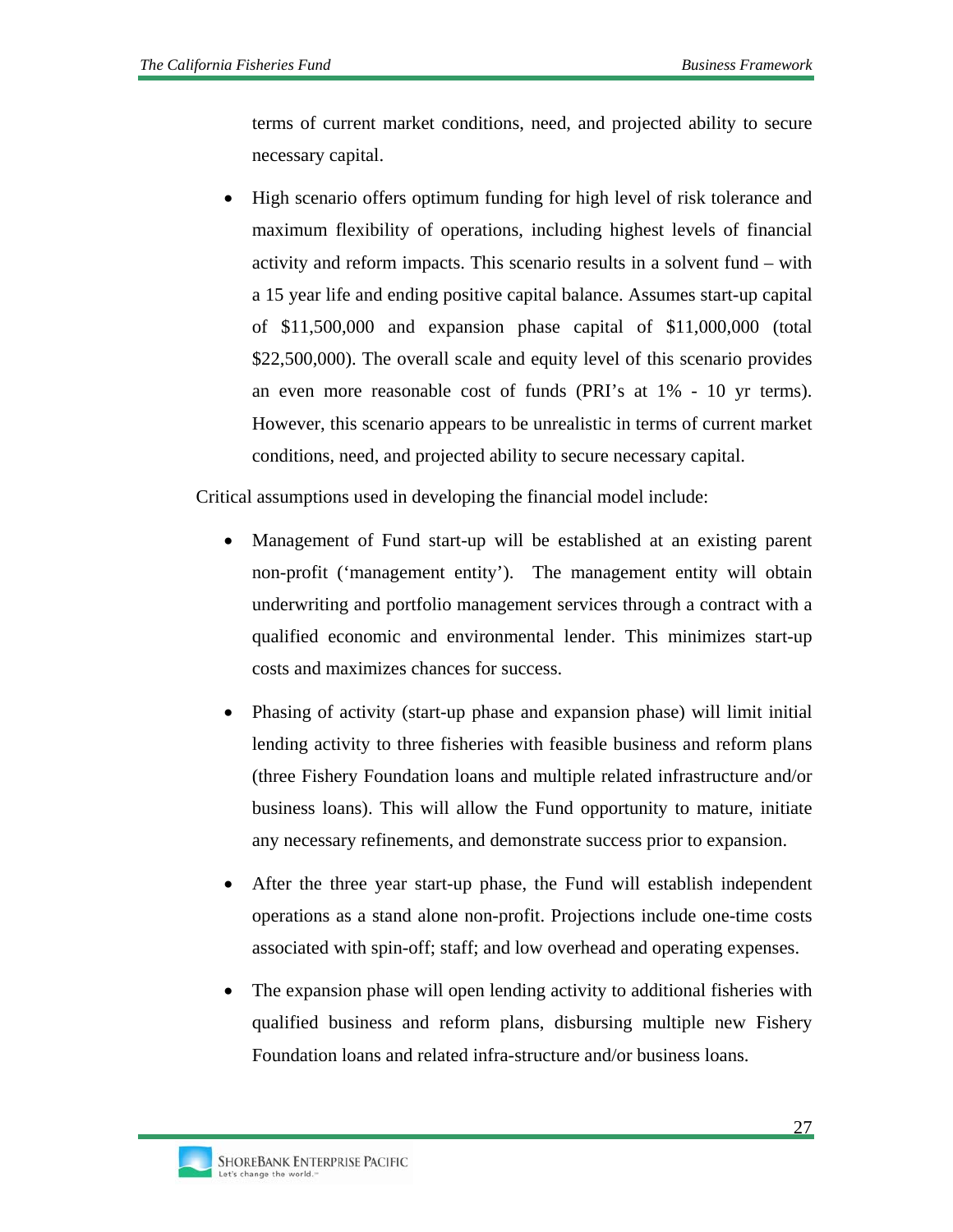- Prudent loss reserve percentages based on loans outstanding were established based on the varying levels of risk associated with each of the three product lines. The model was built with plenty of cushion to absorb losses (either due to human causes or environmental variation). It is not expected that losses will be as high as projected, but given the innovative nature of the Fund it is prudent to err on the side of caution. As the Fund matures, the loan loss reserve percentages are expected to be reduced, making more working capital available.
- Model is based on low leverage (debt to equity ratio) and cost of funds, with operational and capital phasing to allow for proving up performance prior to expanding to scale. In the unlikely event of failure, the Fund can cut its losses with equity, pay off the debt (PRI's), and determine the best distribution of any remaining equity. In this scenario, no additional equity or PRI's would be sought and no additional lending would occur. Continued management of loans outstanding would be performed by the management entity and portfolio contractor.
- Fund start-up requires low leverage and low cost of funds (i.e., grants and low interest PRI's) based on general risks associated with any new initiative. During the expansion phase higher leverage will be acceptable based on the lower risk that comes with proven success. Continued low cost of funds will be required in the expansion phase based on continued below market pricing of loans.
- An outside evaluation component has been built into year three that will inform decisions on how best to proceed in the expansion stage. Annual audit expenses have also been included.

# *Capitalization*

The capitalization strategy is based on the traditional leverage model of equity and debt used by most revolving loan funds.

The Fund's capital base will consist of: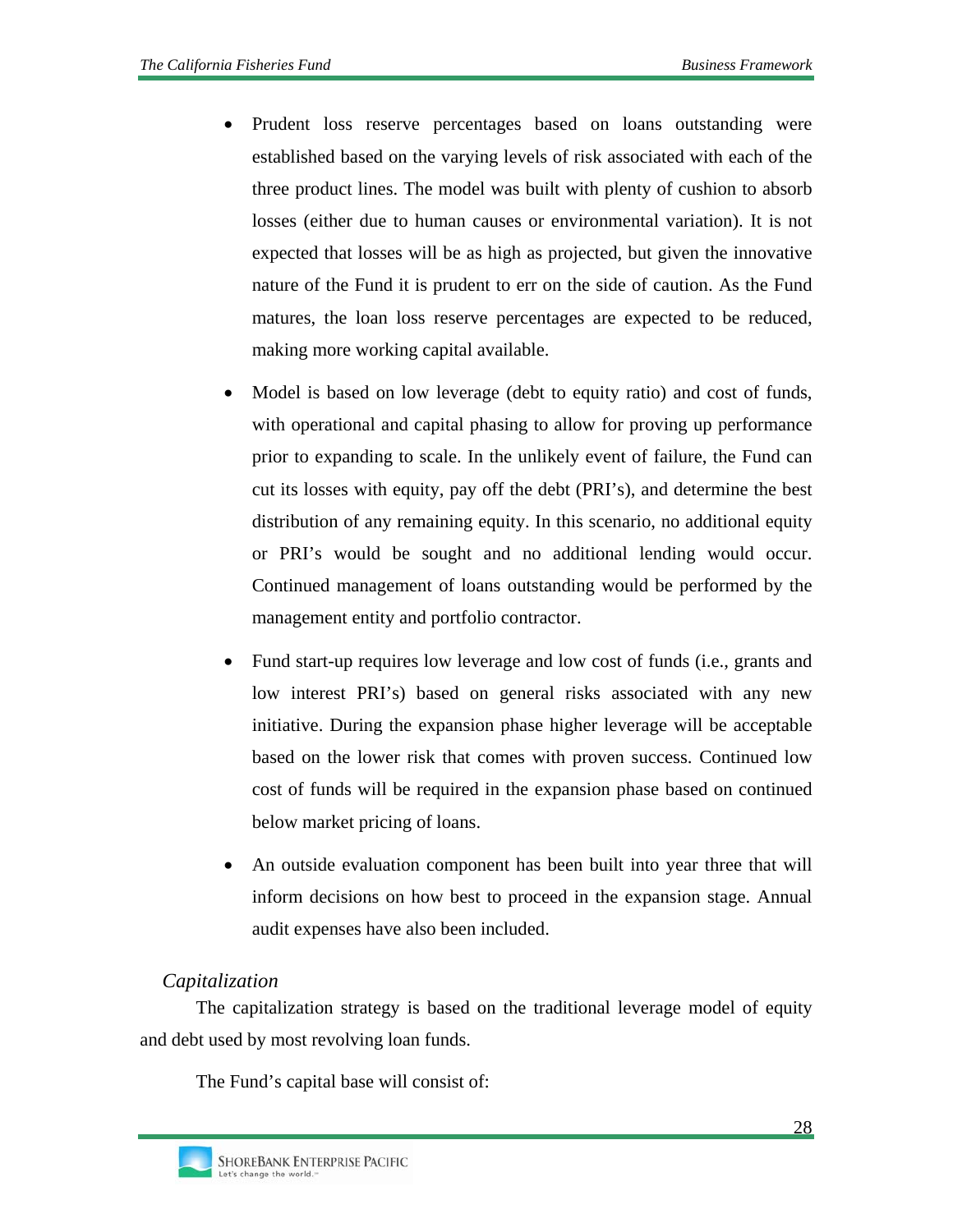- Equity in the form of grants from public and private sources; and
- Debt in the form of Program Related Investments (PRI's) PRI's are preferred term loans from foundations, corporations, or social investors.

Capitalization is divided into two phases to allow for successful demonstration of desired impacts prior to taking the fund to full operating scale and to minimize the risks associated with new initiatives. Specifically, this phasing achieves a number of objectives:

- The Fund was intentionally designed with a conservative debt to equity ratio during the start-up phase, allowing for a higher tolerance for risk and the ability to absorb losses if necessary without jeopardizing the ability to repay PRI investors.
- It allows the fund time to demonstrate success and 'prove up,' increasing its future chances at securing full capitalization in 2010 (\$17,000,000);
- Initial investments by the fund will provide it with necessary information regarding overall risk tolerance and identify any refinements needed. As the fund matures, its ability to assume a higher ratio of debt to equity increases.

Elements of the start-up phase of capitalization include:

- The OPC will seed the capital base of the Fund with a \$2,000,000 grant.
- This initial equity will be used to leverage an additional \$6,000,000 in capital from private resources (\$3,000,000 in grants and \$3,000,000 in debt).
- \$8,000,000 of total capital is required for the start-up phase of the Fund. Start-up phase capitalization is expected to be completed by December 2007.

Upon successful demonstration of reform strategies in selected demonstration fisheries, a second and final phase of capitalization will occur in 2010.

Elements of the expansion phase of capitalization include: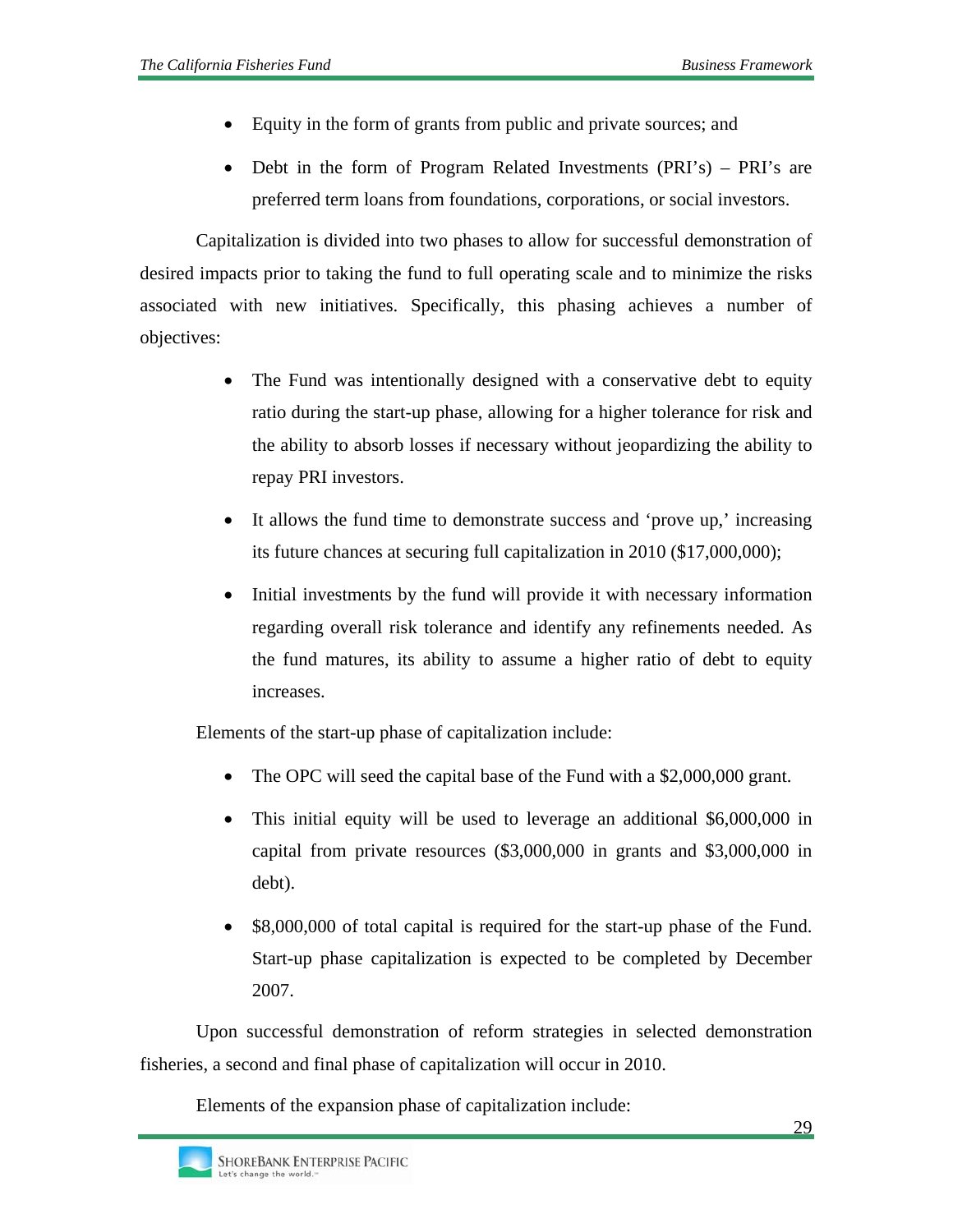- Securing an additional \$9,000,000 in capital from private sources (\$2,000,000 in grants and \$7,000,000 in debt).
- Total capitalization of fund at \$17,000,000 is expected in 2010.

#### *Core Metrics*

The establishment of a tangible and consistent set of baseline metrics for evaluating mission impacts and business performance is essential for defining success. It is expected that core metrics regarding mission impacts will be developed over the next few months in consultation with various State agencies and other stakeholders.

Core performance targets and indicators are to be developed for the Fisheries Fund and each Fishery Foundation addressing:

- Financial performance
- Economic performance
- Community/social performance
- Environmental performance

In addition to metrics regarding mission performance, a detailed set of measures relevant to monitoring loan fund performance will be developed. These will include product outputs (i.e. increase in number of transactions over baseline, increase in amount of funds invested, etc) and internal performance outcomes (i.e. investment earnings, delinquencies, loss rates, loss reserves, ratio of debt to equity, etc).

The majority of these measures are typical for the prudent management of loan funds. The financial model contains standard critical measurements for business performance. The qualified organization selected to provide underwriting and portfolio management services will have established systems to base these measures on. Final business performance measures will be developed over the next few months in consultation with the State.

It is our intent that these measurement tools will also be used to establish annual performance goals and objectives.

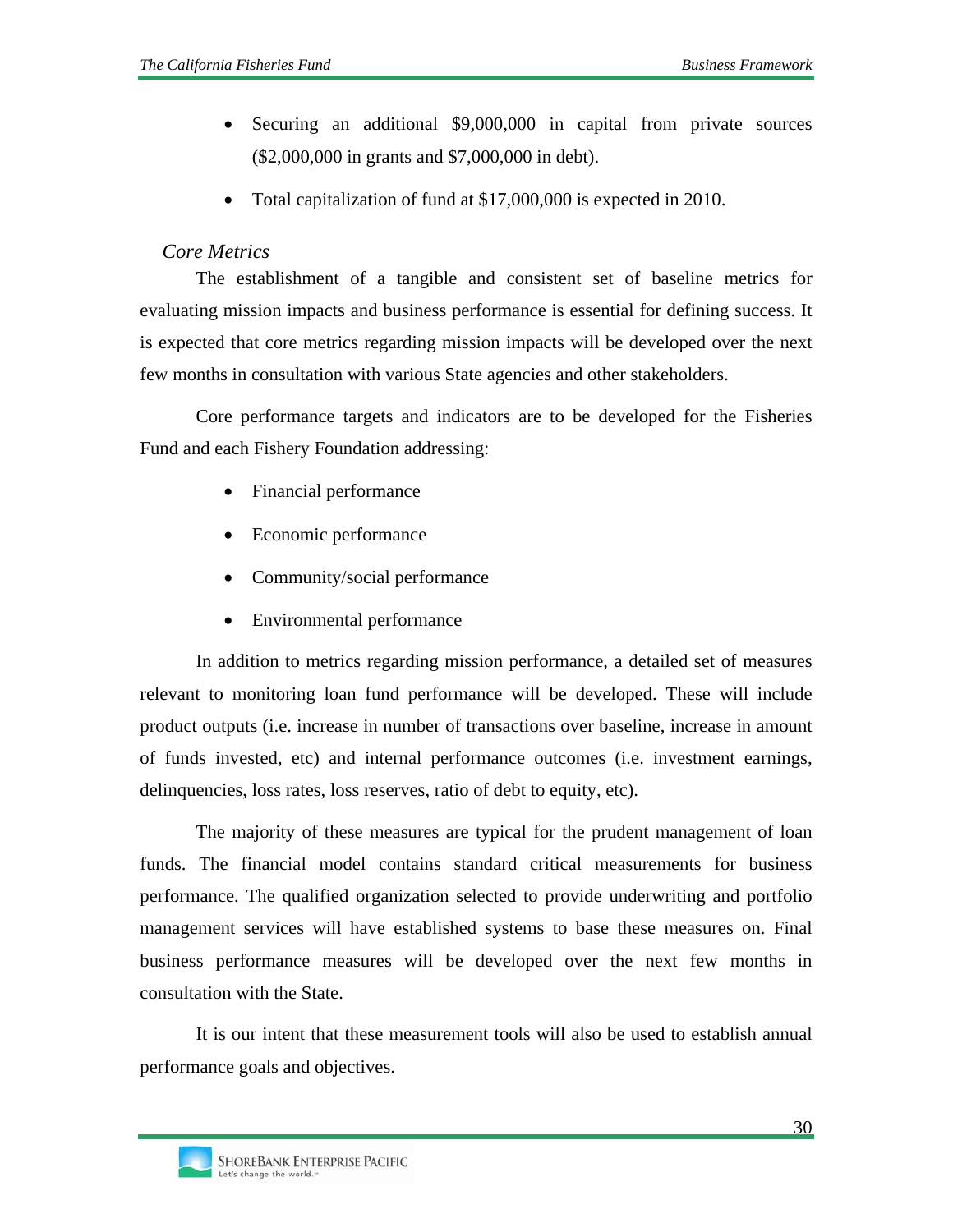# *Timeline*

The following is a timeline of expected activities during the start-up phase:

| <b>Start</b> | <b>Completed</b> | <b>Activity</b>                                                |  |  |
|--------------|------------------|----------------------------------------------------------------|--|--|
|              | 11/06            | Business plan presented to OPC                                 |  |  |
| 10/06        | 1/07             | Identify management entity and negotiate management and        |  |  |
|              |                  | funding parameters                                             |  |  |
| 10/06        | 1/07             | Initiate preliminary discussions with potential funders        |  |  |
| 11/06        | 2/07             | Secure \$2 million seed funding                                |  |  |
| 1/07         | 5/07             | Develop and conclude necessary management agreements.          |  |  |
|              |                  | Finalize core metrics                                          |  |  |
| 1/07         | 9/07             | Initiate first phase of capitalization strategy. Two initial   |  |  |
|              |                  | commitments secured                                            |  |  |
| 3/07         | 9/07             | Develop and finalize required program material                 |  |  |
|              |                  | (communications, applications, etc)                            |  |  |
| 3/07         | 9/07             | Engage in preliminary discussions with potential demonstration |  |  |
|              |                  | fisheries                                                      |  |  |
| 6/07         | 2/08             | Finalize capitalization, final agreements secured. Fund        |  |  |
|              |                  | capitalized                                                    |  |  |
| 7/07         | 2/08             | Required operational and reporting systems developed and       |  |  |
|              |                  | finalized                                                      |  |  |
|              | 2/08             | California Fisheries Fund fully operational                    |  |  |

# *Benefits to the State*

The California Fisheries Fund has the potential to be an important tool for achieving the mandates and goals of California's Marine Life Management Act, Marine Life Protection Act, and the Ocean Protection Council.

# *Marine Life Management Act*

Marine Life Management Act (MLMA) implementation will benefit from the capitalization of stewardship activities such as the gathering of essential fishery information, preparation of stock assessments, and the implementation of fishery management models at the regional and local levels.

These activities will result in a more stable regulatory environment and more secure access to fish. In the case of essential fishery information that moves fisheries from data-poor to data-moderate and data-rich conditions, it will inspire confidence in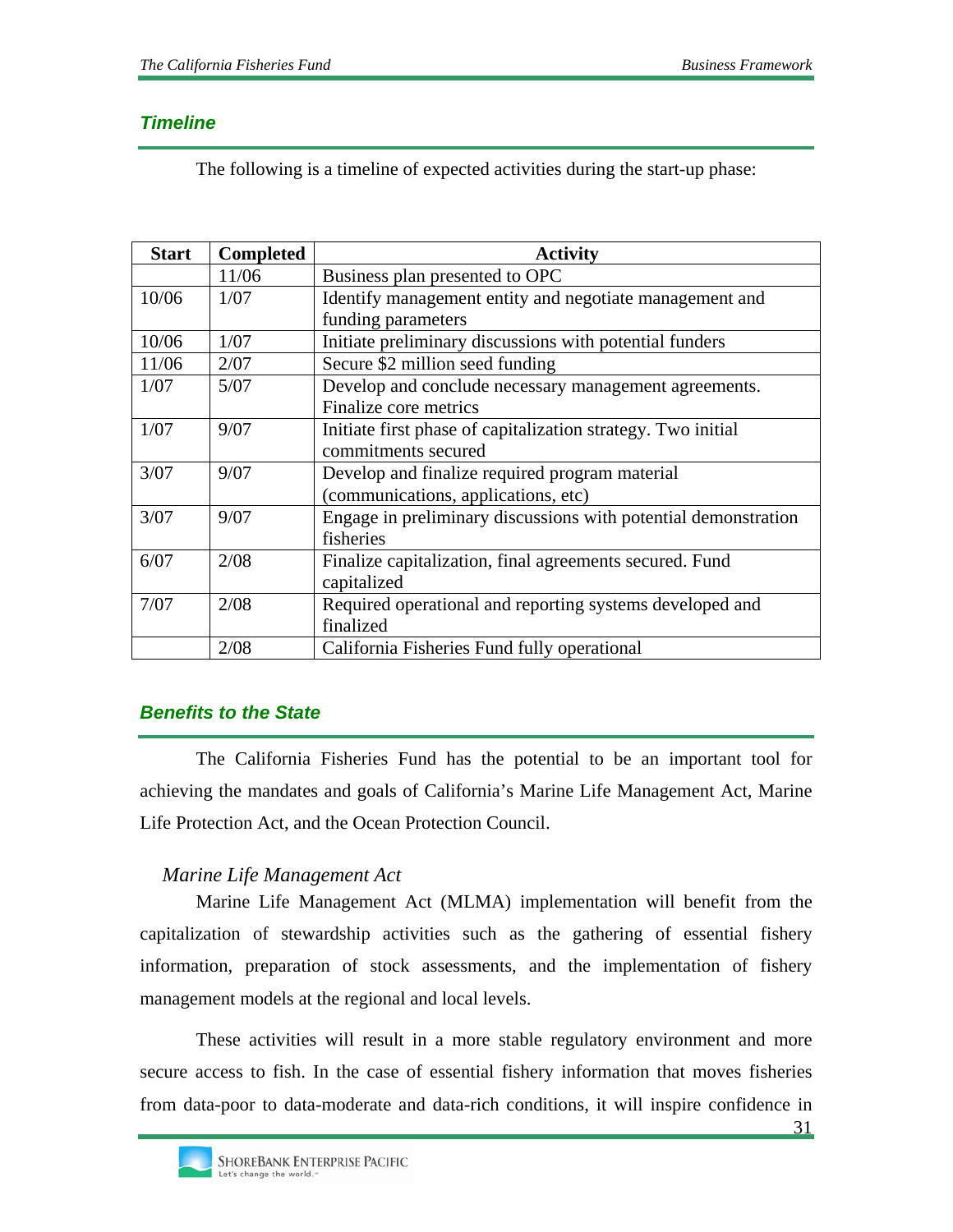fishery managers, fishermen, and the seafood industry and may increase access to fish if justified by credible scientific analysis.

Successful implementation of the Fisheries Fund will also sustain management reforms and conservation actions by providing opportunity for expanded economic benefits through investing in value-added seafood products (e.g. 'certified sustainable') and the creation of new distribution channels and markets for such products.

#### *Marine Life Protection Act*

The Marine Life Protection Act (MLPA) implementation will also benefit. The same management model reforms that will improve the regulatory environment and support an environment favorable for investment will also create a positive feedback loop that strengthens incentives for continued stewardship. Research indicates that fishermen operating within many such management models support Marine Protected Areas if the models are developed in the context of localized management decisions and targeted science. The Fisheries Fund will establish local platforms for collaborative research and information gathering.

#### *Ocean Protection Council*

The California Fisheries Fund will also help the Ocean Protection Council carry out the fisheries elements of its Strategic Plan and demonstrate the application of Ecosystem-Based Management principles.

One of the principle tenets of Ecosystem-Based Management is to base decisions on good information and to use adaptive management techniques (i.e. to base management on learning). The Fishery Foundations established with capital from the Fisheries Fund will serve as a community asset and support localized research, fishery organizations, and reform measures. Lack of targeted on-going research specific to individual fisheries or areas remains a large impediment to fishery reform. Increased fishery research is needed to complement the increasing amount of Marine Protected Area research in California waters.

The Fishery Foundations will allow more fishery scientists and fishermen to become engaged in monitoring through collaborative research arrangements --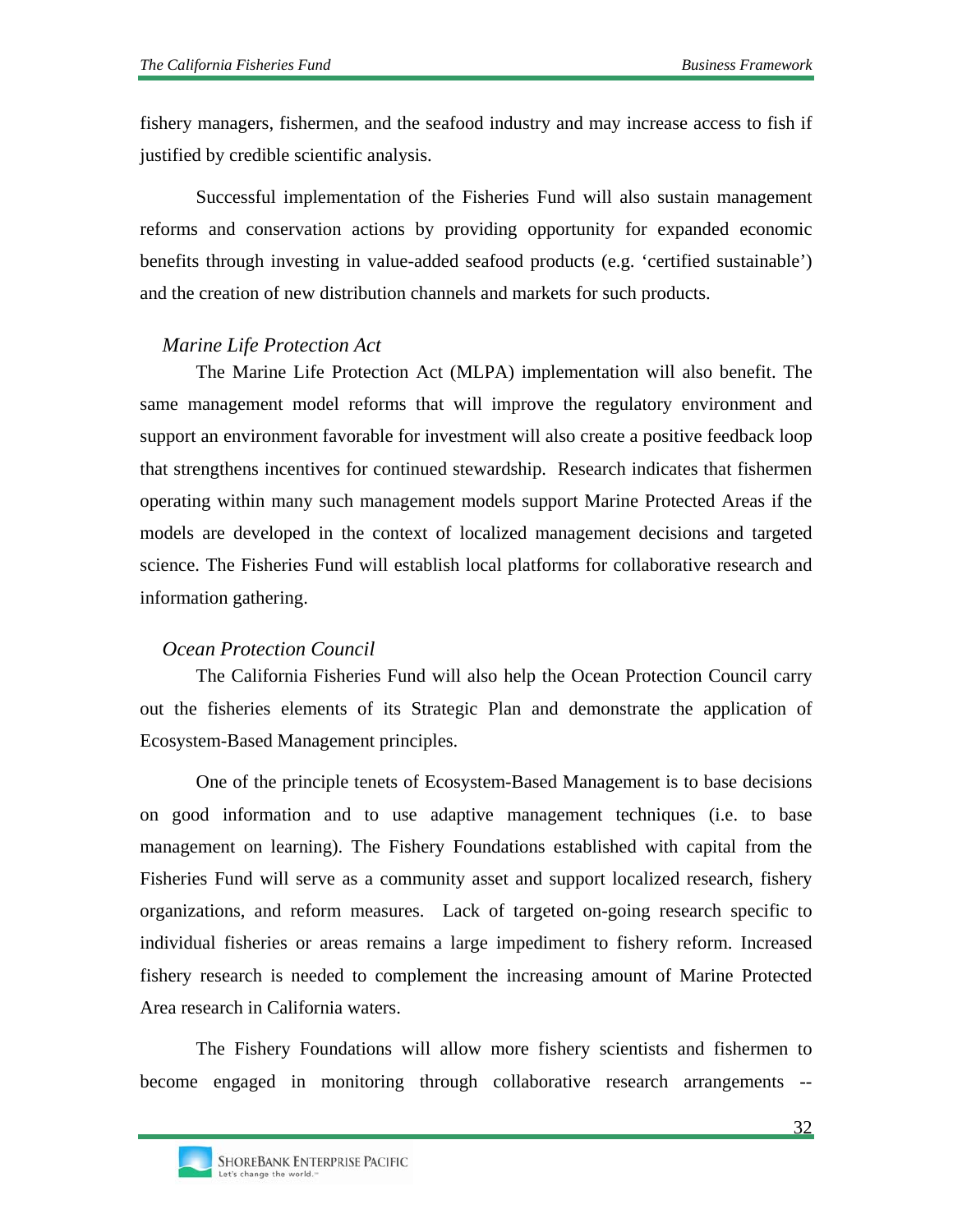stimulating the collection of essential fishery information-- some of which overlap with Marine Protected Area monitoring programs and some of which are unique to fishery monitoring. Essential fishery information is the basis for adaptive management of fisheries.

The Fisheries Fund will also make use of another Ecosystem-Based Management principle: addressing the human dimensions of fisheries management. By investing in people, communities, product and market development, and fisheries governance reform, the Fisheries Fund will aim to align economic and social incentives with conservation and sustainability, thus providing financial incentives for fishermen as 'stewards' and improving the prospects for preserving the fishing culture of coastal communities by generating more revenues and investments.

# *Policy Implications*

While it is impossible to predict all the future implications of establishing the Fund, some potential policy implications have been identified. It is expected that demonstration fisheries will be working closely with the state and will be undertaking legal reviews specific to their fisheries regarding currently available options for comanagement structures.

There are many examples of co-management structures being used throughout the world. Standards and criteria based on a broad set of desired outcomes and impacts will likely assist the State and specific fisheries in developing models for reform. These criteria and standards will ensure consistency as reform occurs and ensure that the public interest purposes of the Fund are achieved.

Criteria and standards would cover such things as governance of Fishery Foundations and co-management institutions (including representation of all appropriate interests); economic measures that ensure equitable distribution of privileges; access criteria; transferability of privileges; environmental performance; reporting; and metrics used to define and evaluate success.

California state policy already allows the implementation of designated access management regimes such as limited entry and individual fishing quota programs and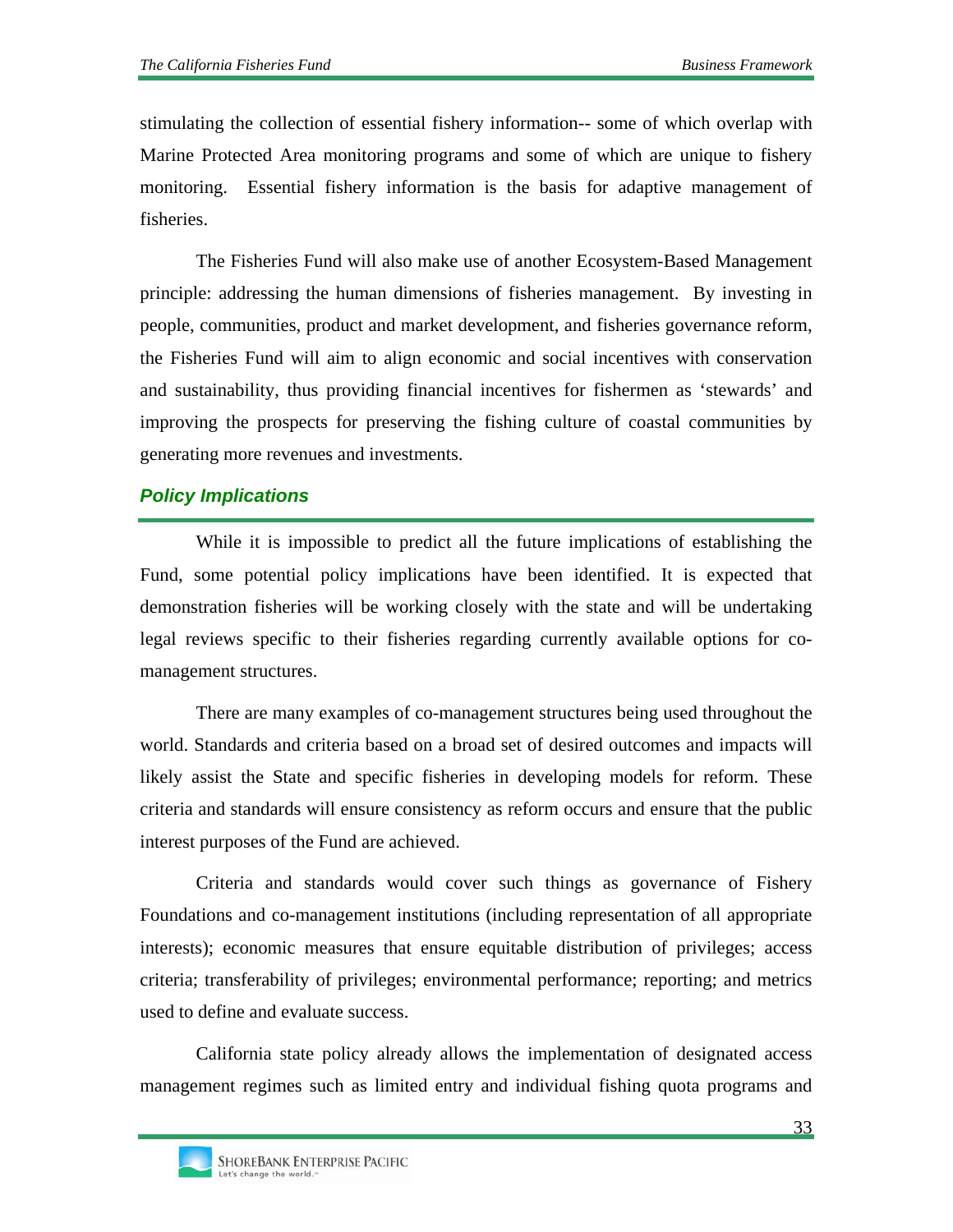sets forth guidance for them (Guide to the Marine Life Management Act). However, consultation with the Department of Fish and Game and the Fish and Game Commission on the need for new policies, regulations, or guidance may be necessary if more specific criteria and standards for designated access privilege systems and co-management are deemed necessary.

All Fisheries Fund projects shall be consistent with and supportive of the goals and objectives of MLMA and other relevant state fisheries laws and policies.

#### *Risks*

During development of this plan, special attention has been paid to identifying and mitigating risk wherever possible. The following is a brief summary of key risk points identified during the planning process. It is expected that additional risks may be identified during start-up and implementation phases.

• *Risk 1:* Inability to garner commitment from the State **--** State commitment will be needed in order to demonstrate fisheries governance reform with the aim of creating economic incentives for stewardship and adding value to fishery landings as a complement to local participation, as well as potentially establishing standards and criteria for co-management.

*Mitigation:* Intensive collaboration amongst State and Federal agencies, local entities, communities, and various industry groups and individuals will be required. An executive order, resolution, or new legislation that renews the commitment of the state to fisheries management and conservation, without adding unnecessary layers of mandates or bureaucracy may be helpful. Committed and consistent leadership will be needed to address the numerous "turf" issues that will likely arise. This will require ongoing constructive dialogue about elements of reform between fisheries management agencies and local stakeholders as well as a commitment to collaboration and agreement on leadership roles. Implementation of necessary policies or regulations arising from this

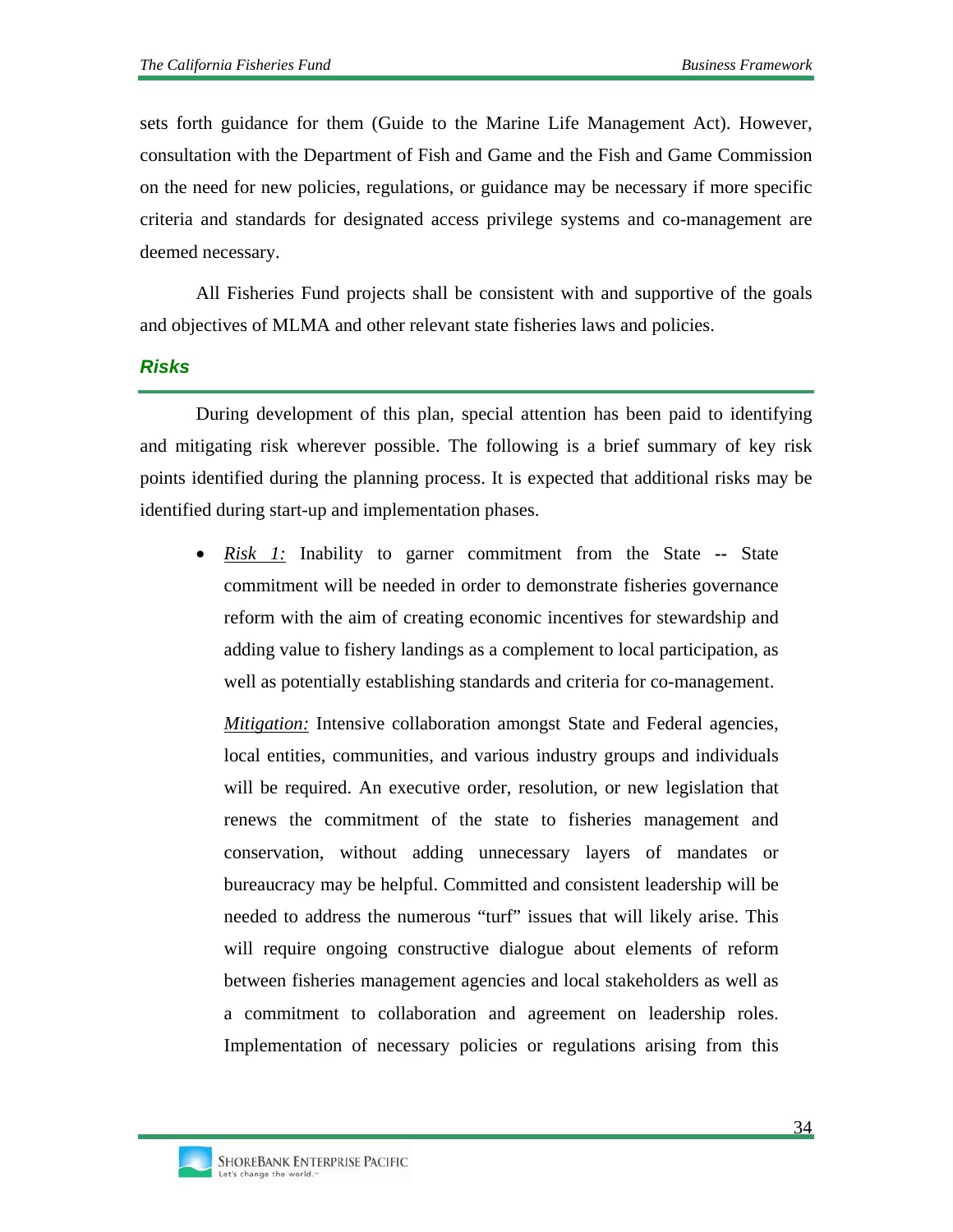dialogue will be facilitated by the understandings and accommodations encouraged by the dialogue.

• *Risk 2:* Inability to sufficiently leverage additional capital during either the start-up or expansion phases of plan.

*Mitigation:* There are inherent risks in any model that requires leverage and a diverse set of funders. Given the current state of fisheries, there is much interest in seeking and supporting solutions. The fact that the Fund will provide both environmental and economic benefits helps broaden the potential base of support. An initial commitment by the State provides a solid base for seeking additional support.

• *Risk 3:* Insufficient number of communities and fisheries to undertake and attempt fisheries reform strategies. The current environment in our fisheries is filled with mistrust and frustration.

*Mitigation:* A number of fisheries have expressed early interest in participation. It is expected that as success occurs, the momentum will build and additional fisheries and communities will seek participation. Clear and consistent communications on expectations for the role, use, and phasing of the Fund will be established. If there is insufficient demand, the Fund can unwind with remaining assets distributed equitably.

• *Risk 4:* Unexpected delays prior to or during the start-up phase could negatively impact desire of fisheries to participate. Many communities are struggling to identify new ways to solve their fisheries issues. Additionally, the ability to successfully leverage capital may be hampered, with potential investors becoming unclear of the State's overall commitment and unable to judge the level of risk of investment.

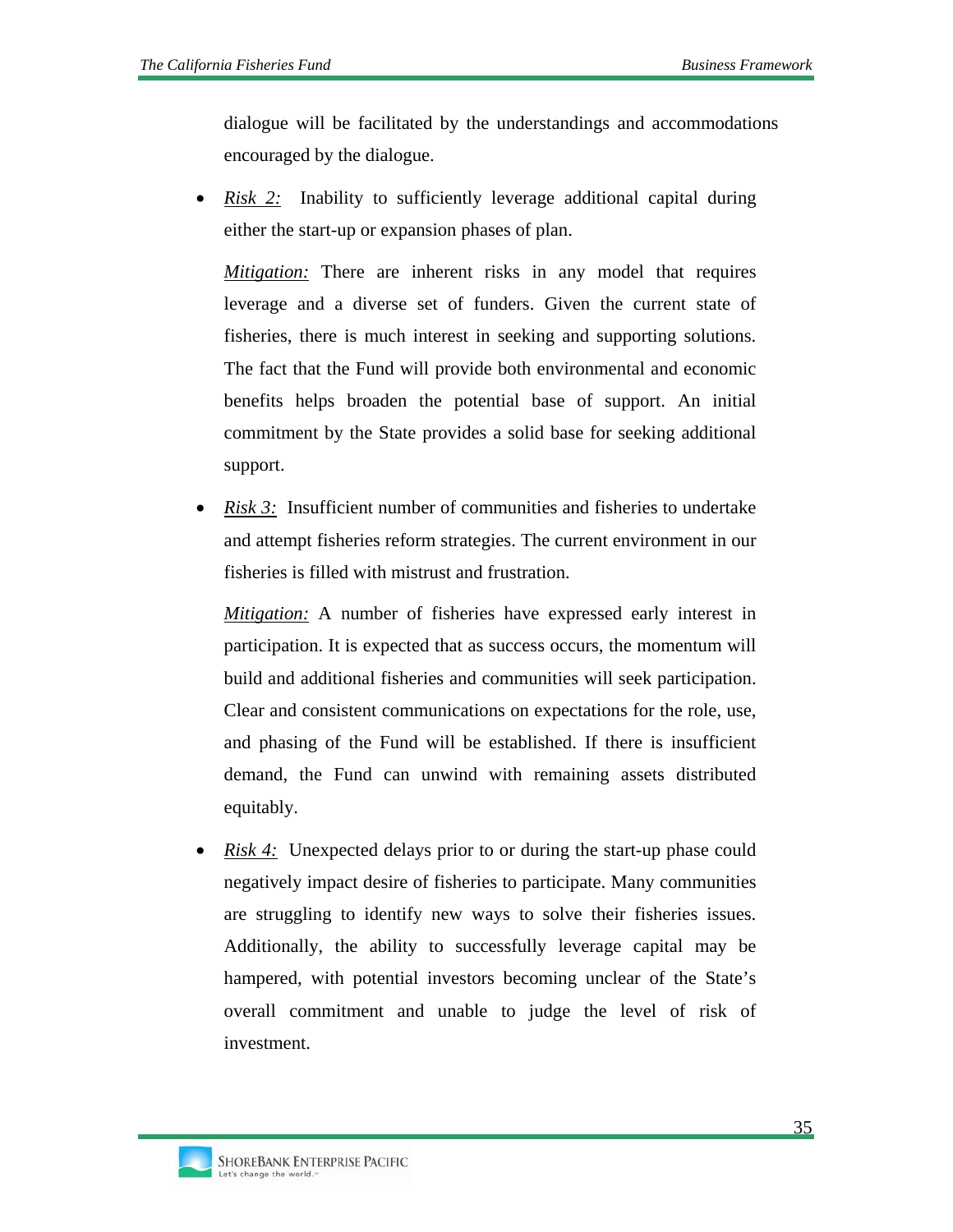*Mitigation:* A commitment by the State to undertake a process for demonstrating reform and earmarking funds to initiate capitalization of the fund will send a strong early message that will encourage communities and potential investors.

• *Risk 5:* Failure of one or more demonstration fisheries could negatively impact the Fund's progress or success during start-up phase.

*Mitigation:* The Fund will engage consultants and/or partners to assist the demonstration fisheries. However, in the event of initial failure, the Fund design was phased based on an assumption that an extended timeline may be required for initial fisheries to demonstrate success. Fund is also capitalized in a prudent manner (conservative debt to equity ratio), and at a scale, that in the event the demonstration(s) fail over a longer time horizon, the Fund could absorb any losses with equity and repay the initial PRI investors.

• *Risk 6:* A natural environmental event occurs that negatively impacts a fishery's ability to repay the Fund.

*Mitigation:* The best available science will be applied to project potential landings based on anticipated ocean productivity and other environmental conditions prior to financing a project. The Fund was structured on a principal of shared risk with fisheries undergoing transition. The financial model was built with the assumption that the Fund may have to absorb heavy losses based on natural events. Additionally, the capitalization structure (conservative debt to equity ratio) allows for flexibility in renegotiating terms with fisheries, while staying in 'safe harbor' with Fund investors.

• *Risk 7:* Establishing Fishery Foundations could in certain circumstances result in an environment where developing and

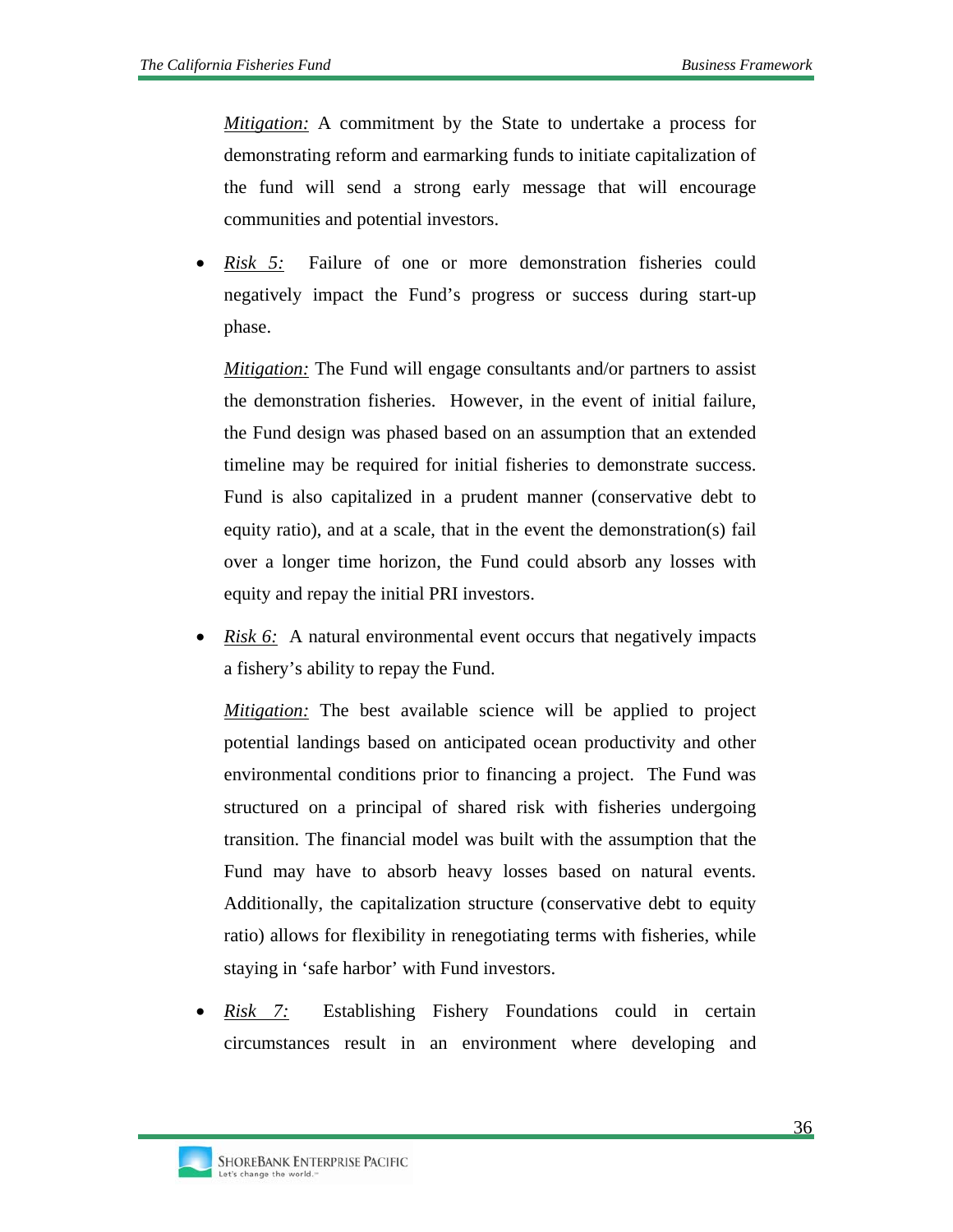implementing necessary reforms becomes a lengthy and onerous process, with stakeholders unable to overcome their differences.

*Mitigation:* The process followed during development of the Fishery Foundations must be robust and in certain cases may require facilitation assistance to establish clear guidelines for managing the process in an effective and efficient manner. During the start-up phase, emphasis will be placed on creating partnerships designed to provide direct assistance, education, and relevant information.

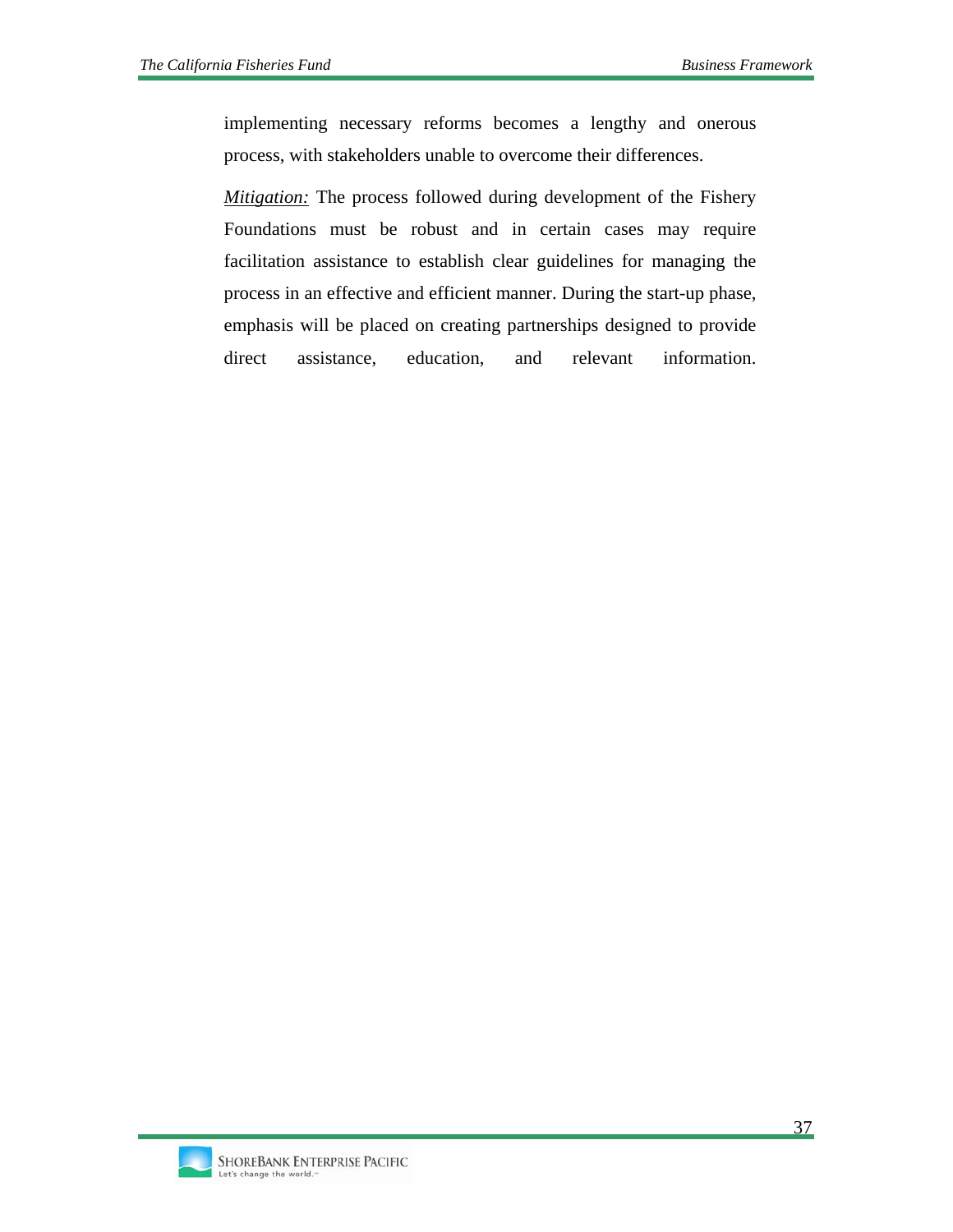*Appendix A. Financial Model*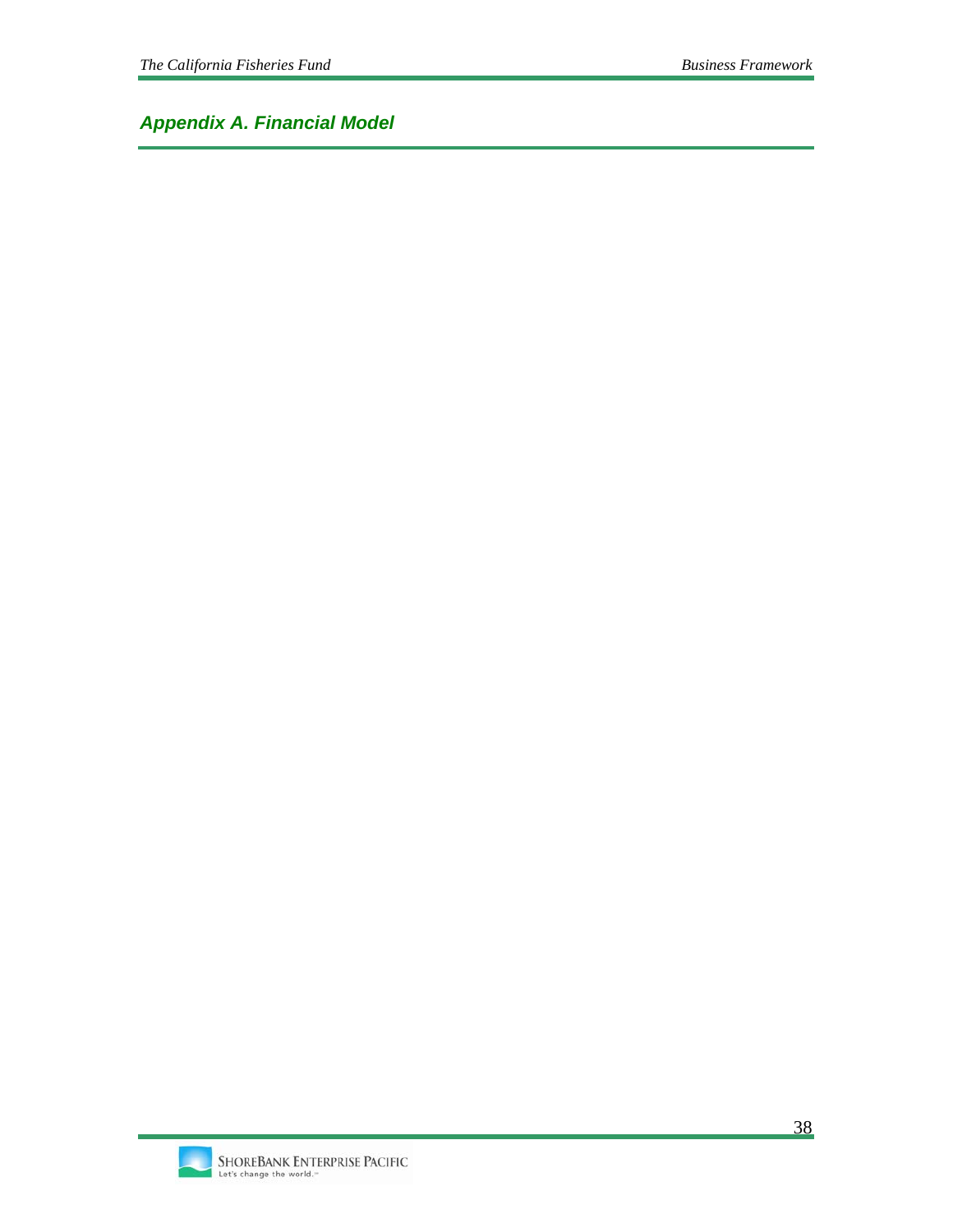## **THEORY OF CHANGE AND CRITICAL ASSUMPTIONS**

#### *STATUS QUO*

1 Risk to fish populations and ecosystemsContinued emphasis on maximizing access will result in continued pressure to maximize catch.

| 2 Declining fishery economic values  | Current management practices will continue to result in declining economic value of fisheries due to excessive capital investments and costs associated with attempts to maximize<br>catch, failure to plan business due to regulatory uncertainty, and low prices resulting from supply gluts.                                                                                                                                                                                                                                                                                                                                                                                                                                                                                          |
|--------------------------------------|------------------------------------------------------------------------------------------------------------------------------------------------------------------------------------------------------------------------------------------------------------------------------------------------------------------------------------------------------------------------------------------------------------------------------------------------------------------------------------------------------------------------------------------------------------------------------------------------------------------------------------------------------------------------------------------------------------------------------------------------------------------------------------------|
| $\Rightarrow$ STATUS QUO             | Risk to marine environment and fragile California fishery economy.                                                                                                                                                                                                                                                                                                                                                                                                                                                                                                                                                                                                                                                                                                                       |
| <b>FISHERY FUND</b>                  |                                                                                                                                                                                                                                                                                                                                                                                                                                                                                                                                                                                                                                                                                                                                                                                          |
| 1 Co-Management                      | Empowering local fishery involvement in scientific research and management will catalyze fishery reform.                                                                                                                                                                                                                                                                                                                                                                                                                                                                                                                                                                                                                                                                                 |
| 2 Fishery Foundations                | Fishery Foundations of permanent capital at the fishery level will act as catalysts to organizing local scientific research and reform efforts.                                                                                                                                                                                                                                                                                                                                                                                                                                                                                                                                                                                                                                          |
| 3 Capital Leverage                   | Fishery Foundations properly capitalized with seed investments from the Fishery Fund will leverage additional grants and program related investments directly into the Fishery<br>Foundations.                                                                                                                                                                                                                                                                                                                                                                                                                                                                                                                                                                                           |
| 4 Loan Product 1: Fishery Foundation | Loans capitalize Fishery Foundations, used to support detailed reform plans, scientific research, business planning, and implementation.<br>• Repayment streams are from self-taxed landing fees or other mechanisms.<br>· Terms include interest only periods as research projects are developed and resulting reform practices are implemented.<br>• Terms are a maximum of 10 years.<br>• Rates are appropriately below market to recognize unknown capacity to generate income and broad environmental and economic benefits to the community                                                                                                                                                                                                                                        |
| Loan Product 2: Infrastructure<br>5  | Investments at the fishery level supporting activities undertaken by Ports, communities, and others such as: collective shifts to new types of gear; port infrastructure; improved off-<br>loading capacity; etc.<br>• Commercial lenders may not make loans due to real or perceived high risk.<br>- Loans should support higher interest rates than Fishery Foundation loans, as they are supported by transition activities resulting from reform.                                                                                                                                                                                                                                                                                                                                    |
| 6 Loan Product 3: Business           | Increased confidence in fishery resulting from reform will require investment at the individual fishing business level for general business development, product innovations, market<br>development, and other activities that add value.<br>• Commercial lenders may not make loans due to real or perceived high risk.<br>· Loans should support higher interest rates than Fishery Foundation and Infrastructure loans, as these are supported by a transitioned fishery.                                                                                                                                                                                                                                                                                                             |
| 7 Fund phasing: Start-Up             | This will include:<br>· Raising initial equity and program related investments (PRI's). Low leverage and cost of funds required based on risk.<br>· Minimize start-up expenses by establishing Fund at a "parent" non-profit, for overall management during an "incubation" stage.<br>· Management entity obtains loan underwriting and portfolio management services through a contract with a qualified economic and environmental lender (CDFI).<br>· Limiting initial lending activity to up to three fisheries with qualified business and reform plans.<br>. Disbursing up to three Fishery Foundation loans and multiple related Infrastructure and/or Business loans.<br>• Contracting for independent evaluation of the Fishery Fund's reform impact and financial performance. |
| 8 Fund phasing: Expansion            | This will include: *<br>· Raising additional equity and PRI's. Higher leverage based on success. Continued low cost of funds required based on continued below-market pricing of loans.<br>• Establishing independent operations as a stand alone non-profit.<br>· Expanding lending activity to all California fisheries with qualified business and reform plans.<br>· Disbursing multiple new Fishery Foundation loans and related Infrastructure and/or Business loans.                                                                                                                                                                                                                                                                                                              |
| $\Rightarrow$ FISHERY REFORM         | Healthy marine environment and robust California fishery economy. Local communities and fishermen as stewards of the environment.                                                                                                                                                                                                                                                                                                                                                                                                                                                                                                                                                                                                                                                        |

\* If demonstration unsuccessful, there is a financial option for a wind-down phase, including:

• No additional equity or PRI's into the Fishery Fund. No additional lending to three demonstration fisheries.

• Continued management by parent-nonprofit and portfolio management by qualified contractor.

• Repayment of initial PRI's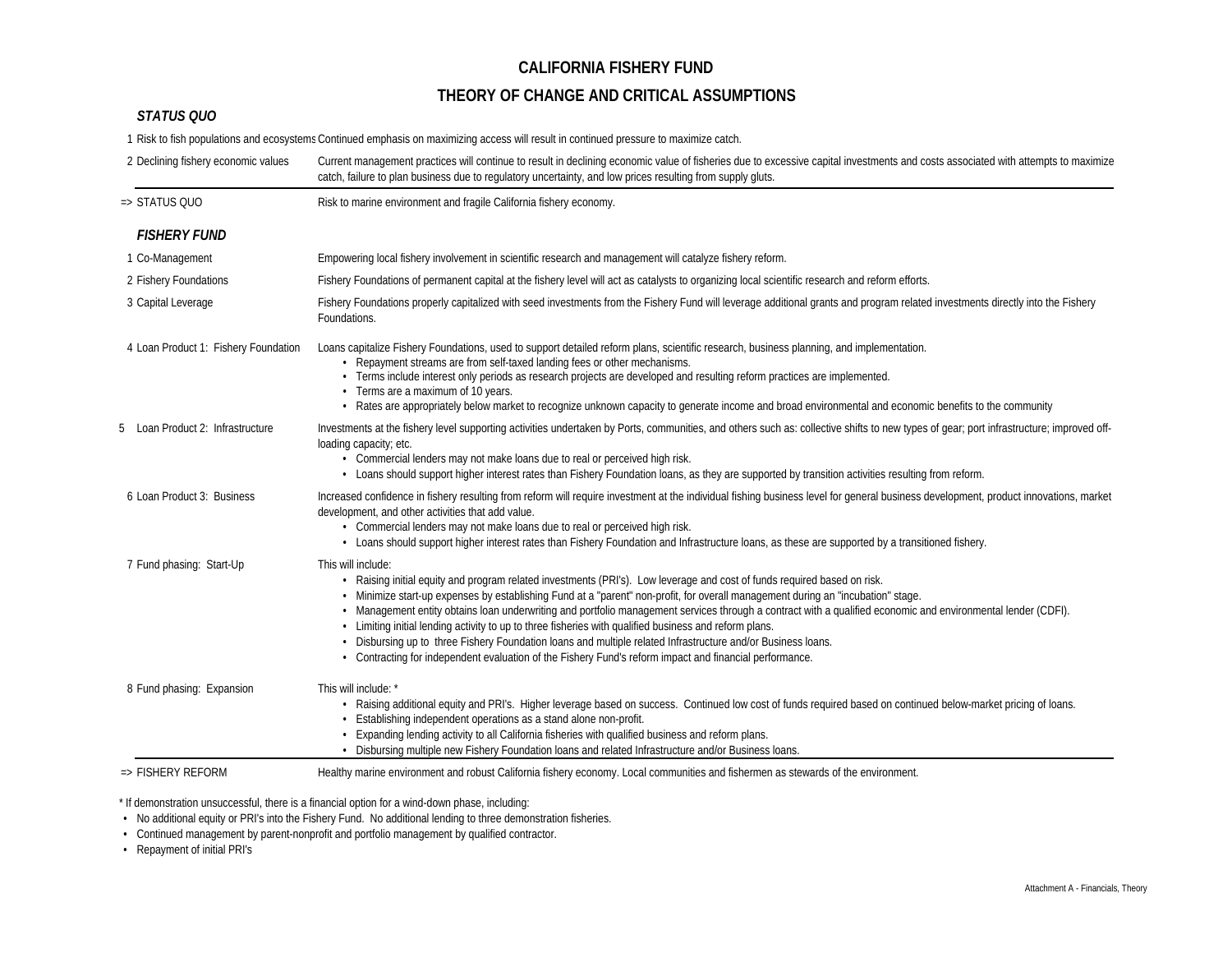#### **FINANCIAL PROJECTION ASSUMPTIONS**

**LOW**Insufficient funding for even modest activity. Results in financial losses for Fishery Fund.

**BASE**Sufficient funding for reasonable, projected activity. Results in solvent Fishery Fund with15 year life and ending positive capital balance.

**HIGH**Optimum funding for high level of risk tolerance and maximum flexibility of operations, including highest levels of financial acitivity and reform impacts.

Results in solvent Fishery Fund with 15 year life and ending positive capital balance.  **Capital: Equity (grants)** Equity Amount (\$) 3,000,000 5,000,000 7,000,000 Phase 2: Expansion 2010 1,000,000 2,000,000 2,000,000 3,000,000  **Capital: Debt (program related investments)** Average BalloonTerm (years) 10 10 10 Average Rate (%) 3.0% 3.0% 2.0% 2.0% 2.0% 1.0% Annual Debt Amount Raised (\$) 2,000,000 3,000,000 3,000,000 4,500,000 Phase 2: Expansion 2010 6,000,000 6,000,000 7,000,000 6,000,000 8,000,000 **LOW HIGHBASE**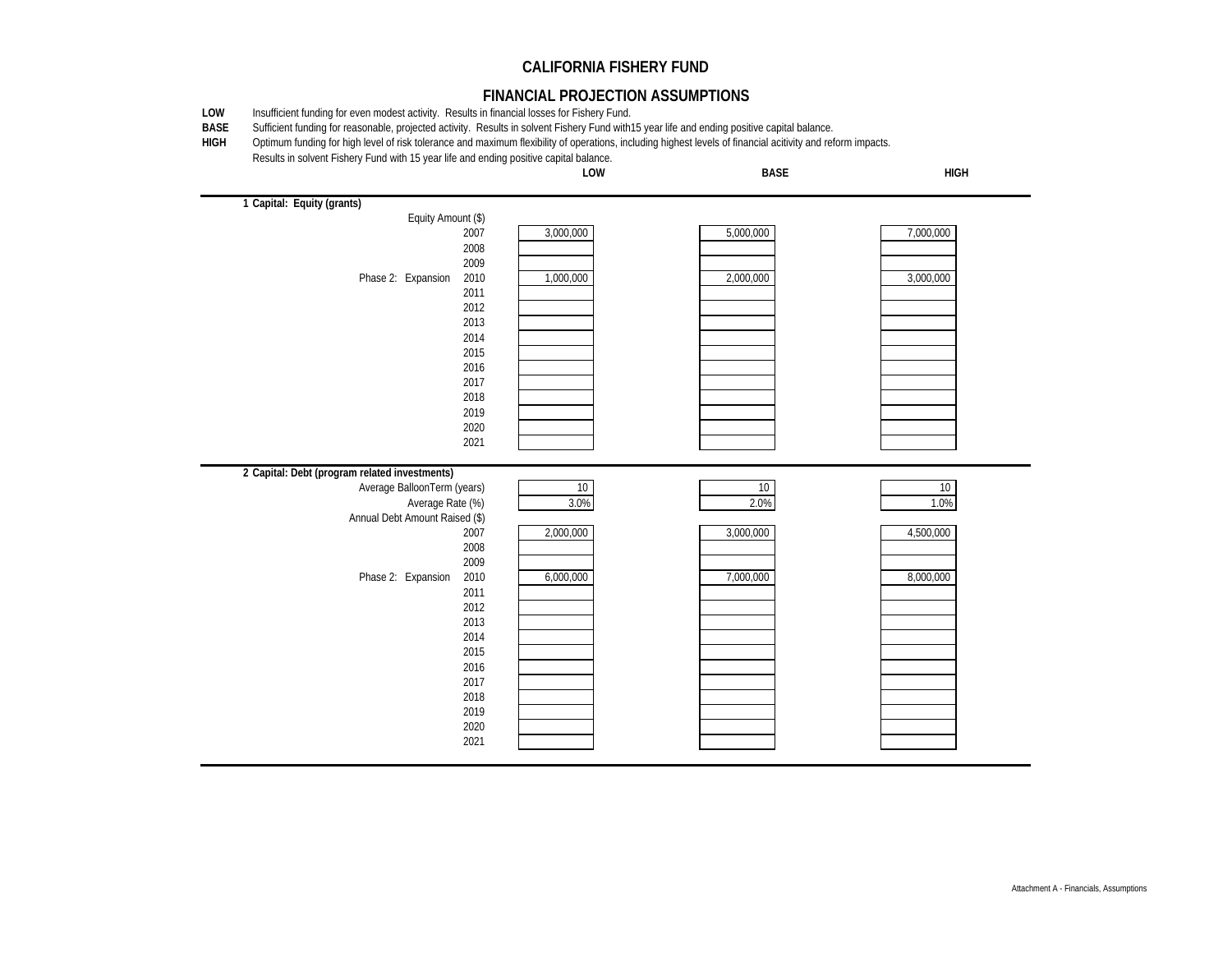#### **FINANCIAL PROJECTION ASSUMPTIONS**

- **LOW**Insufficient funding for even modest activity. Results in financial losses for Fishery Fund.
- **BASE**Sufficient funding for reasonable, projected activity. Results in solvent Fishery Fund with15 year life and ending positive capital balance.

**HIGH**Optimum funding for high level of risk tolerance and maximum flexibility of operations, including highest levels of financial acitivity and reform impacts.

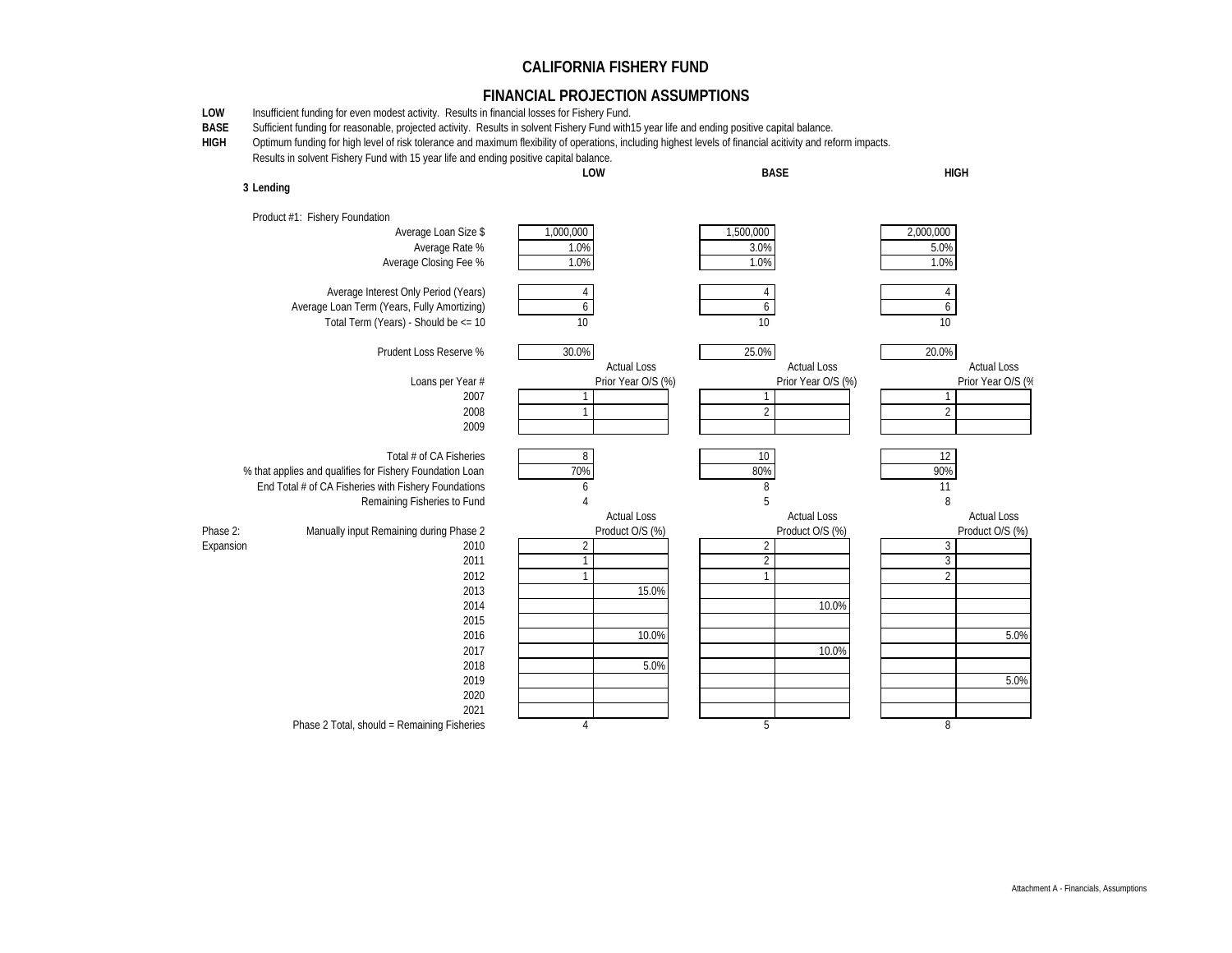#### **FINANCIAL PROJECTION ASSUMPTIONS**

**LOW**Insufficient funding for even modest activity. Results in financial losses for Fishery Fund.

**BASE**Sufficient funding for reasonable, projected activity. Results in solvent Fishery Fund with15 year life and ending positive capital balance.

**HIGH**Optimum funding for high level of risk tolerance and maximum flexibility of operations, including highest levels of financial acitivity and reform impacts.

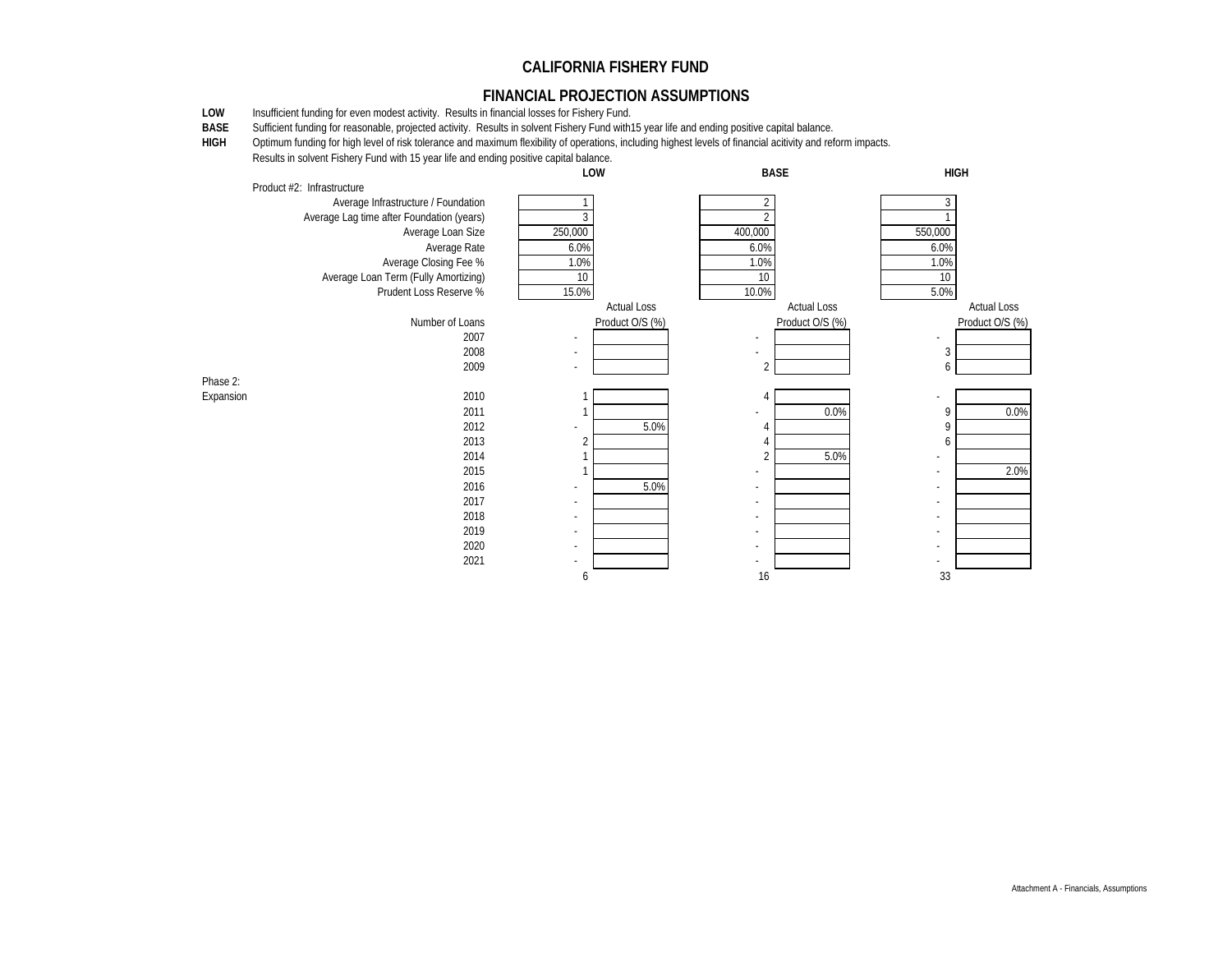#### **FINANCIAL PROJECTION ASSUMPTIONS**

**LOW**Insufficient funding for even modest activity. Results in financial losses for Fishery Fund.

**BASE**Sufficient funding for reasonable, projected activity. Results in solvent Fishery Fund with15 year life and ending positive capital balance.

**HIGH**Optimum funding for high level of risk tolerance and maximum flexibility of operations, including highest levels of financial acitivity and reform impacts.

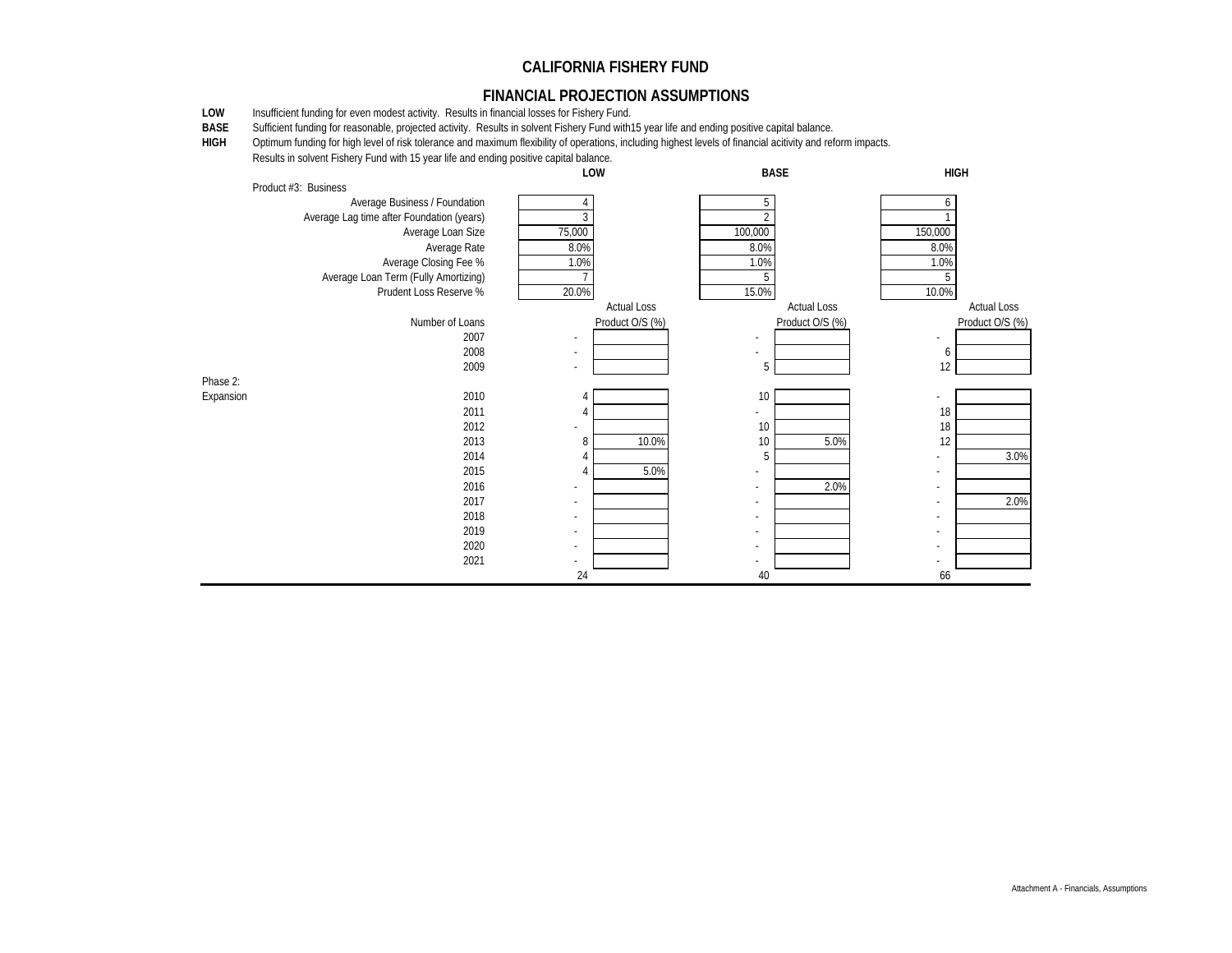#### **FINANCIAL PROJECTION ASSUMPTIONS**

**LOW**Insufficient funding for even modest activity. Results in financial losses for Fishery Fund.

**BASE**Sufficient funding for reasonable, projected activity. Results in solvent Fishery Fund with15 year life and ending positive capital balance.

**HIGH** Optimum funding for high level of risk tolerance and maximum flexibility of operations, including highest levels of financial acitivity and reform impacts. Results in solvent Fishery Fund with 15 year life and ending positive capital balance.

|           |                                                                                                                                                                                                                                                           | LOW                                                                  | <b>BASE</b>                                                          | <b>HIGH</b>                                                          |  |
|-----------|-----------------------------------------------------------------------------------------------------------------------------------------------------------------------------------------------------------------------------------------------------------|----------------------------------------------------------------------|----------------------------------------------------------------------|----------------------------------------------------------------------|--|
|           | 4 Operations                                                                                                                                                                                                                                              |                                                                      |                                                                      |                                                                      |  |
|           | Average Interest Earnings on Cash & Inv                                                                                                                                                                                                                   | 2.0%                                                                 | 2.0%                                                                 | 2.0%                                                                 |  |
|           | Annual Expense Increase                                                                                                                                                                                                                                   | 3.0%                                                                 | 3.0%                                                                 | 3.0%                                                                 |  |
| Start-up  | Start-up Systems Development (07)<br>Government Relations and Board Management<br>Contract (07, 08, 09)<br>Fishery Financing TA, Loan Underwriting, and<br>Portfolio Management Contract (07, 08, 09)<br>Evaluation Consultant (09)<br>Audit (every year) | Base Year<br>25,000<br>85,000<br>60,000<br>50,000<br>12,500          | Base Year<br>25,000<br>85,000<br>60,000<br>50,000<br>12,500          | Base Year<br>25,000<br>85,000<br>60,000<br>50,000<br>12,500          |  |
| Expansion | Spin-off Costs (2010)<br>Personnel & Benefits (2010 and after)<br>Equipment Expense (2010 and after)<br>Travel (2010 and after)<br>Occupancy & Other (2010 and after)                                                                                     | <b>FTE</b><br>75,000<br>275,000<br>4.0<br>15,000<br>20,000<br>30,000 | <b>FTE</b><br>75,000<br>275,000<br>4.0<br>15,000<br>20,000<br>30,000 | <b>FTE</b><br>75,000<br>4.0<br>275,000<br>15,000<br>20,000<br>30,000 |  |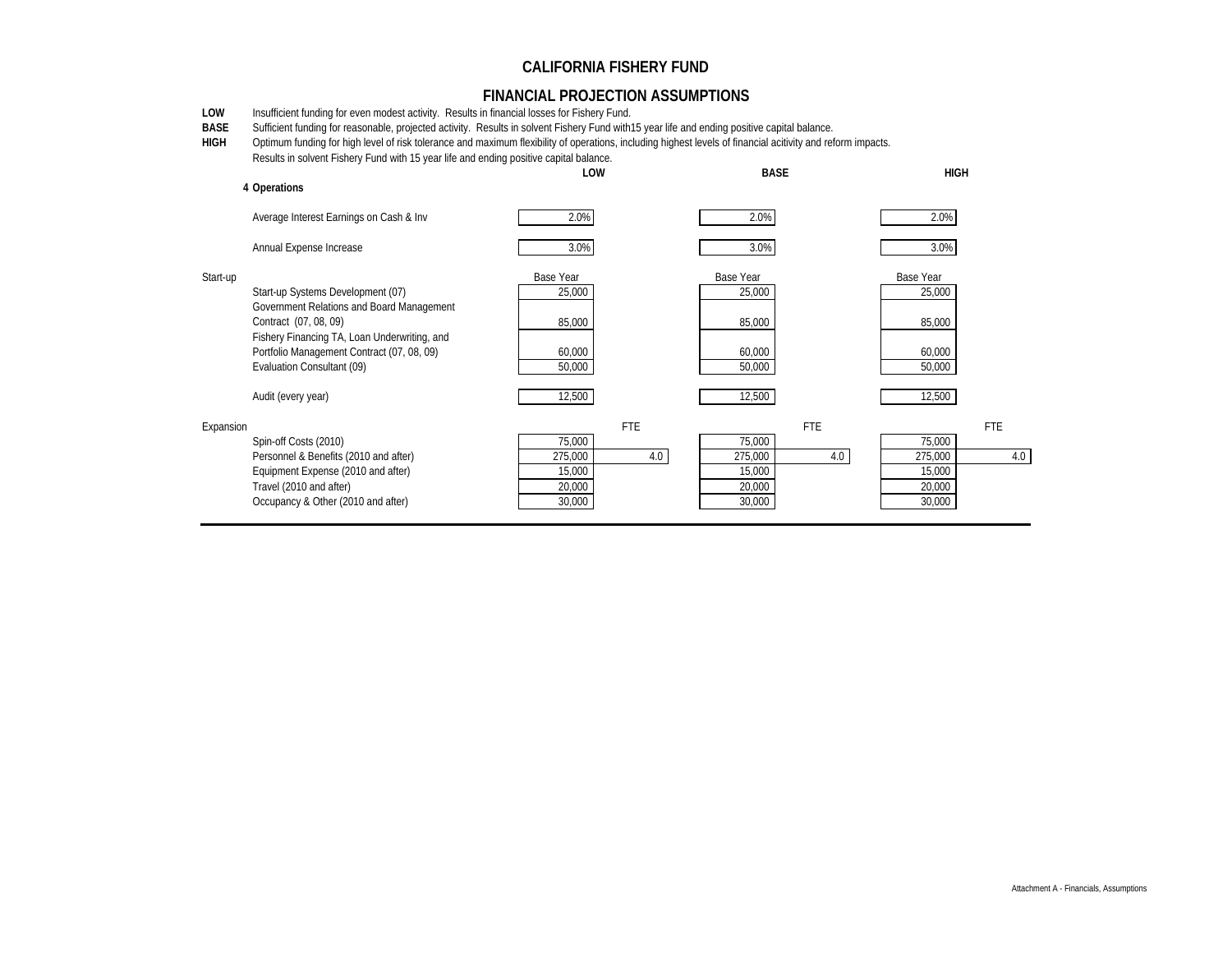**SCENARIO COMPARISON**

|                                           |              | LOW           |             |                          | <b>BASE</b>   |            |            | <b>HIGH</b> |            |
|-------------------------------------------|--------------|---------------|-------------|--------------------------|---------------|------------|------------|-------------|------------|
|                                           | 2007         | 2010          | 2021        | 2007                     | 2010          | 2021       | 2007       | 2010        | 2021       |
| <b>BALANCE SHEET</b>                      |              |               |             |                          |               |            |            |             |            |
| <b>ASSETS</b>                             |              |               |             |                          |               |            |            |             |            |
| Cash                                      | 3,862,500    | 7,918,067     | (2,874,194) | 6,425,000                | 8,388,224     | 4,476,615  | 9,505,000  | 9,034,866   | 19,257,199 |
| <b>Fishery Foundation Loans</b>           | 1,000,000    | 4,000,000     |             | 1,500,000                | 7,500,000     |            | 2,000,000  | 12,000,000  |            |
| <b>Fishery Foundation Reserves</b>        | (300,000)    | (1,200,000)   |             | (375,000)                | (1,875,000)   |            | (400,000)  | (2,400,000) |            |
| Net Fishery Foundation Loans              | 700,000      | 2,800,000     |             | 1,125,000                | 5,625,000     |            | 1,600,000  | 9,600,000   |            |
| Infrastructure Loans                      |              | 231,182       | 149,110     |                          | 2,155,415     | 188,661    |            | 4,041,832   | 425,680    |
| Infrastructure Reserves                   |              | (34, 677)     | (22, 366)   |                          | (215, 541)    | (18, 866)  |            | (202, 092)  | (21, 284)  |
| Net Infrastructure Loans                  |              | 196,505       | 126,743     |                          | 1,939,873     | 169,795    |            | 3,839,740   | 404,396    |
| <b>Business Loans</b>                     |              | 266,686       |             |                          | 1,154,088     |            |            | 1,568,191   |            |
| <b>Business Reserves</b>                  |              | (53, 337)     |             |                          | (173, 113)    |            |            | (156, 819)  |            |
| Net Business Loans                        |              | 213,349       |             |                          | 980,975       |            |            | 1,411,372   |            |
| <b>Total Gross Loans</b>                  | 1,000,000.00 | 3,209,853     | 126,743     | 1,500,000                | 8,545,848     | 169,795    | 2,000,000  | 14,851,112  | 404,396    |
| <b>Total Loss Reserves</b>                | (300,000.00) | (1, 288, 014) | (22, 366)   | (375,000)                | (2, 263, 655) | (18, 866)  | (400,000)  | (2,758,911) | (21, 284)  |
| Net Total Loans                           | 700,000.00   | 1,921,839     | 104,377     | 1,125,000                | 6,282,193     | 150,928    | 1,600,000  | 12,092,202  | 383,112    |
| <b>Total Assets</b>                       | 4,562,500    | 9,839,905     | (2,769,817) | 7,550,000                | 14,670,418    | 4,627,543  | 11,105,000 | 21,127,068  | 19,640,311 |
|                                           |              |               |             |                          |               |            |            |             |            |
| <b>LIABILITIES AND NET ASSETS</b><br>Debt | 2,000,000    | 8,000,000     |             | 3,000,000                | 10,000,000    |            | 4,500,000  | 12,500,000  |            |
|                                           |              |               |             |                          |               |            |            |             |            |
| <b>Beginning Net Assets</b>               |              | 1,952,284     | (2,261,212) | $\overline{\phantom{a}}$ | 3,718,863     | 4,953,590  |            | 6,327,881   | 19,654,443 |
| <b>Operating Results</b>                  | (437,500)    | (1, 112, 378) | (508, 605)  | (450,000)                | (1,048,446)   | (326, 047) | (395,000)  | (700, 813)  | (14, 132)  |
| Capital Grants                            | 3,000,000    | 1,000,000     |             | 5,000,000                | 2,000,000     |            | 7,000,000  | 3,000,000   |            |
| <b>Ending Net Assets</b>                  | 2,562,500    | 1,839,905     | (2,769,817) | 4,550,000                | 4,670,418     | 4,627,543  | 6,605,000  | 8,627,068   | 19,640,311 |
| <b>Total Liabilities and Net Assets</b>   | 4,562,500    | 9,839,905     | (2,769,817) | 7,550,000                | 14,670,418    | 4,627,543  | 11,105,000 | 21,127,068  | 19,640,311 |
|                                           |              |               |             |                          |               |            |            |             |            |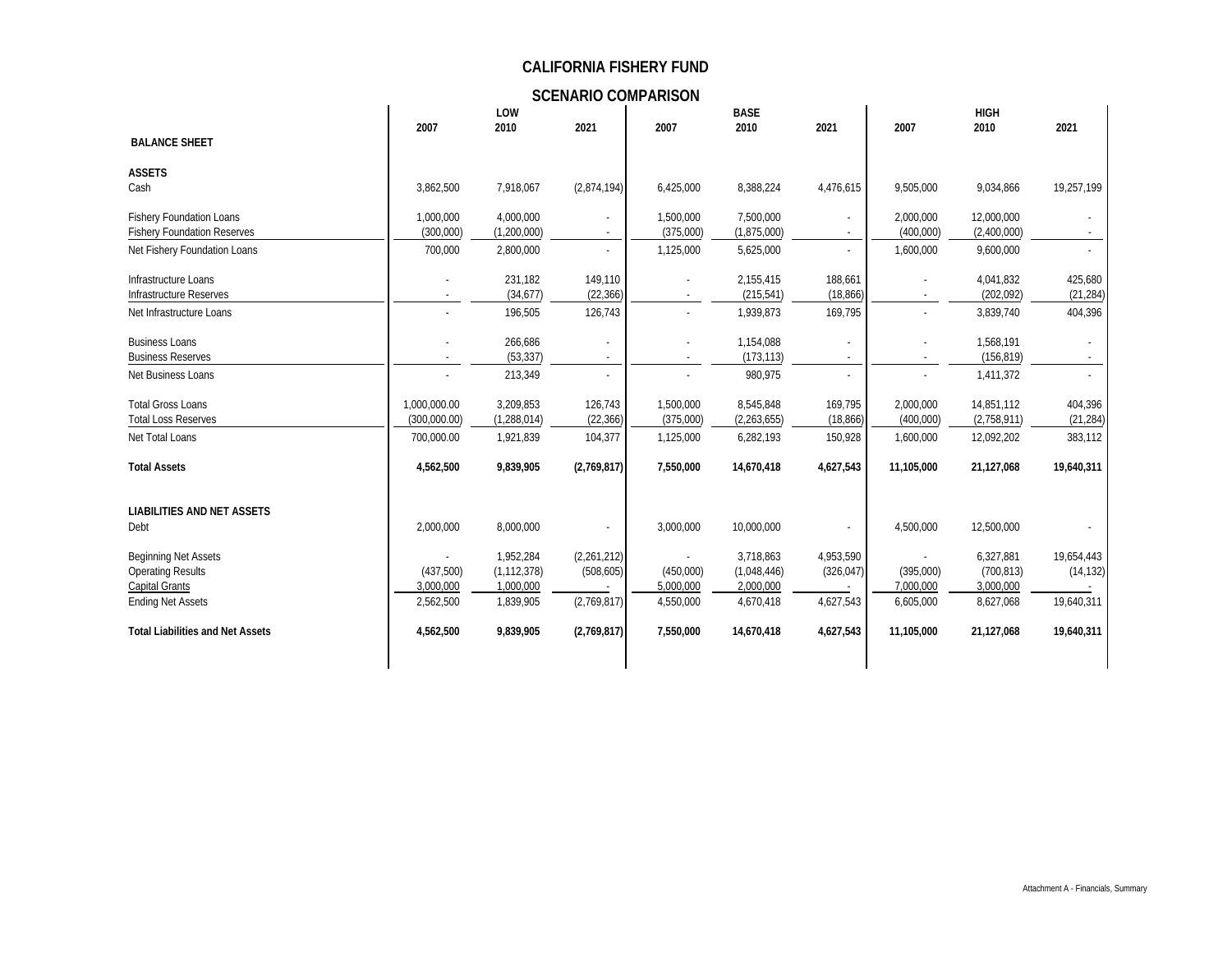**SCENARIO COMPARISON**

|                                   |           | LOW           |                          | <b>BASE</b> |             |            |            |               |           |
|-----------------------------------|-----------|---------------|--------------------------|-------------|-------------|------------|------------|---------------|-----------|
|                                   | 2007      | 2010          | 2021                     | 2007        | 2010        | 2021       | 2007       | 2010          | 2021      |
| <b>INCOME STATEMENT</b>           |           |               |                          |             |             |            |            |               |           |
|                                   |           |               |                          |             |             |            |            |               |           |
| <b>REVENUES</b>                   |           |               |                          |             |             |            |            |               |           |
| Interest on Loans                 | 5,000     | 47,603        | 12,436                   | 22,500      | 329,631     | 26,090     | 50,000     | 850,443       | 56,725    |
| Interest on Cash & Investments    | 60,000    | 63,046        | (48, 940)                | 100,000     | 71,727      | 88,176     | 140,000    | 31,300        | 366,716   |
| Interest Expense                  | (30,000)  | (150,000)     |                          | (30,000)    | (130,000)   |            | (22, 500)  | (85,000)      |           |
| Net Interest Income               | 35,000    | (39, 351)     | (36, 504)                | 92,500      | 271,357     | 114,266    | 167,500    | 796,743       | 423,441   |
| Loss Allocation                   | (300,000) | (688, 014)    | 17,446                   | (375,000)   | (1,002,384) | 49,234     | (400,000)  | (1, 128, 898) | 51,974    |
| Net Financing Income              | (265,000) | (727, 366)    | (19,058)                 | (282, 500)  | (731, 027)  | 163,500    | (232,500)  | (332, 154)    | 475,415   |
| Loan Fees                         | 10,000    | 43,647        |                          | 15,000      | 111,240     |            | 20,000     | 60,000        |           |
| Earned Income                     | (255,000) | (683, 719)    | (19,058)                 | (267, 500)  | (619, 787)  | 163,500    | (212,500)  | (272, 154)    | 475,415   |
|                                   |           |               |                          |             |             |            |            |               |           |
| <b>Grants &amp; Contributions</b> |           |               |                          |             |             |            |            |               |           |
| <b>Total Revenue</b>              | (255,000) | (683, 719)    | (19,058)                 | (267, 500)  | (619, 787)  | 163,500    | (212, 500) | (272, 154)    | 475,415   |
| Start-up Systems Development      | 25,000    |               | $\overline{\phantom{a}}$ | 25,000      |             |            | 25,000     |               |           |
| Management Contract               | 85,000    |               |                          | 85,000      |             |            | 85,000     |               |           |
| Lending / Portfolio Contract      | 60,000    |               |                          | 60,000      |             |            | 60,000     |               |           |
| <b>Evaluation Consultant</b>      |           |               |                          |             |             |            |            |               |           |
| Audit                             | 12,500    | 13,659        | 18,907                   | 12,500      | 13,659      | 18,907     | 12,500     | 13,659        | 18,907    |
| Spin-off Costs                    |           | 75,000        |                          |             | 75,000      |            |            | 75,000        |           |
| Personnel & Benefits              |           | 275,000       | 380,664                  |             | 275,000     | 380,664    |            | 275,000       | 380,664   |
| <b>Equipment Expense</b>          |           | 15,000        | 20,764                   |             | 15,000      | 20,764     |            | 15,000        | 20,764    |
| Travel                            |           | 20,000        | 27,685                   |             | 20,000      | 27,685     |            | 20,000        | 27,685    |
| Occupancy & Other                 |           | 30.000        | 41.527                   |             | 30.000      | 41.527     |            | 30.000        | 41.527    |
| <b>Total Operating Expenses</b>   | 182,500   | 428,659       | 489,547                  | 182,500     | 428,659     | 489,547    | 182,500    | 428,659       | 489,547   |
| <b>Operating Results</b>          | (437,500) | (1, 112, 378) | (508, 605)               | (450,000)   | (1,048,446) | (326, 047) | (395,000)  | (700, 813)    | (14, 132) |
| <b>Capital Grants</b>             | 3.000.000 | 1.000.000     |                          | 5.000.000   | 2.000.000   |            | 7.000.000  | 3.000.000     |           |
| <b>Change in Net Assets</b>       | 2,562,500 | (112, 378)    | (508, 605)               | 4,550,000   | 951,554     | (326, 047) | 6,605,000  | 2,299,187     | (14, 132) |
|                                   |           |               |                          |             |             |            |            |               |           |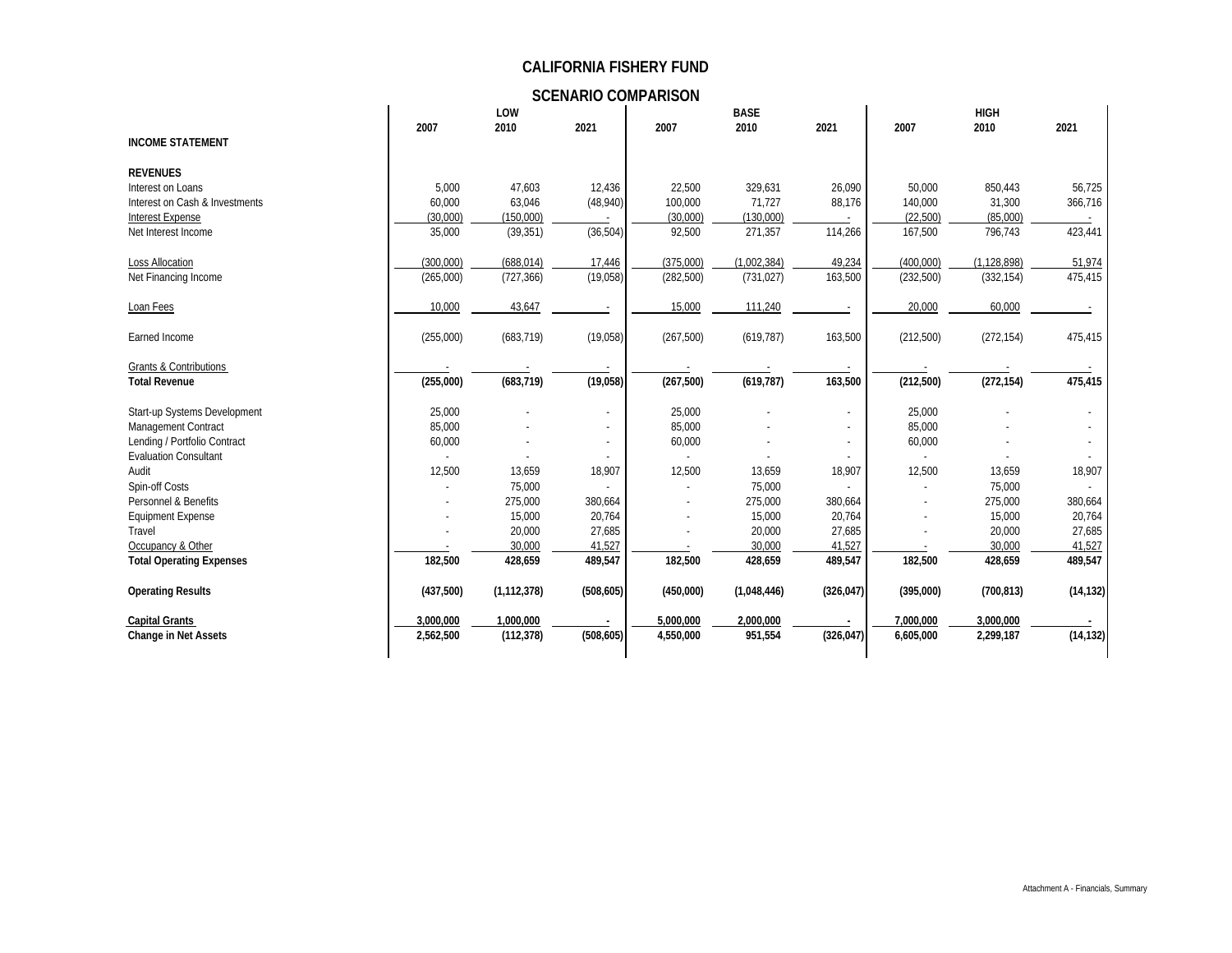**SCENARIO COMPARISON**

|                                                                                                                                                                     |                                       | LOW                                          |                                                  |                                       | <b>BASE</b>                                       |                                                    |                                       | <b>HIGH</b>                                        |                                                     |
|---------------------------------------------------------------------------------------------------------------------------------------------------------------------|---------------------------------------|----------------------------------------------|--------------------------------------------------|---------------------------------------|---------------------------------------------------|----------------------------------------------------|---------------------------------------|----------------------------------------------------|-----------------------------------------------------|
| <b>CRITICAL MEASUREMENTS</b>                                                                                                                                        | 2007                                  | 2010                                         | 2021                                             | 2007                                  | 2010                                              | 2021                                               | 2007                                  | 2010                                               | 2021                                                |
|                                                                                                                                                                     |                                       |                                              |                                                  |                                       |                                                   |                                                    |                                       |                                                    |                                                     |
| <b>CAPITAL</b><br>Net Asset / Total Assets (%)<br>Debt / Net Assets<br><b>Ending Debt Balance</b><br><b>Ending Equity Balance</b>                                   | 56%<br>0.78<br>2,000,000<br>2,562,500 | 19%<br>4.35<br>8,000,000<br>1,839,905        | 100%<br>(2,769,817)                              | 60%<br>0.66<br>3,000,000<br>4,550,000 | 32%<br>2.14<br>10,000,000<br>4,670,418            | 100%<br>×.<br>٠<br>4,627,543                       | 59%<br>0.68<br>4,500,000<br>6,605,000 | 41%<br>1.45<br>12,500,000<br>8,627,068             | 100%<br>19,640,311                                  |
| <b>LENDING</b><br><b>CUMULATIVE ACTIVITY</b><br># of Foundation Loans Closed<br># of Infrastructure Loans Closed<br># of Business Loans Closed                      |                                       |                                              | 6<br>6<br>24                                     | 1                                     | 5<br>6<br>15                                      | 8<br>16<br>40                                      | 1                                     | 6<br>9<br>18                                       | 11<br>33<br>66                                      |
| Total # of Loans Closed                                                                                                                                             |                                       | Q                                            | 36                                               | $\mathbf{1}$                          | 26                                                | 64                                                 | $\mathbf{1}$                          | 33                                                 | 110                                                 |
| <b>CUMULATIVE ACTIVITY</b><br>\$ of Fishery Foundation Loans Closed<br>\$ of Infrastructure Loans Closed<br>\$ of Business Loans Closed<br>Total \$ of Loans Closed | 1,000,000<br>1,000,000                | 4,000,000<br>250,000<br>300,000<br>4,550,000 | 6,000,000<br>1,500,000<br>1,800,000<br>9,300,000 | 1,500,000<br>1,500,000                | 7,500,000<br>2,400,000<br>1,500,000<br>11,400,000 | 12,000,000<br>6,400,000<br>4,000,000<br>22,400,000 | 2,000,000<br>$\sim$<br>2,000,000      | 12,000,000<br>4.950.000<br>2,700,000<br>19,650,000 | 22,000,000<br>18,150,000<br>9,900,000<br>50,050,000 |
| PORTFOLIO SIZE<br># of Foundation Loans O/S<br># of Infrastructure Loans O/S<br># of Business Loans O/S<br>Total # of Loans in Portfolio                            | -1<br>$\overline{1}$                  | $\mathsf{Q}$                                 | 4<br>$\overline{4}$                              | 1<br>$\mathbf{1}$                     | 5<br>6<br>15<br>26                                | 6<br>6                                             | $\mathbf{1}$                          | 6<br>9<br>18<br>33                                 | 6<br>6                                              |
| Total Loss Reserve (%)<br>Actual Annual Losses (\$)<br>Cumulative Losses (\$)                                                                                       | 30%                                   | 29%                                          | 15%<br>1,309,194                                 | 25%                                   | 21%                                               | 10%<br>1,780,787                                   | 20%                                   | 16%                                                | 5%<br>1,133,481                                     |
| <b>OPERATIONS</b><br>FTE's<br>Self-sufficiency                                                                                                                      | 15%                                   | 4.0<br>12%                                   | 4.0<br>$-8%$                                     | 23%                                   | 4.0<br>33%                                        | 4.0<br>26%                                         | 35%                                   | 4.0<br>57%                                         | 4.0<br>97%                                          |
| Cumulative Op Performance<br><b>Cumulative Capital Grants</b>                                                                                                       | (437,500)<br>3,000,000                | (2,160,095)<br>4,000,000                     | (6,769,817)<br>4,000,000                         | (450,000)<br>5,000,000                | (2,329,582)<br>7,000,000                          | (2,372,457)<br>7,000,000                           | (395,000)<br>7,000,000                | (1, 372, 932)<br>10,000,000                        | 9,640,311<br>10,000,000                             |
| <b>Net Assets</b>                                                                                                                                                   | 2,562,500                             | 1,839,905                                    | (2,769,817)                                      | 4,550,000                             | 4,670,418                                         | 4,627,543                                          | 6,605,000                             | 8,627,068                                          | 19,640,311                                          |
| FISHERY AND ECOSYSTEM INDICATORS*                                                                                                                                   |                                       |                                              |                                                  |                                       |                                                   |                                                    |                                       |                                                    |                                                     |

\*Will be finalized in consultation with State and Stakeholders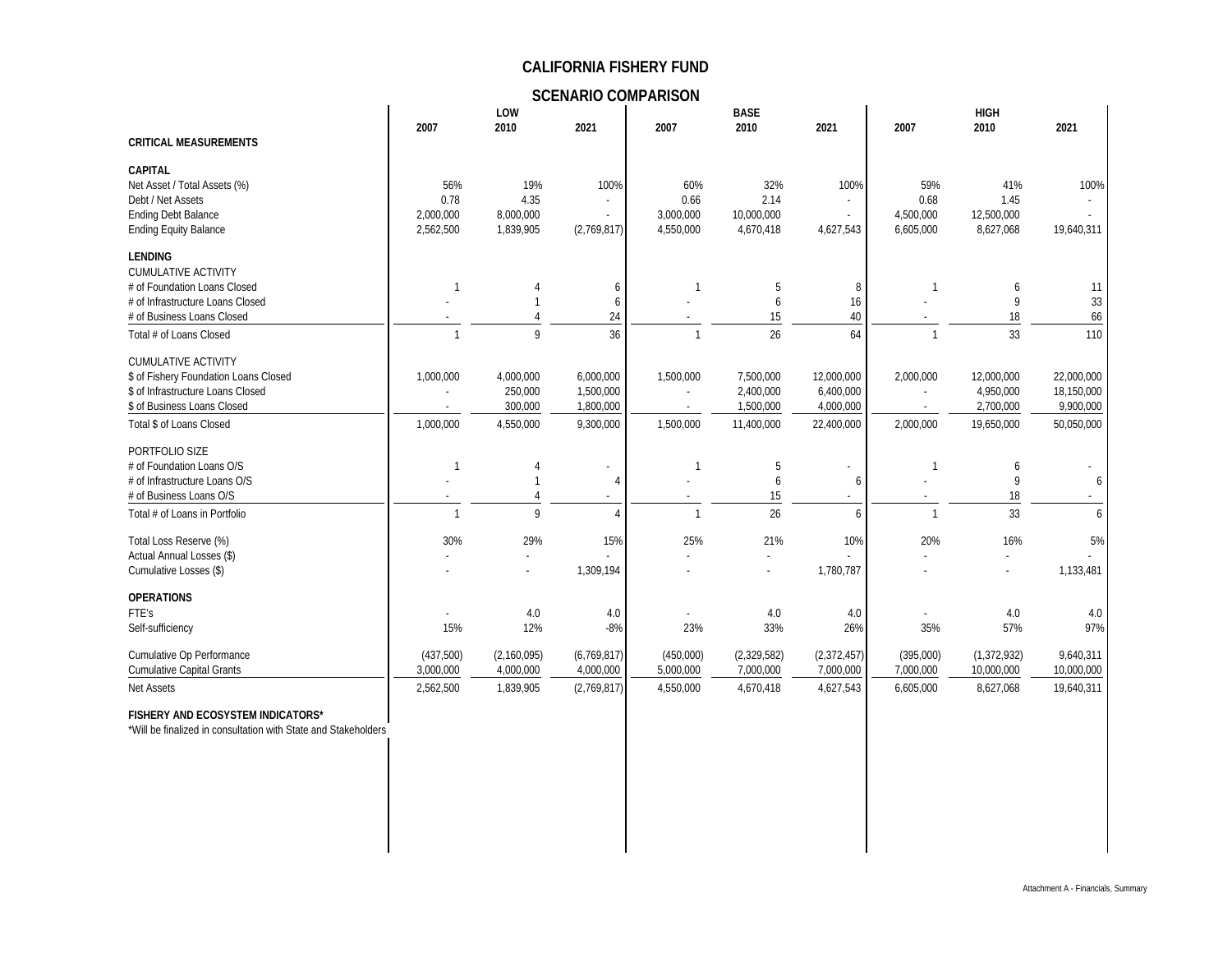#### **LOW SCENARIO FINANCIAL STATEMENTS**

| LOW:                                           | Insufficient funding for even modest activity. |            |            |                        |                      | Results in financial losses for Fishery Fund. |                       |                       |                       |                       |                      |                      |                    |             |             |
|------------------------------------------------|------------------------------------------------|------------|------------|------------------------|----------------------|-----------------------------------------------|-----------------------|-----------------------|-----------------------|-----------------------|----------------------|----------------------|--------------------|-------------|-------------|
|                                                | 2007                                           | 2008       | 2009       | 2010                   | 2011                 | 2012                                          | 2013                  | 2014                  | 2015                  | 2016                  | 2017                 | 2018                 | 2019               | 2020        | 2021        |
| <b>BALANCE SHEET</b>                           |                                                |            |            |                        |                      |                                               |                       |                       |                       |                       |                      |                      |                    |             |             |
| <b>ASSETS</b>                                  |                                                |            |            |                        |                      |                                               |                       |                       |                       |                       |                      |                      |                    |             |             |
| Cash                                           | 3,862,500                                      | 3,342,525  | 3,152,284  | 7,918,067              | 6,650,522            | 5,911,999                                     | 4,843,000             | 4,741,387             | 4,792,511             | 5,311,507             | 3,769,875            | 4,031,036            | 3,843,573          | (2,447,005) | (2,874,194) |
|                                                |                                                |            |            |                        |                      |                                               |                       |                       |                       |                       |                      |                      |                    |             |             |
| <b>Fishery Foundation Loans</b>                | 1,000,000                                      | 2,000,000  | 2,000,000  | 4,000,000              | 4,837,470            | 5,510,778                                     | 4,354,187             | 3,695,839             | 2,868,348             | 1,583,179             | 747,391              | 38,413               |                    |             |             |
| <b>Fishery Foundation Reserves</b>             | (300,000)                                      | (600,000   | (600,000)  | ,200,000               | (1,451,241)          | (1,653,233)                                   | (1,306,256)           | (1, 108, 752)         | (860, 504)            | (474, 954)            | (224, 217)           | (11, 524)            |                    |             |             |
| Net Fishery Foundation Loans                   | 700,000                                        | 1,400,000  | ,400,000   | 2,800,000              | 3,386,229            | 3,857,545                                     | 3,047,931             | 2,587,087             | 2,007,843             | 1,108,225             | 523,173              | 26,889               |                    |             |             |
| Infrastructure Loans                           |                                                |            |            | 231,182                | 442,385              | 379,076                                       | 797,710               | 942,507               | 1,014,872             | 876,313               | 729,208              | 573,030              | 407,219            | 265,419     | 149,110     |
| Infrastructure Reserves                        |                                                |            |            | (34, 677)              | (66, 358)            | (56, 861)                                     | (119, 656)            | (141, 376)            | (152, 231)            | (131, 447)            | (109, 381)           | (85, 954)            | (61,083)           | (39, 813)   | (22, 366)   |
| Net Infrastructure Loans                       |                                                |            |            | 196,505                | 376,027              | 322,215                                       | 678,053               | 801,131               | 862,641               | 744,866               | 619,827              | 487,075              | 346,136            | 225,606     | 126,743     |
|                                                |                                                |            |            |                        |                      |                                               |                       |                       |                       |                       |                      |                      |                    |             |             |
| <b>Business Loans</b>                          |                                                |            |            | 266,686                | 497,292              | 422,139                                       | 831,905               | 938,286               | 948,367               | 685,194               | 458,391              | 270,978              | 68,010             |             |             |
| <b>Business Reserves</b><br>Net Business Loans |                                                |            |            | (53, 337)<br>213,349   | (99, 458)<br>397,834 | (84, 428)<br>337,711                          | (166, 381)<br>665,524 | (187, 657)<br>750,628 | (189, 673)<br>758,694 | (137, 039)<br>548,155 | (91, 678)<br>366,713 | (54, 196)<br>216,783 | (13,602)<br>54,408 |             |             |
|                                                |                                                |            |            |                        |                      |                                               |                       |                       |                       |                       |                      |                      |                    |             |             |
| <b>Total Gross Loans</b>                       | 1,000,000                                      | 1.400.000  | .400.000   | 3.209.853              | 4.160.090            | 4.517.471                                     | 4.391.509             | 4.138.847             | 3.629.178             | 2.401.246             | 1,509,713            | 730,747              | 400,544            | 225,606     | 126,743     |
| <b>Total Loss Reserves</b>                     | (300,000)                                      | (600,000)  | (600,000   | (1, 288, 014)          | (1,617,057)          | (1, 794, 523)                                 | (1,592,294)           | (1, 437, 785)         | (1, 202, 409)         | (743, 439)            | (425, 277)           | (151, 674)           | (74, 685)          | (39, 813)   | (22, 366)   |
| Net Total Loans                                | 700,000                                        | 800,000    | 800,000    | 1,921,839              | 2,543,033            | 2,722,948                                     | 2,799,215             | 2,701,062             | 2,426,770             | 1,657,807             | 1,084,437            | 579,073              | 325,859            | 185,793     | 104,377     |
| <b>Total Assets</b>                            | 4,562,500                                      | 4.142.525  | 3,952,284  | 9,839,905              | 9,193,555            | 8,634,946                                     | 7,642,215             | 7.442.449             | 7,219,281             | 6,969,313             | 4,854,312            | 4,610,109            | 4,169,433          | (2,261,212) | (2,769,817) |
|                                                |                                                |            |            |                        |                      |                                               |                       |                       |                       |                       |                      |                      |                    |             |             |
| <b>LIABILITIES AND NET ASSETS</b>              |                                                |            |            |                        |                      |                                               |                       |                       |                       |                       |                      |                      |                    |             |             |
| Debt                                           | 2,000,000                                      | 2,000,000  | 2,000,000  | 8,000,000              | 8,000,000            | 8,000,000                                     | 8,000,000             | 8,000,000             | 8,000,000             | 8,000,000             | 6,000,000            | 6,000,000            | 6,000,000          |             |             |
|                                                |                                                |            |            |                        |                      |                                               |                       |                       |                       |                       |                      |                      |                    |             |             |
| <b>Beginning Net Assets</b>                    |                                                | 2,562,500  | 2,142,525  | 1,952,284              | 1,839,905            | 1,193,555                                     | 634,946               | (357, 785)            | (557, 551)            | (780, 719)            | (1,030,687)          | (1, 145, 688)        | (1,389,891)        | (1,830,567) | (2,261,212) |
| <b>Operating Results</b>                       | (437,500)                                      | (419, 975) | (190, 241) | (1, 112, 378)          | (646, 350)           | (558, 609)                                    | (992, 731)            | (199, 767)            | (223, 168)            | (249, 967)            | (115,001)            | (244, 203)           | (440, 676)         | (430, 645)  | (508, 605)  |
| Capital Grants<br><b>Ending Net Assets</b>     | 3,000,000<br>2,562,500                         | 2,142,525  | ,952,284   | 1,000,000<br>1,839,905 | 1,193,555            | 634,946                                       | (357, 785)            | (557, 551)            | (780, 719)            | (1,030,687)           | (1, 145, 688)        | (1,389,891)          | (1,830,567)        | (2,261,212) | (2,769,817) |
|                                                |                                                |            |            |                        |                      |                                               |                       |                       |                       |                       |                      |                      |                    |             |             |
| <b>Total Liabilities and Net Assets</b>        | 4,562,500                                      | 4.142.525  | 3,952,284  | 9,839,905              | 9,193,555            | 8,634,946                                     | 7,642,215             | 7.442.449             | 7.219.281             | 6,969,313             | 4,854,312            | 4.610.109            | 4,169,433          | (2,261,212) | (2,769,817) |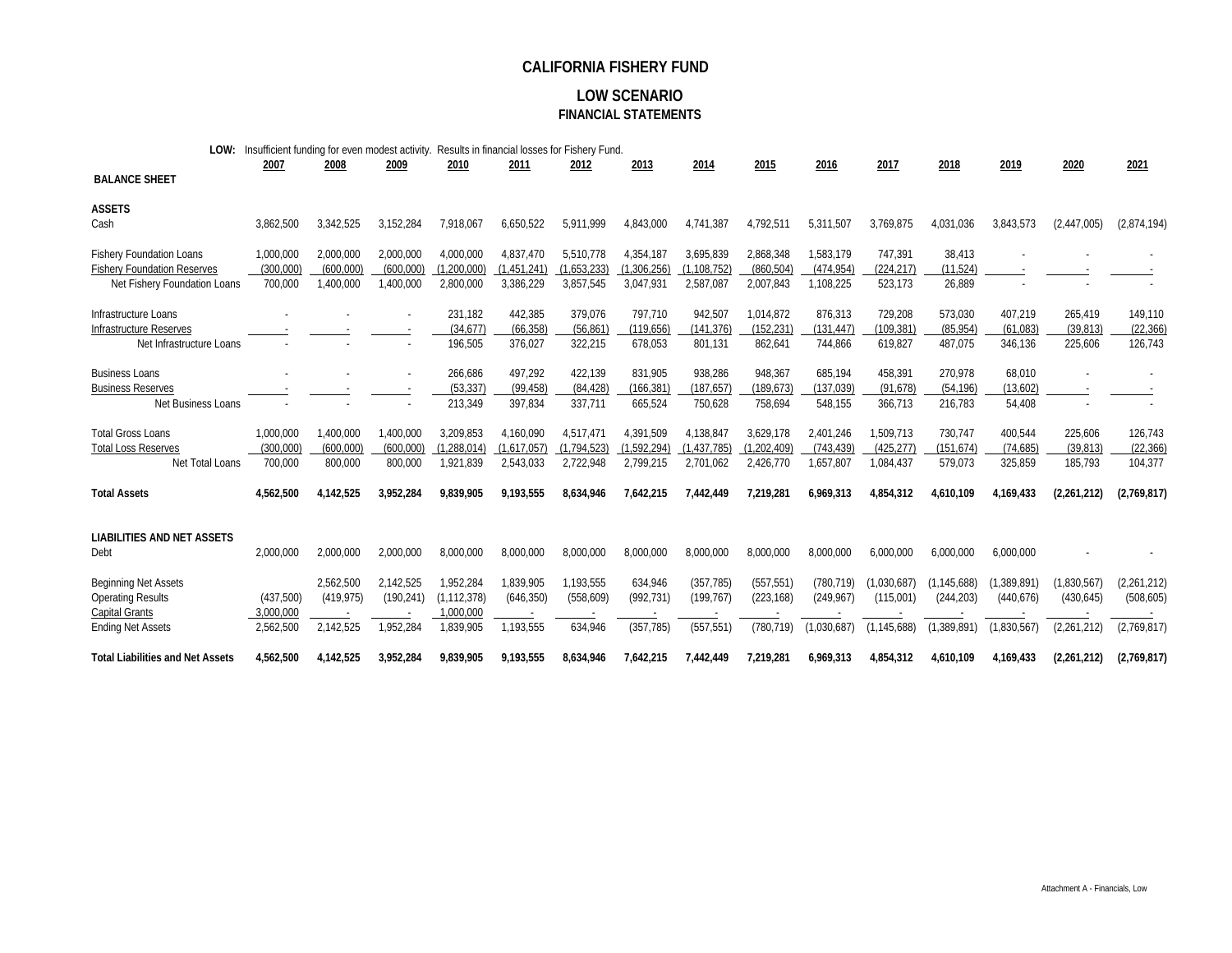#### **LOW SCENARIO FINANCIAL STATEMENTS**

| LOW:                              | Insufficient funding for even modest activity. Results in financial losses for Fishery Fund. |            |            |               |            |            |            |            |            |            |           |            |            |            |            |
|-----------------------------------|----------------------------------------------------------------------------------------------|------------|------------|---------------|------------|------------|------------|------------|------------|------------|-----------|------------|------------|------------|------------|
|                                   | 2007                                                                                         | 2008       | 2009       | 2010          | 2011       | 2012       | 2013       | 2014       | 2015       | 2016       | 2017      | 2018       | 2019       | 2020       | 2021       |
| <b>INCOME STATEMENT</b>           |                                                                                              |            |            |               |            |            |            |            |            |            |           |            |            |            |            |
| <b>REVENUES</b>                   |                                                                                              |            |            |               |            |            |            |            |            |            |           |            |            |            |            |
| Interest on Loans                 | 5,000                                                                                        | 15,000     | 20,000     | 47,603        | 94,953     | 113,162    | 134,790    | 163,264    | 167,008    | 144,336    | 105,562   | 72,171     | 43,159     | 22,900     | 12,436     |
| Interest on Cash & Investments    | 60,000                                                                                       | 77,250     | 66,851     | 63,046        | 158,361    | 133,010    | 118,240    | 96,860     | 94,828     | 95,850     | 106,230   | 75,398     | 80,621     | 76,871     | (48, 940)  |
| <b>Interest Expense</b>           | (30,000)                                                                                     | (60,000)   | (60,000)   | (150,000)     | (240,000)  | (240,000)  | (240,000)  | (240,000)  | (240,000)  | (240,000)  | (210,000) | (180,000)  | (180,000)  | (90,000)   |            |
| Net Interest Income               | 35,000                                                                                       | 32,250     | 26,851     | (39, 351)     | 13,315     | 6,173      | 13,030     | 20,124     | 21,836     | 186        | 1,792     | (32, 432)  | (56, 220)  | 9,771      | (36, 504)  |
| Loss Allocation                   | (300,000)                                                                                    | (300,000)  |            | (688, 014)    | (329, 043) | (199, 585) | (666, 602) | 154,509    | 141,337    | 172,134    | 318,163   | 236,233    | 76,989     | 34,872     | 17,446     |
| Net Financing Income              | (265,000)                                                                                    | (267, 750) | 26,851     | (727, 366)    | (315, 728) | (193, 412) | (653, 572) | 174,633    | 163,173    | 172,320    | 319,955   | 203,802    | 20,769     | 44,643     | (19,058)   |
| Loan Fees                         | 10,000                                                                                       | 10,000     |            | 43,647        | 33,647     | 10,000     | 47,293     | 23,647     | 23,647     |            |           |            |            |            |            |
| Earned Income                     | (255,000)                                                                                    | (257, 750) | 26,851     | (683, 719)    | (282,081)  | (183, 412) | (606, 278) | 198,280    | 186,820    | 172,320    | 319,955   | 203,802    | 20,769     | 44,643     | (19,058)   |
| <b>Grants &amp; Contributions</b> |                                                                                              |            |            |               |            |            |            |            |            |            |           |            |            |            |            |
| <b>Total Revenue</b>              | (255,000)                                                                                    | (257, 750) | 26,851     | (683, 719)    | (282, 081) | (183, 412) | (606, 278) | 198,280    | 186,820    | 172,320    | 319,955   | 203,802    | 20,769     | 44,643     | (19,058)   |
| <b>OPERATING COSTS</b>            |                                                                                              |            |            |               |            |            |            |            |            |            |           |            |            |            |            |
| Start-up Systems Development      | 25,000                                                                                       |            |            |               |            |            |            |            |            |            |           |            |            |            |            |
| Management Contract               | 85,000                                                                                       | 87,550     | 90,177     |               |            |            |            |            |            |            |           |            |            |            |            |
| Lending / Portfolio Contract      | 60,000                                                                                       | 61,800     | 63,654     |               |            |            |            |            |            |            |           |            |            |            |            |
| <b>Evaluation Consultant</b>      |                                                                                              |            | 50,000     |               |            |            |            |            |            |            |           |            |            |            |            |
| Audit                             | 12,500                                                                                       | 12,875     | 13.261     | 13,659        | 14,069     | 14,491     | 14,926     | 15,373     | 15,835     | 16,310     | 16,799    | 17,303     | 17,822     | 18,357     | 18,907     |
| Spin-off Costs                    |                                                                                              |            |            | 75,000        |            |            |            |            |            |            |           |            |            |            |            |
| Personnel & Benefits              |                                                                                              |            |            | 275,000       | 283,250    | 291.748    | 300,500    | 309,515    | 318,800    | 328,364    | 338,215   | 348,362    | 358,813    | 369.577    | 380,664    |
| <b>Equipment Expense</b>          |                                                                                              |            |            | 15,000        | 15,450     | 15,914     | 16,391     | 16,883     | 17,389     | 17,911     | 18,448    | 19,002     | 19,572     | 20,159     | 20,764     |
| Travel                            |                                                                                              |            |            | 20,000        | 20,600     | 21,218     | 21,855     | 22,510     | 23,185     | 23,881     | 24,597    | 25,335     | 26,095     | 26,878     | 27,685     |
| Occupancy & Other                 |                                                                                              |            |            | 30,000        | 30,900     | 31,827     | 32,782     | 33,765     | 34,778     | 35,822     | 36,896    | 38,003     | 39,143     | 40,317     | 41,527     |
| <b>Total Operating Expenses</b>   | 182,500                                                                                      | 162,225    | 217,092    | 428,659       | 364,269    | 375,197    | 386,453    | 398,046    | 409,988    | 422,287    | 434,956   | 448,005    | 461,445    | 475,288    | 489,547    |
| <b>Operating Results</b>          | (437,500)                                                                                    | (419, 975) | (190, 241) | (1, 112, 378) | (646, 350) | (558, 609) | (992, 731) | (199, 767) | (223, 168) | (249, 967) | (115,001) | (244, 203) | (440, 676) | (430, 645) | (508, 605) |
| <b>Capital Grants</b>             | 3,000,000                                                                                    |            |            | 1,000,000     |            |            |            |            |            |            |           |            |            |            |            |
| <b>Change in Net Assets</b>       | 2,562,500                                                                                    | (419, 975) | (190, 241) | (112, 378)    | (646, 350) | (558, 609) | (992, 731) | (199.767)  | (223.168)  | (249, 967) | (115,001) | (244, 203) | (440, 676) | (430, 645) | (508, 605) |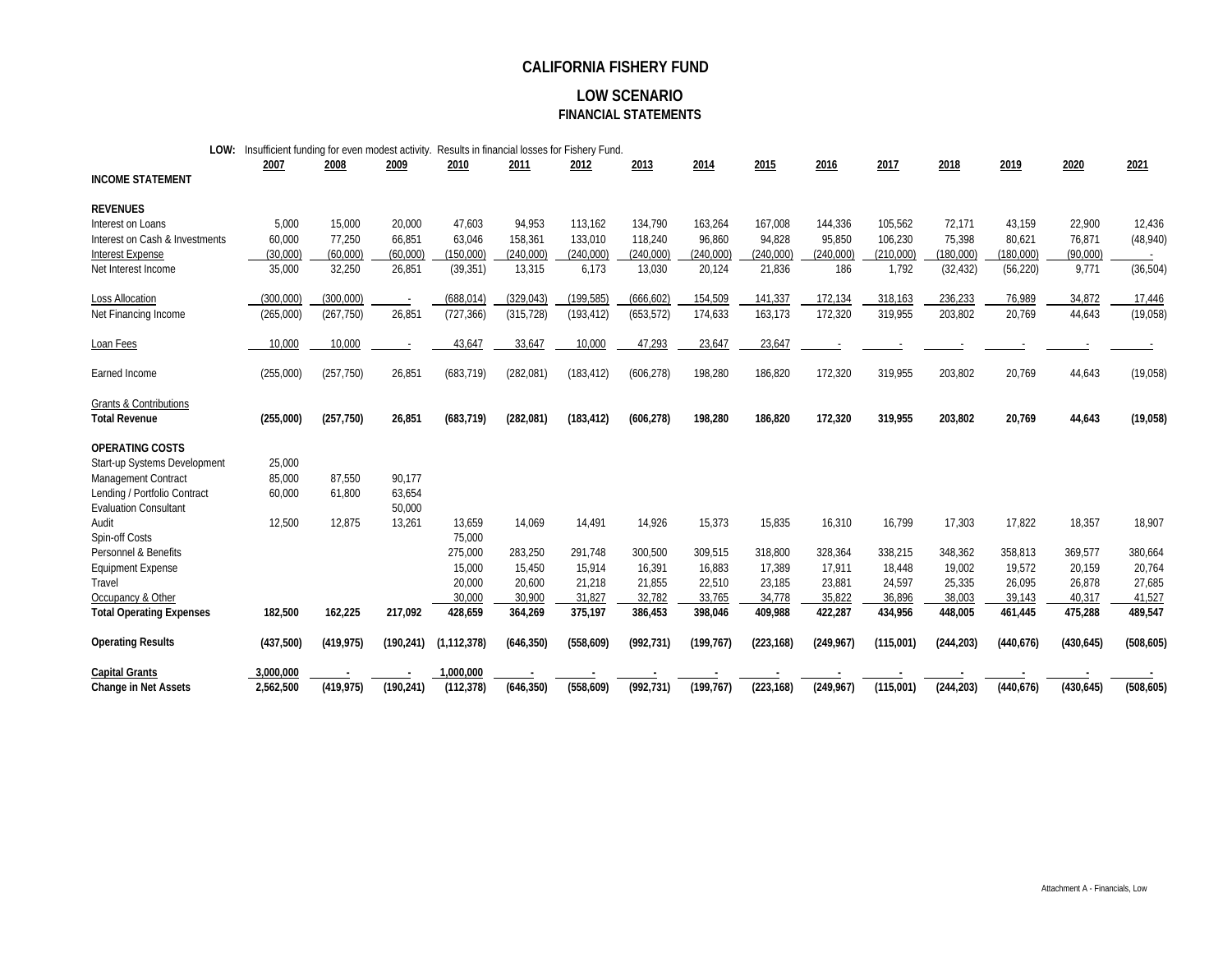#### **LOW SCENARIO FINANCIAL STATEMENTS**

|                                  | LOW: | Insufficient funding for even modest activity. |                |             |               | Results in financial losses for Fishery Fund. |                |                 |                |                |                |               |                |                |                 |                |
|----------------------------------|------|------------------------------------------------|----------------|-------------|---------------|-----------------------------------------------|----------------|-----------------|----------------|----------------|----------------|---------------|----------------|----------------|-----------------|----------------|
|                                  |      | 2007                                           | 2008           | 2009        | 2010          | 2011                                          | 2012           | 2013            | 2014           | 2015           | 2016           | 2017          | 2018           | 2019           | 2020            | 2021           |
| <b>CRITICAL MEASUREMENTS</b>     |      |                                                |                |             |               |                                               |                |                 |                |                |                |               |                |                |                 |                |
| <b>CAPITAL</b>                   |      |                                                |                |             |               |                                               |                |                 |                |                |                |               |                |                |                 |                |
| Net Asset / Total Assets (%)     |      | 56%                                            | 52%            | 49%         | 19%           | 13%                                           | 7%             | $-5%$           | $-7%$          | $-11%$         | $-15%$         | $-24%$        | $-30%$         | $-44%$         | 100%            | 100%           |
| Debt / Net Assets                |      | 0.78                                           | 0.93           | 1.02        | 4.35          | 6.70                                          | 12.60          | (22.36)         | (14.35)        | (10.25)        | (7.76)         | (5.24)        | (4.32)         | (3.28)         | ٠               |                |
| <b>LENDING</b>                   |      |                                                |                |             |               |                                               |                |                 |                |                |                |               |                |                |                 |                |
| # of Foundation Loans Closed     |      |                                                |                |             |               |                                               |                | $\Omega$        |                |                |                |               |                |                | 0               |                |
| # of Infrastructure Loans Closed |      |                                                |                |             |               |                                               |                | $\overline{2}$  |                |                |                |               |                |                | 0               | 0              |
| # of Business Loans Closed       |      |                                                |                |             |               |                                               | $\overline{0}$ | $\underline{8}$ | $\overline{4}$ | $\frac{4}{1}$  | $\overline{0}$ |               | $\overline{0}$ | $\overline{0}$ | $\underline{0}$ | $\overline{0}$ |
| Total # of Loans Closed          |      |                                                |                | $\Omega$    |               |                                               |                | 10              | 5              | $\overline{5}$ |                |               |                | $\Omega$       | $\Omega$        |                |
| # of Foundation Loans O/S        |      |                                                | $\overline{2}$ | 2           |               | 5                                             | 6              | 6               | 6              | 6              | 5              |               |                | $\overline{2}$ |                 |                |
| # of Infrastructure Loans O/S    |      |                                                |                |             |               |                                               |                |                 | 5              | 6              | 6              |               |                |                |                 |                |
| # of Business Loans O/S          |      |                                                |                |             |               |                                               |                | 16              | 20             | 24             | 20             | 16            | 16             |                |                 |                |
| Total # of Loans in Portfolio    |      |                                                |                |             |               | 15                                            | 16             | 26              | 31             | 36             | 31             | 26            | 26             | 15             |                 |                |
| Total Loss Reserve (%)           |      | 30%                                            | 30%            | 30%         | 29%           | 28%                                           | 28%            | 27%             | 26%            | 25%            | 24%            | 22%           | 17%            | 16%            | 15%             | 15%            |
| Actual Annual Losses (\$)        |      |                                                |                |             |               |                                               | 22,119         | 868,831         |                | 94,040         | 286,835        |               | 37,370         |                |                 |                |
| Cumulative Losses (\$)           |      |                                                |                |             |               |                                               | 22,119         | 890,950         | 890,950        | 984,990        | 1,271,824      | 1.271.824     | 1,309,194      | 1,309,194      | 1,309,194       | 1,309,194      |
| <b>OPERATIONS</b>                |      |                                                |                |             |               |                                               |                |                 |                |                |                |               |                |                |                 |                |
| FTE's                            |      |                                                |                |             | 4.0           | 4.0                                           | 4.0            | 4.0             | 4.0            | 4.0            | 4.0            | 4.0           | 4.0            | 4.0            | 4.0             | 4.0            |
| Self-sufficiency                 |      | 15%                                            | 20%            | 31%         | 12%           | 31%                                           | 31%            | 23%             | 59%            | 56%            | 49%            | 65%           | 38%            | 22%            | 19%             | $-8%$          |
| Cumulative Op Performance        |      | (437,500)                                      | (857, 475)     | (1,047,716) | (2, 160, 095) | (2,806,445)                                   | (3,365,054)    | (4, 357, 785)   | (4,557,551)    | (4,780,719)    | (5,030,687)    | (5, 145, 688) | (5,389,891)    | (5,830,567)    | (6,261,212)     | (6,769,817)    |
| <b>Cumulative Capital Grants</b> |      | 3,000,000                                      | 3,000,000      | 3,000,000   | 4,000,000     | 4,000,000                                     | 4,000,000      | 4,000,000       | 4,000,000      | 4,000,000      | 4,000,000      | 4,000,000     | 4,000,000      | 4,000,000      | 4,000,000       | 4,000,000      |
| Net Assets                       |      | 2,562,500                                      | 2.142.525      | 1,952,284   | 1,839,905     | 1,193,555                                     | 634,946        | (357, 785)      | (557, 551)     | (780, 719)     | (1,030,687)    | (1, 145, 688) | (1,389,891)    | (1,830,567)    | (2,261,212)     | (2,769,817)    |

#### **FISHERY AND ECOSYSTEM INDICATORS\***

\*Will be finalized in consultation

with State and Stakeholders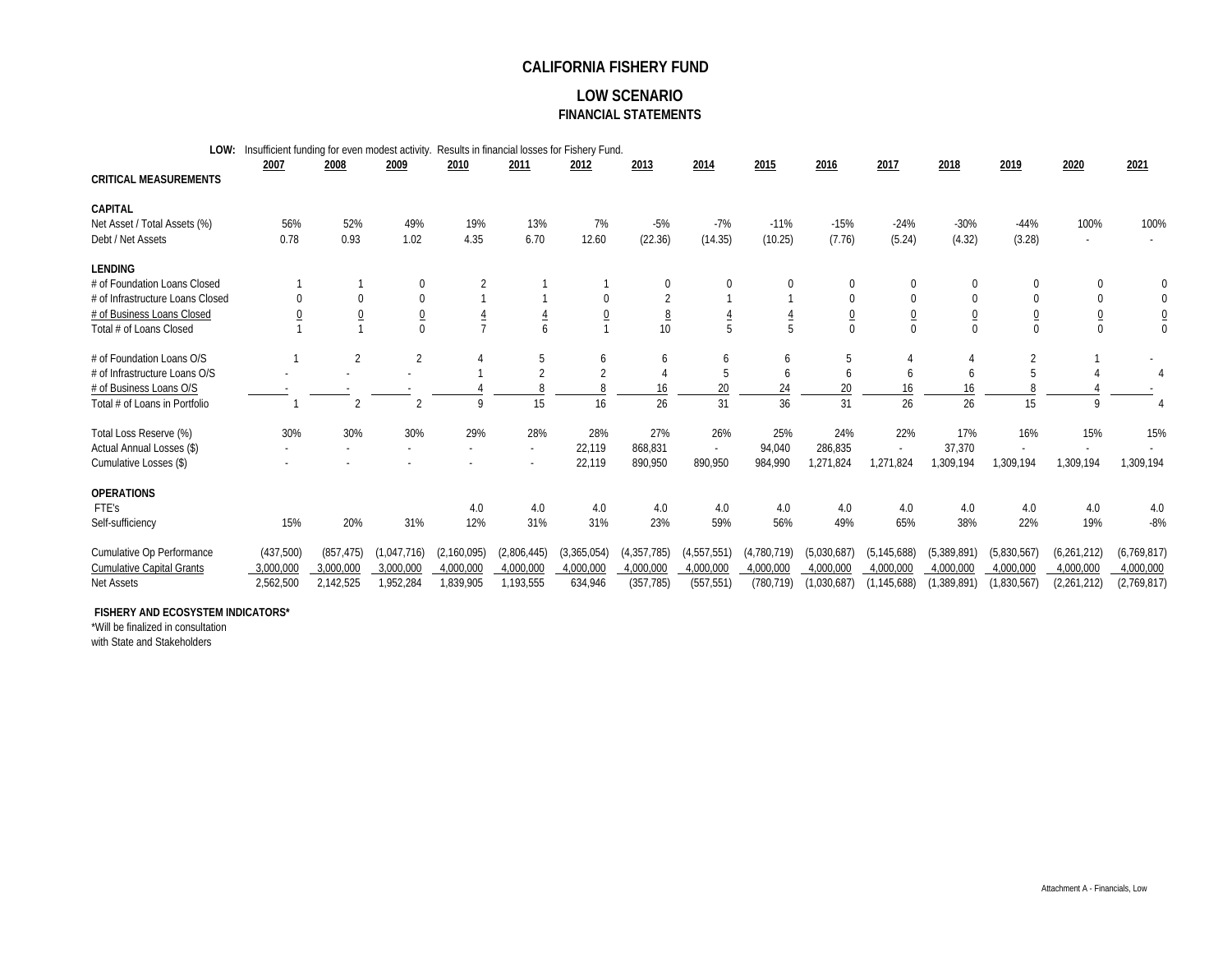#### **BASE SCENARIO FINANCIAL STATEMENTS**

| BASE:                                     |           | Sufficient funding for reasonable, projected activity. Results in solvent Fishery Fund with 15 year life and ending positive capital balance. |             |             |             |             |             |             |             |             |            |            |            |           |            |
|-------------------------------------------|-----------|-----------------------------------------------------------------------------------------------------------------------------------------------|-------------|-------------|-------------|-------------|-------------|-------------|-------------|-------------|------------|------------|------------|-----------|------------|
|                                           | 2007      | 2008                                                                                                                                          | 2009        | 2010        | 2011        | 2012        | 2013        | 2014        | 2015        | 2016        | 2017       | 2018       | 2019       | 2020      | 2021       |
| <b>BALANCE SHEET</b>                      |           |                                                                                                                                               |             |             |             |             |             |             |             |             |            |            |            |           |            |
| <b>ASSETS</b>                             |           |                                                                                                                                               |             |             |             |             |             |             |             |             |            |            |            |           |            |
| Cash                                      | 6,425,000 | 4,576,275                                                                                                                                     | 3,586,342   | 8.388.224   | 6,833,056   | 4.868.529   | 4,377,201   | 5,148,122   | 7,443,566   | 9,916,055   | 8.906.323  | 10,290,824 | 11.256.799 | 4,408,787 | 4,476,615  |
| <b>Fishery Foundation Loans</b>           | 1,500,000 | 4,500,000                                                                                                                                     | 4,500,000   | 7,500,000   | 10.268.346  | 11.066.337  | 10.342.977  | 8,100,008   | 6,391,266   | 4.398.897   | 2,183,316  | 908,172    |            |           |            |
| <b>Fishery Foundation Reserves</b>        | (375.000) | (1.125.000)                                                                                                                                   | (1.125.000) | (1.875.000  | (2.567.086) | (2.766.584) | (2.585.744) | (2.025.002) | (1.597.816) | (1.099.724) | (545.829)  | (227.043)  |            |           |            |
| Net Fishery Foundation Loans              | 1,125,000 | 3,375,000                                                                                                                                     | 3,375,000   | 5,625,000   | 7,701,259   | 8,299,753   | 7,757,232   | 6,075,006   | 4,793,449   | 3,299,172   | 1,637,487  | 681,129    |            |           |            |
| Infrastructure Loans                      |           |                                                                                                                                               | 739.782     | 2,155,415   | 1,959,676   | 3,231,429   | 4,362,501   | 4,386,307   | 3,793,818   | 3,164,786   | 2,496,956  | 1,787,936  | 1.144.746  | 681,004   | 188,661    |
| Infrastructure Reserves                   |           |                                                                                                                                               | (73.978)    | (215, 541)  | (195, 968)  | (323, 143)  | (436, 250)  | (438, 631)  | (379, 382)  | (316, 479)  | (249, 696) | (178, 794) | (114.475)  | (68, 100) | (18, 866)  |
| Net Infrastructure Loans                  |           |                                                                                                                                               | 665,804     | 1,939,873   | 1.763.708   | 2,908,286   | 3,926,251   | 3,947,676   | 3.414.436   | 2,848,307   | 2,247,261  | 1,609,143  | 1,030,271  | 612,904   | 169.795    |
| <b>Business Loans</b>                     |           |                                                                                                                                               | 415,280     | 1,154,088   | 871,217     | 1.395.429   | 1,640,938   | 1,440,887   | 935,172     | 368.779     | 28,072     |            |            |           |            |
| <b>Business Reserves</b>                  |           |                                                                                                                                               | (62, 292)   | (173, 113)  | (130, 683)  | (209, 314)  | (246, 141)  | (216, 133)  | (140, 276)  | (55, 317)   | (4, 211)   |            |            |           |            |
| Net Business Loans                        |           |                                                                                                                                               | 352,988     | 980,975     | 740,535     | 1,186,114   | 1,394,797   | 1,224,754   | 794,896     | 313,462     | 23,861     |            |            |           |            |
| <b>Total Gross Loans</b>                  | 1.500.000 | 3.375.000                                                                                                                                     | 4.393.792   | 8.545.848   | 10.205.503  | 12.394.153  | 13.078.280  | 11.247.436  | 9.002.782   | 6.460.942   | 3,908,609  | 2,290,272  | 1.030.271  | 612,904   | 169,795    |
| <b>Total Loss Reserves</b>                | (375.000) | (1, 125, 000)                                                                                                                                 | (1.261.270) | (2.263.655) | (2.893.737) | (3,299,041) | (3.268.135) | (2.679.766) | (2.117.474) | (1.471.520) | (799.735)  | (405.837)  | (114.475)  | (68, 100) | (18, 866)  |
| Net Total Loans                           | 1,125,000 | 2,250,000                                                                                                                                     | 3,132,522   | 6,282,193   | 7,311,766   | 9,095,112   | 9,810,145   | 8,567,671   | 6,885,308   | 4,989,423   | 3,108,873  | 1,884,435  | 915,796    | 544,803   | 150,928    |
| <b>Total Assets</b>                       | 7,550,000 | 6.826.275                                                                                                                                     | 6.718.863   | 14.670.418  | 14,144,822  | 13.963.641  | 14.187.346  | 13.715.792  | 14,328,874  | 14.905.477  | 12.015.197 | 12.175.259 | 12.172.596 | 4,953,590 | 4,627,543  |
|                                           |           |                                                                                                                                               |             |             |             |             |             |             |             |             |            |            |            |           |            |
| <b>LIABILITIES AND NET ASSETS</b><br>Debt | 3,000,000 | 3,000,000                                                                                                                                     | 3.000.000   | 10.000.000  | 10.000.000  | 10,000,000  | 10,000,000  | 10,000,000  | 10,000,000  | 10.000.000  | 7,000,000  | 7,000,000  | 7,000,000  |           |            |
|                                           |           |                                                                                                                                               |             |             |             |             |             |             |             |             |            |            |            |           |            |
| <b>Beginning Net Assets</b>               |           | 4.550.000                                                                                                                                     | 3.826.275   | 3.718.863   | 4.670.418   | 4.144.822   | 3.963.641   | 4,187,346   | 3,715,792   | 4.328.874   | 4,905,477  | 5,015,197  | 5,175,259  | 5,172,596 | 4,953,590  |
| <b>Operating Results</b>                  | (450,000) | (723, 725)                                                                                                                                    | (107, 412)  | (1,048,446) | (525, 596)  | (181, 181)  | 223,706     | (471, 554)  | 613,082     | 576,603     | 109,719    | 160,062    | (2,663)    | (219,006) | (326, 047) |
| Capital Grants                            | 5,000,000 |                                                                                                                                               |             | 2,000,000   |             |             |             |             |             |             |            |            |            |           |            |
| <b>Ending Net Assets</b>                  | 4,550,000 | 3,826,275                                                                                                                                     | 3.718.863   | 4,670,418   | 4.144.822   | 3.963.641   | 4,187,346   | 3,715,792   | 4,328,874   | 4,905,477   | 5,015,197  | 5.175.259  | 5,172,596  | 4,953,590 | 4,627,543  |
| <b>Total Liabilities and Net Assets</b>   | 7,550,000 | 6.826.275                                                                                                                                     | 6.718.863   | 14.670.418  | 14.144.822  | 13.963.641  | 14.187.346  | 13.715.792  | 14.328.874  | 14.905.477  | 12.015.197 | 12.175.259 | 12.172.596 | 4.953.590 | 4,627,543  |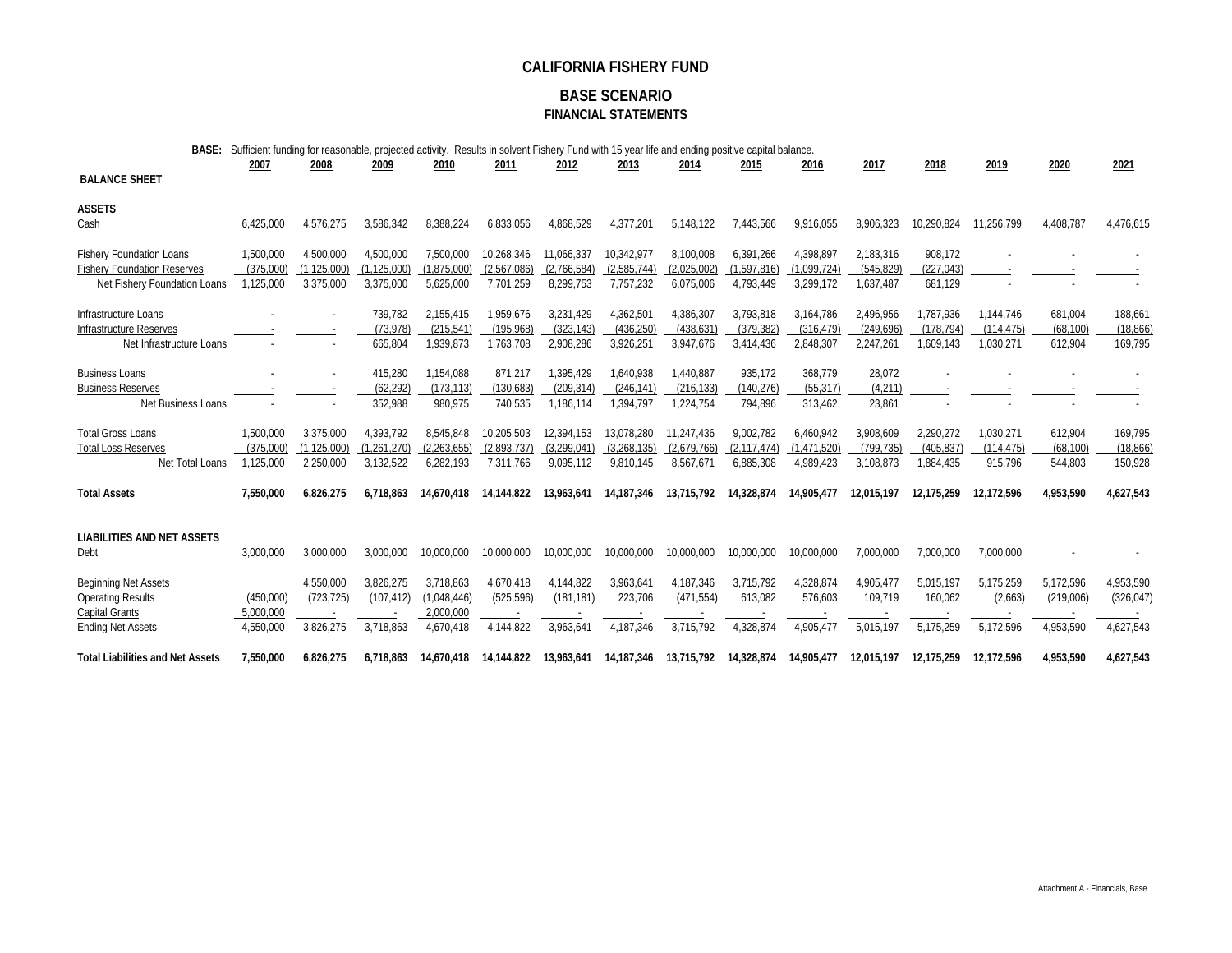#### **BASE SCENARIO FINANCIAL STATEMENTS**

| BASE: Sufficient funding for reasonable, projected activity. Results in solvent Fishery Fund with 15 year life and ending positive capital balance. |  |  |  |
|-----------------------------------------------------------------------------------------------------------------------------------------------------|--|--|--|
|                                                                                                                                                     |  |  |  |

|                                   | 2007       | 2008       | 2009       | 2010        | 2011       | 2012       | 2013       | 2014       | 2015      | 2016      | 2017      | 2018      | 2019      | 2020      | 2021       |
|-----------------------------------|------------|------------|------------|-------------|------------|------------|------------|------------|-----------|-----------|-----------|-----------|-----------|-----------|------------|
| <b>INCOME STATEMENT</b>           |            |            |            |             |            |            |            |            |           |           |           |           |           |           |            |
| <b>REVENUES</b>                   |            |            |            |             |            |            |            |            |           |           |           |           |           |           |            |
| Interest on Loans                 | 22,500     | 90,000     | 173,805    | 329,631     | 470,990    | 566,419    | 670,412    | 662,382    | 557,815   | 422,769   | 284,459   | 176,042   | 101,603   | 54,772    | 26,090     |
| Interest on Cash & Investments    | 100,000    | 128,500    | 91,526     | 71,727      | 167,764    | 136,661    | 97,371     | 87,544     | 102,962   | 148,871   | 198,321   | 178,126   | 205,816   | 225,136   | 88,176     |
| <b>Interest Expense</b>           | (30,000)   | (60,000)   | (60,000)   | (130,000)   | (200,000)  | (200, 000) | (200, 000) | (200,000)  | (200,000) | (200,000) | (170,000) | (140,000) | (140,000) | (70,000)  |            |
| Net Interest Income               | 92,500     | 158,500    | 205,330    | 271,357     | 438,755    | 503,080    | 567,783    | 549,926    | 460,778   | 371,640   | 312,781   | 214,168   | 167,420   | 209,908   | 114,266    |
| Loss Allocation                   | (375.000)  | (750,000)  | (136, 270) | 1.002.384)  | (630.082)  | (405.305)  | (38.865)   | (664.054)  | 562.292   | 627,251   | 231,895   | 393.899   | 291,362   | 46.374    | 49,234     |
| Net Financing Income              | (282, 500) | (591, 500) | 69,060     | (731, 027)  | (191, 327) | 97,776     | 528,918    | (114, 128) | 1,023,069 | 998,891   | 544,675   | 608,067   | 458,782   | 256,283   | 163,500    |
| Loan Fees                         | 15,000     | 30,000     | 40,620     | 111,240     | 30,000     | 96,240     | 81,240     | 40,620     |           |           |           |           |           |           |            |
| Earned Income                     | (267, 500) | (561, 500) | 109,680    | (619, 787)  | (161, 327) | 194,016    | 610,158    | (73, 507)  | 1,023,069 | 998,891   | 544,675   | 608,067   | 458,782   | 256,283   | 163,500    |
| <b>Grants &amp; Contributions</b> |            |            |            |             |            |            |            |            |           |           |           |           |           |           |            |
| <b>Total Revenue</b>              | (267, 500) | (561, 500) | 109,680    | (619, 787)  | (161, 327) | 194,016    | 610,158    | (73, 507)  | 1,023,069 | 998,891   | 544,675   | 608,067   | 458,782   | 256,283   | 163,500    |
| <b>OPERATING COSTS</b>            |            |            |            |             |            |            |            |            |           |           |           |           |           |           |            |
| Start-up Systems Development      | 25,000     |            |            |             |            |            |            |            |           |           |           |           |           |           |            |
| Management Contract               | 85,000     | 87,550     | 90.177     |             |            |            |            |            |           |           |           |           |           |           |            |
| Lending / Portfolio Contract      | 60,000     | 61.800     | 63,654     |             |            |            |            |            |           |           |           |           |           |           |            |
| <b>Evaluation Consultant</b>      |            |            | 50,000     |             |            |            |            |            |           |           |           |           |           |           |            |
| Audit                             | 12,500     | 12.875     | 13,261     | 13,659      | 14,069     | 14.491     | 14.926     | 15,373     | 15,835    | 16,310    | 16,799    | 17,303    | 17.822    | 18,357    | 18,907     |
| Spin-off Costs                    |            |            |            | 75,000      |            |            |            |            |           |           |           |           |           |           |            |
| Personnel & Benefits              |            |            |            | 275,000     | 283,250    | 291.748    | 300,500    | 309,515    | 318,800   | 328,364   | 338,215   | 348,362   | 358,813   | 369,577   | 380,664    |
| <b>Equipment Expense</b>          |            |            |            | 15,000      | 15,450     | 15.914     | 16,391     | 16,883     | 17,389    | 17.911    | 18,448    | 19,002    | 19,572    | 20,159    | 20,764     |
| Travel                            |            |            |            | 20,000      | 20,600     | 21,218     | 21,855     | 22,510     | 23,185    | 23,881    | 24,597    | 25,335    | 26,095    | 26,878    | 27,685     |
| Occupancy & Other                 |            |            |            | 30.000      | 30.900     | 31.827     | 32.782     | 33.765     | 34.778    | 35.822    | 36.896    | 38.003    | 39.143    | 40.317    | 41,527     |
| <b>Total Operating Expenses</b>   | 182,500    | 162,225    | 217,092    | 428,659     | 364,269    | 375,197    | 386,453    | 398,046    | 409,988   | 422,287   | 434,956   | 448,005   | 461,445   | 475,288   | 489,547    |
| <b>Operating Results</b>          | (450,000)  | (723, 725) | (107, 412) | (1,048,446) | (525, 596) | (181, 181) | 223,706    | (471, 554) | 613,082   | 576,603   | 109,719   | 160,062   | (2,663)   | (219,006) | (326, 047) |
| <b>Capital Grants</b>             | 5,000,000  |            |            | 2,000,000   |            |            |            |            |           |           |           |           |           |           |            |
| <b>Change in Net Assets</b>       | 4,550,000  | (723, 725) | (107, 412) | 951.554     | (525, 596) | (181.181)  | 223,706    | (471, 554) | 613.082   | 576.603   | 109.719   | 160.062   | (2,663)   | (219,006) | (326, 047) |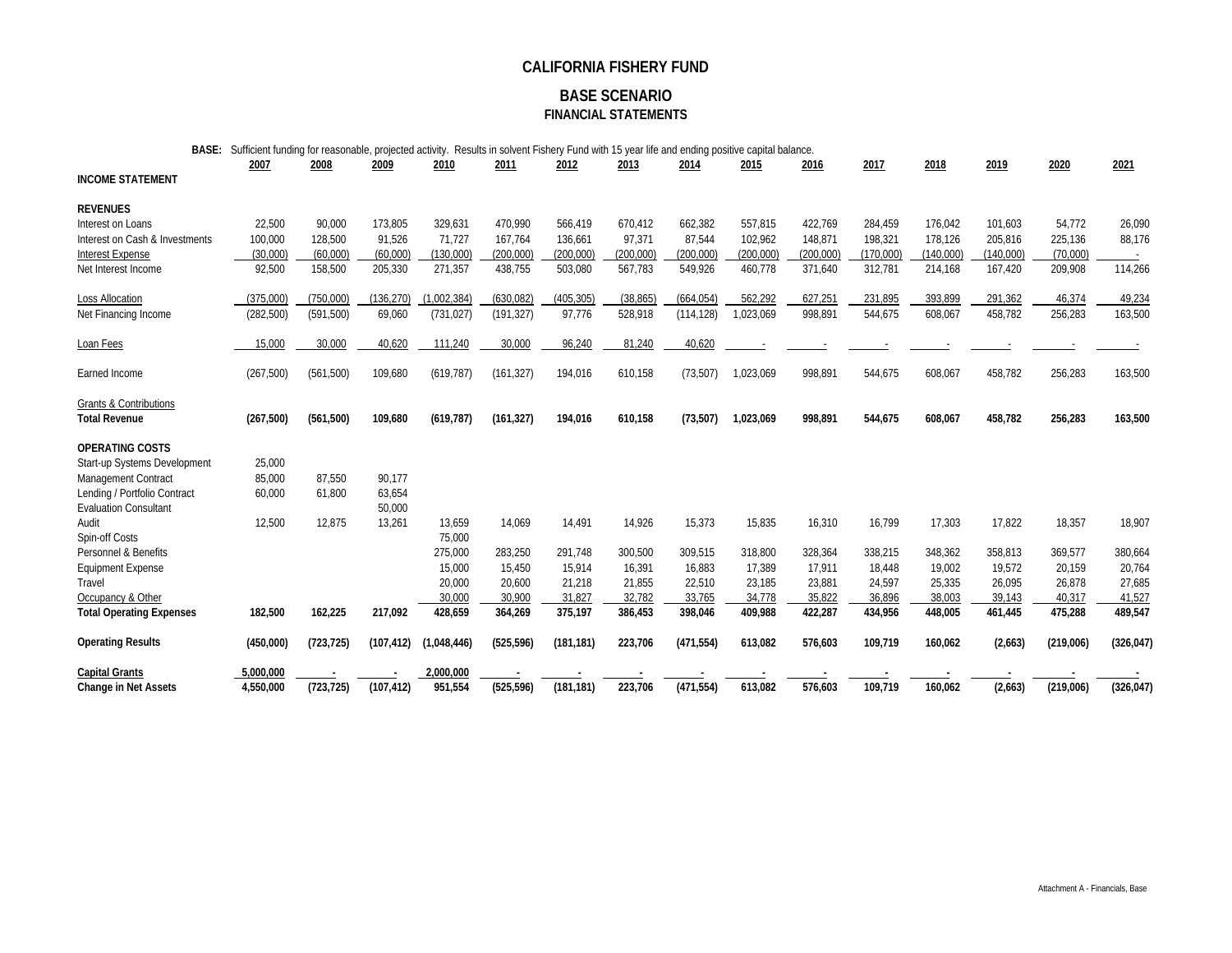#### **BASE SCENARIO FINANCIAL STATEMENTS**

**BASE:** Sufficient funding for reasonable, projected activity. Results in solvent Fishery Fund with 15 year life and ending positive capital balance.

|                                  | 2007      | 2008            | 2009          | 2010        | 2011                     | 2012            | 2013        | 2014           | 2015           | 2016           | 2017        | 2018        | 2019           | 2020            | 2021           |
|----------------------------------|-----------|-----------------|---------------|-------------|--------------------------|-----------------|-------------|----------------|----------------|----------------|-------------|-------------|----------------|-----------------|----------------|
| <b>CRITICAL MEASUREMENTS</b>     |           |                 |               |             |                          |                 |             |                |                |                |             |             |                |                 |                |
| <b>CAPITAL</b>                   |           |                 |               |             |                          |                 |             |                |                |                |             |             |                |                 |                |
| Net Asset / Total Assets (%)     | 60%       | 56%             | 55%           | 32%         | 29%                      | 28%             | 30%         | 27%            | 30%            | 33%            | 42%         | 43%         | 42%            | 100%            | 100%           |
| Debt / Net Assets                | 0.66      | 0.78            | 0.81          | 2.14        | 2.41                     | 2.52            | 2.39        | 2.69           | 2.31           | 2.04           | 1.40        | 1.35        | 1.35           | ٠               |                |
| <b>LENDING</b>                   |           |                 |               |             |                          |                 |             |                |                |                |             |             |                |                 |                |
| # of Foundation Loans Closed     |           | 2               | 0             |             |                          |                 | $\Omega$    | $\mathbf{0}$   | 0              | 0              | $\Omega$    |             |                | 0               | 0              |
| # of Infrastructure Loans Closed | 0         | 0               |               |             |                          |                 |             | $\overline{2}$ | $\mathbf 0$    | $\Omega$       | $\Omega$    |             | $\Omega$       | 0               | 0              |
| # of Business Loans Closed       |           | $\underline{0}$ | 5             | 10          | $\overline{0}$           | $\frac{10}{15}$ | 10          | 5              | $\overline{0}$ | $\overline{0}$ |             |             | $\overline{0}$ | $\underline{0}$ | $\overline{0}$ |
| Total # of Loans Closed          |           | $\overline{2}$  |               | 16          | $\overline{\mathcal{L}}$ |                 | 14          |                | $\Omega$       | $\Omega$       | $\Omega$    | $\Omega$    | $\overline{0}$ | $\mathbf 0$     | $\overline{0}$ |
| # of Foundation Loans O/S        |           | 3               | 3             | 5           |                          | 8               | 8           | 8              | 8              |                |             | 5           | 3              |                 |                |
| # of Infrastructure Loans O/S    |           |                 | $\Omega$      | 6           | <sub>6</sub>             | 10              | 14          | 16             | 16             | 16             | 16          | 14          | 10             | 10              |                |
| # of Business Loans O/S          |           |                 |               | 15          | 15                       | 25              | 30          | 25             | 25             | 15             |             |             |                |                 |                |
| Total # of Loans in Portfolio    |           | 3               | 10            | 26          | 28                       | 43              | 52          | 49             | 49             | 38             | 26          | 19          | 13             | 11              | 6              |
| Total Loss Reserve (%)           | 25%       | 25%             | 22%           | 21%         | 22%                      | 21%             | 20%         | 19%            | 19%            | 19%            | 17%         | 15%         | 10%            | 10%             | 10%            |
| Actual Annual Losses (\$)        |           |                 |               |             |                          |                 | 69,771      | 1,252,423      |                | 18,703         | 439,890     |             |                |                 |                |
| Cumulative Losses (\$)           |           |                 |               |             |                          |                 | 69.771      | 1,322,194      | 1,322,194      | 1,340,898      | 1,780,787   | 1,780,787   | 1,780,787      | 1.780.787       | 1,780,787      |
| <b>OPERATIONS</b>                |           |                 |               |             |                          |                 |             |                |                |                |             |             |                |                 |                |
| FTF's                            |           |                 |               | 4.0         | 4.0                      | 4.0             | 4.0         | 4.0            | 4.0            | 4.0            | 4.0         | 4.0         | 4.0            | 4.0             | 4.0            |
| Self-sufficiency                 | 23%       | 26%             | 74%           | 33%         | 56%                      | 82%             | 136%        | 63%            | 1385%          | $-11517%$      | 129%        | 182%        | 99%            | 56%             | 26%            |
| Cumulative Op Performance        | (450,000) | (1, 173, 725)   | (1, 281, 137) | (2,329,582) | (2,855,178)              | (3,036,359)     | (2,812,654) | (3, 284, 208)  | (2,671,126)    | (2,094,523)    | (1,984,803) | (1,824,741) | (1,827,404)    | (2,046,410)     | (2,372,457)    |
| <b>Cumulative Capital Grants</b> | 5.000.000 | 5.000,000       | 5.000.000     | 7,000,000   | 7,000,000                | 7,000,000       | 7,000,000   | 7,000,000      | 7.000.000      | 7.000.000      | 7.000.000   | 7,000,000   | 7,000,000      | 7.000.000       | 7,000,000      |
| <b>Net Assets</b>                | 4,550,000 | 3,826,275       | 3,718,863     | 4,670,418   | 4,144,822                | 3,963,641       | 4,187,346   | 3,715,792      | 4,328,874      | 4,905,477      | 5,015,197   | 5,175,259   | 5,172,596      | 4,953,590       | 4,627,543      |

#### **FISHERY AND ECOSYSTEM INDICATORS\***

\*Will be finalized in consultation

with State and stakeholders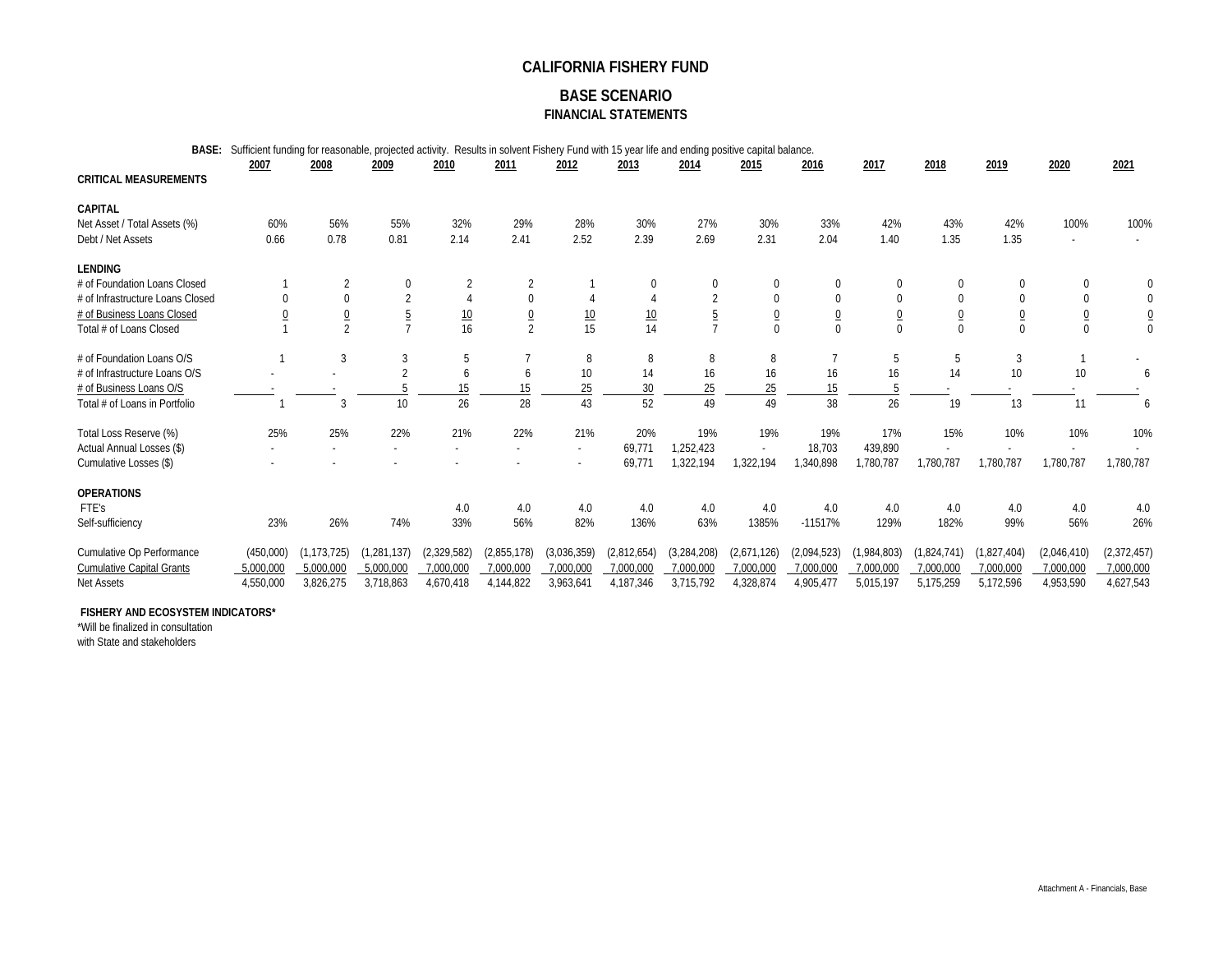#### **HIGH SCENARIO FINANCIAL STATEMENTS**

| HIGH:                                                                                                 | positive capital balance.           |                                         |                                        |                                         |                                           |                                           |                                         |                                         |                                         |                                         |                                         |                                         |                                      | Optimum funding for high level of risk tolerance and maximum flexibility of operations, including highest levels of financial acitivity and reform impacts. Results in solvent Fishery Fund with 15 year life and ending |                                 |
|-------------------------------------------------------------------------------------------------------|-------------------------------------|-----------------------------------------|----------------------------------------|-----------------------------------------|-------------------------------------------|-------------------------------------------|-----------------------------------------|-----------------------------------------|-----------------------------------------|-----------------------------------------|-----------------------------------------|-----------------------------------------|--------------------------------------|--------------------------------------------------------------------------------------------------------------------------------------------------------------------------------------------------------------------------|---------------------------------|
| <b>BALANCE SHEET</b>                                                                                  | 2007                                | 2008                                    | 2009                                   | 2010                                    | 2011                                      | 2012                                      | 2013                                    | 2014                                    | 2015                                    | 2016                                    | 2017                                    | 2018                                    | 2019                                 | 2020                                                                                                                                                                                                                     | 2021                            |
| <b>ASSETS</b><br>Cash                                                                                 | 9,505,000                           | 4,956,343                               | 1,565,006                              | 9,034,866                               | 285,426                                   | (5, 130, 618)                             | (4,407,469)                             | 1,336,678                               | 7,836,253                               | 14,102,596                              | 15,071,693                              | 19,444,397                              | 23,387,753                           | 18,335,808                                                                                                                                                                                                               | 19,257,199                      |
| <b>Fishery Foundation Loans</b><br><b>Fishery Foundation Reserves</b><br>Net Fishery Foundation Loans | 2,000,000<br>(400.000)<br>1,600,000 | 6.000.000<br>(1.200.000)<br>4,800,000   | 6.000.000<br>(1.200.000)<br>4,800,000  | 12.000.000<br>(2.400.000)<br>9,600,000  | 17.706.824<br>(3.541.365)<br>14, 165, 459 | 20,812,295<br>(4.162.459)<br>16,649,836   | 19.872.000<br>(3.974.400)<br>15,897,600 | 18.004.068<br>(3.600.814)<br>14,403,255 | 15.161.041<br>(3.032.208)<br>12,128,832 | 10,828,153<br>(2.165.631)<br>8,662,522  | 7.465.923<br>(1.493.185)<br>5,972,738   | 4,722,674<br>(944.535)<br>3,778,140     | 1,602,943<br>(320.589)<br>1,282,354  |                                                                                                                                                                                                                          |                                 |
| Infrastructure Loans<br>Infrastructure Reserves<br>Net Infrastructure Loans                           |                                     | 1.525.801<br>(76.290)<br>1.449.511      | 4.445.543<br>(222.277)<br>4,223,266    | 4.041.832<br>(202.092)<br>3,839,740     | 8,190,623<br>(409.531)<br>7,781,092       | 11.917.400<br>(595.870)<br>11,321,530     | 13.670.333<br>(683.517)<br>12,986,816   | 12.027.846<br>(601.392)<br>11,426,453   | 10.284.054<br>(514.203)<br>9,769,851    | 8.432.709<br>(421, 635)<br>8,011,073    | 6.467.177<br>(323, 359)<br>6,143,818    | 4.606.382<br>(230.319)<br>4,376,063     | 3.082.754<br>(154.138)<br>2,928,616  | 1.465.151<br>(73.258)<br>1,391,893                                                                                                                                                                                       | 425,680<br>(21, 284)<br>404,396 |
| <b>Business Loans</b><br><b>Business Reserves</b><br>Net Business Loans                               |                                     | 747,504<br>(74, 750)<br>672.754         | 2,077,359<br>(207, 736)<br>1.869.623   | 1,568,191<br>(156, 819)<br>1,411,372    | 3,259,275<br>(325, 928)<br>2,933,348      | 4,409,131<br>(440, 913)<br>3.968.218      | 4,452,530<br>(445, 253)<br>4.007.277    | 2,870,946<br>(287, 095)<br>2.583.852    | 1,302,755<br>(130, 276)<br>1,172,480    | 285,992<br>(28, 599)<br>257,392         |                                         |                                         |                                      |                                                                                                                                                                                                                          |                                 |
| <b>Total Gross Loans</b><br><b>Total Loss Reserves</b><br>Net Total Loans                             | 2.000.000<br>(400.000)<br>1,600,000 | 6.922.264<br>(1, 351, 040)<br>5,571,224 | 10.892.889<br>(1,630,013)<br>9,262,876 | 14.851.112<br>(2,758,911)<br>12,092,202 | 24.879.898<br>(4, 276, 823)<br>20,603,075 | 31.939.584<br>(5, 199, 242)<br>26,740,342 | 32.891.693<br>(5.103.170)<br>27,788,523 | 28.413.560<br>(4,489,301)<br>23,924,259 | 23.071.163<br>(3,676,686)<br>19.394.477 | 16.930.988<br>(2,615,865)<br>14,315,123 | 12,116,556<br>(1,816,543)<br>10,300,012 | 8,154,203<br>(1, 174, 854)<br>6,979,349 | 4.210.970<br>(474, 726)<br>3,736,244 | 1,391,893<br>(73, 258)<br>1,318,636                                                                                                                                                                                      | 404,396<br>(21, 284)<br>383,112 |
| <b>Total Assets</b>                                                                                   | 11.105.000                          | 10.527.567                              | 10.827.881                             | 21.127.068                              | 20.888.501                                | 21.609.724                                | 23.381.054                              | 25.260.937                              | 27.230.730                              | 28.417.719                              | 25.371.705                              | 26.423.745                              | 27.123.997                           | 19.654.443                                                                                                                                                                                                               | 19,640,311                      |
| <b>LIABILITIES AND NET ASSETS</b><br>Debt                                                             | 4,500,000                           | 4,500,000                               | 4,500,000                              | 12,500,000                              | 12,500,000                                | 12,500,000                                | 12,500,000                              | 12,500,000                              | 12,500,000                              | 12,500,000                              | 8,000,000                               | 8,000,000                               | 8,000,000                            |                                                                                                                                                                                                                          |                                 |
| <b>Beginning Net Assets</b><br><b>Operating Results</b><br><b>Capital Grants</b>                      | (395,000)<br>7.000.000              | 6,605,000<br>(577, 433)                 | 6.027.567<br>300,314                   | 6,327,881<br>(700, 813)<br>3,000,000    | 8.627.068<br>(238, 566)                   | 8.388.501<br>721,223                      | 9.109.724<br>1,771,330                  | 10.881.054<br>1,879,883                 | 12,760,937<br>1,969,793                 | 14,730,730<br>1,186,989                 | 15.917.719<br>1,453,986                 | 17.371.705<br>1,052,040                 | 18,423,745<br>700,252                | 19,123,997<br>530,446                                                                                                                                                                                                    | 19,654,443<br>(14, 132)         |
| <b>Ending Net Assets</b><br><b>Total Liabilities and Net Assets</b>                                   | 6,605,000<br>11.105.000             | 6.027.567<br>10.527.567                 | 6.327.881<br>10.827.881                | 8,627,068<br>21.127.068                 | 8,388,501<br>20.888.501                   | 9.109.724<br>21.609.724                   | 10.881.054<br>23.381.054                | 12.760.937<br>25.260.937                | 14.730.730<br>27,230,730                | 15.917.719<br>28.417.719                | 17.371.705<br>25.371.705                | 18.423.745<br>26.423.745                | 19.123.997<br>27.123.997             | 19.654.443<br>19.654.443                                                                                                                                                                                                 | 19.640.311<br>19,640,311        |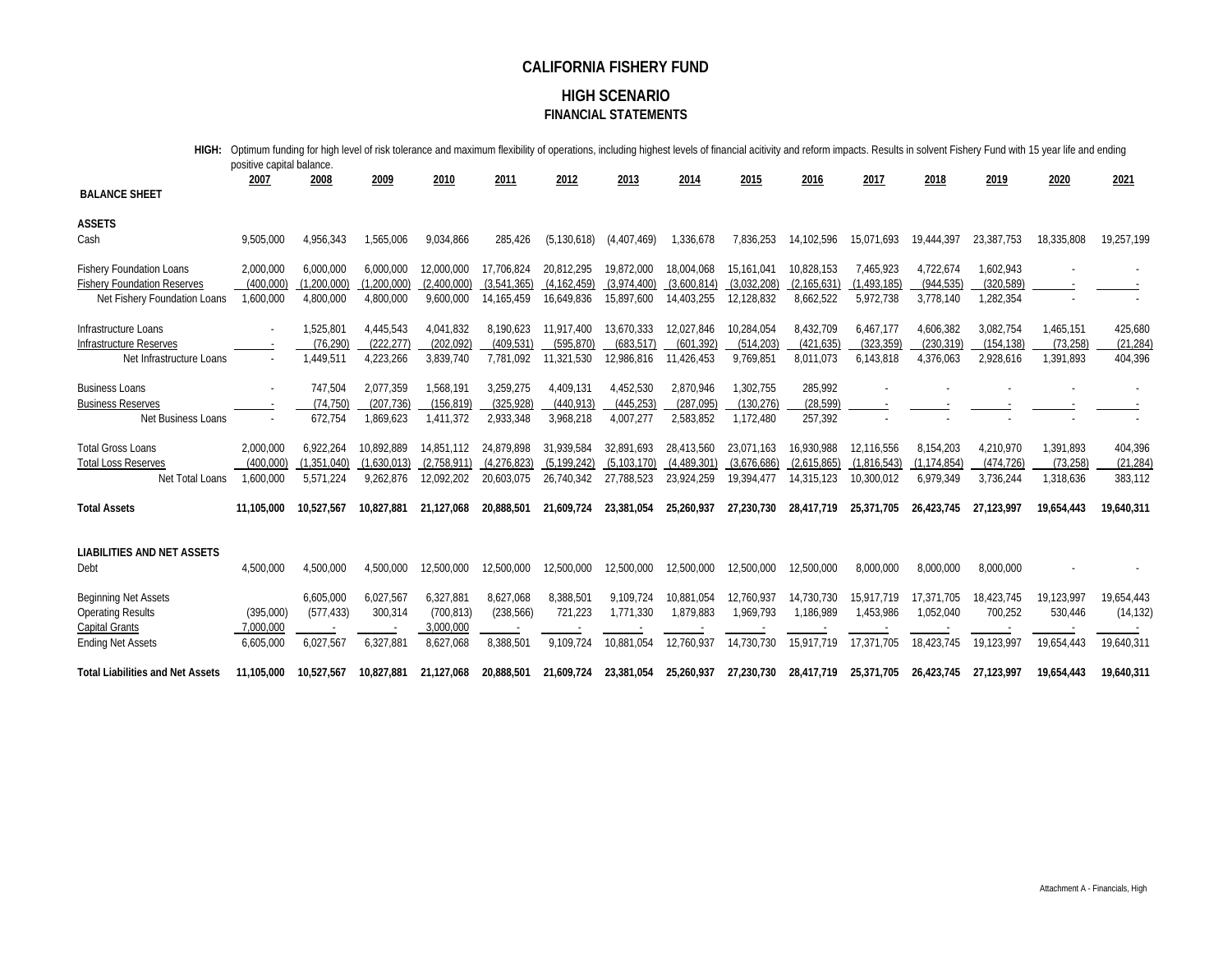#### **HIGH SCENARIO FINANCIAL STATEMENTS**

| HIGH:                                                        | Optimum funding for high level of risk tolerance and maximum flexibility of operations, including highest levels of financial acitivity and reform impacts. Results in solvent Fishery Fund with 15 year life and ending |            |                  |            |             |            |            |           |           |           |            |           |           |           |           |
|--------------------------------------------------------------|--------------------------------------------------------------------------------------------------------------------------------------------------------------------------------------------------------------------------|------------|------------------|------------|-------------|------------|------------|-----------|-----------|-----------|------------|-----------|-----------|-----------|-----------|
|                                                              | positive capital balance.                                                                                                                                                                                                |            |                  |            |             |            |            |           |           |           |            |           |           |           |           |
| <b>INCOME STATEMENT</b>                                      | 2007                                                                                                                                                                                                                     | 2008       | 2009             | 2010       | 2011        | 2012       | 2013       | 2014      | 2015      | 2016      | 2017       | 2018      | 2019      | 2020      | 2021      |
| <b>REVENUES</b>                                              |                                                                                                                                                                                                                          |            |                  |            |             |            |            |           |           |           |            |           |           |           |           |
| Interest on Loans                                            | 50,000                                                                                                                                                                                                                   | 275,674    | 592,135          | 850,443    | 1,302,743   | 1,872,955  | 2,139,206  | 2,010,786 | 1,665,433 | 1,274,783 | 915,788    | 636,922   | 388,815   | 176,511   | 56,725    |
| Interest on Cash & Investments                               | 140,000                                                                                                                                                                                                                  | 190.100    | 99.127           | 31,300     | 180,697     | 5,709      | (102, 612) | (88, 149) | 26,734    | 156,725   | 282,052    | 301,434   | 388,888   | 467,755   | 366,716   |
| <b>Interest Expense</b>                                      | (22.500)                                                                                                                                                                                                                 | (45.000)   | (45.000)         | (85,000)   | (125.000)   | (125.000)  | (125.000)  | (125.000) | (125.000) | (125,000) | (102, 500) | (80,000)  | (80,000)  | (40.000)  |           |
| Net Interest Income                                          | 167,500                                                                                                                                                                                                                  | 420,774    | 646,262          | 796,743    | 1,358,440   | 1,753,663  | 1,911,593  | 1,797,637 | 1,567,166 | 1,306,508 | 1,095,340  | 858,356   | 697,702   | 604,266   | 423,441   |
| <b>Loss Allocation</b>                                       | (400.000)                                                                                                                                                                                                                | (951,040)  | (278, 973)       | .128.898)  | (1,517,913) | (922, 419) | 96.072     | 480,293   | 812,614   | 302,769   | 793,602    | 641,689   | 463,994   | 401,469   | 51,974    |
| Net Financing Income                                         | (232, 500)                                                                                                                                                                                                               | (530, 266) | 367,289          | (332, 154) | (159, 472)  | 831,245    | 2,007,666  | 2,277,930 | 2,379,781 | 1.609.277 | 1,888,942  | 1,500,045 | 1,161,696 | 1,005,734 | 475,415   |
| Loan Fees                                                    | 20,000                                                                                                                                                                                                                   | 115,058    | 150,117          | 60,000     | 285,175     | 265,175    | 150,117    |           |           |           |            |           |           |           |           |
| Earned Income                                                | (212,500)                                                                                                                                                                                                                | (415, 208) | 517,406          | (272, 154) | 125,703     | 1,096,420  | 2,157,783  | 2,277,930 | 2,379,781 | 1,609,277 | 1,888,942  | 1,500,045 | 1,161,696 | 1,005,734 | 475,415   |
| <b>Grants &amp; Contributions</b>                            |                                                                                                                                                                                                                          |            |                  |            |             |            |            |           |           |           |            |           |           |           |           |
| <b>Total Revenue</b>                                         | (212,500)                                                                                                                                                                                                                | (415, 208) | 517,406          | (272, 154) | 125,703     | 1,096,420  | 2,157,783  | 2,277,930 | 2,379,781 | 1,609,277 | 1,888,942  | 1,500,045 | 1,161,696 | 1,005,734 | 475,415   |
| <b>OPERATING COSTS</b>                                       |                                                                                                                                                                                                                          |            |                  |            |             |            |            |           |           |           |            |           |           |           |           |
| Start-up Systems Development                                 | 25,000                                                                                                                                                                                                                   |            |                  |            |             |            |            |           |           |           |            |           |           |           |           |
| Management Contract                                          | 85,000                                                                                                                                                                                                                   | 87,550     | 90,177           |            |             |            |            |           |           |           |            |           |           |           |           |
| Lending / Portfolio Contract<br><b>Evaluation Consultant</b> | 60,000                                                                                                                                                                                                                   | 61,800     | 63,654<br>50,000 |            |             |            |            |           |           |           |            |           |           |           |           |
| Audit                                                        | 12,500                                                                                                                                                                                                                   | 12,875     | 13,261           | 13,659     | 14,069      | 14,491     | 14,926     | 15,373    | 15,835    | 16,310    | 16,799     | 17,303    | 17,822    | 18,357    | 18,907    |
| Spin-off Costs                                               |                                                                                                                                                                                                                          |            |                  | 75,000     |             |            |            |           |           |           |            |           |           |           |           |
| Personnel & Benefits                                         |                                                                                                                                                                                                                          |            |                  | 275,000    | 283,250     | 291,748    | 300,500    | 309,515   | 318,800   | 328,364   | 338,215    | 348,362   | 358,813   | 369,577   | 380,664   |
| <b>Equipment Expense</b>                                     |                                                                                                                                                                                                                          |            |                  | 15,000     | 15,450      | 15,914     | 16,391     | 16,883    | 17,389    | 17,911    | 18,448     | 19,002    | 19,572    | 20,159    | 20,764    |
| Travel                                                       |                                                                                                                                                                                                                          |            |                  | 20,000     | 20,600      | 21,218     | 21,855     | 22,510    | 23,185    | 23,881    | 24,597     | 25,335    | 26,095    | 26,878    | 27,685    |
| Occupancy & Other                                            |                                                                                                                                                                                                                          |            |                  | 30,000     | 30,900      | 31,827     | 32,782     | 33,765    | 34,778    | 35,822    | 36,896     | 38,003    | 39,143    | 40,317    | 41,527    |
| <b>Total Operating Expenses</b>                              | 182,500                                                                                                                                                                                                                  | 162,225    | 217,092          | 428,659    | 364,269     | 375,197    | 386,453    | 398,046   | 409,988   | 422,287   | 434,956    | 448,005   | 461,445   | 475,288   | 489,547   |
| <b>Operating Results</b>                                     | (395,000)                                                                                                                                                                                                                | (577, 433) | 300,314          | (700, 813) | (238, 566)  | 721,223    | 1,771,330  | 1,879,883 | 1,969,793 | 1,186,989 | 1,453,986  | 1,052,040 | 700,252   | 530,446   | (14, 132) |
| <b>Capital Grants</b>                                        | 7.000.000                                                                                                                                                                                                                |            |                  | 3,000,000  |             |            |            |           |           |           |            |           |           |           |           |
| <b>Change in Net Assets</b>                                  | 6,605,000                                                                                                                                                                                                                | (577, 433) | 300,314          | 2,299,187  | (238, 566)  | 721,223    | 1,771,330  | 1,879,883 | 1,969,793 | 1,186,989 | 1,453,986  | 1,052,040 | 700,252   | 530,446   | (14, 132) |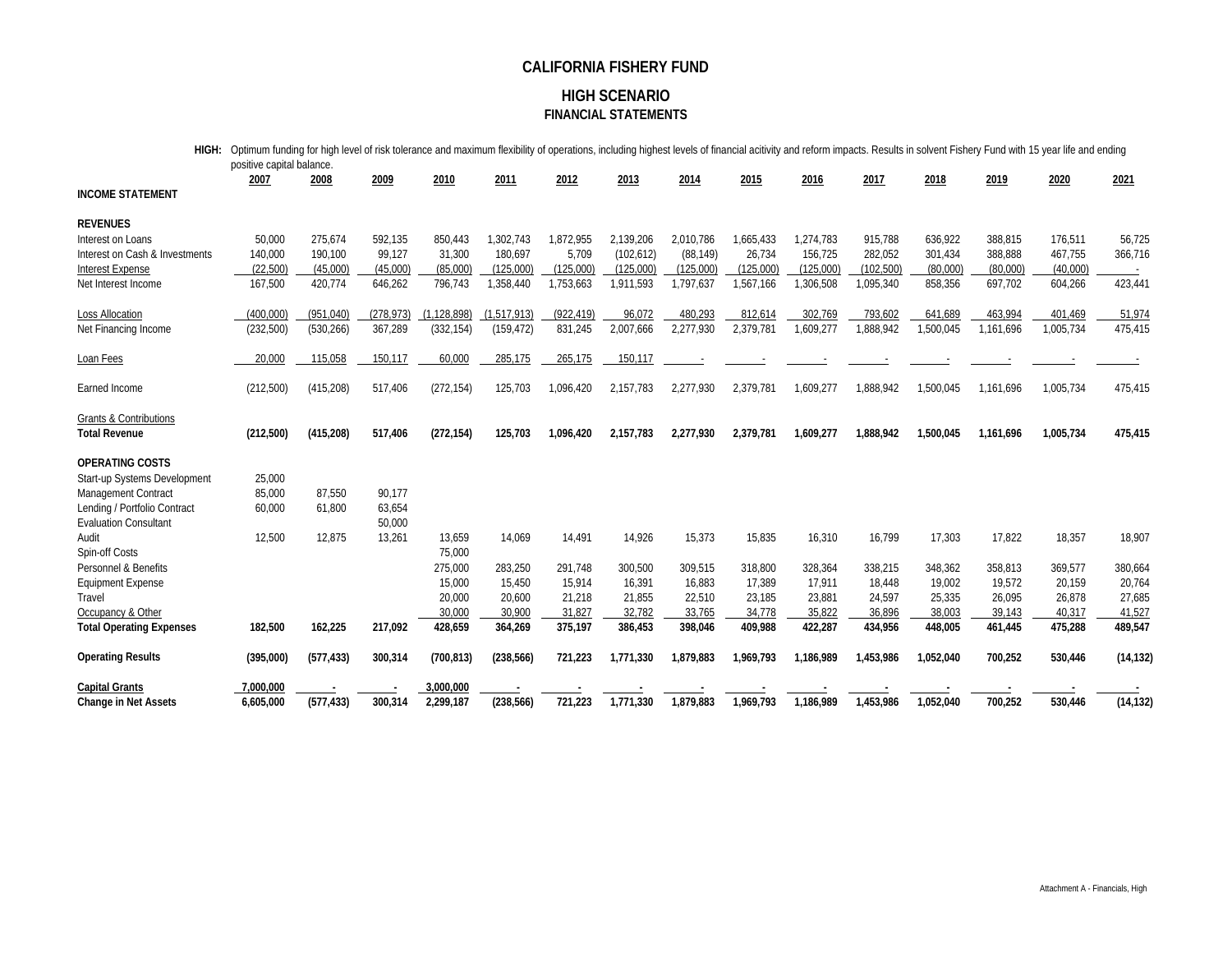#### **HIGH SCENARIO FINANCIAL STATEMENTS**

| HIGH:                            | Optimum funding for high level of risk tolerance and maximum flexibility of operations, including highest levels of financial acitivity and reform impacts. Results in solvent Fishery Fund with 15 year life and ending<br>positive capital balance. |                 |                 |                |                 |                 |            |                 |                |                |                |            |                |                |               |
|----------------------------------|-------------------------------------------------------------------------------------------------------------------------------------------------------------------------------------------------------------------------------------------------------|-----------------|-----------------|----------------|-----------------|-----------------|------------|-----------------|----------------|----------------|----------------|------------|----------------|----------------|---------------|
| <b>CRITICAL MEASUREMENTS</b>     | 2007                                                                                                                                                                                                                                                  | 2008            | 2009            | 2010           | 2011            | 2012            | 2013       | 2014            | 2015           | 2016           | 2017           | 2018       | 2019           | 2020           | 2021          |
| <b>CAPITAL</b>                   |                                                                                                                                                                                                                                                       |                 |                 |                |                 |                 |            |                 |                |                |                |            |                |                |               |
| Net Asset / Total Assets (%)     | 59%                                                                                                                                                                                                                                                   | 57%             | 58%             | 41%            | 40%             | 42%             | 47%        | 51%             | 54%            | 56%            | 68%            | 70%        | 71%            | 100%           | 100%          |
| Debt / Net Assets                | 0.68                                                                                                                                                                                                                                                  | 0.75            | 0.71            | 1.45           | 1.49            | 1.37            | 1.15       | 0.98            | 0.85           | 0.79           | 0.46           | 0.43       | 0.42           |                |               |
| <b>LENDING</b>                   |                                                                                                                                                                                                                                                       |                 |                 |                |                 |                 |            |                 |                |                |                |            |                |                |               |
| # of Foundation Loans Closed     |                                                                                                                                                                                                                                                       | $\overline{2}$  | $\Omega$        | 3              | 3               |                 | 0          | $\mathbf 0$     | 0              | $\Omega$       | $\Omega$       |            |                | 0              |               |
| # of Infrastructure Loans Closed | <sup>0</sup>                                                                                                                                                                                                                                          | 3               | 6               | $\Omega$       | 9               | 9               | 6          | 0               | $\mathbf 0$    | $\Omega$       | $\Omega$       | $\Omega$   |                | 0              |               |
| # of Business Loans Closed       |                                                                                                                                                                                                                                                       | $\underline{6}$ |                 | $\overline{0}$ |                 |                 | 12         | $\underline{0}$ | $\overline{0}$ | $\overline{0}$ | $\overline{0}$ |            | $\overline{0}$ | $\overline{0}$ |               |
| Total # of Loans Closed          |                                                                                                                                                                                                                                                       | 11              | $\frac{12}{18}$ | $\overline{3}$ | $\frac{18}{30}$ | $\frac{18}{29}$ | 18         | $\mathbf 0$     | $\theta$       | $\Omega$       | $\Omega$       |            | $\Omega$       | $\overline{0}$ | $\frac{0}{0}$ |
| # of Foundation Loans O/S        |                                                                                                                                                                                                                                                       | 3               | 3               | 6              | 9               | 11              | 11         | 11              | 11             | 10             | 8              | 8          | 5              | $\overline{2}$ |               |
| # of Infrastructure Loans O/S    |                                                                                                                                                                                                                                                       | 3               | 9               | q              | 18              | 27              | 33         | 33              | 33             | 33             | 30             | 24         | 24             | 15             | 6             |
| # of Business Loans O/S          |                                                                                                                                                                                                                                                       |                 | 18              | 18             | 36              | 48              | 48         | 48              | 30             | 12             |                |            |                |                |               |
| Total # of Loans in Portfolio    |                                                                                                                                                                                                                                                       | 12              | 30              | 33             | 63              | 86              | 92         | 92              | 74             | 55             | 38             | 32         | 29             | 17             |               |
| Total Loss Reserve (%)           | 20%                                                                                                                                                                                                                                                   | 16%             | 13%             | 16%            | 15%             | 14%             | 13%        | 14%             | 14%            | 13%            | 13%            | 13%        | 10%            | 5%             | 5%            |
| Actual Annual Losses (\$)        |                                                                                                                                                                                                                                                       |                 |                 |                |                 |                 |            | 133,576         |                | 758,052        | 5,720          |            | 236,134        |                |               |
| Cumulative Losses (\$)           |                                                                                                                                                                                                                                                       |                 |                 |                |                 |                 |            | 133,576         | 133,576        | 891,628        | 897,348        | 897,348    | 1,133,481      | 1,133,481      | 1,133,481     |
| <b>OPERATIONS</b>                |                                                                                                                                                                                                                                                       |                 |                 |                |                 |                 |            |                 |                |                |                |            |                |                |               |
| FTE's                            |                                                                                                                                                                                                                                                       |                 |                 | 4.0            | 4.0             | 4.0             | 4.0        | 4.0             | 4.0            | 4.0            | 4.0            | 4.0        | 4.0            | 4.0            | 4.0           |
| Self-sufficiency                 | 35%                                                                                                                                                                                                                                                   | 50%             | 156%            | 57%            | 88%             | 151%            | 526%       | 4497%           | $-610%$        | 585%           | $-468%$        | $-825%$    | 1004%          | 566%           | 97%           |
| Cumulative Op Performance        | (395,000)                                                                                                                                                                                                                                             | (972, 433)      | (672, 119)      | (1, 372, 932)  | (1,611,499)     | (890, 276)      | 881.054    | 2,760,937       | 4,730,730      | 5,917,719      | 7,371,705      | 8,423,745  | 9,123,997      | 9,654,443      | 9,640,311     |
| <b>Cumulative Capital Grants</b> | 7,000,000                                                                                                                                                                                                                                             | 7,000,000       | 7,000,000       | 10,000,000     | 10,000,000      | 10,000,000      | 10,000,000 | 10,000,000      | 10,000,000     | 10,000,000     | 10,000,000     | 10,000,000 | 10,000,000     | 10,000,000     | 10,000,000    |
| Net Assets                       | 6,605,000                                                                                                                                                                                                                                             | 6,027,567       | 6,327,881       | 8,627,068      | 8,388,501       | 9,109,724       | 10.881.054 | 12,760,937      | 14,730,730     | 15.917.719     | 17,371,705     | 18.423.745 | 19.123.997     | 19.654.443     | 19,640,311    |

#### **FISHERY AND ECOSYSTEM INDICATORS\***

\*Will be finalized in consultation with State and stakeholders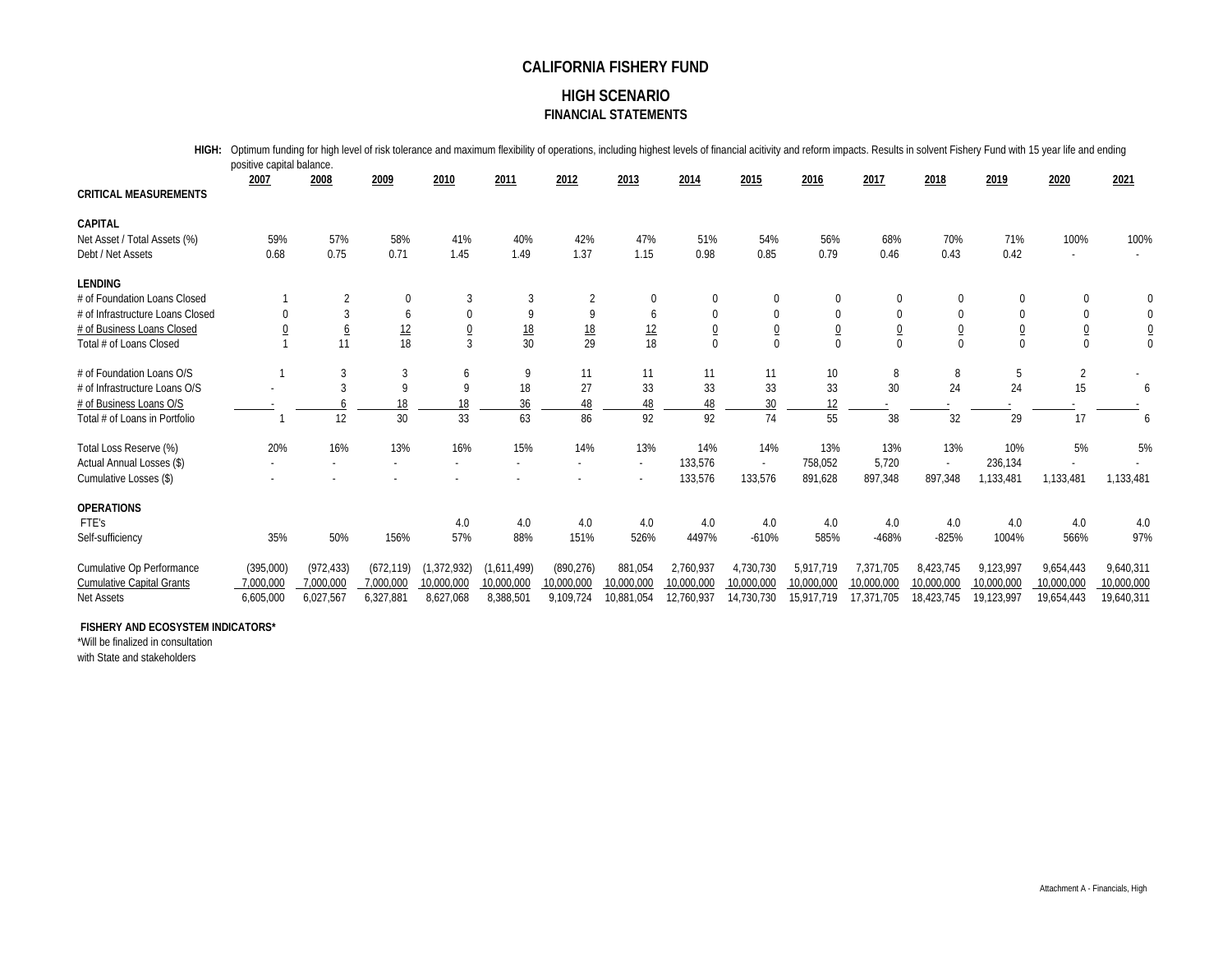#### **CALIFORNIA FISHERY FUND FISHERY FOUNDATION LOAN CASE STUDIES FUND FEASIBILITY ANALYSIS**

**Base Fishery Foundation Loan Amount: 1,500,000 \$** 

Interest Only Period Annual Payments:  $\frac{45,000}{273,486}$ 

**Amortization Period Annual Payments: 273,486 \$** 

|            | Historical Data: Top Products per Fishery |              |                         |              |                    |                           |                    |                |                    |                |                    |            | <b>Five Year</b><br>Avg. Annual | Projected          |                    | Projected  | <b>BASE</b>             | Projected         |
|------------|-------------------------------------------|--------------|-------------------------|--------------|--------------------|---------------------------|--------------------|----------------|--------------------|----------------|--------------------|------------|---------------------------------|--------------------|--------------------|------------|-------------------------|-------------------|
|            |                                           | 2000         |                         | 2001         |                    | 2002                      |                    | 2003           |                    | 2004           |                    | 2005       | <b>Growth Rate</b>              | <b>Growth Rate</b> |                    | 2010       | Projected<br><b>Tax</b> | <b>Annual Rev</b> |
| Fishery 1: |                                           |              |                         |              |                    |                           |                    |                |                    |                |                    |            |                                 |                    |                    |            |                         |                   |
| Species 1  |                                           |              |                         |              |                    |                           |                    |                |                    |                |                    |            |                                 |                    |                    |            |                         |                   |
|            | Pounds:                                   | 706,234      |                         | 705,502      |                    | 682,697                   |                    | 700,569        |                    | 928,302        |                    | 928,302    | 6.4%                            | 2.0%               |                    | 1,024,920  |                         |                   |
|            | Price per Pound: \$                       | $6.38$ \$    |                         | $6.38$ \$    |                    | $4.94$ \$                 |                    | $7.15$ \$      |                    | $7.14$ \$      |                    | 7.14       | 4.4%                            | $2.0\%$ \$         |                    | 7.88       |                         |                   |
|            | Value per Product: \$                     | 4,507,200 \$ |                         | 4,502,528 \$ |                    | 3,375,098 \$              |                    | $5,011,364$ \$ |                    | $6,629,297$ \$ |                    | 6,629,297  | 11.1%                           |                    | \$                 | 8,081,076  | $4.0\%$ \$              | 323,243           |
| Species 2  |                                           |              |                         |              |                    |                           |                    |                |                    |                |                    |            |                                 |                    |                    |            |                         |                   |
|            | Pounds:                                   |              |                         |              |                    |                           |                    |                |                    |                |                    |            | #DIV/0!                         | 0.0%               |                    |            |                         |                   |
|            | Price per Pound: \$                       |              | \$                      |              | $\mathbf{\hat{S}}$ |                           | $\mathcal{S}$      |                | \$                 |                | S                  |            | #DIV/0!                         | $0.0\%$ \$         |                    |            |                         |                   |
|            | Value per Product: \$                     |              | $\mathcal{S}$           |              | $\hat{\mathbf{S}}$ |                           | $\hat{\mathbf{S}}$ |                | $\hat{\mathbf{S}}$ |                | $\mathbb{S}$       |            | #DIV/0!                         |                    | $\mathbf{\hat{S}}$ |            | $0.0\%$ \$              |                   |
| Species 3  |                                           |              |                         |              |                    |                           |                    |                |                    |                |                    |            |                                 |                    |                    |            |                         |                   |
|            | Pounds:                                   |              |                         |              |                    |                           |                    |                |                    |                |                    |            | #DIV/0!                         | 0.0%               |                    |            |                         |                   |
|            | Price per Pound: \$                       |              | $\mathbf{\hat{S}}$      |              | $\mathbf{\hat{S}}$ |                           | $\mathcal{S}$      |                | \$                 |                | \$                 |            | #DIV/0!                         | $0.0\%$ \$         |                    |            |                         |                   |
|            | Value per Product: \$                     |              | $\mathbf{\hat{S}}$      |              | $\mathbf{\hat{S}}$ |                           | $\hat{\mathbf{S}}$ |                | $\hat{\mathbf{S}}$ |                | \$                 |            | #DIV/0!                         | $\mathbf{\hat{S}}$ |                    |            | $0.0\%$ \$              |                   |
|            | <b>FISHERY TOTAL \$</b>                   | 4,507,200 \$ |                         | 4,502,528 \$ |                    | 3,375,098 \$              |                    | $5,011,364$ \$ |                    | $6,629,297$ \$ |                    | 6,629,297  |                                 |                    | \$                 | 8,081,076  | \$                      | 323,243           |
| Fishery 2: |                                           |              |                         |              |                    |                           |                    |                |                    |                |                    |            |                                 |                    |                    |            |                         |                   |
| Species 1  |                                           |              |                         |              |                    |                           |                    |                |                    |                |                    |            |                                 |                    |                    |            |                         |                   |
|            | Pounds:                                   | 8,925,658    |                         | 8,925,658    |                    | 8,486,681                 |                    | 8,880,231      |                    | 10,869,349     |                    | 10,869,349 | 4.4%                            | 1.0%               |                    | 11,423,795 |                         |                   |
|            | Price per Pound: \$                       | $0.92$ \$    |                         | $0.92$ \$    |                    | $0.80$ \$                 |                    | $0.76$ \$      |                    | $0.62$ \$      |                    | 0.62       | $-7.2%$                         | $0.0\%$ \$         |                    | 0.62       |                         |                   |
|            | Value per Product: \$                     | 8,215,120 \$ |                         | 8,215,120 \$ |                    | 6,748,678 \$              |                    | $6,735,493$ \$ |                    | 6,760,650 \$   |                    | 6,760,650  | $-3.5%$                         |                    | \$                 | 7,105,511  | 4.0% \$                 | 284,220           |
| Species 2  |                                           |              |                         |              |                    |                           |                    |                |                    |                |                    |            |                                 |                    |                    |            |                         |                   |
|            | Pounds:                                   |              |                         |              |                    |                           |                    |                |                    |                |                    |            | #DIV/0!                         | $0.0\%$            |                    |            |                         |                   |
|            | Price per Pound: \$                       |              | $\sqrt[6]{\frac{1}{2}}$ |              | \$                 |                           | \$                 |                | \$                 |                |                    |            | #DIV/0!                         | $0.0\%$ \$         |                    |            |                         |                   |
|            | Value per Product: \$                     |              | $\mathfrak{S}$          |              | $\mathbf{\hat{S}}$ |                           | $\mathsf{\$}$      |                | $\mathbf{\hat{S}}$ |                | $\mathbf{\hat{S}}$ |            | #DIV/0!                         | $\mathbb{S}$       |                    |            | $0.0\%$ \$              |                   |
| Species 3  |                                           |              |                         |              |                    |                           |                    |                |                    |                |                    |            |                                 |                    |                    |            |                         |                   |
|            | Pounds:                                   |              |                         |              |                    |                           |                    |                |                    |                |                    |            | #DIV/0!                         | 0.0%               |                    |            |                         |                   |
|            | Price per Pound: \$                       |              | \$                      |              | \$                 |                           | $\mathcal{S}$      |                | \$                 |                | \$                 | $\sim$     | #DIV/0!                         | $0.0\%$ \$         |                    |            |                         |                   |
|            | Value per Product: \$                     |              | $\mathbf{\hat{S}}$      |              | $\mathsf{\$}$      |                           | $\mathbf{\hat{S}}$ |                | $\mathsf{\$}$      |                | \$                 |            | #DIV/0!                         | \$                 |                    |            | $0.0\%$ \$              |                   |
|            | FISHERY TOTAL \$                          | 8,215,120 \$ |                         |              |                    | 8,215,120 \$ 6,748,678 \$ |                    | 6,735,493 \$   |                    | 6,760,650 \$   |                    | 6,760,650  |                                 |                    | \$                 | 7,105,511  | \$                      | 284,220           |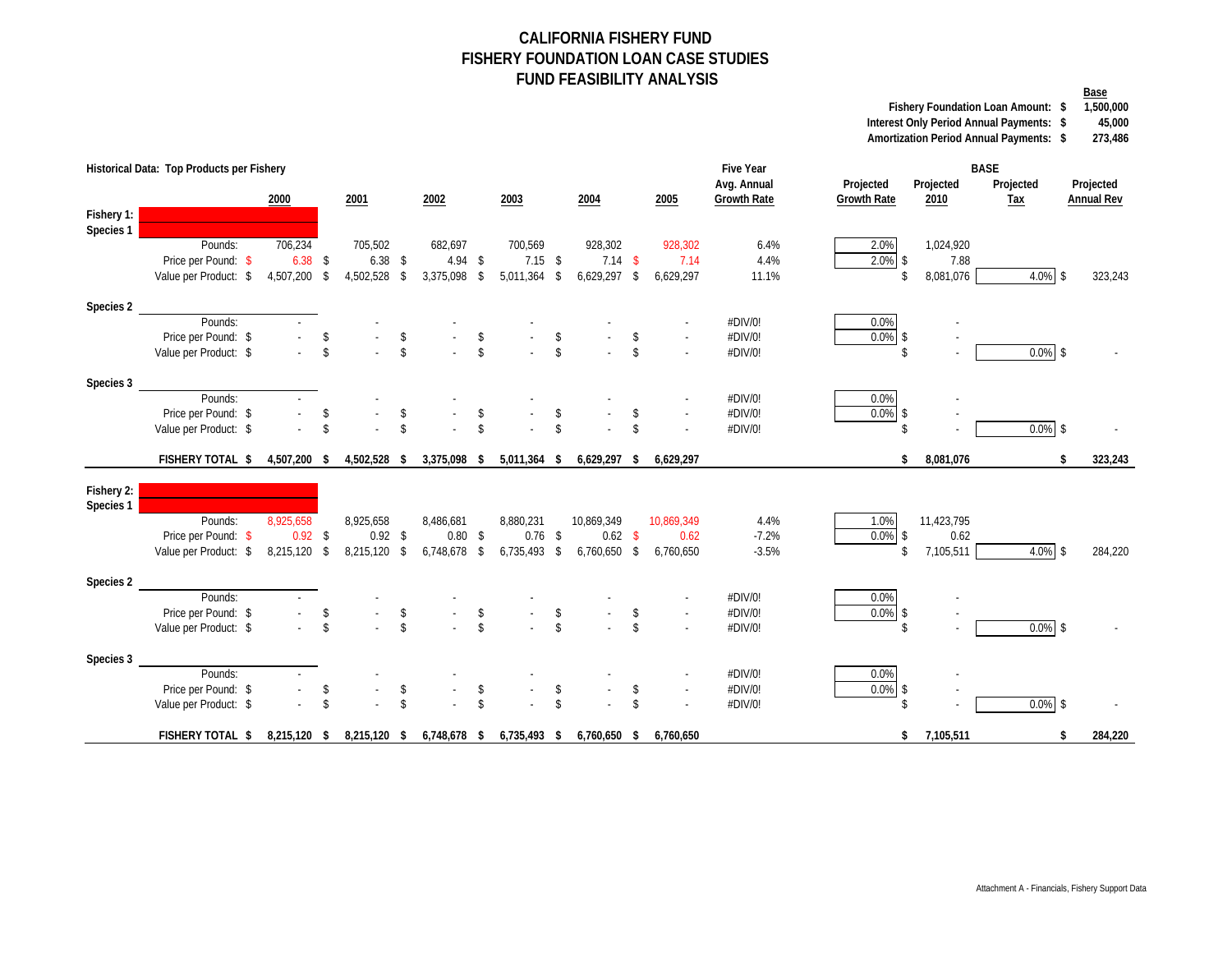*Appendix B. Risk Management* 

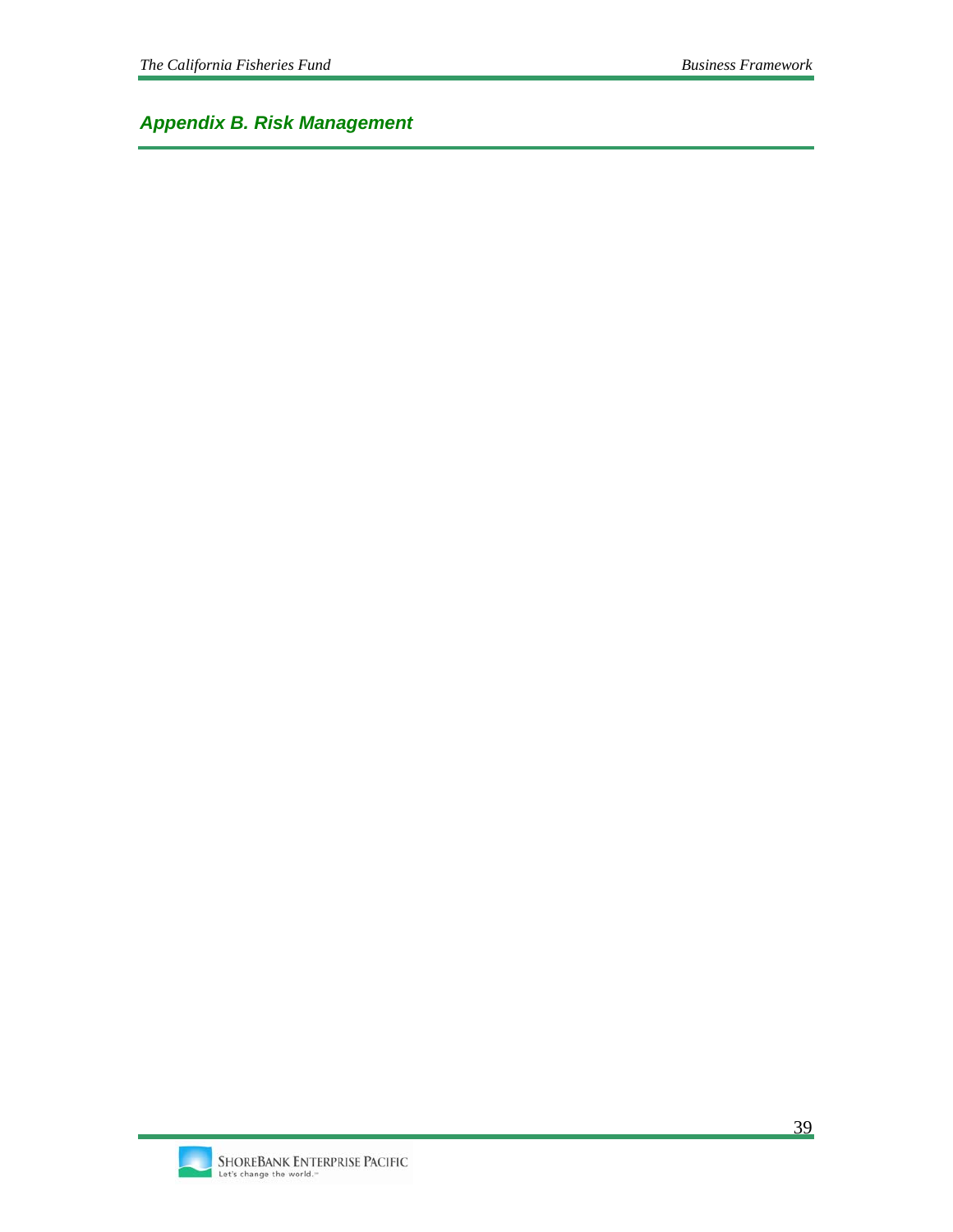## **ATTACHMENT B Risk Management and Underwriting**

An organization's capacity to accept risk depends on its capacity to manage risk. Risk management focuses on three areas: (1) the underwriting and approval process; (2) sustained performance of the portfolio over time; and (3) use of high-level standards for measuring risk and loss exposure.

The organization selected to provide underwriting and portfolio management services to the California Fishery Fund will be a certified CDFI in good standing with US Department of Treasury and have high quality management systems, policies, and practices. The following provides a brief summary of a high industry standard risk management system. A final system used by the California Fishery Fund will include modifications based on desired mission impacts and accepted risk tolerance.

• *Underwriting and Review Criteria:* A Credit Policy details criteria for loan review and approval. The policy is enforced by a Risk Manager, with exceptions granted on a case by case basis by a Credit Committee. Major components of the underwriting and review criteria are summarized below:

| Criteria                   | <b>Description</b>                                                  |
|----------------------------|---------------------------------------------------------------------|
| Applications               | Signed original applications are required and can be submitted      |
|                            | electronically or in hard copy. Assistance is available with        |
|                            | completing the standard application package.                        |
| Verifications              | Verifications of incomes, credit history, balance sheets, tax       |
|                            | filings and other material claims are made. Discrepancies are       |
|                            | cause for explanation.                                              |
| <b>Credit History</b>      | Prospective borrowers' credit histories are verified. Derogatory    |
|                            | information is not cause for decline, but it is cause for           |
|                            | explanation and, usually, corrections either prior to closing or as |
|                            | a performance condition. The Fund notes but does not use credit     |
|                            | scores as a deciding factor in its credit decisions.                |
| Debt Service Coverage      | Ability to repay, consistent with the forecast financial            |
|                            | performance, must be demonstrated. Secondary sources of             |
|                            | repayment are considered, but are not required. A Debt Service      |
|                            | Credit Ratio of at least 1.05 is required after stabilization and   |
|                            | completion of any deferral period.                                  |
| <b>Collateral Coverage</b> | There is no minimum collateral coverage requirement. The            |
|                            | Fund looks more to cash flows than collateral in making its         |
|                            | credit decisions. Security for loans is required when available.    |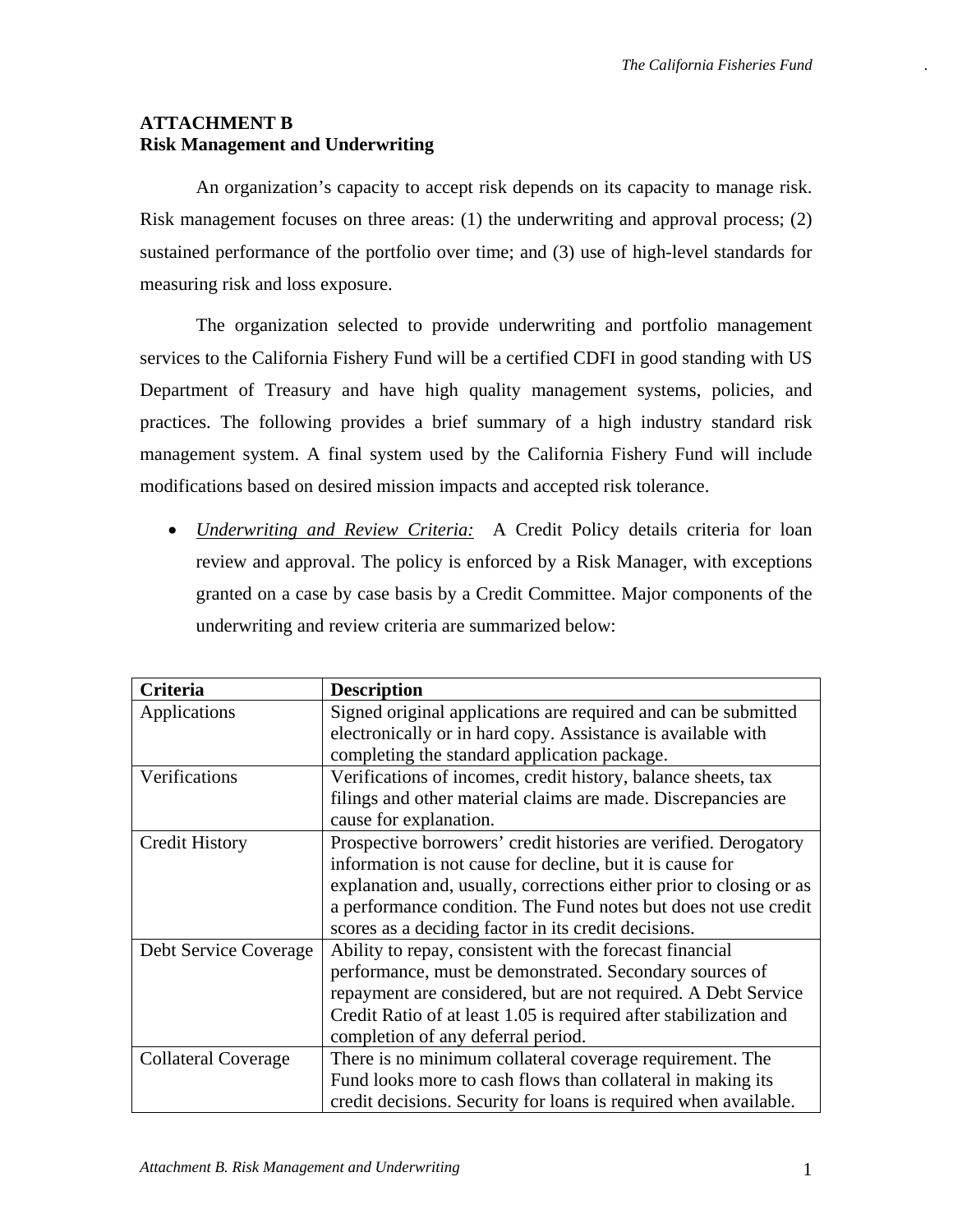| Guarantees                  | For profit corporate borrowers, or any principal with an<br>ownership interest of 20% or more is required to personally<br>guarantee the corporate note.               |
|-----------------------------|------------------------------------------------------------------------------------------------------------------------------------------------------------------------|
| <b>Collateral Valuation</b> | Liquidation discounts for collateral assets are formulaic and<br>based on the type/age/location of collateral, ranging from 20%<br>to $60\%$ .                         |
| <b>Environmental Risk</b>   | All borrowers are required to expose any environmental threat<br>or hazard associated with their specific undertaking. Risk is<br>assessed and mitigated as necessary. |

- *Roles and Responsibilities:* Qualified lenders lead the underwriting process, assisted by credit analysts and supervised by a Chief Credit Officer. Lenders are relationship and structuring managers. Credit analysts spread financials, forecast performance, identify and mitigate risks, and assist the lender in producing a Credit Memo. All lenders meet regularly to review pipeline and collaborate on underwriting issues they are confronting. A Risk Manager reviews and approves all Credit Memos before they are forwarded to a Credit Committee. A Portfolio Manager maintains the official records of the Credit Committee; enters approved loans, with any conditions, into the loan management system, and coordinates closing, documentation, and disbursement of proceeds.
- *Write-Offs and Charge-Offs:* Policy requires that any loan more than 90 days past due be placed on non-accrual status. Whenever any portion of a loan is deemed uncollectible, in part or in whole, a full or partial charge-off against the Allowance for Loan Losses is made to assure that asset values are stated as accurately as possible even though partial recovery may be possible at some time in the future. The Credit Committee must approve a charge-off. Management recommends when borrowers' outstanding balance(s) should be charged-off to the loss reserve account. A charge-off does not imply any lessening of efforts to collect the loan in full. Management has responsibility for all loan workouts and collection efforts. Factors such as the amount of debt, the probability of collection and the time involved must be considered when determining a course of action and pursuing collection and follow-up. Whenever any portion of a loan is charged-off, all accrued but unpaid interest is reversed against current income and the loan placed on non-accrual. In cases where a loan has been placed on non-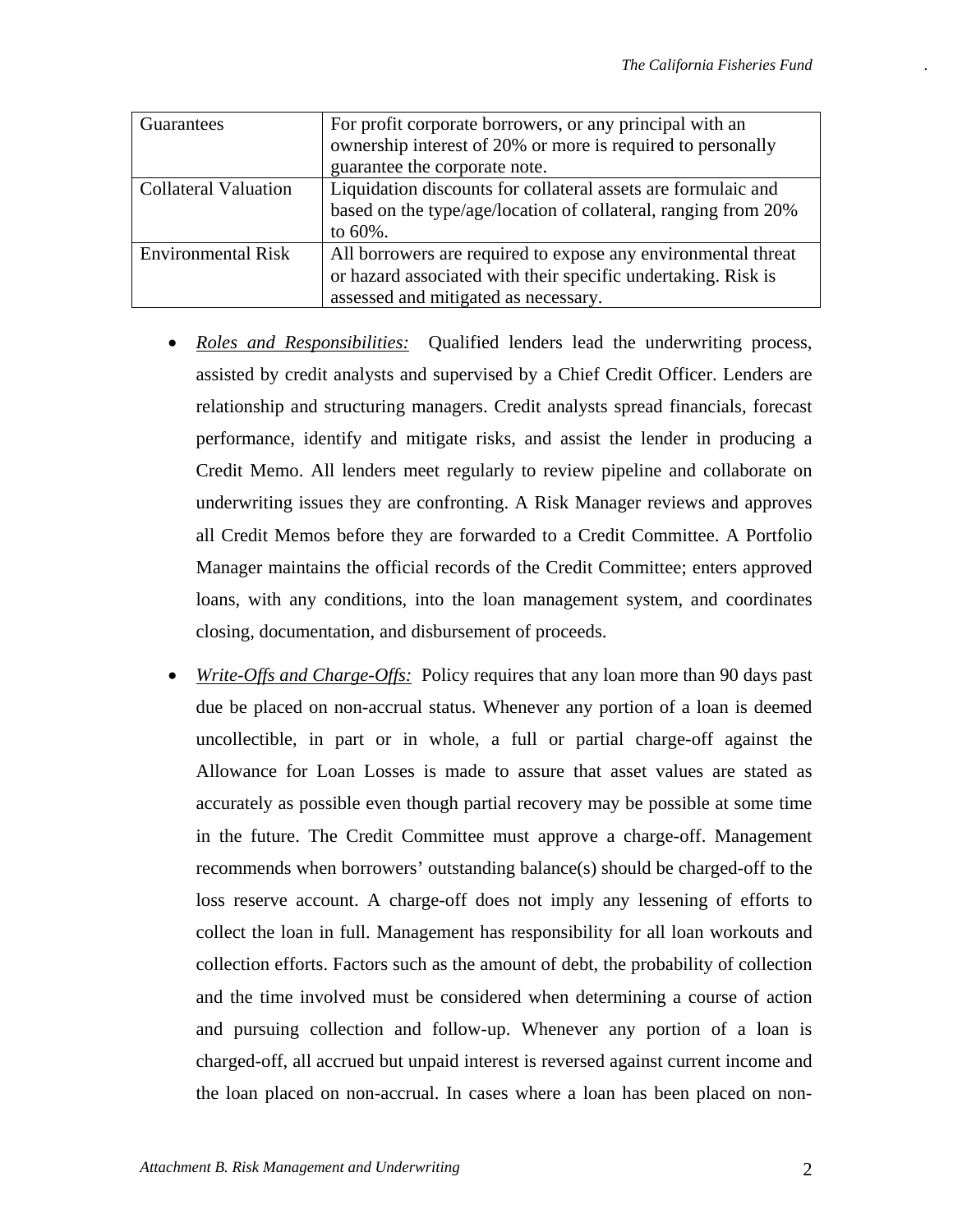accrual and some portion of the principal has been charged-off, any payments received are applied to principal. In cases where a loan has been placed on nonaccrual but has not been charged-off, payments may be applied first to interest and the balance, if any, to principal. When a loan is placed on non-accrual any interest received is recognized on a cash basis.

- *Policy Regarding Portfolio Review:* The loan portfolio is audited annually for quality and adherence to policy. Results are reported to the organizations Board of Directors. Deficiencies are tracked for correction, and reported quarterly to governing bodies until correction has been completed and documented. In addition, the Risk Manager reviews the portfolio quarterly for compliance with policy and borrower covenants, file integrity, and overall risk. If warranted, specific files are downgraded based on objective assessment consistent with protocol (see above). On a monthly basis, the Risk Manager produces trended portfolio quality reports covering: (1) concentrations; (2) risk rating trends; (3) delinquencies; (4) problem assets and repair status; (5) watch list assets and repair status; (5) loan loss reserve exposure and adequacy; (6) non-earning assets; and (6) material non-compliance with loan covenants and conditions. These reports are delivered to management and the Credit Committee.
- *Methodology for Portfolio Review:* The methodology for portfolio review is driven by (1) regulated bank standards; (2) third party annual audits; (3) a subjective risk rating system designed to define risk; (4) application of the rating system to the portfolio and its components files on an ongoing and dynamic basis; and (5) quarterly internal portfolio reviews focused on compliance with policy and loan terms, file and collateral integrity, and adequacy of file management. Different levels of review are reported monthly, quarterly and annually to management and Board. This methodology is deployed to motivate performance on the part of lenders, analysts, and portfolio management staff.
- *Methodology for Risk Rating:* A risk rating system is used as a means to consistently and objectively evaluate the strengths and weakness of credit applications and portfolio loans. The system is not designed as a methodology for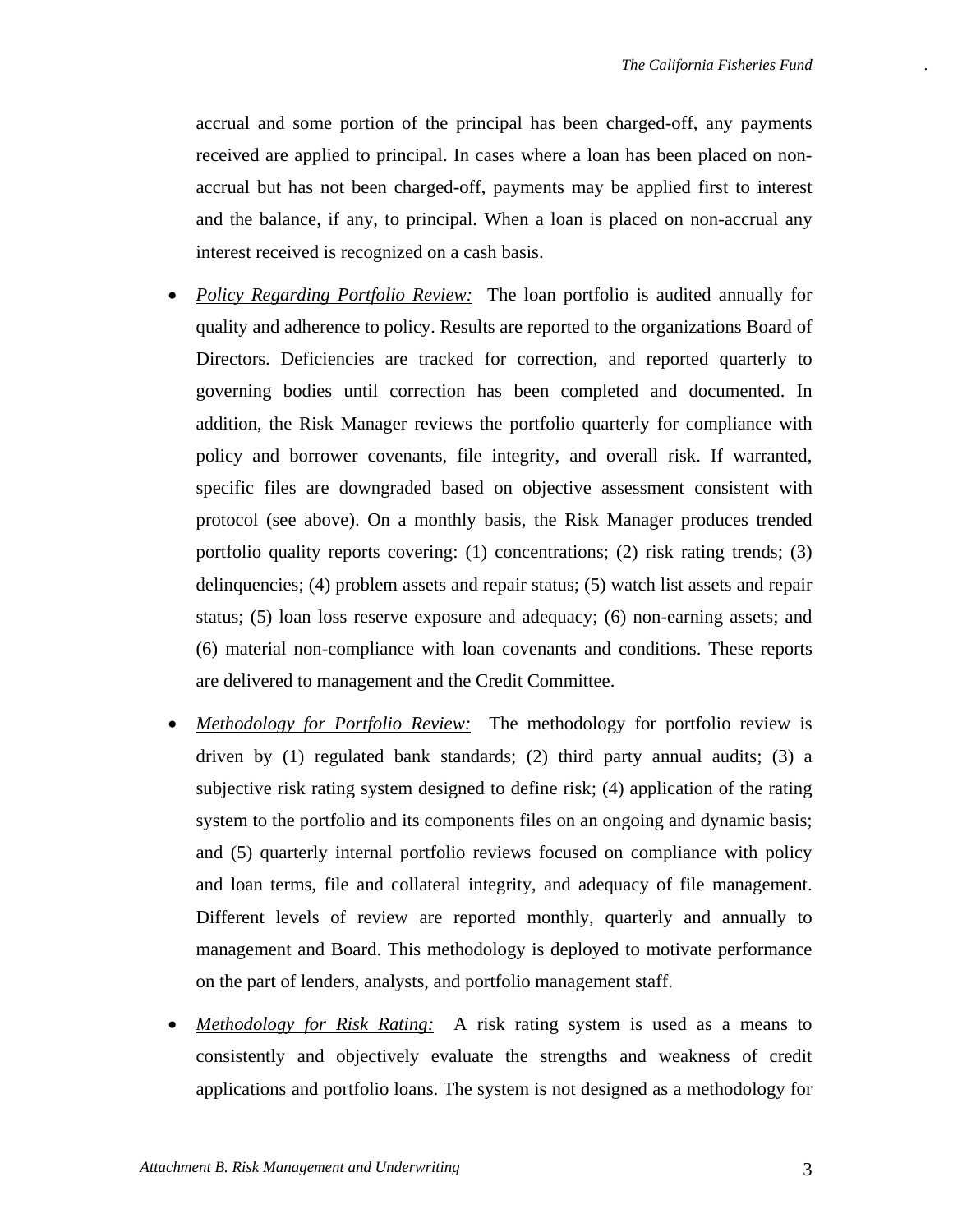approving or denying credit. Other factors such as mission, support services, character, community benefit and source of funding are considered as part of the final credit decision. The system serves as a tool to summarize particular strengths or weaknesses of the borrower or Applicant as determined by the loan officer. Weaker rated applications and loans are recognized as having a greater credit risk and therefore are reviewed in light of portfolio performance expectations, current embedded risk and the adequacy of the loan loss reserve. Each Credit Memo includes a Risk Rating Summary. Ratings that are particularly weak are fully discussed in the Credit Memo, including mitigating factors. The Risk Rating System employs numeric scores (1=high, 7=low) for each of the following risk categories:

- o Operating Margins/Cash Flow;
- o Balance Sheet;
- o Management and Credit History;
- o Collateral and Source of Repayment;
- o Industry, Market and Competitive Advantage; and
- o Financial Statements and Controls.

Each loan is assigned a numeric grade at closing and monitored quarterly for upgrades or downgrades, consistent with its score based on performance, external factors, or events impacting overall risk.

• *Reports Required from Borrowers:* Monitoring of the loan portfolio is a major aspect of successful community development lending. The objectives of monitoring are: (1) Early identification of problems; (2) Maintenance of accurate records on each customer; (3) Protection against delinquencies on each customer; (4) Proactive identification of future customer needs; (5) Monitoring and assessment of community development impact; and (6) Preservation of capital and reputation. Loan monitoring activities include the following: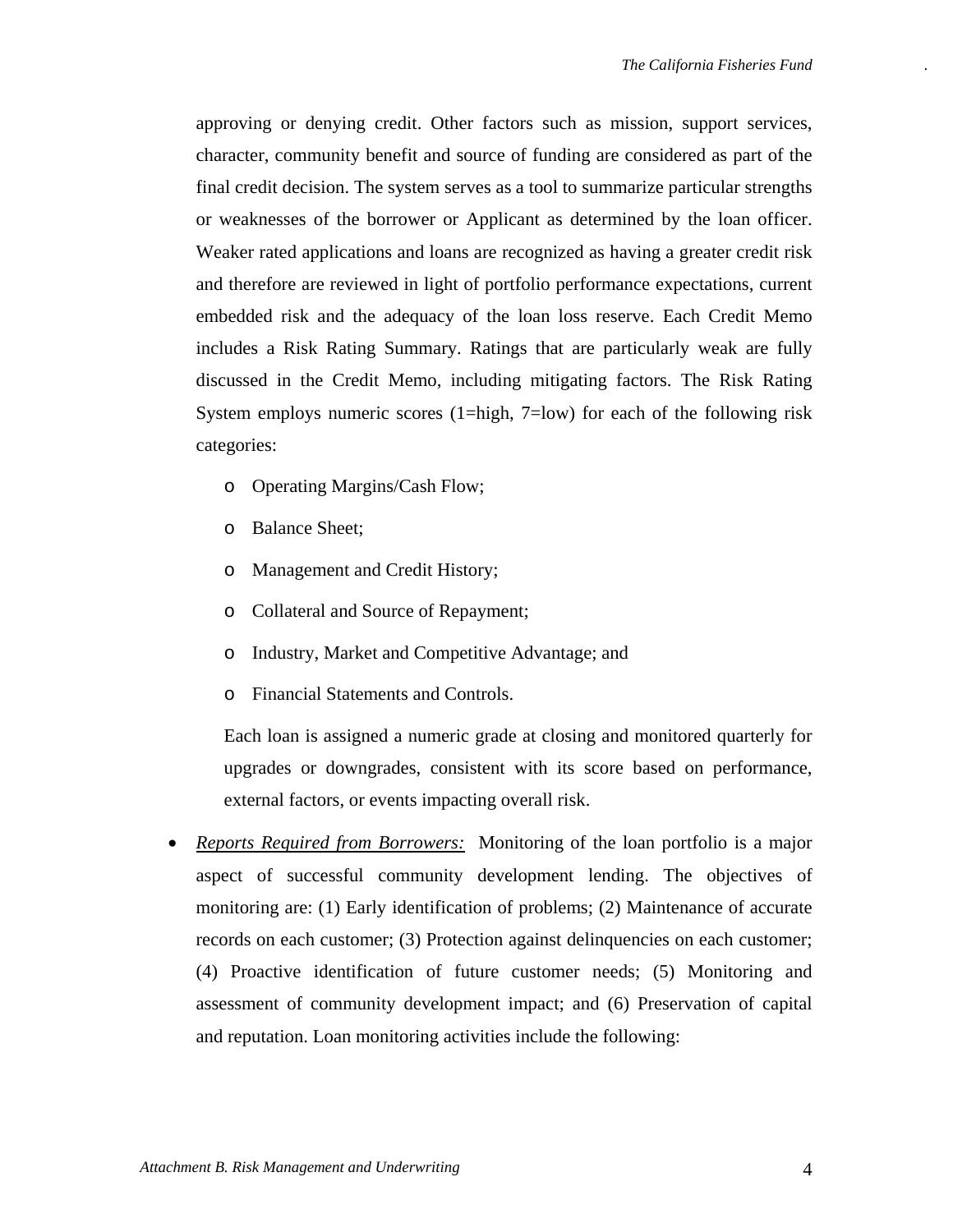- o Meetings with borrowers at regular intervals to review company performance, future goals, and earnings. These meetings may also include discussions on broader operational and management issues, as a means of managing any inherent risks.
- o Financial statement review, comparing and analyzing actual performance to budget. Inability to achieve forecast financial goals is an indication of future problems, typically resulting in a downgrade to the risk rating.
- o Determining if selected performance goals or financial milestones are being achieved, particularly if additional funding is a condition of these measurements.
- o Monitoring of industry and market conditions affecting key portfolio segments (wood products, fisheries, select agricultural and food products, tourism, real estate).

All loan agreements require the borrower to provide interim financial statements in accordance with the suggested frequency based on the Risk Grade. All customers and guarantors are required to submit financial statements and copies of tax returns annually. Basic financial reporting generally includes the balance sheet, income statement, cash flow statement, and aging of accounts receivable and payable, while other information may include:

- o Staff changes
- o Capital acquisitions, expenditures, and new indebtedness
- o Litigation, new liens, or evidence of tax payments
- o Violations of loan agreement covenants
- o Loans or advances to owners and others, officer compensation
- o Job and payroll reports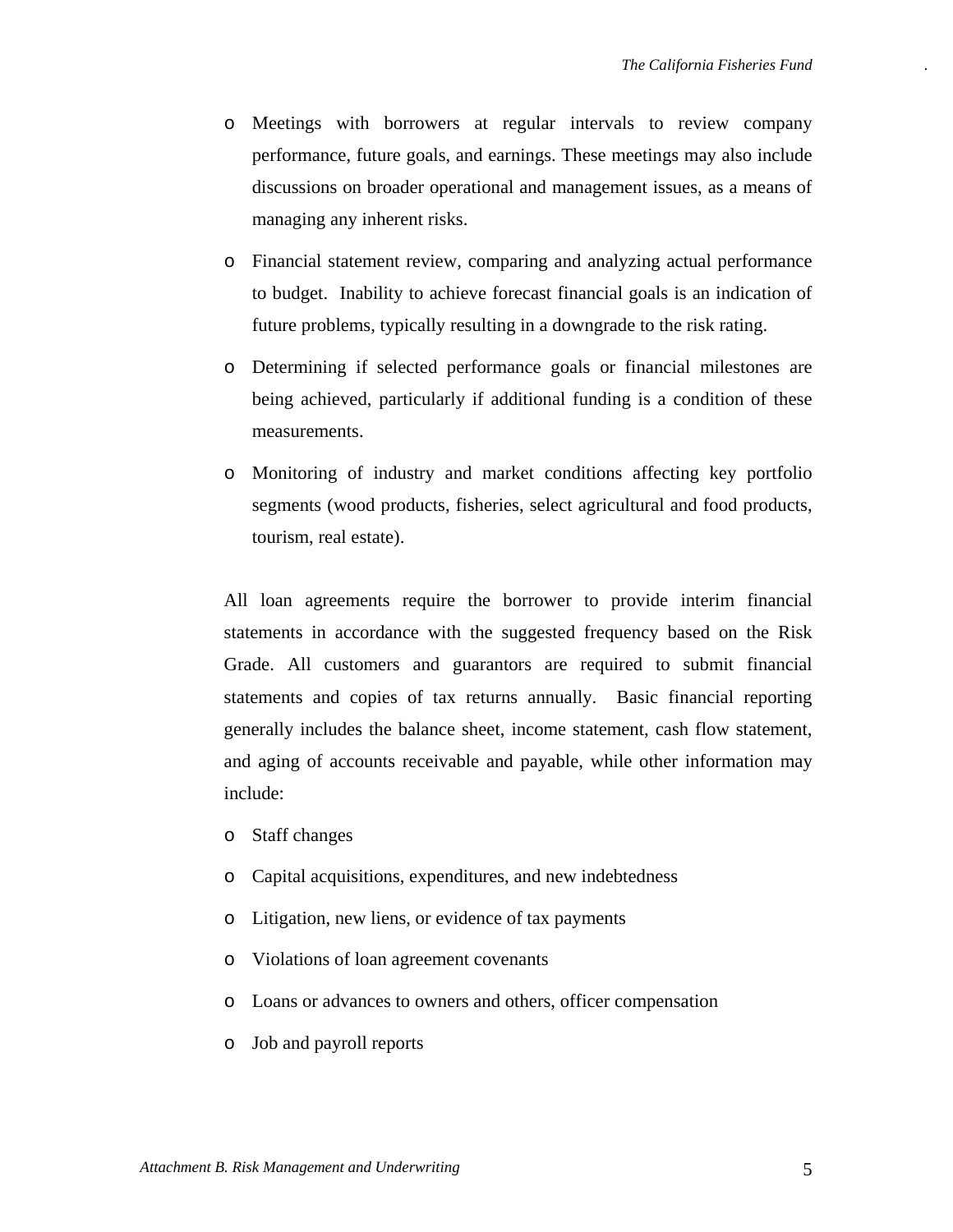Non-financial loan covenants (insurance, taxes, hiring practices, etc.) are reviewed at least annually. Borrowers experiencing cash flow difficulties are required to provide proof of quarterly required tax payments (including FICA). The frequency of customer contact and review of their financials is driven by the loan risk rating and any conditions placed on the loan, either through the credit memorandum approval process, terms and conditions letter, and/or any adjustments made to the credit subsequent to closing.

• *Corrective Action and Enforcement:* Internal practice should be zero tolerance for non-compliance with the provisions of loan documentation. Forbearance is available in the course of normal business but is always documented to ensure the integrity of the asset. Penalty fees are applied and capitalized in instances of chronic non-compliance. Work outs and restructuring is not encouraged, but are available in the interests of maximizing forecast outcome achievements of the borrower. Enforcement is always a last resort, and usually follows protracted indifference to the agreements between the parties. When all other avenues are exhausted, enforcement measures are referred to the Applicant's General Counsel for action.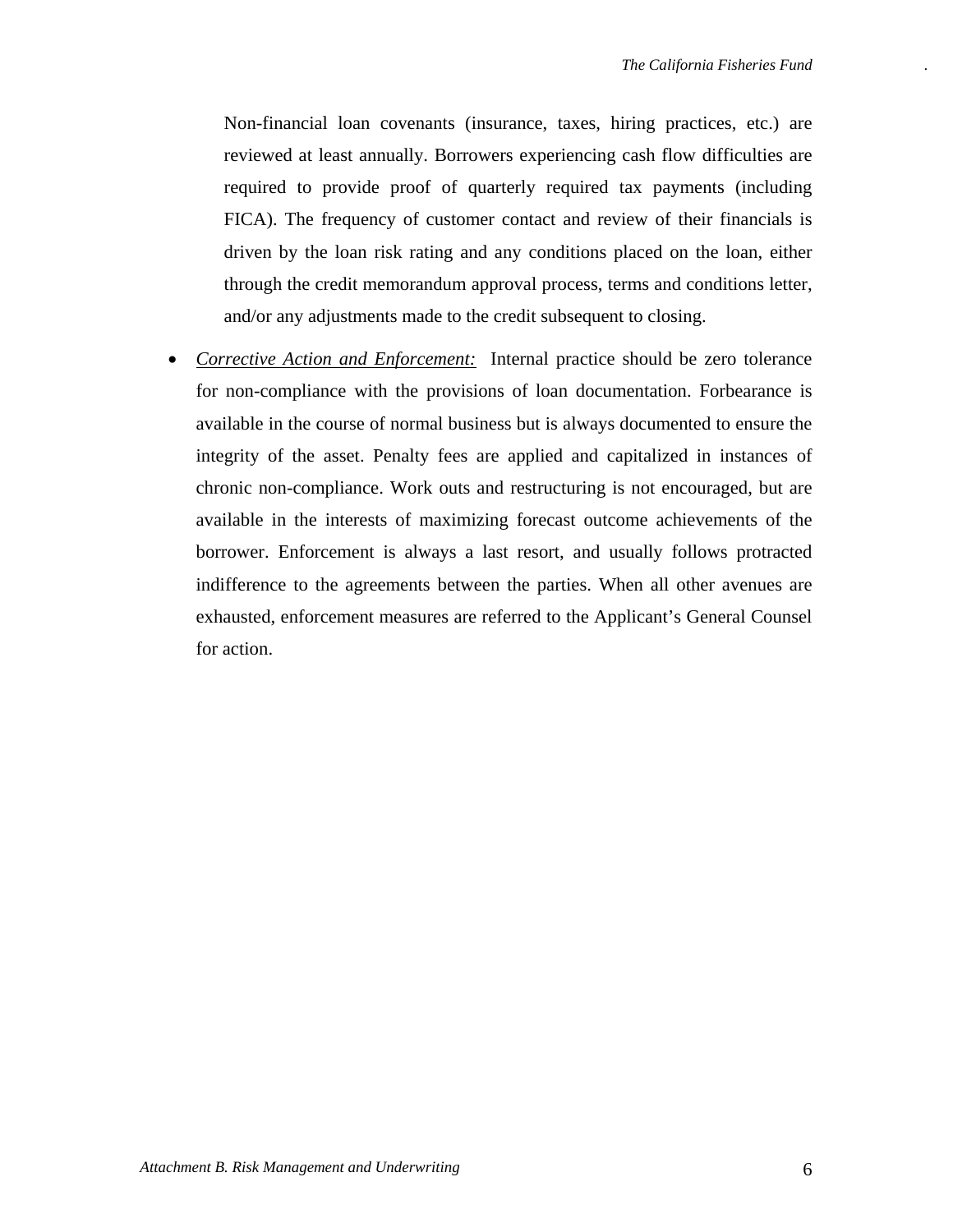*Appendix C. Fisheries Fund Discussion Paper – June, 5, 2006* 

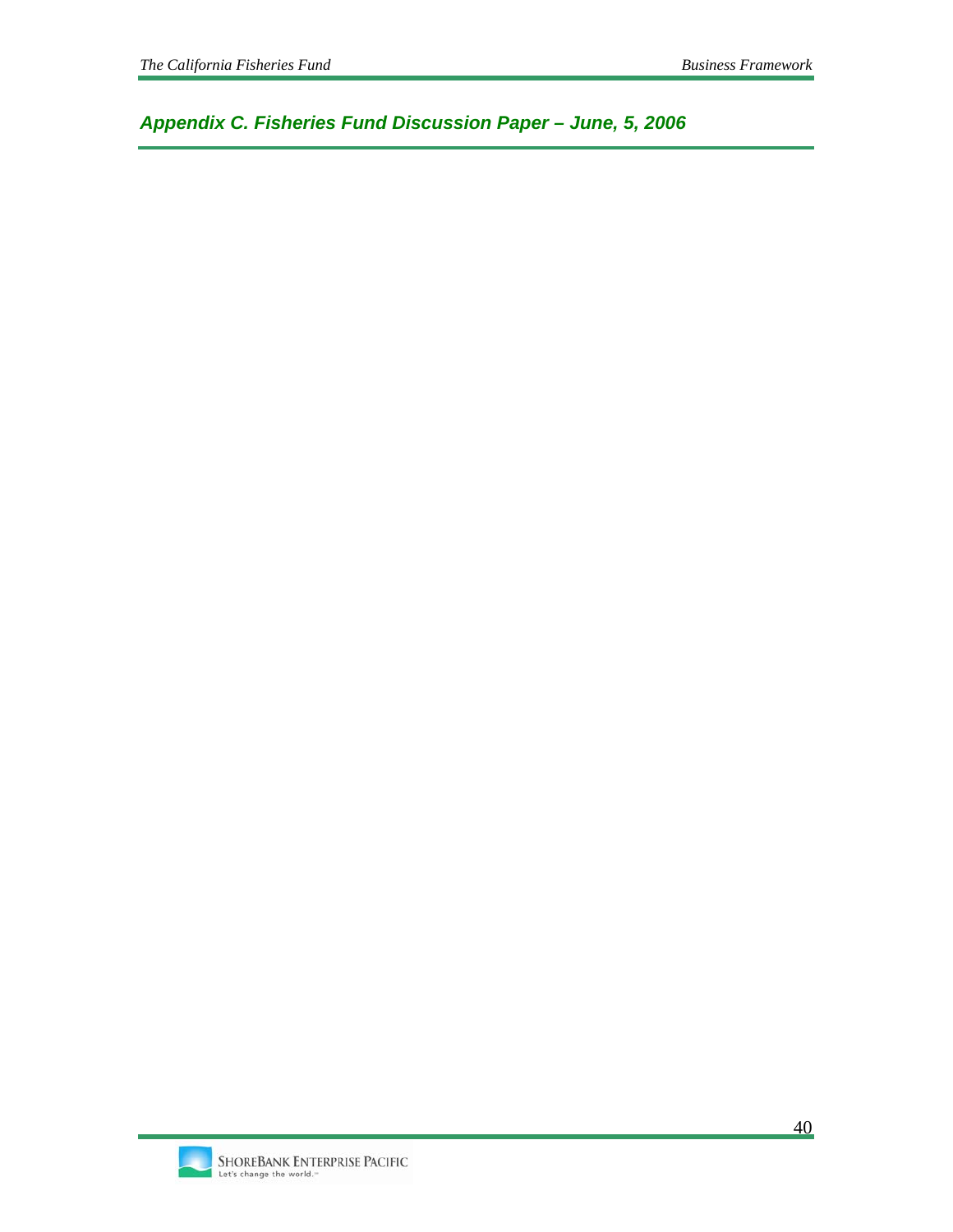# Investing in the Future of California's Fisheries

# "The California Fisheries Fund"

Discussion Paper June 5, 2006

Comments on this discussion document and proposed concept are strongly encouraged. Those interested in providing input should contact Rod Fujita of Environmental Defense at (510) 658- 8008 rfujita@environmentaldefense.org or Mike Dickerson of ShoreBank Enterprise at (360) 642- 4265 mdickerson@sbpac.com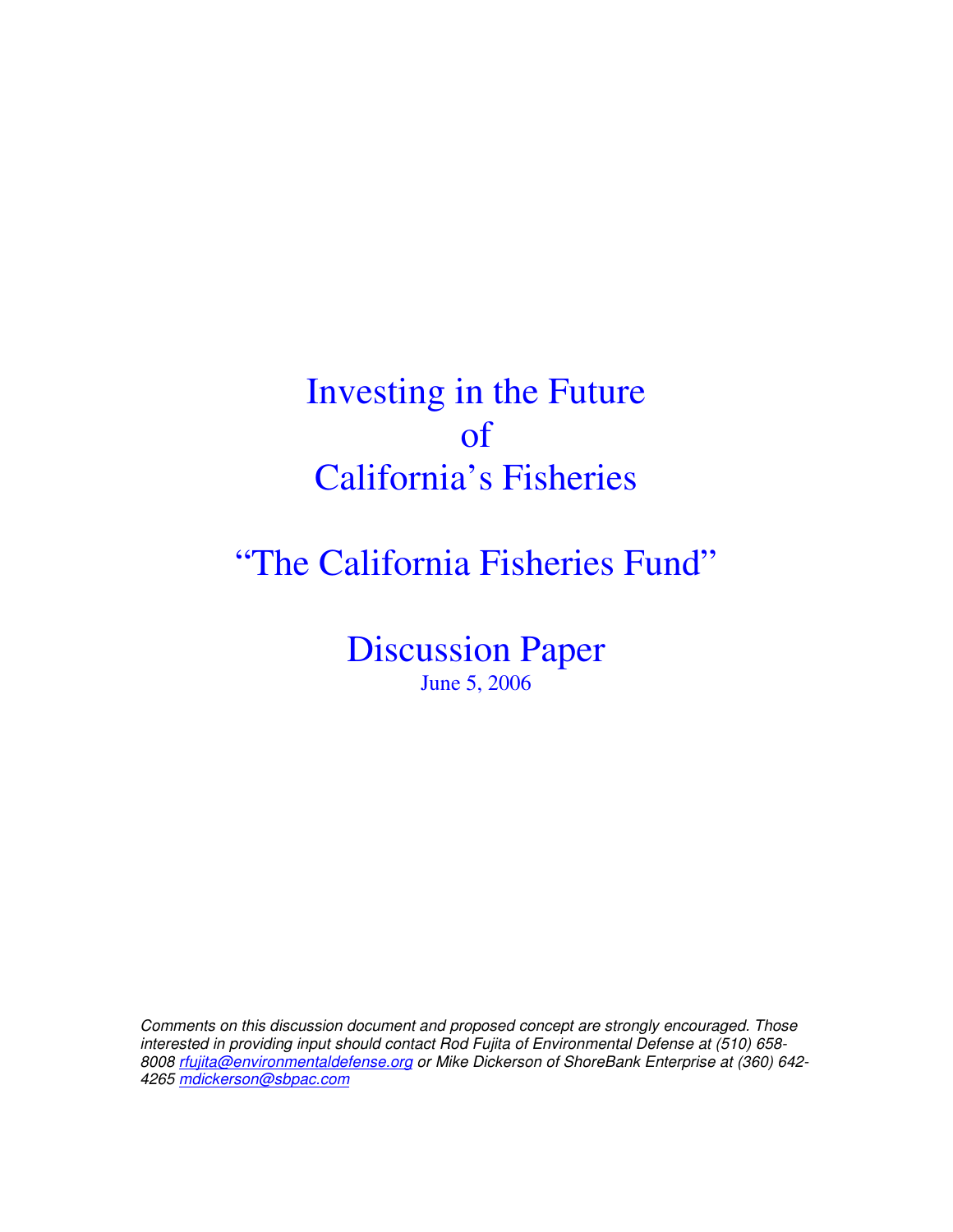# **Table of Contents**

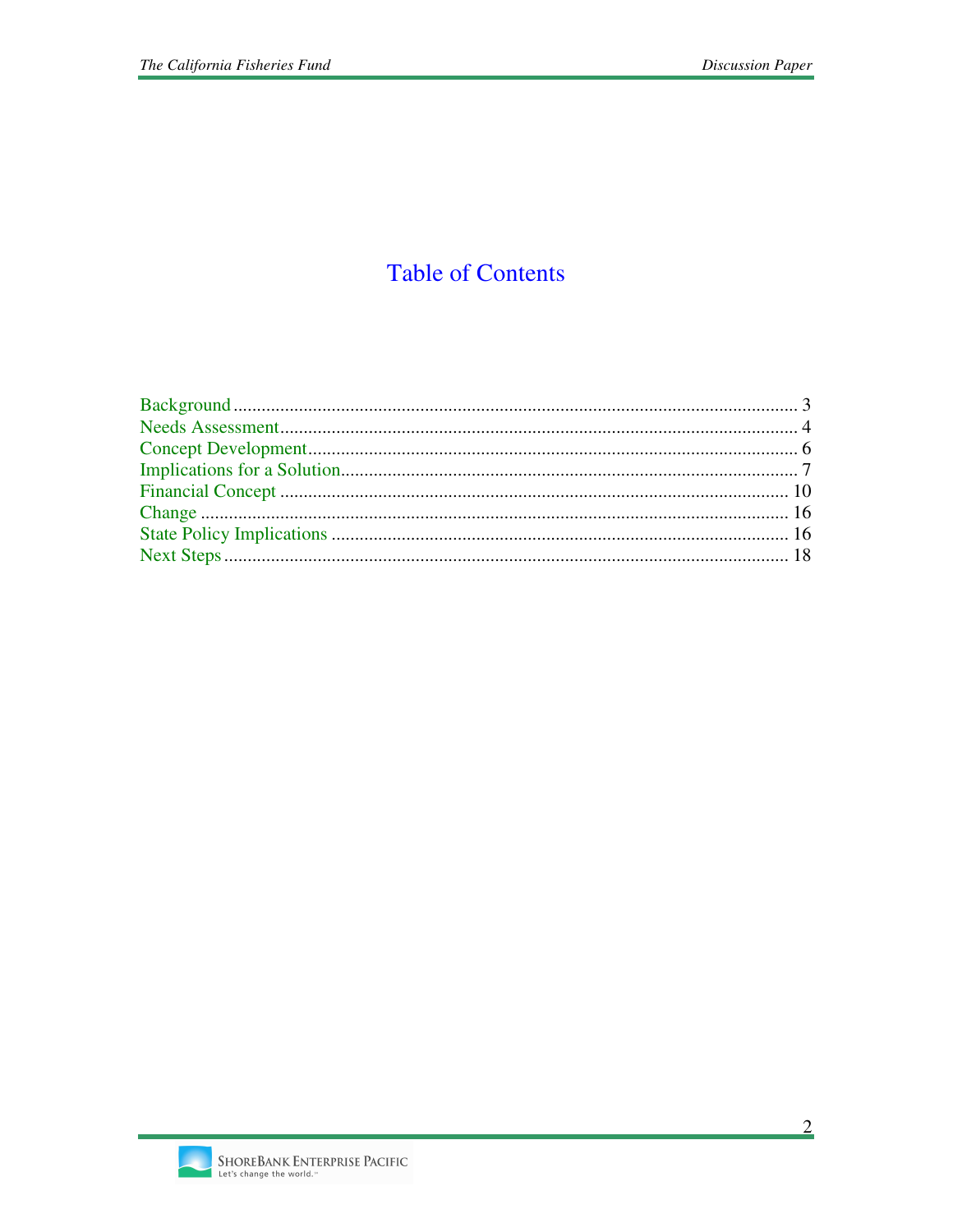# **Background**

Many California fisheries are in trouble. Declining revenues and reduced access to fish populations as a result of increasingly stringent conservation regulations are

hampering fishermen and their businesses. The challenge facing the state is to address the underlying problems facing fisheries, not just the symptoms. Because many observers believe that lack of funding has been a

**The goal is to support transition toward more stable and profitable California fisheries.**

significant impediment to fisheries reform, the Ocean Protection Council approved a planning grant for Environmental Defense in September 2005 to investigate how capital might be used as part of a comprehensive state strategy to improve California fisheries. Environmental Defense secured the services of ShoreBank Enterprise Pacific, an established community development financial institution with extensive experience in nearshore Pacific fisheries, to undertake the assessment, feasibility, and planning effort. The planning grant is administered by the California Coastal Conservancy. *The desire of the parties involved is to develop a capital investment tool that supports transition towards more stable and profitable fisheries in California and enhances our public trust fishery resources.* The concept we present here has the potential to achieve this goal, as well as help fulfill the mandates of the Marine Life Management Act and Marine Life Protection Act.

This work involves two phases: 1) Needs Assessment and Concept Development; and 2) Business Plan Development. This document represents work being performed during Phase One. Phase Two work will commence after securing broad-based input into the concepts presented in this document. During Phase One, assessment interviews were held with seafood and fishing industry leaders and academic experts in San Diego, La Jolla, Santa Barbara, Avila Beach, Morro Bay, Monterey, San Francisco, Half Moon Bay, Bolinas, and Bodega Bay. Specifically, we met with fishermen, processors, industry associations, agencies, university professors, community leaders, and non-profit institutions. A standardized set of interview questions was used to ensure consistency in information collection. Additionally, numerous documents relevant to California fisheries and policy were reviewed.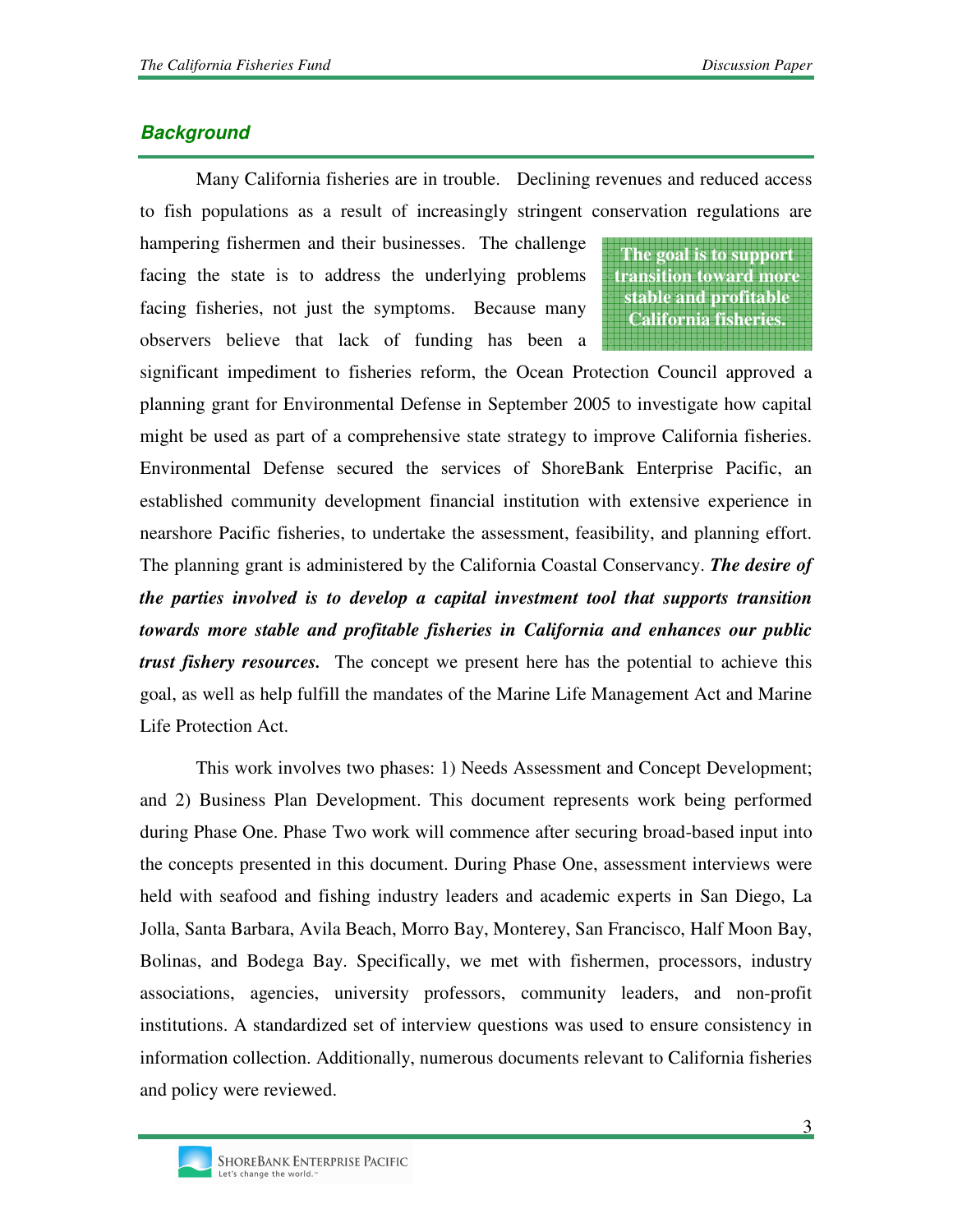The overall purpose was to assess the need for various types of capital and more generally, *to assess opinions on the priority needs of specific California fisheries.* Future interviews are scheduled to be conducted in other coastal communities, including the Northern California communities of Fort Bragg, Arcata, Eureka, and Crescent City. Follow-up meetings will also be scheduled to secure ongoing feedback as this work proceeds. We encourage anyone interested in providing input into this process to contact the project principals.

Individuals interviewed to date are being asked to review and comment on these draft findings and initial concept. It is anticipated that as this process proceeds, specific elements included in this document will be modified to reflect input received. The project principals would also like to acknowledge and thank all of those who have provided valuable insight and given freely of their time and ideas.

## **Needs Assessment**

Our initial needs assessment has revealed that there is broad agreement on the need for fishery governance reform that can stabilize regulations and create a regulatory environment conducive to investment, innovation, and conservation. The majority of individuals interviewed identified instability in management and the failure to tailor regulations and stock assessments to local conditions as the most pressing issues they face. *Motivating investment and innovation requires confidence in predictable and stable access to fisheries over the mid- and long-terms.* 

In many instances, current management approaches do not deliver predictability, stability, or confidence. In this operating environment, traditional "lending" and loan

products targeting fishermen, seafood companies, and coastal communities will meet with limited demand and result in little benefit to California

**Investment and innovation require predictable and stable access to fisheries.** 

fishing families, their communities, fish populations, or ocean ecosystems. *Specialized interventions, highly targeted and customized to prevailing local conditions, will be required.*

The needs assessment led to several other key findings: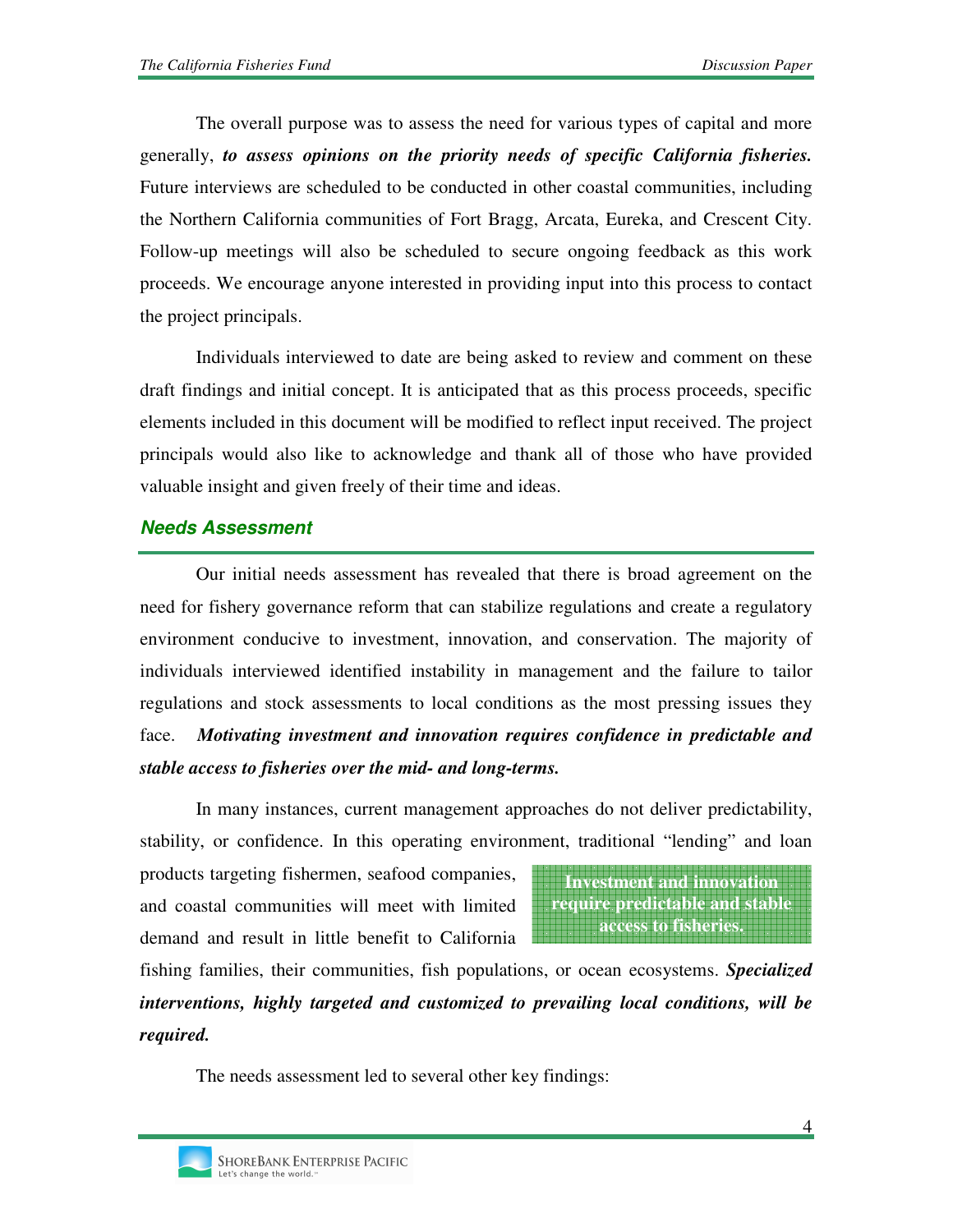- Fisheries are in a state of flux and reform is needed. In many ways, our current management structures make capital investment, innovation, and stewardship "irrational behavior."
- Overall, fishery landings plummeted from billions of pounds to millions of pounds in the last thirty years (the peak was 1.3 billion pounds in 1976, dropping to 650 million pounds in  $2000 - a$  50% decrease). The economic performance of California's fisheries has also declined. From 1990 to 2000, employment in the fishery sector dropped 11%, wages fell 20%, and the contribution of fisheries to the Gross State Product dropped by 28% - adding up to a loss of over \$160 million.
- Fisheries reform has been impeded by lack of resources. Policies such as the Marine Life Management Act and the State's Restricted Access Policy are under-funded and not supported with sufficient science, political will, or information on biological, social, and economic impacts of reform options. The lack of a strong State commitment to reform that will lead to more secure access to fisheries, coupled with ongoing confusion and suspicion of such reforms within the industry and among diverse stakeholders, has led to lack of consensus and impetus for reform.
- Numerous types of management reform show promise, but none are perfect –

one size does not fit all – requiring that *specific management reform measures must be tailored to fit each fishery, each region, and/or each fishing community.*

**Coastal communities are at risk of losing vibrant working waterfronts and the cultural heritage of fishing.**

• In addition to regulatory issues, many of California's fisheries face additional pressures including consolidations of the product value chain (vertical integration of the seafood processing industry), commodity pricing (low prices resulting from supply gluts), changing market forces, and an escalating media focus on various issues (e.g. environment, food safety, etc).

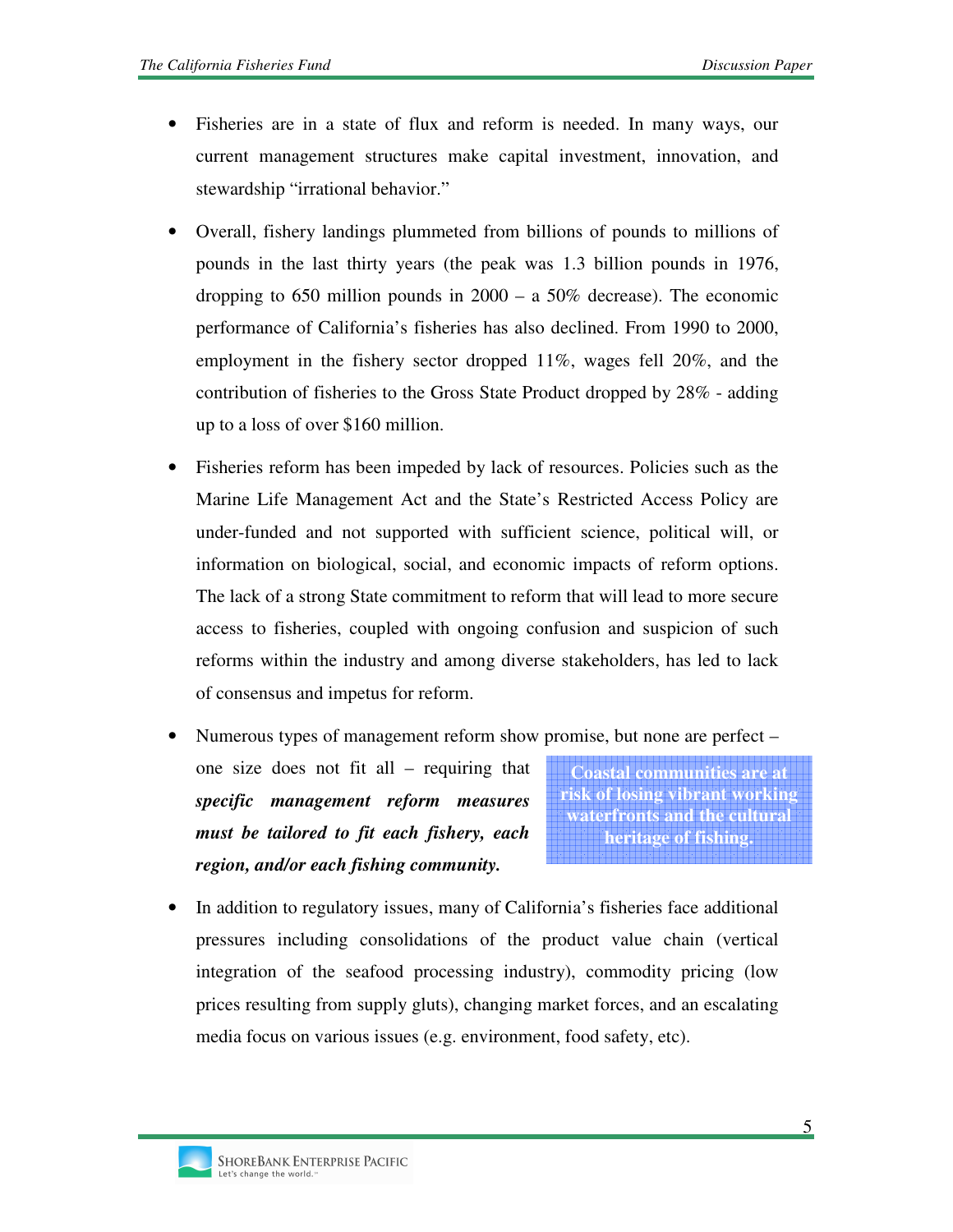• Failure to overcome the mistrust, aggression, and antagonism associated with many fisheries debates will eliminate chances for any long-term success.

## **Concept Development**

To address these issues, we recommend designing a fund to capitalize change that is targeted, relevant, and responsive to local variations. We offer an analogy of how capital can be used to change a "value proposition" that is based on our own experiences.

The work of ShoreBank over the past 30 years has focused on troubled urban communities which some people call "ghettos." As an organization that uses capital as a change agent, ShoreBank is well acquainted with how people behave when it comes to investing. Landlords in poor communities rely on operating income (rents) for return on investment; they minimize investment in their property, and hold operating costs down, to get their money back out as quickly as possible because they lack confidence in market conditions. The "value proposition" is current cash flow and not resale of the property for more than they paid. Properties are often abandoned when their potential for current income without capital investment is exhausted. The result is persistent decline in housing conditions, community well-being, and confidence in the future.

ShoreBank has helped to finance change in its urban markets by incrementally shifting the mindset of landlords from near term *income* to longer term *assets* by financing major improvements to old, dilapidated apartments with loan products customized to the market conditions of specific communities. By targeting its diverse (for profit and not for profit) investments to specific areas of its target neighborhoods, and by making multiple investments and efforts in the same communities, ShoreBank has succeeded in shifting the "value proposition" toward appreciation in real estate value and away from near term profits. This reverses the cycle of decline that has doomed many American inner cities, and now nearby suburbs, to the pejorative status of "ghetto." California fishermen, fishing families and fishing communities, largely as a result of current management systems and market pressures, are in a downward cycle of "ghetto" economics.

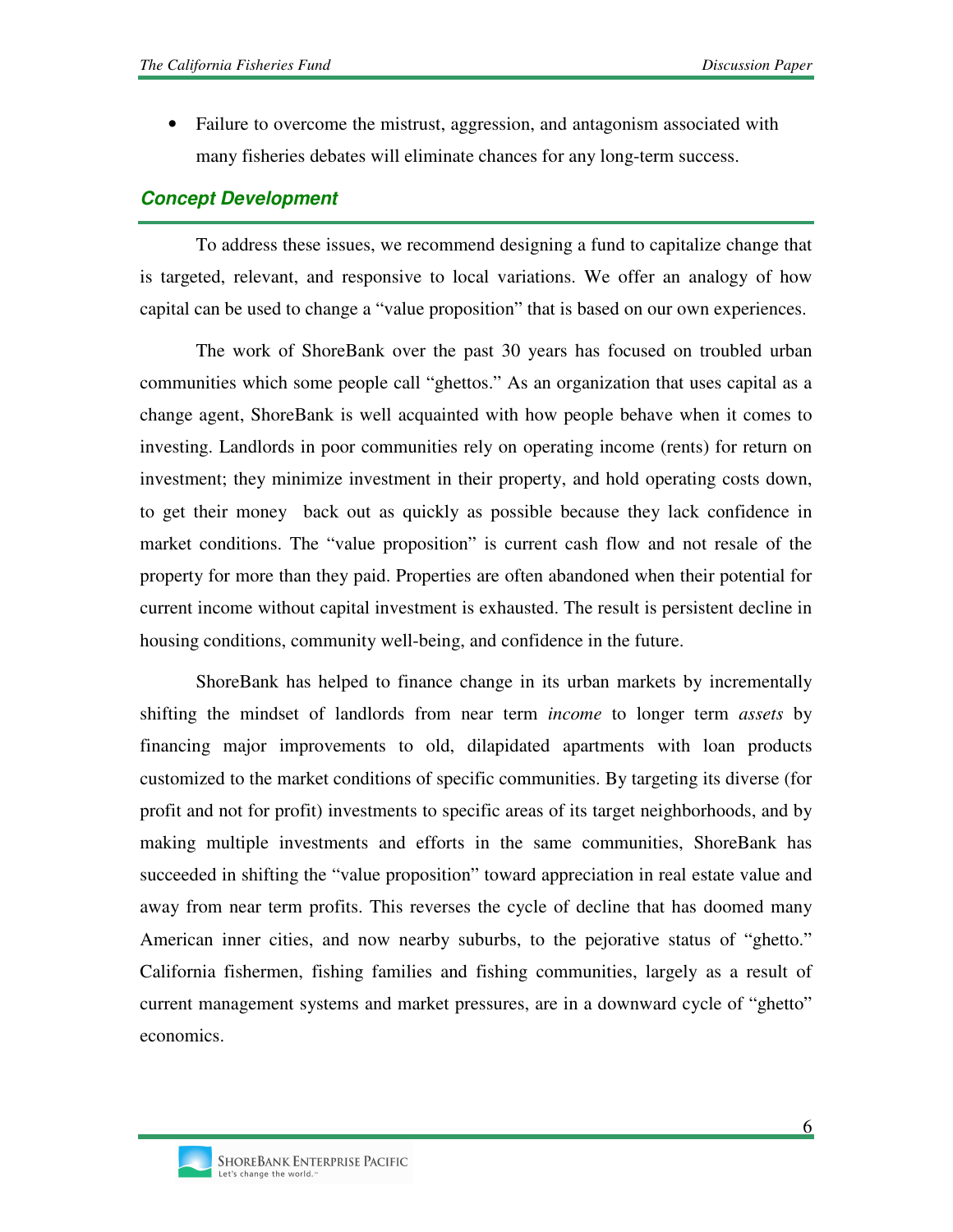In the context of this analogy, *we have concluded that most fishermen are behaving rationally given the existing economic incentives that they face* -- lack of predictability in the current regulatory regime and lack of assured access to future harvests conspire to make anything but a near term perspective irrational. A focus on cash flows, driven by a race to maximize and accelerate catch within a context of increasingly stringent conservation regulations, fuel a cycle of disinvestment supported by regulatory practice.

It was the federal Community Reinvestment Act that delivered the regulatory reforms necessary to begin to shift the cycle of "ghetto" economics. Adopted by Congress in 1977, the Community Reinvestment Act is intended to encourage banks to meet the credit needs of the communities in which they operate, including low- and moderate-income neighborhoods. It further requires that each bank's record in helping meet the credit needs of its entire community be evaluated and made public.

Our assignment has been to recommend ways that capital investment can drive improved economic and ocean ecosystem health in the California fisheries sector. Because the California fisheries "value proposition" is based on maintaining cash flow, rather than on the building of assets, we have concluded that there is scant opportunity for traditional debt instruments alone to achieve these goals.

*Regulatory reform that provides more secure access to fisheries for communities, cooperatives, or individuals will be necessary to deliver the appreciable* 

**Bold steps and cooperative approaches are required to improve both the conservation and financial performance of our fisheries.** 

*assets and confidence in the future that will be essential for improving California's fisheries*. It is also regulatory reform that can offer an alternative to the outdated and unnecessary *economy versus the environment* paradigm by offering solutions for improving both conservation and financial performance. Capital can play an important role in creating these necessary regulatory reforms.

## **Implications for a Solution**

Our assessment indicates a need to develop a regulatory environment conducive to innovation, investment, and improvement of the conservation and financial

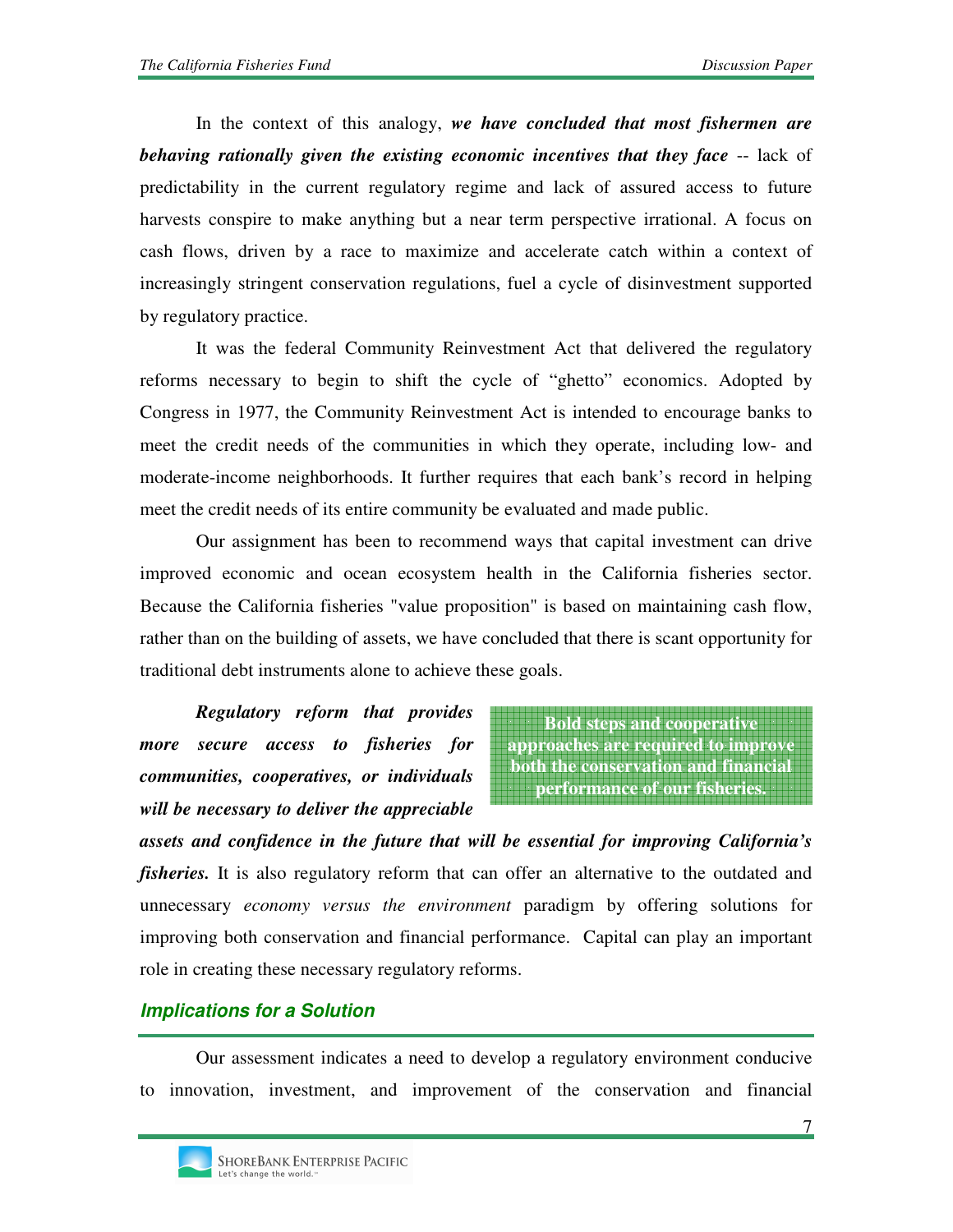performance of California fisheries. The assessment suggests that use of a traditional revolving loan fund concept (debt financing to existing businesses) would not be responsive to the priority needs of many California fisheries. The project principals believe a more sophisticated funding concept – one that capitalizes reform and shares in the risk of change – is required to make the best use of capital investment to improve the financial performance of California fisheries AND the health of ocean ecosystems.

*Achieving reform will require more than establishing an investment fund alone*. We would emphasize that establishment of the investment fund will not replace the need for ongoing grant support from various sources to fisheries and communities. In many

communities, grants may be needed to improve the local capacity for undertaking regulatory reform and establishing a good climate for successful investment.

**Improving profitability, protecting the environment, and providing community benefit can work together.** 

Implications for establishing an investment fund include:

- *Pursue Rational Approaches to Reform: Focus must be on identifying management models that deliver the stability and predictability (e.g. confidence) that make capital investment, innovation, adding value, and stewardship "rational behavior."* Many fisheries around the world (including some in the U.S.) have been reformed successfully, resulting in reduced costs, increased value, and improved financial and conservation performance. Exploration of opportunities for demonstrating management reform will place an emphasis on cooperation, maximizing flexibility, and aligning incentives with desired social, economic, and environmental goals.
- *Create Stability and Predictability:* Any attempt to support the fishing industry – with the aim of preserving working waterfronts and retaining the fishing heritage of coastal communities – *must include stability and predictability of the regulatory environment as part of the value proposition and outcome.*

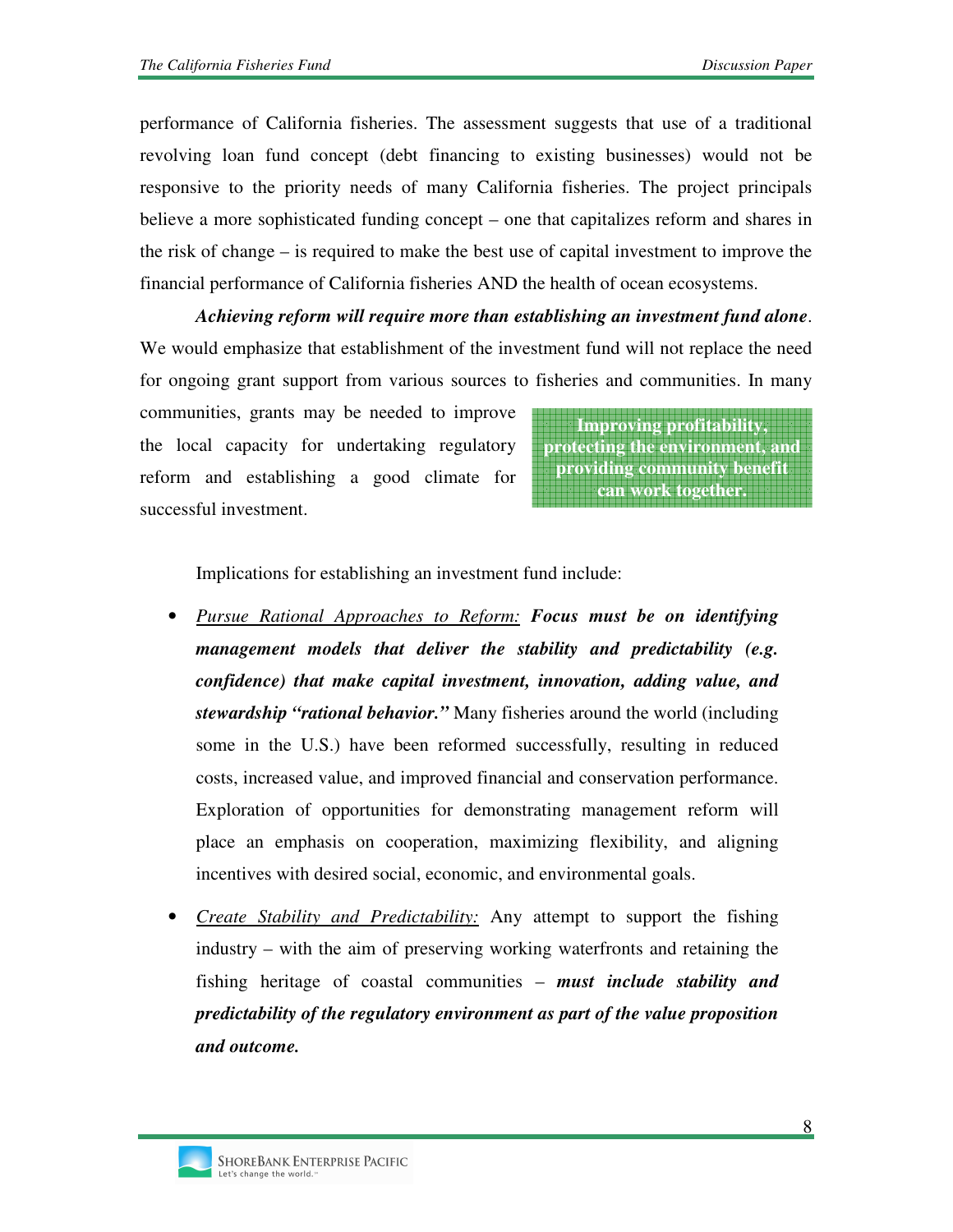- *Support Research:* Research needs to be better funded, targeted, and carried out in a more participatory and pertinent fashion. Lack of essential fishery information has been an important obstacle to improved access to the nearshore fishery (due to the catch-control rule of the Nearshore Fishery Management Plan) and will limit the transition from precautionary to knowledge-based fishery management generally. Both basic and applied science must be integrated to support fisheries management. Management reforms should be designed to create incentives for stewardship – and the financial capacity for the fishing industry to fund stewardship – including investment in relevant monitoring and research programs.
- *Share the Financial Risk:* Sharing the financial risks of change with fishermen and communities willing to undertake transition will be required. A California Fisheries Fund will likely *initially* include investment terms not generally associated with "debt" like: (1) shared risk; (2) longer recovery periods than are typical of conventional investments; and (3) subsidy to allow for below market rate returns. Investing in change, such as is being proposed, will require that risk sharing must be directly tied to the degree of success or failure of reform measures and to ocean productivity.
- *Support Innovation:* An approach that combines the support of fisheries science with management reform, and then supports the business innovations that "bloom" as a result of reform, will achieve longer-term impacts and have greater appeal to a broader set of stakeholders and resources.
- **The pathway to change must**  • *Build Political Will:* Successful implementation will require a commitment from the State to reform fisheries governance with the *aim of creating economic incentives for stewardship and adding value to fishery landings* as a complement to local participation.
- *Avoid the "Us versus Them" Debate:* Improving profitability, maximizing value, providing community and social

**be paved with affirmative acknowledgement of the importance of localized involvement in stewardship and management.**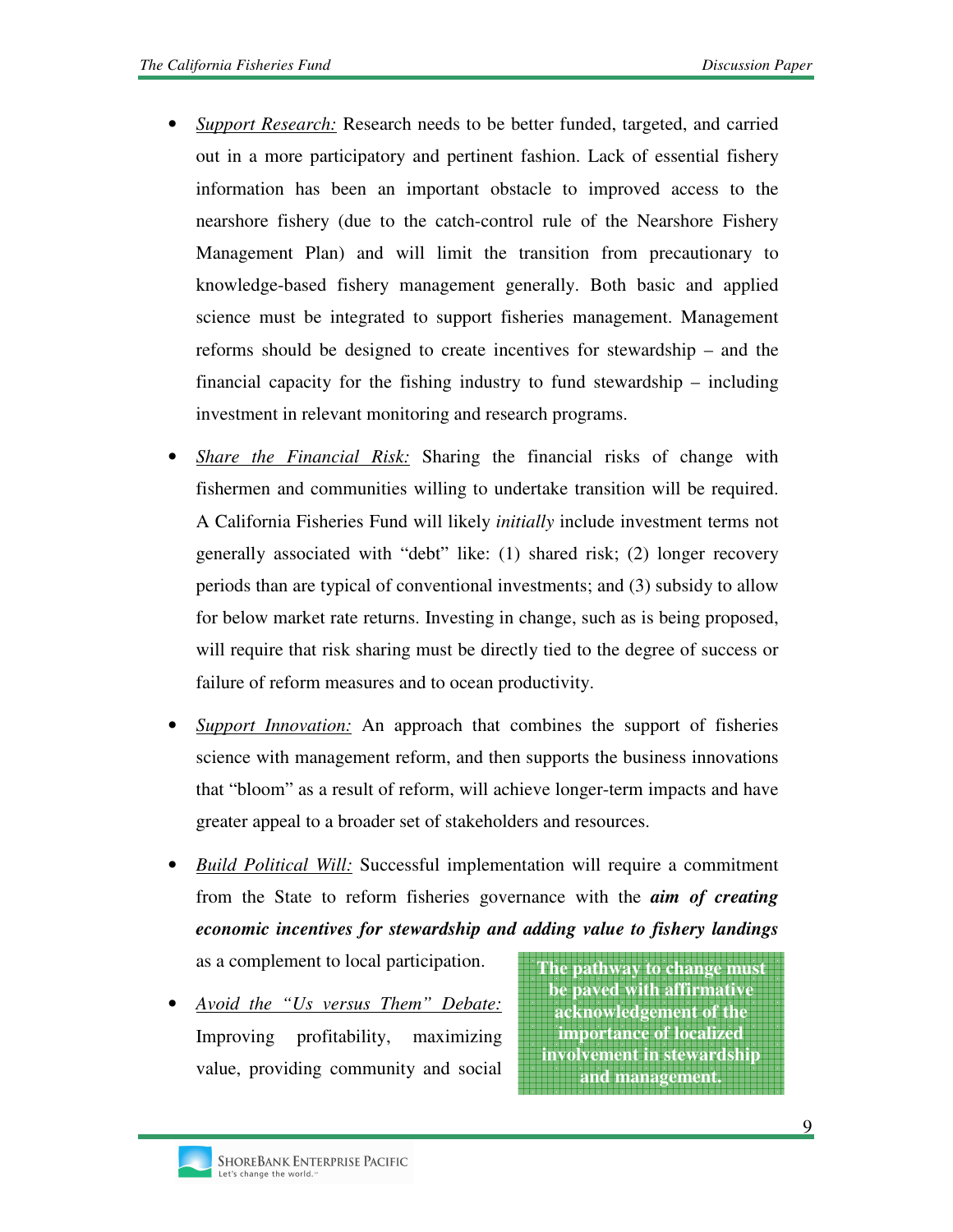benefits, and protecting our fisheries resources and ocean ecosystems are not mutually exclusive.

- *Design Localized Solutions: A monolithic state-wide solution is not appropriate.* Success will come through marshalling resources and efforts in various targeted regional approaches, finding and cultivating results-driven and solution-oriented individuals, and then providing them with relevant information and tools from which to build.
- *Target for Success:* Initial focus on certain state regulated fisheries where successful reform is likely in order to provide effective opportunities for collaboration and demonstration.
- *Demonstrate then Replicate:* Given regional variations, a meaningful demonstration(s) of how capital can assist in transitioning management and unify historically competing interests is required. Basic principles can then be used to *create replicable models for other fisheries and/or communities.*
- *Generate Measurable Impacts:* Increasing opportunity for securing private resources and long-term financial support at a significant

**Initial targets for demonstrating reform models must include strong, open-minded and committed leadership**

enough scale to achieve meaningful improvement of California's fisheries will require a focused effort. This effort must be able to demonstrate tangible and measurable benefits for local economic well-being, safety, marine resources, and ocean ecosystems.

• *Create Leverage:* Shrinking government monies for research and management require *development of an approach that can leverage private resources to support transition efforts.* 

# **Financial Concept**

At the core of any successful response to the decline of California fisheries is the need to challenge some fundamental assumptions of current fisheries management and examine the social and economic incentives that various kinds of management models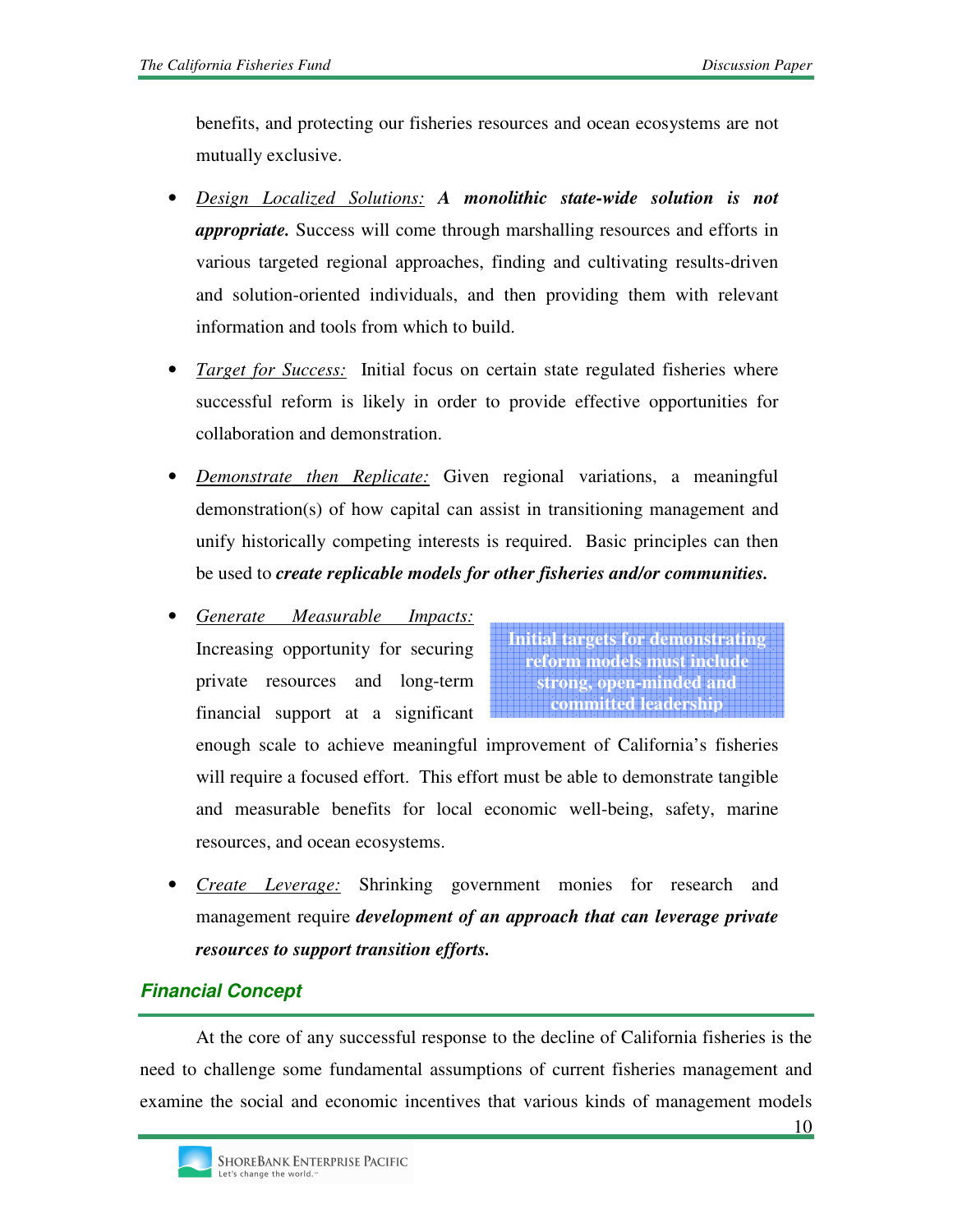create. *Successful management will realign these incentives to support healthier fisheries, communities, and ocean ecosystems.* This will require a constructive dialogue about elements of reform between the Ocean Protection Council, fisheries management agencies, and all other stakeholders.

The four cornerstones of a foundation for a meaningful response will include:

- *Localized Design:* Regulatory reform that results in secure privileges for communities, cooperatives, or individual fishermen to catch fish. The specific management model must be sensitive to and work in concert with the unique social, economic, and biological features of each fishery or region. These *secure privileges will lay the groundwork for stability and predictability, and act as a source of investor/investee confidence over longer terms.*
- *Focus on Assets:* Shifting our collective mindset from an "income" approach (e.g. focused on cash-flow) to an *"asset accumulation" approach* (e.g. focused on building net worth through asset accumulation, including fish available for

harvest) that captures and releases entrepreneurial energy, while at the same time ensuring the health of our ocean assets.

**Cultivating leadership, innovation and investment will maximize the probability of success and replication.**

- **Self-Interest:** Linking the value of business assets directly to the "environmental" performance" of the resource – *resulting in rational economic self-interest in maintaining sound stewardship and management.*
- *Stewardship Services:* Viewing science and management as costs of doing business – *"stewardship services" – and establishing mechanisms for internally financing these services* specific to individual fisheries or geographic areas.

## *Design of the Fisheries Fund*

While additional work will be required to develop the specific operational design of the fund and assess its feasibility, the project principals believe that the following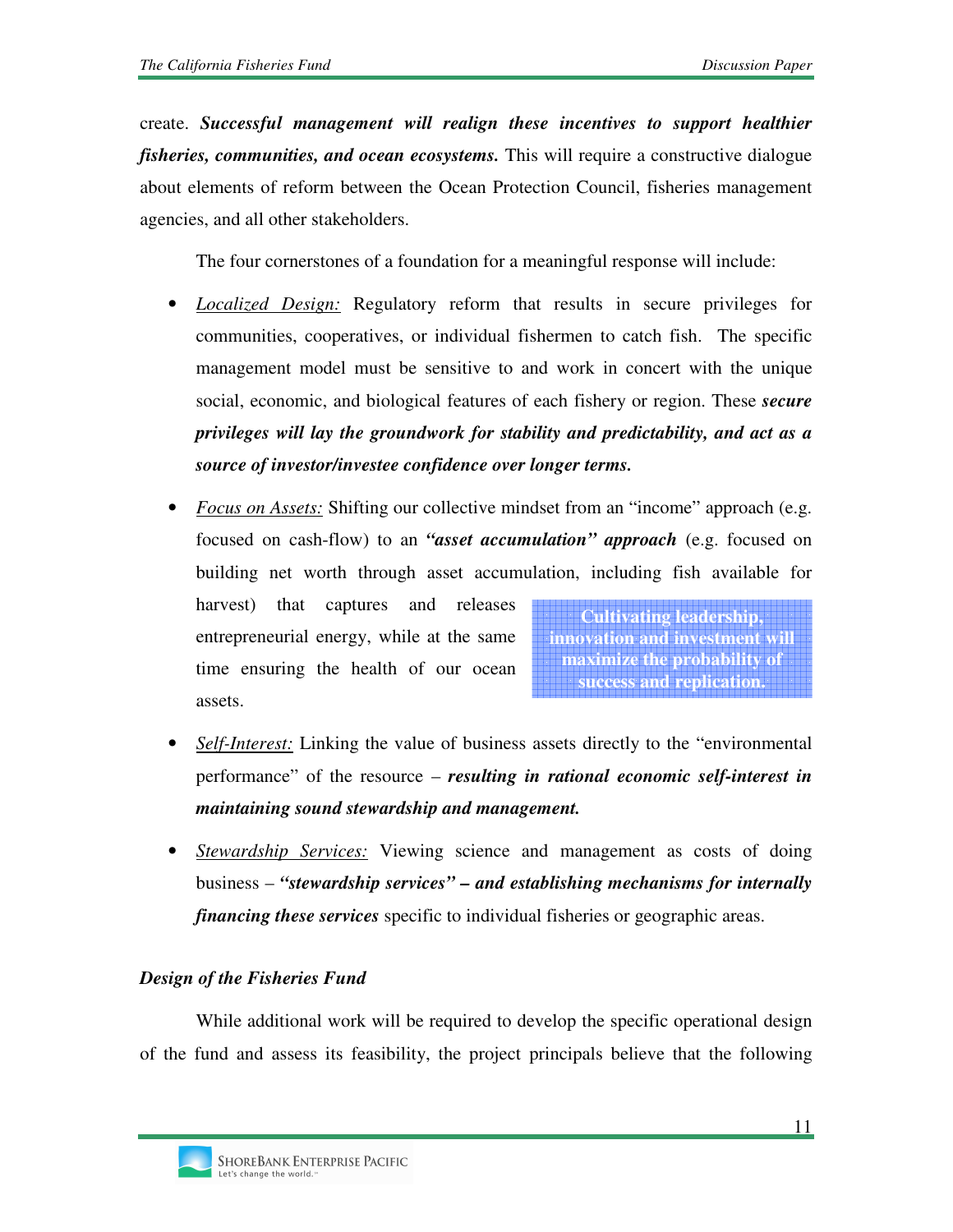elements will emerge as key components of a Fisheries Fund (see Figure 1 on page 15 for a depiction of the proposed design and flow of capital).

- *Sustainability:* A Fisheries Fund that supports management reform and transition of fisheries towards more localized management models. The primary foundation of this concept is comprised of localized design, assets, self-interest, and stewardship services. Both public and private capital will be sought to initially establish the Fund. *Given the scale of need, the Fund will be established so that resources revolve*, enabling the Fund to address additional fisheries based on success. Return on these investments will allow the Fund to achieve a level of stability required for long-term success.
- *Project Pipeline:* It is anticipated that grants from other sources will be necessary to prepare some fisheries for investment. Grants to local communities and groups looking to begin organizing towards reform will need to be secured from other sources such as the Ocean Protection Trust Fund and private foundations. Greater efficiencies and synergies will likely be achieved through close coordination of grant making with the investment strategy of the Fund – resulting in a "pipeline" of opportunity for the Fund.
- *Initial Capitalization:* Upon acceptance of a final business plan, the Ocean Protection Council will be asked to consider approval of a \$2,000,000 grant from the Ocean Protection Trust Fund to be used as equity to seed the Fisheries Fund. This *initial equity will be used to leverage additional capital from private resources* (both additional grants and debt in the form of program related investments and preferred terms loans) that will enable the

fund to be established at an appropriate scale (to be determined in subsequent phases of planning).

**Investment recovery mechanisms specific to each fishery will enable the Fishery Fund to "revolve."** 

• *Collaboration:* Successful implementation will require intensive collaboration with other State and Federal agencies, local entities, communities, and various industry groups. *Committed leadership will be needed to address the numerous "turf" issues that will likely arise.*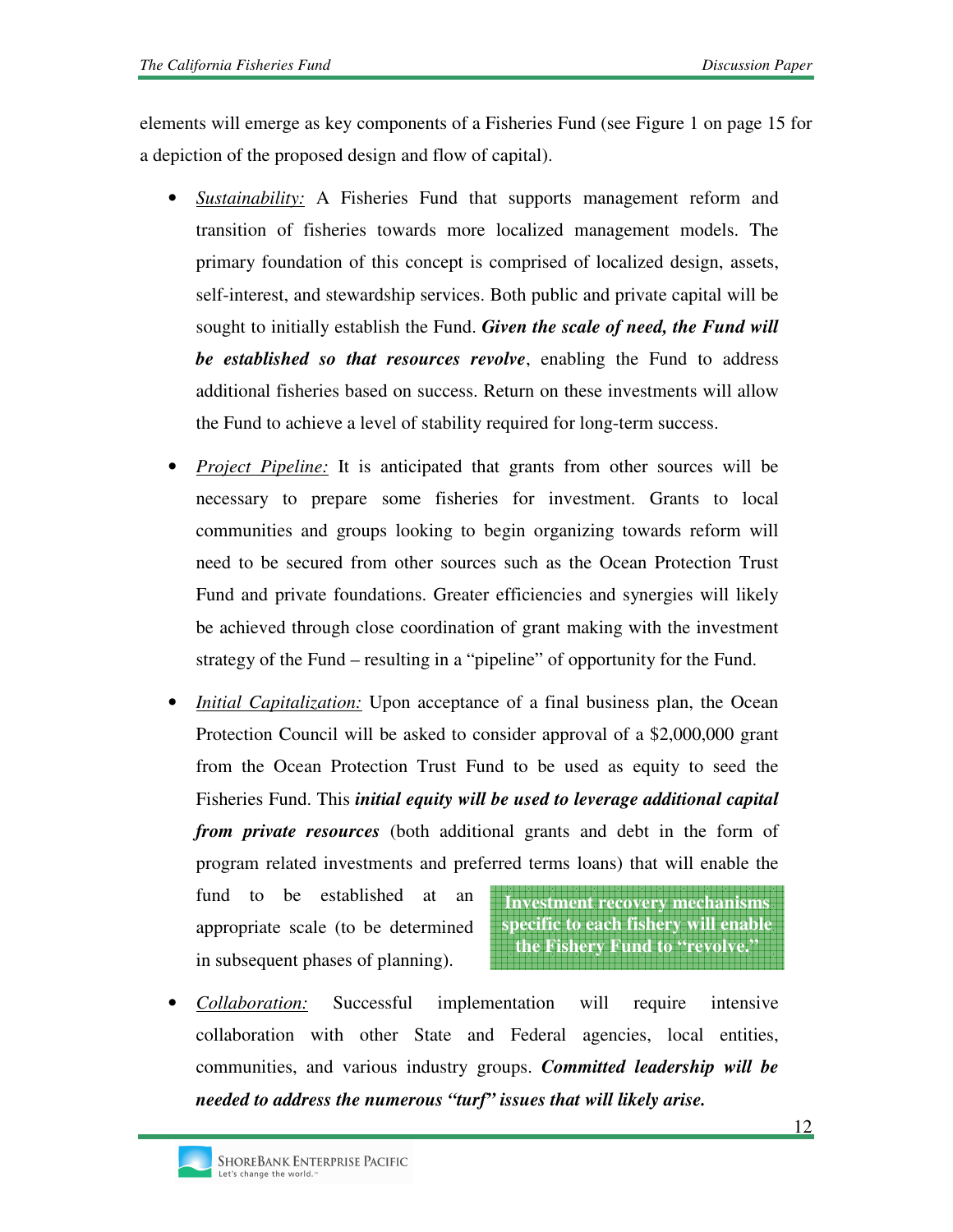- *Demonstration:* Criteria will be established to identify not more than two or three fisheries to initially work with appropriate agencies to develop management reform strategies. These fisheries will have initial access to resources from the Fund. *Based on lessons learned and successful demonstration, a process for reforming additional fisheries will be implemented.*
- *Capitalized Science and Management:* Fishermen will use capital from the Fisheries Fund to secure the reform of specific fisheries to improve stewardship, profits, and investment climate. The proceeds of these investments will be used to capitalize change through the *establishment of Stewardship Management Pools specific to each fishery.* These investments will "kick start" the ability of fisheries to initiate the necessary scientific programs (e.g. collection of essential fishery information) and management reform steps (e.g. organizing and planning appropriate reform measures).

Each fishery and Stewardship Management Pool will have a mechanism for self-financing to cover the on-going costs of proactive management and ensuring healthy stocks and habitat.

**The Stewardship Management Pools will be governed to ensure protection of the public trust and equitable distribution of access to the resource.** 

• *Investment Recovery:* Mechanisms appropriate for each fishery will be developed that allow for recovery of the initial investment from the Fisheries Fund and subsequently provide ongoing support for the associated Stewardship Management Pool. It is anticipated these *investment recovery mechanisms will vary by fishery* based on current fishery status, reasonable return windows, and the confidence of all parties in the positive impacts of management reform (i.e. customized terms specific to needs of each fishery). *Most important, risks will be shared with fishermen*, codified in negotiated terms guiding investment recovery (e.g., investment recovery will be tied to the extent to which regulatory reform is achieved and to the response of fish populations to natural conditions and management measures).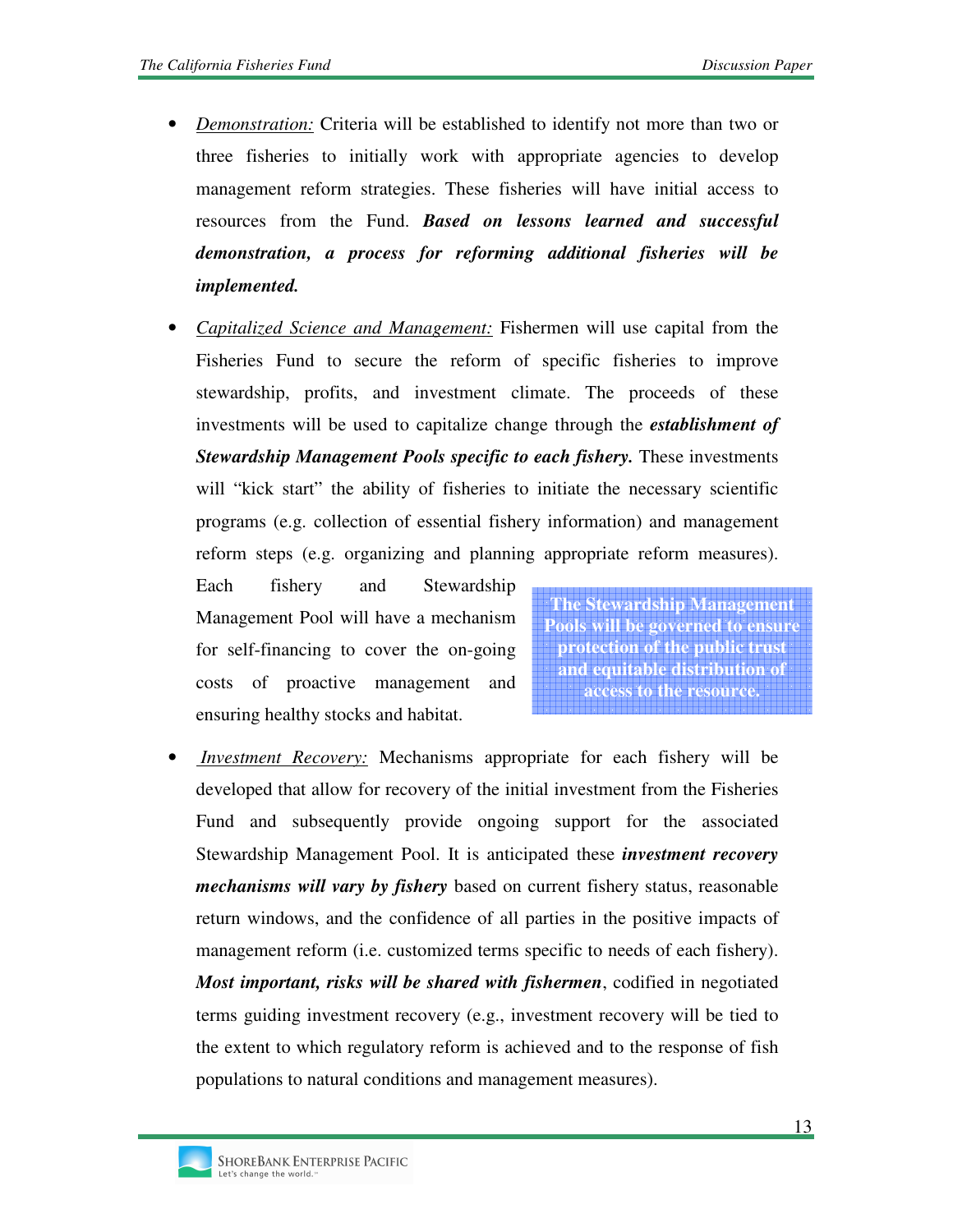- *Stewardship as an Asset:* It is anticipated that the "beneficiaries" of the initial investment in specific fisheries will vary based on the management model and infrastructure developed by that fishery. Participation will vary and along with the required public agency representation, may include individual fishermen, groups of fishermen, communities, and other industry members or associations. *A primary principle will be to establish the Stewardship Management Pools as a financial asset of the specific fishery that can be used to leverage additional resource for research and conservation activities (i.e. once pool is established, it can be used as match to leverage additional grant support for research).*
- *Localized Oversight:* Appropriate representation will be established for oversight of each Stewardship Management Pool to *ensure both protection of the public trust and equitable distribution of access to the resource.*
- *Transferability:* Parameters for establishing *transferability of access privileges will be established specific to each fishery.* All models considered will have features designed to protect cultural values, including those of inter-generational succession and new entrants into a fishery.
- *Support for Innovation:* In addition to "seeding" the specific Stewardship Management Pools, the *Fisheries Fund will have the capacity to invest in*

*other business activities of fishermen, processors and communities* as transition to reform proceeds (i.e. product innovation, business development, market development).

**The Fisheries Fund will add substantial value to the Ocean Protection Council and other agencies responsible for implementing marine policies.** 

• *Density of Impacts:* Investments of the Fisheries Fund will be targeted to achieve *"density of impact"* (multiple investments in priority areas or to priority individuals/sectors that build on each other to maximize benefits and chances for success).

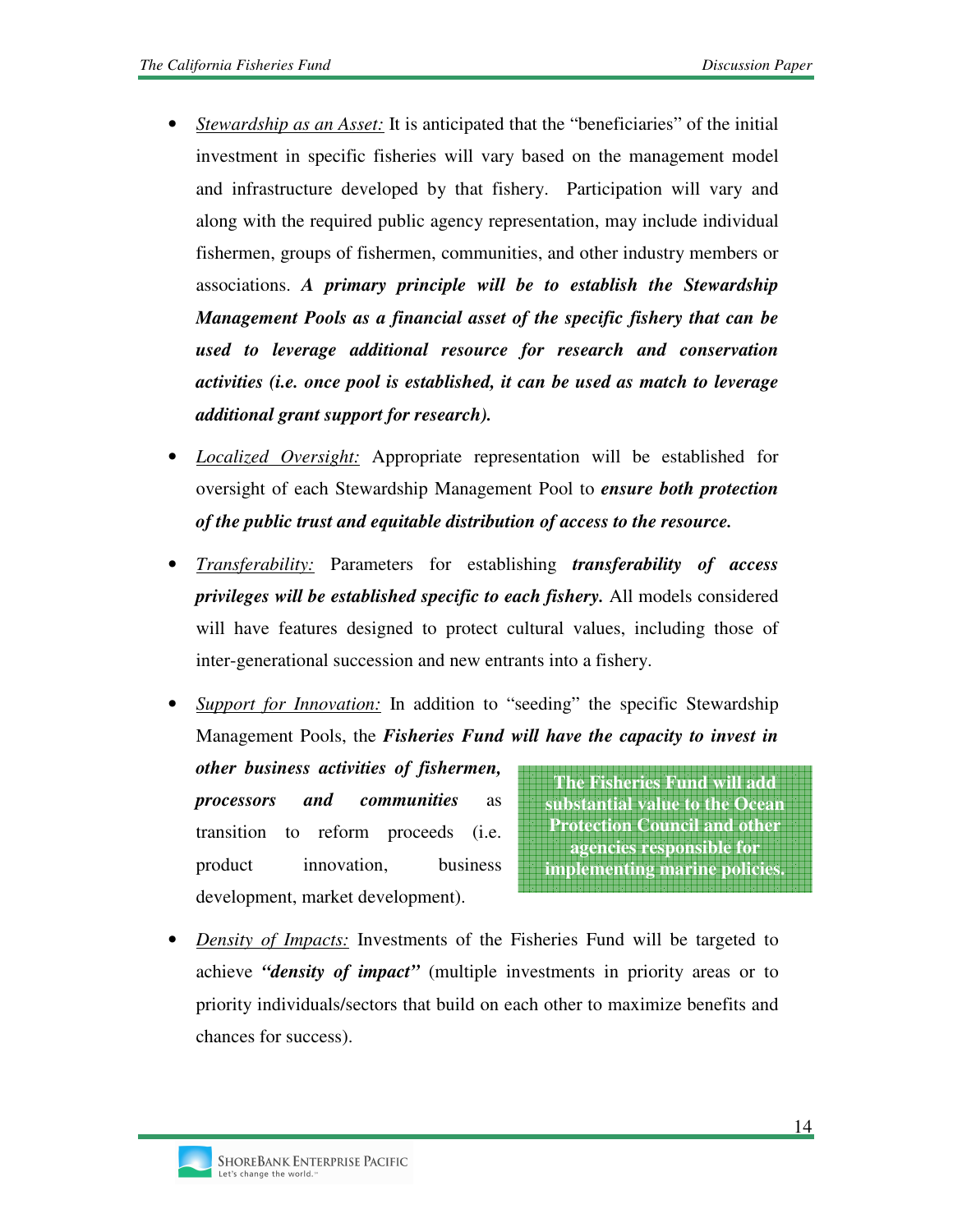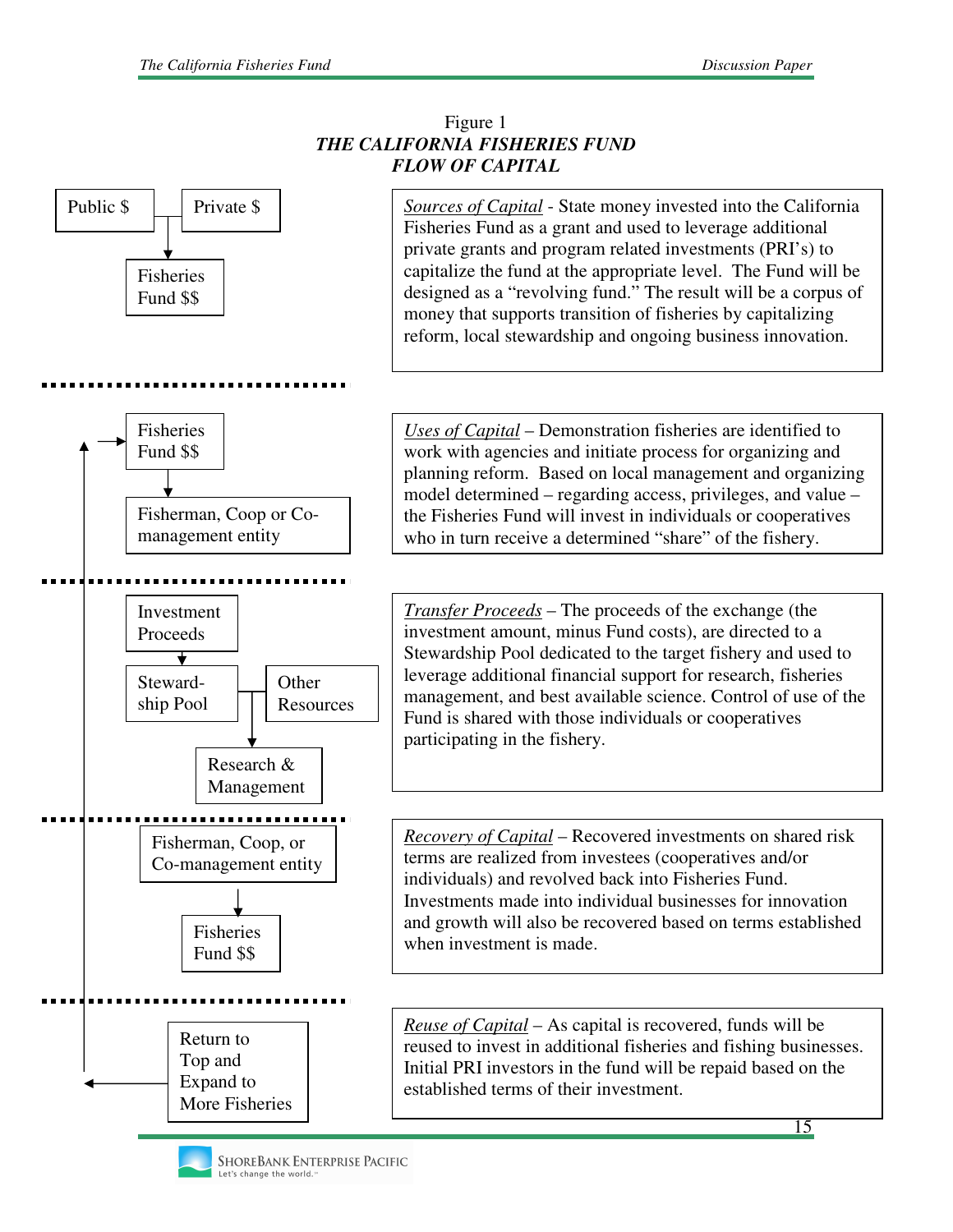## **Change**

While specific outcomes and impacts will be identified and established as part of the business planning process, it is anticipated that the following changes could result from implementation of the Fisheries Fund.

| Current                                                    | Vision                                                                                             |
|------------------------------------------------------------|----------------------------------------------------------------------------------------------------|
| "Cash-flow Model"                                          | "Asset Building Model"                                                                             |
| No secure share of catch                                   | privileges<br>Secure<br>access<br>to<br>cooperatives,<br>co-management<br>entities or individuals. |
| Attempt to maximize one's share<br>catch<br>of             | Attempt to maximize value of<br>catch                                                              |
| Excess inputs into business                                | Plan business around share,<br>reduce inputs                                                       |
| Shrinking season                                           | Season expands                                                                                     |
| Supply gluts, low prices                                   | More stable market, higher prices                                                                  |
| No stewardship incentive                                   | Stewardship incentive                                                                              |
| Conservation often perceived as                            | Conservation perceived as adding                                                                   |
| threat to livelihood                                       | value to asset                                                                                     |
| Burden of financial risk of change<br>carried by fishermen | Burden of financial risk of change<br>shared with Fund                                             |

# **State Policy Implications**

The Fisheries Fund has the potential to be an important tool for achieving the mandates and goals of California's Marine Life Management Act, Marine Life Protection Act, and the Ocean Protection Council.

*Marine Life Management Act implementation will benefit from the capitalization of stewardship activities such as the gathering of essential fishery information, preparation of stock assessments, and the implementation of fishery management models at the regional and local levels.*

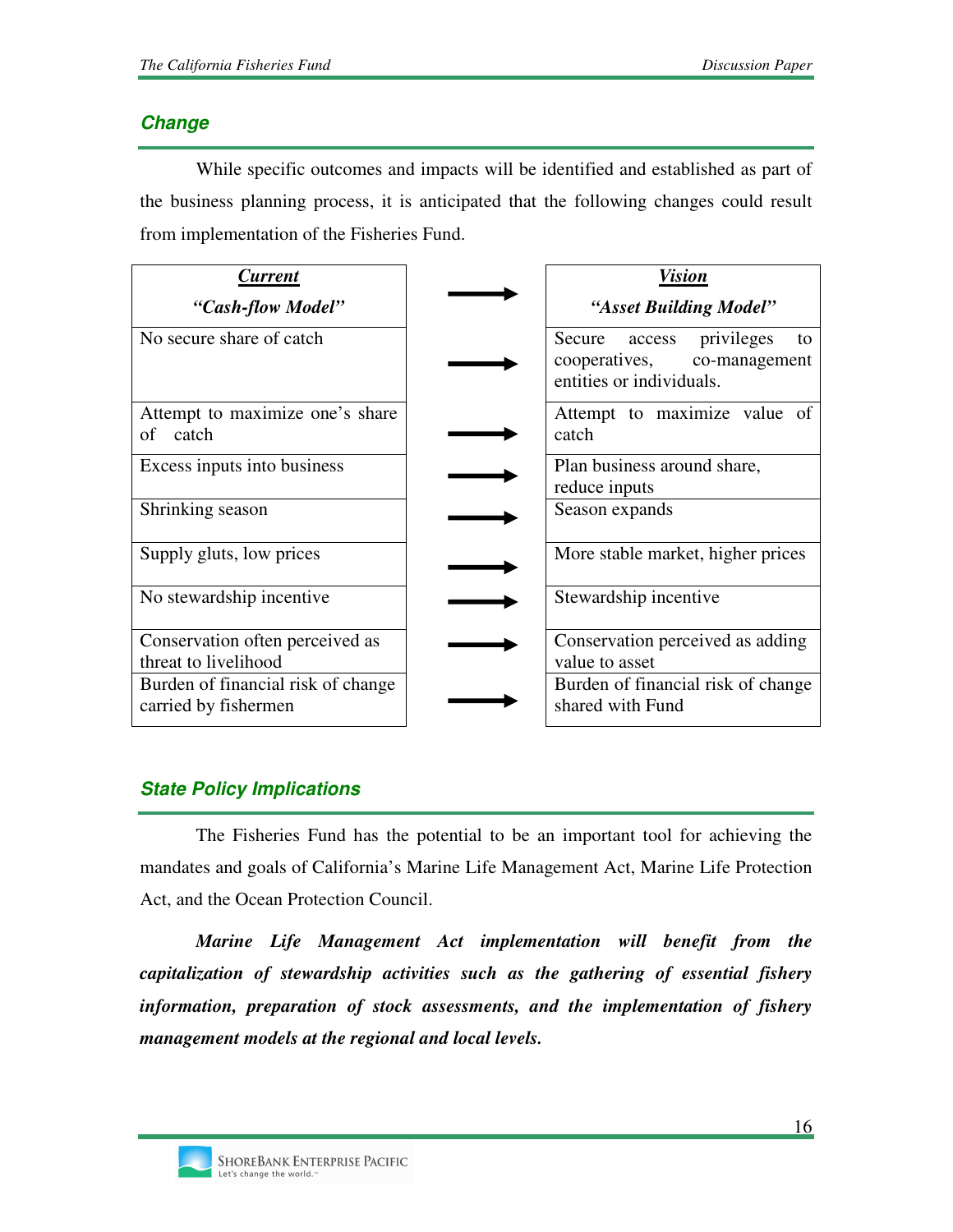These activities will result in a more stable regulatory environment and more secure access to fish. In the case of essential fishery information that moves fisheries from data-poor to data-moderate and data-rich conditions, it will inspire confidence in fishery managers, fishermen, and the seafood industry and may increase access to fish if justified by credible scientific analysis. Successful implementation of the Fisheries Fund will also sustain management reforms and conservation actions by providing opportunity for expanded economic benefits through investing in value-added seafood products (i.e. certified sustainable) and the creation of new distribution channels and markets for such products.

*Marine Life Protection Act implementation will also benefit. The same management model reforms that will improve the regulatory environment and create an environment favorable for investment will also create strong incentives for continued stewardship.* Research indicates that fishermen operating within many such

management models support Marine Protected Areas if they are devised in the context of localized management decisions and targeted science.

**The Fisheries Fund will establish a platform for collaborative research and information gathering.**

*The Fisheries Fund will also help the Ocean Protection Council demonstrate the application of Ecosystem-Based Management principles.* One of the principle tenets of Ecosystem-Based Management is to base decisions on good information and to use adaptive management (i.e. to base management on learning). The Stewardship Management Pools established with capital from the Fisheries Fund will serve as a community asset and support localized research, fishery organization, and reform measures. Lack of targeted on-going research specific to individual fisheries or areas remains a large impediment to fishery reform. Increased fishery research is needed to complement the increasing amount of Marine Protected Area research in California waters.

The Stewardship Management Pools will allow more fishery scientists and fishermen to become engaged in monitoring through collaborative research arrangements, stimulating the collection of essential fishery information – some of which overlaps with

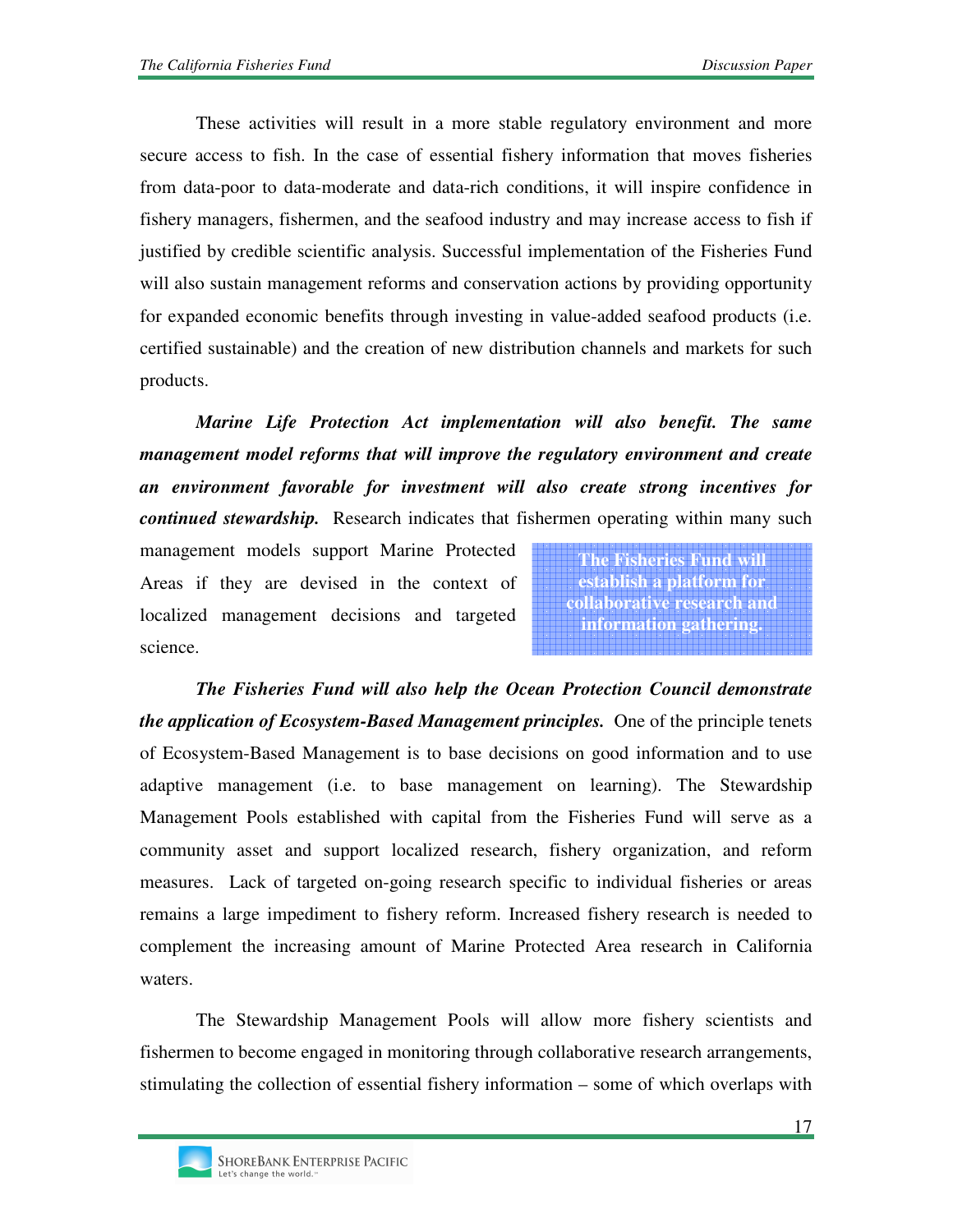Marine Protected Area monitoring programs and some of which is unique to fishery monitoring. Essential fishery information is the basis for adaptive management of fisheries.

The Fisheries Fund will also make use of another Ecosystem-Based Management principle: addressing the human dimensions of fisheries management. By investing in people, communities, product and market development, and fisheries governance reform, the Fisheries Fund will aim to align economic and social incentives with conservation and sustainability, thus providing financial incentives for fishermen as "stewards" and improving the prospects for preserving the fishing culture of coastal communities by generating more revenues and investments.

## **Next Steps**

These findings and draft concept establishing the initial parameters for pursuing development of a Fisheries Fund will be presented to the Ocean Protection Council. If it

meets with their approval, the project principals will undertake additional feasibility work and begin preparation of a business plan for implementation and operation of the fund. It is expected that the business plan will be completed and presented to the Ocean Protection Council by September 2006.

**Establish initial fund parameters and seek approval of draft concept from the Ocean Protection Council.**

The following is a summary of expected activities and projected timeline:

- *Establish Initial Broad Objectives and Impacts (June 2006):* Continue to secure input from all interested parties. Confirm the elements of the concept paper and ensure all involved parties are in basic agreement.
- *Research, Reconnaissance, and Analysis (June-July 2006):* Continue collection and analysis of available relevant information specific to California fisheries (effort, landings, value, markets, infrastructure, etc). Continue discussions with key players, including: State, Ports, and other relevant local agencies; Industry (advocacy groups, fisherman, processors, off-loaders, markets); Recreational fishery groups; environmental groups and relevant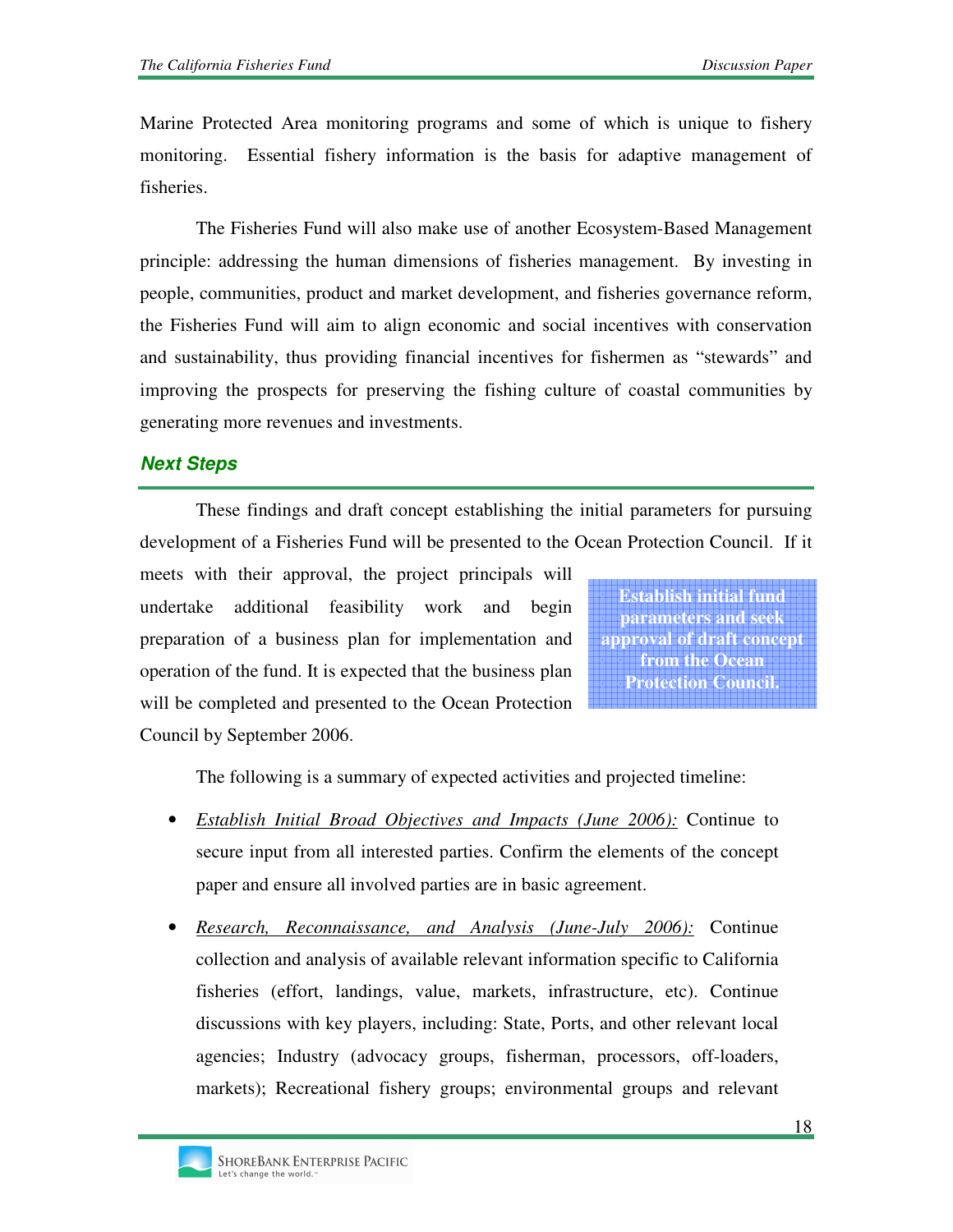science-based institutions; California based Community Development Financial Institutions; and other interests. The purpose of these activities is to define strategic opportunities that will inform the business planning process going forward.

• *Refine Objectives (July 2006):* Upon completing reconnaissance, refine initial objectives and land on specific targets and desired impacts. Reconnect with key parties and secure consensus for moving forward.

**Assessment and planning throughout summer 2006, deliver final business plan to the Ocean Protection Council by September 2006.**

- *Model (July-August 2006):* Develop model that will best meet proposed objectives. Include: Structure; Governance; Management; Operations: Products; Expected Portfolio Profile; Financial Projections; Risk Analysis; Capitalization Strategy; and Timeline.
- *Final Business Plan (September 2006):* Present final business plan to Ocean Protection Council at September 2006 meeting.

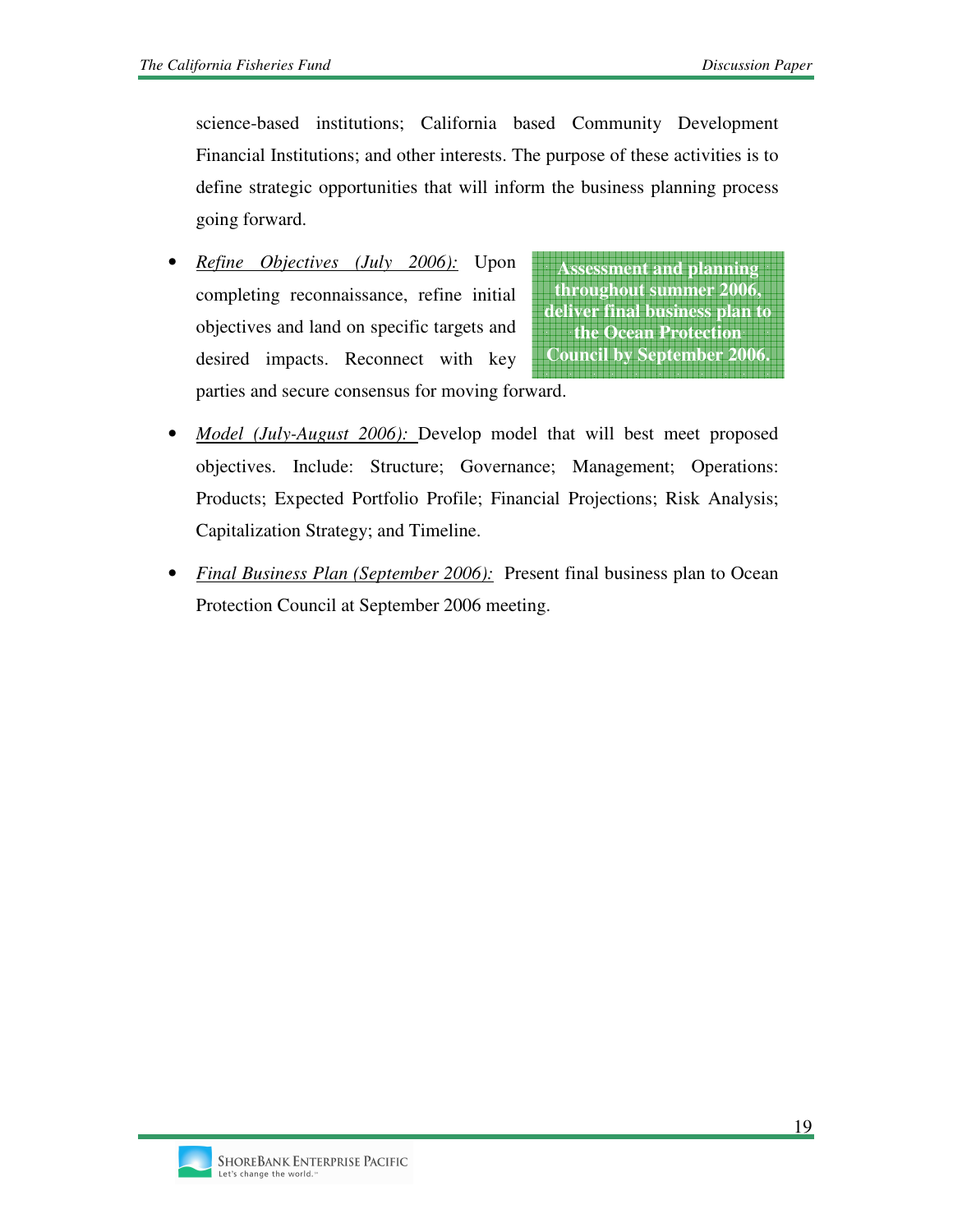*Appendix D. Reform Examples* 

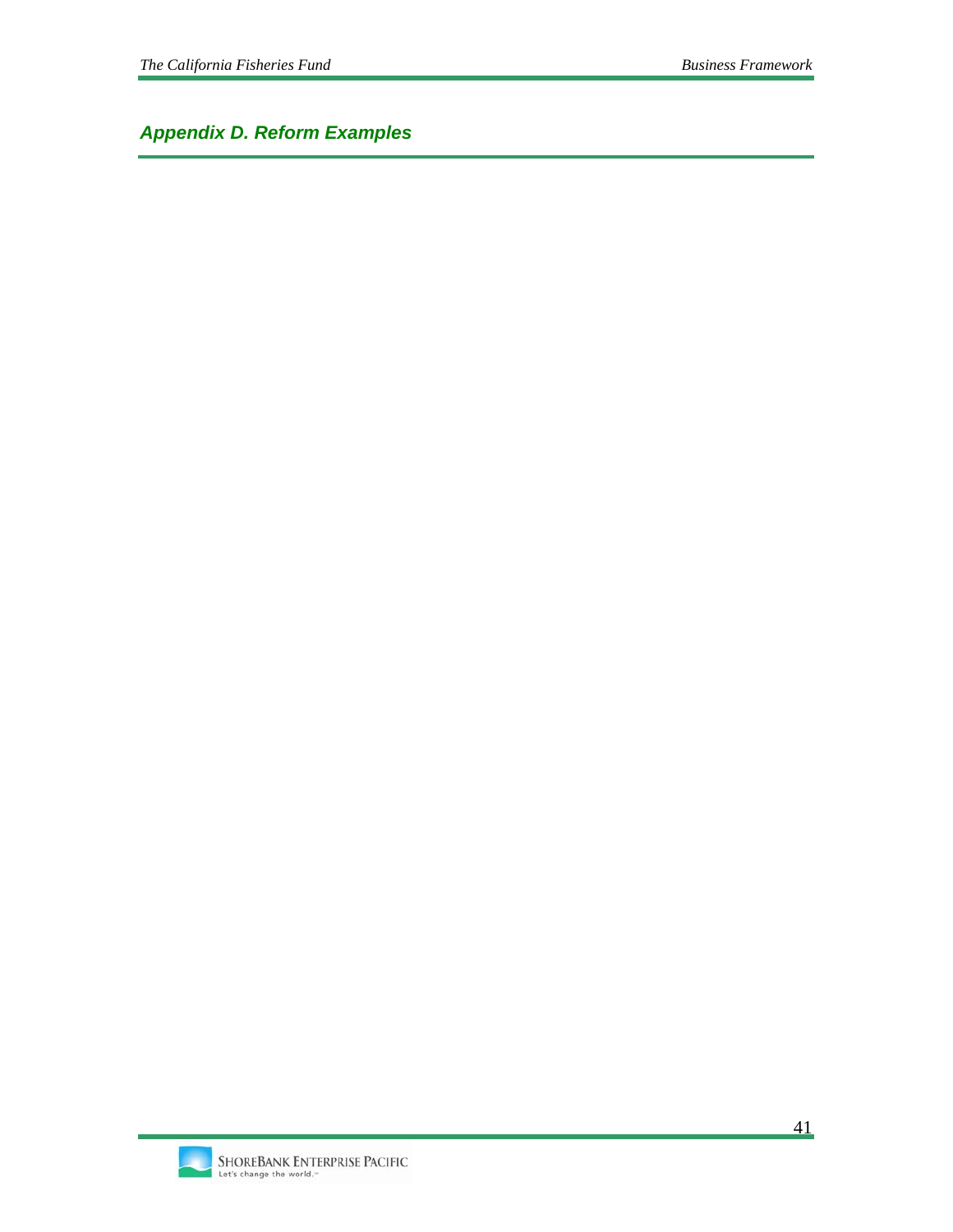#### **ATTACHMENT D – REFORM EXAMPLES**

### **A Review of the Conservation and Economic Impacts of Fisheries Governance Reform**

#### *STATUS OF FISHERIES MANAGEMENT TODAY*

Fisheries are usually managed as common property, open-access resources, making them vulnerable to the "tragedy of the commons" as described by Garrett Hardin (*8*). Common property is property held collectively by a group of people. In the case of domestic fish populations, this group of common rights holders is typically an entire nation; when fish populations occur outside national exclusive economic zones, the entire human population is the property holder. The common property arrangement creates competition between fishermen for the available catch, which is limited by nature; because individual shares of the catch are not specified, many fishermen compete to maximize their catch. Under this system, individual fishermen have incentives to catch as much as possible before other fishermen have decimated the populations. To do so, fishermen invest in excessive fishing capital, such as bigger and faster boats, and adjust their fishing practices in socially detrimental ways for example, by fishing under dangerous ocean conditions. Powerful fishing fleets, advanced fish-finding technology, and gear capable of catching large numbers of fish (and damaging ocean habitats) are all logical outcomes of competition for fish in a commons. Additionally, new entrants will seek access to the fishery and expansion of the fishery will occur as long as it is individually profitable (or at least perceived as such). These incentives remain until the populations of fish have been reduced to the level where all profits have disappeared and economic rents<sup>1</sup> are completely dissipated.

The situation described above is referred to as the "race for fish". While the "race for fish" often creates severe economic, biological, and safety problems, traditional fisheries management has generally failed to address this problem. In fact, one of the most common management methods, the imposition of a total allowable catch (TAC),

 $\overline{a}$ 

 $1$  Defined as the difference between the price and production cost of the good. For a natural resource, like fisheries, this is often referred to as resource rent or the productive value of the natural resource (long-run profits earned when the property owner limits inputs to an economically efficient level).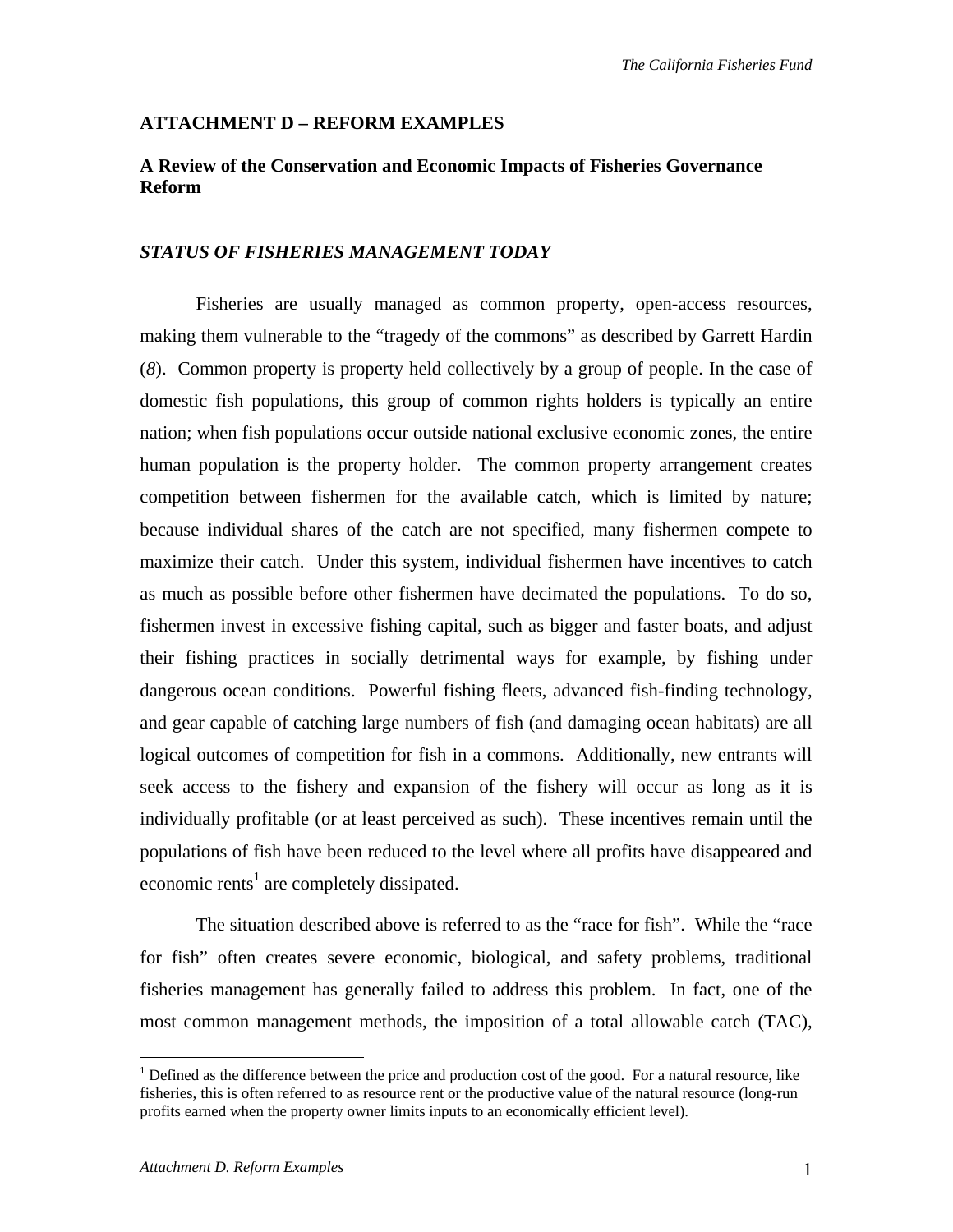only exacerbates the economic problem. Faced with an overall catch limit (TAC), the incentive of individual fishermen to fish as fast as possible before the TAC is reached is significantly increased. Therefore, the fishery proceeds even more quickly and more wastefully. The results are economically inefficient fisheries in which there is too much capital and effort, deployed over seasons that are artificially shortened, catching fish that are not as valuable, sometimes damaging habitats, and often inadvertently taking seabirds, mammals, small fish, and non-targeted species as unintended victims of this race. Economic distress in turn tends to exacerbate conservation problems, because conservation measures such as marine reserves, bycatch controls, and catch reductions are perceived as threats to livelihood rather than as investments in the future. The race for fish is thus responsible for not only many of the environmental problems plaguing the worlds' oceans, but also for the fact that living ocean resources are not generating any net economic surplus, and actually result in a net economic loss. This impoverishes fishermen, as well as the environment.

Analysis shows just how economically inefficient world capture fisheries are, and roughly what the benefits of ending the "race to fish" might be. Applying estimates of cost reductions and revenue increases observed in fisheries that under management reforms that end the race for fish to California fisheries, we estimate that total revenue from all California fisheries could increase by \$27 – 93 million per year from 2004 levels (\$140 million), resulting in an increased net present value of \$53 million to \$1.9 billion. Peak revenues were \$315 million in 1980. The broad ranges reflect a high degree of uncertainty and variability in cost and earnings estimates.

This analysis is necessarily incomplete, because it only includes the direct costs of overcapitalization and poor fish quality. It does not include indirect costs that are difficult to calculate, but are most likely very high: the ecosystem values being lost from excessive by-kill, the excess management costs incurred by having to contain the impacts of excessive latent fishing effort, and the value of habitat lost or degraded by fishing in the "race to fish".

The extent of inadequate protection of ecosystem values and underproduction of potential economic surplus differs from fishery to fishery, and between management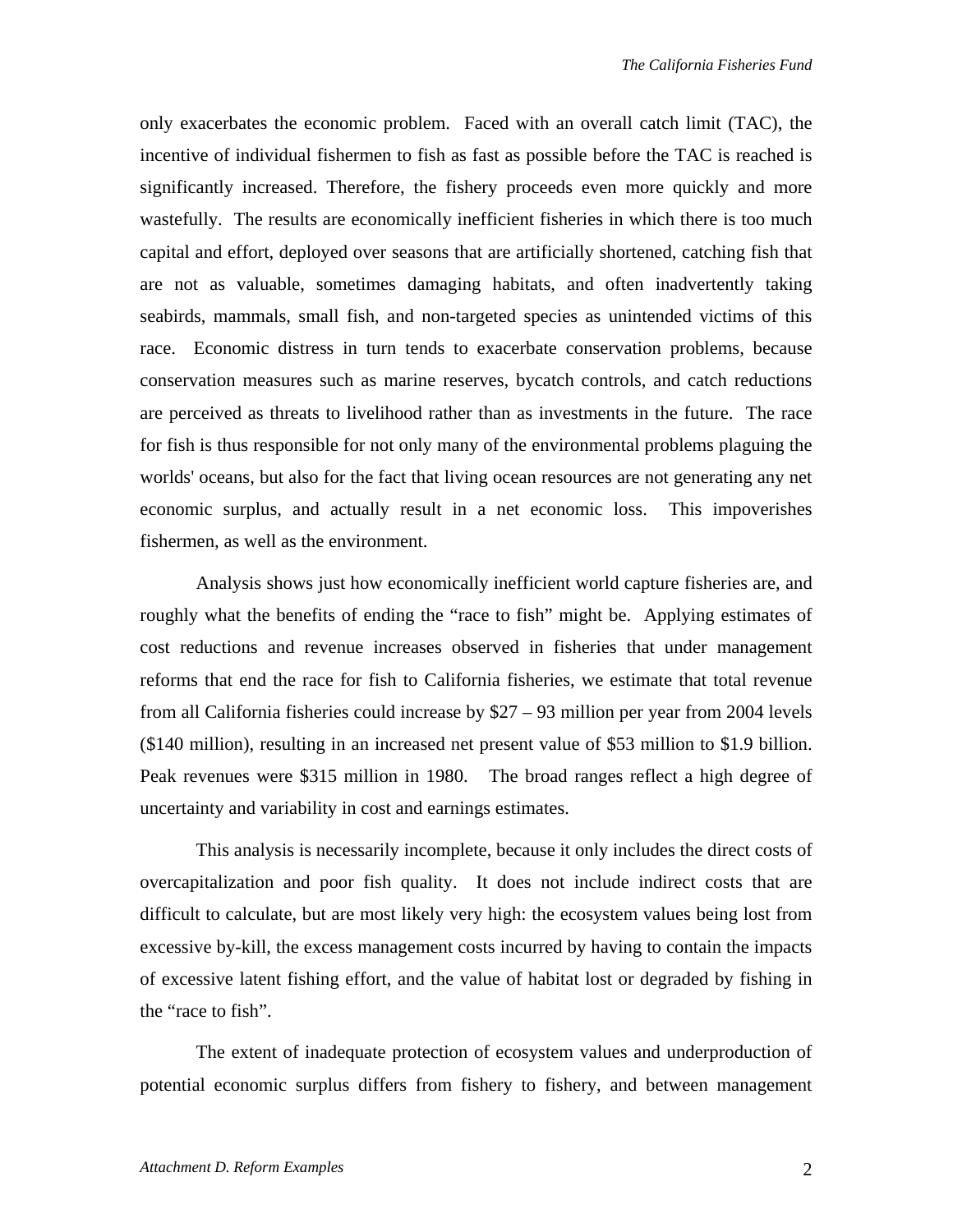regimes. Some of the state's fisheries are dispersed over wide areas, while others are concentrated in relatively small areas. Some are based on high volumes of catch, while others are much lower in volume. Each of these situations has spawned management structures unique in design, enforcement, and performance, ranging from lack of regulation to complex gear restrictions, seasonal restrictions, closures, limited entry (permits), and other measures. However, most fisheries have not yet managed to solve the common property problem.

#### **MINIMIZING IMPACTS, MAXIMIZING PROFITS**

Given that the common property problem and the "race to fish" are the root causes of both environmental problems and poor income generation from the rich resources of the oceans, what are the possible solutions? The most effective solutions revolve around replacing the perverse incentives operating under "race to fish" conditions with incentives aimed at conservation and generating value from the worlds' oceans. As it turns out, there are several tried and true ways to alter incentives. All of these methods closely emulate a private property rights system – but with a major difference. Instead of granting direct property rights to the resource itself, most of these systems are based on the granting of transferable privileges to harvest a certain fraction of the total allowable catch to various kinds of entities. When privileges are granted to communities, the dedicated access privilege is termed a Community Development Quota or CDQ, or community-based fisheries management. When granted to groups of fishermen, the dedicated access privilege often takes the form of a sector allocation or an allocation to a harvest cooperative. When the dedicated access privilege is granted to a group of fishermen who gain exclusive access to resources in a specific area, it is termed a Territorial Use Right Fishery, or TURF. Dedicated access privileges (shares of the allowable catch) allocated to individuals are called Individual Transferable Quotas (ITQs) or Individual Fishing Quotas (IFQs) or Individual Vessel Quotas (IVQs). The specific method of designating harvest privileges depends on the unique social, cultural, biological, and economic attributes of the fishery.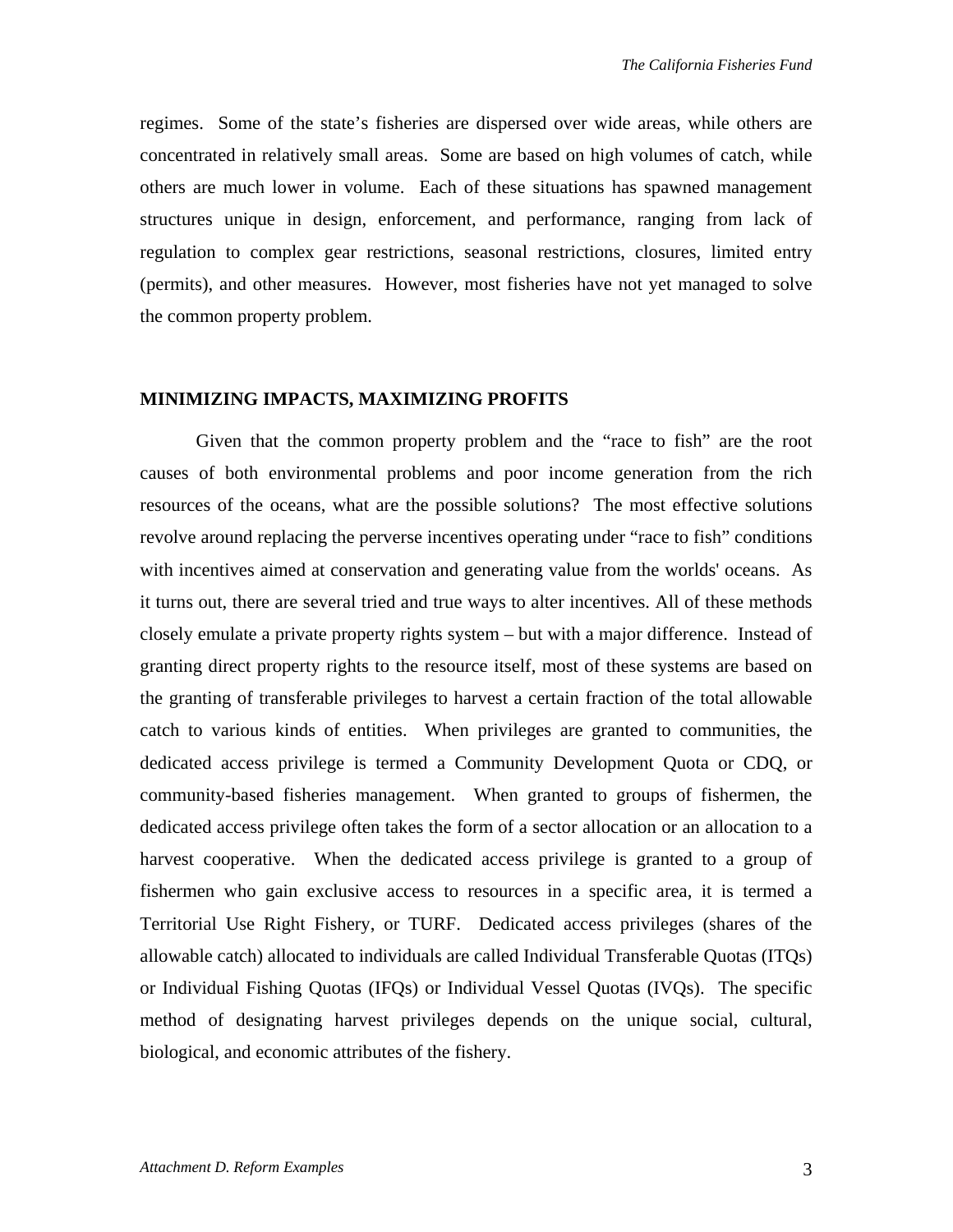#### **COMMUNITY-BASED FISHERY MANAGEMENT**

Community-based fishery management (CBFM) has been promoted in developing countries such as the Philippines, Thailand, and Indonesia since the 1980's. In North America, the principal examples include Maine lobster, Massachusetts hook sector allocation, and the Bay of Fundy Marine Resources Centre of Nova Scotia. The following descriptions are taken from the Cape Cod Commercial Hook Fisherman's Association website (http://www.ccchfa.org/index.php).

#### **Maine Lobster**

Since 1954, the Maine Lobsterman's Association (MLA) has facilitated a lasting relationship between local fisherman, the surrounding community and the ocean leading to the successful management of the lobster fishery. In 1995, the Maine Legislature enacted a co-management law in the lobster fishery, dividing it into seven distinct lobster zones which are managed by lobster zone councils. In the new co-management plan, the fishermen collaborate with the government by participating on the lobster zone councils and aiding in the creation of new management practices. The MLA played a crucial role in establishing the lobster zone councils which are managed under the supervision of the Maine Department of Marine Resources. The commitment, unity and support from the members of MLA have driven the success of the lobster fishery and distributed power more equitably throughout the industry.

#### **Massachusetts Hook Sector Allocation**

The Georges Bank Cod Hook Sector allows hook and line fishermen to be engaged in creating rules and regulations for their sector. The Sector is allowed up to 20% of the total allowable catch (TAC) for Georges Bank cod, and the members determine how to harvest the cod. This prevents the race for fish, in which fishermen rush out at once and catch the fish in a short period of time, rapidly catching the TAC and potentially glutting the market. The Sector also provides opportunities for fishermen to work with scientists and observers to conduct research and monitor their bycatch, proving that they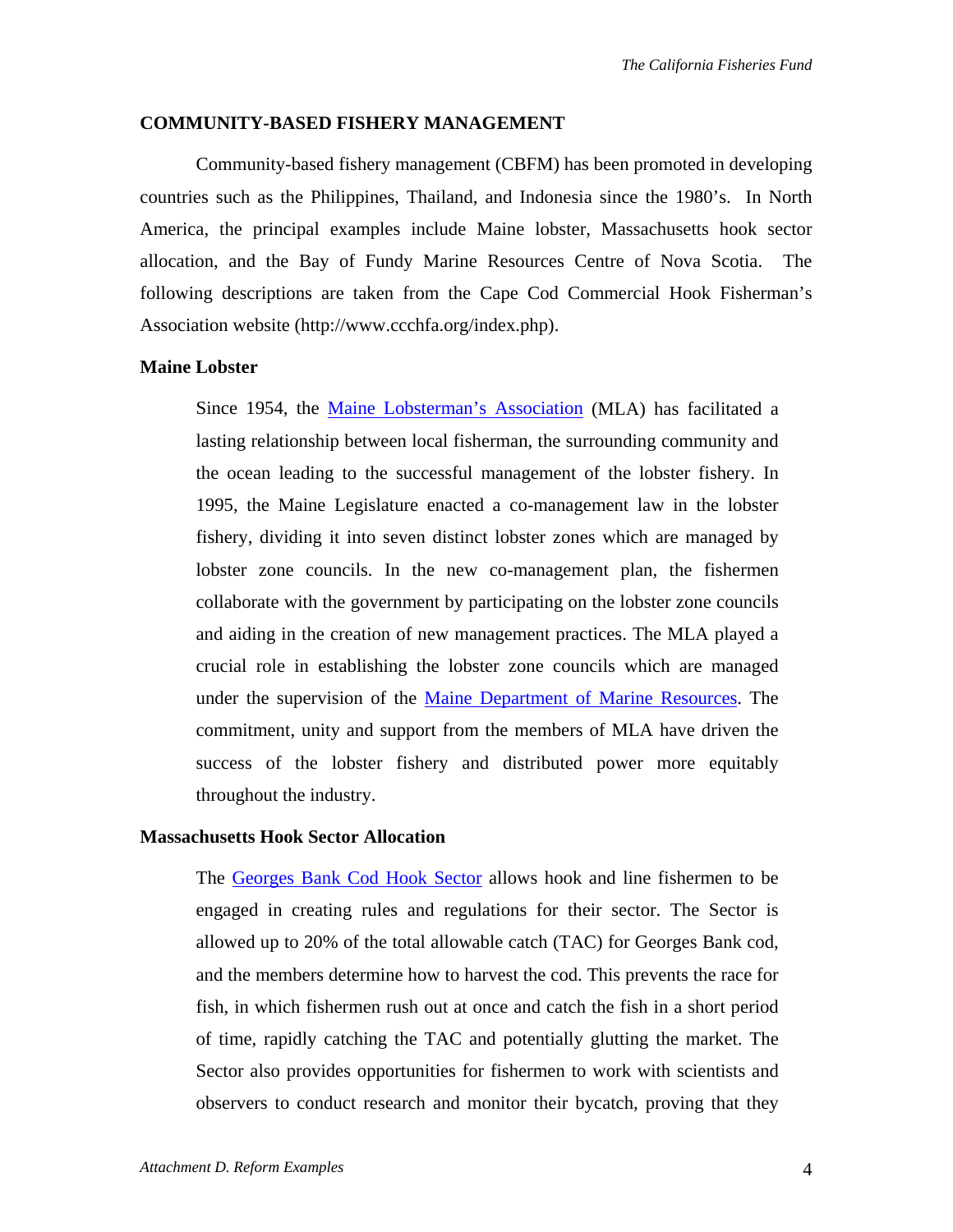are capable of handling the responsibilities of management. While the Sector is a relatively new concept, it has unified fishermen in the area, connected the community with the fishermen, promoted sustainable fishing practices and formed a bond of trust between fishermen and the scientific community.

#### **Bay of Fundy Marine Resources Centre, Nova Scotia**

The Bay of Fundy Marine Resource Centre (MRC) was established in 1997 in response to the massive decline in groundfish stocks off the coast of Nova Scotia. Fishermen, communities and scientist work in cooperation to protect the declining fish populations while providing opportunities for the fishermen to maintain their livelihood. The "Local Stocks and Local Knowledge" project allowed fishermen to work alongside scientists to discover fish spawning areas which fostered a relationship based on trust between the two groups. Traditionally fishermen and scientists have not seen eye to eye on many issues, but given the chance to work together, alliances are formed, which facilitates greater communication and promotes better science.

Community Development Quotas (CDQs) are another form of community-based fishery management. There are few examples of Community Development Quotas (CDQs) in the U.S., in which shares of the allowable catch are granted to isolated, rural communities primarily as an economic development tool. Such communities that border the Bering Sea have recently become beneficiaries of community development quotas (CDQs). Fish harvested off these coasts include Walleye pollock, Pacific halibut, sablefish, other groundfish and crab. Unfortunately this area of ocean has been under open-access management prior to establishment of the CDQ program, and so the effects of this program are largely unknown. Stock levels are also uncertain in these areas, although bycatch has been reduced from previous levels.

Established in the early 1990s, CDQs seek to augment economic opportunities for communities that lack full-time employment opportunities and to also develop the community as a whole. Ideally the initial profits would be reinvested in fishery-related activities (providing much needed capital), then later possibly allowing for investment of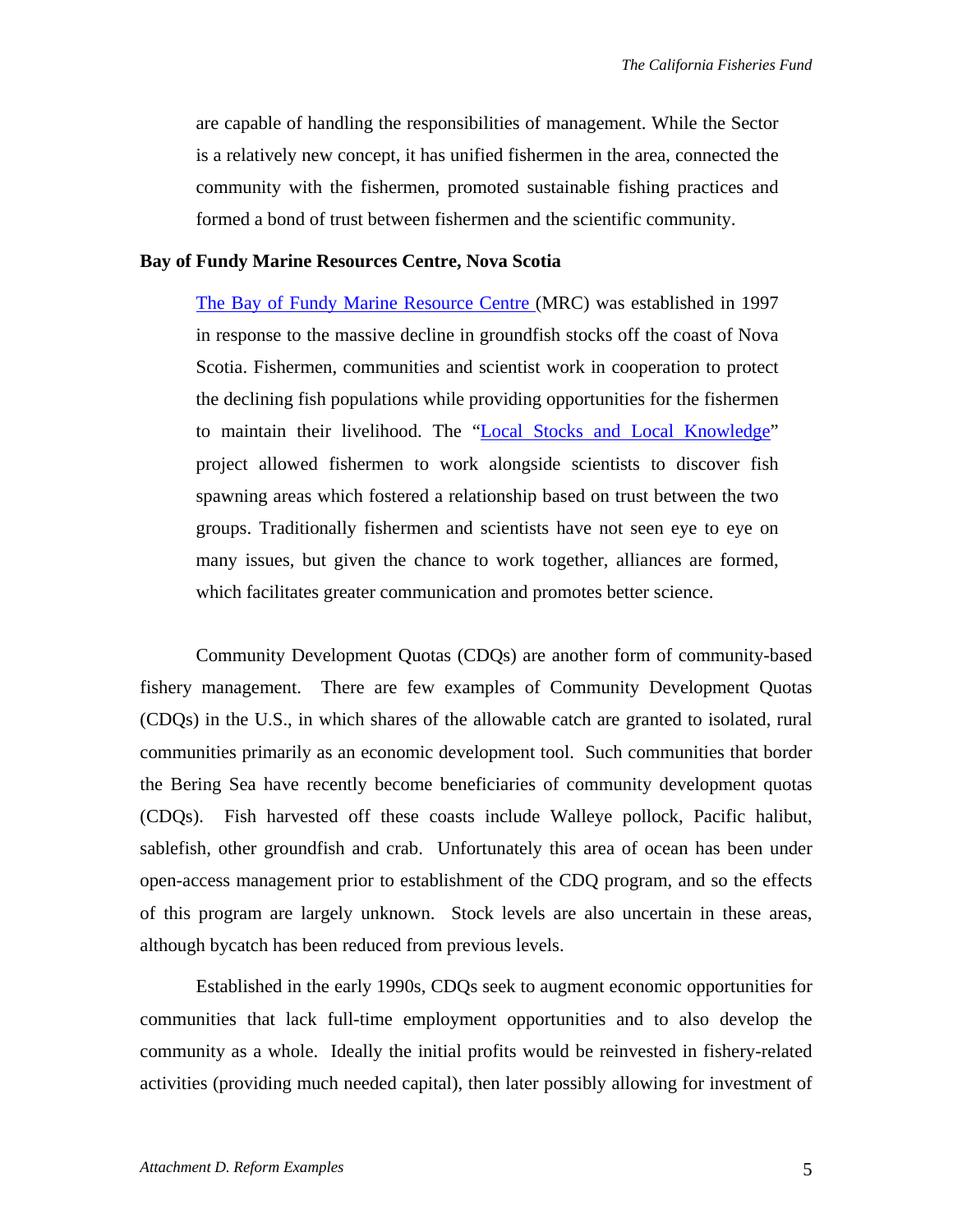other community development projects. The program here in Alaska also seeks to provide the resources for these communities to have more freedom over choosing their future, and preserving their subsistence lifestyles.

#### **TURFs**

Territorial Use Right Fisheries exist throughout the world. The principal examples are for benthic species in Mexico (where the government has granted sea area concessions to harvest cooperatives for lobster off Quintana Roo coast and in the Sea of Cortez), Chile (for sea urchin), and other countries with strong traditions of local marine tenure (e.g., Indonesia, Philippines, Vanuatu, etc.). Japanese fishing cooperatives have also been highly successful at sustaining catches and mitigating for habitat damage over several decades.

Benthic (shellfish) fisheries are substantially different from finfish fisheries. Since these species are sedentary in rocky coastal areas or sandy sediments, fishing practices and technology tend to be quite idiosyncratic. For example, lobster species are harvested with special cages designed to exploit lobster behavior (e.g. Ford, 2001; Harper and Muller, 2001). Also, the spatial distribution of a species might change year by year and be heterogeneous because of fluctuations in recruitment (e.g. Biron et al., 2004; Campbell et al., 1998; Prince et al., 1998). Such fisheries often lend themselves to TURF management.

The artisanal Chilean sea urchin fishery has been regarded as a critical social sector in Chile for several reasons. It has provided the substantial amount of high-value sea products. As of 1995, the artisanal fishery sector supplied 22% of total exported value of fishery products (Bernal et al., 1999). Also, it was reported that 446,500 out of about 516,000 all fishery-related jobs were offered in the artisanal fishery sector according to a 1992 survey (Bernal et al., 1999).

The Chilean government renovated its fishery policies by introducing the Fishing and Aquaculture General Act (FAGA) in 1989. Under a specific management plan, every member of a community was allowed to harvest multiple benthic resources,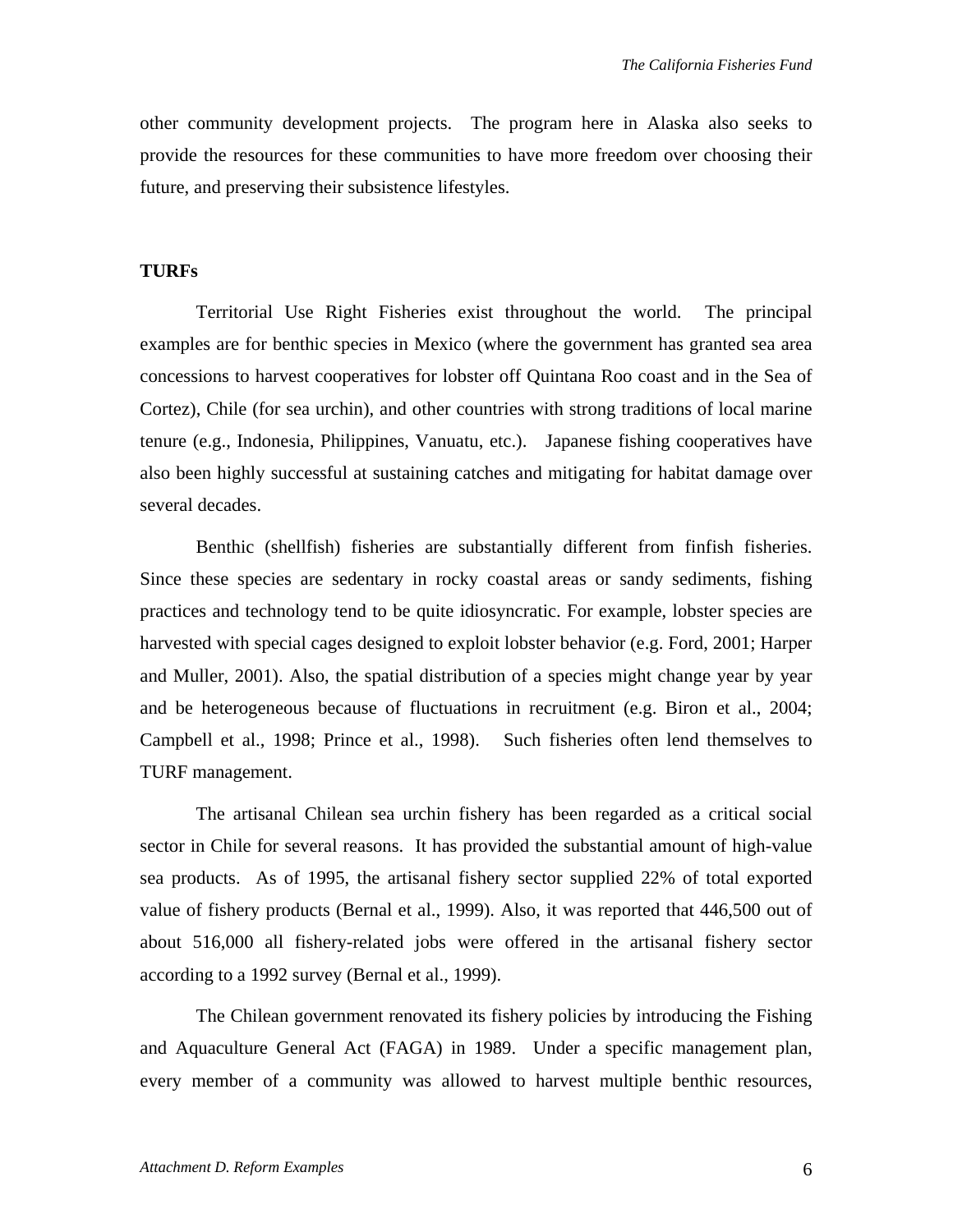including highly valuable "loco" clam (*Concholepas concholepas*), within a designated area. A fairly substantial annual fee and some technological restrictions were required (Bernal et al., 1999).

Catch per unit effort (CPUE) for loco, sea urchin, and limpets significantly increased under TURF management. Also, the mean sizes of these three species within TURFs were significantly larger than in open-access areas. Castilla et al. (1998) compared the data from four different "sindicatos" (co-management entities) and also concluded that the best-organized one (El Quisco) enjoyed the highest catches and value for loco. It also had the highest CPUE and mean size. On the other hand, poorly-managed sindicatos with open-access policies fared much worse.

The effects of management quality can also be seen in the spiny lobster (*Panulirus argus* ) fishery in Punta Allen, Mexico (Castilla and Defeo, 2001). This geographical concession fishery (TURF) has enjoyed a relatively stable harvest and generated unusually high levels of value under strict self-regulation such as season, size, and area allocation to each fisher. Castilla and Defeo (2001) concluded that the keys to its success are: 1) since the lobster fishery is the only notable economic engine in that remote area, people are highly motivated to manage the resource sustainably; 2) its magnitude is small enough to ensure the enforcement of rules; and 3) the TURF system appears to be suitable for the lobster's spatial distribution dynamics (i.e., reproduction, migration, grow-out, etc). The Mexican spiny lobster fishery was recently certified as sustainable by the Marine Stewardship Council.

#### **INDIVIDUAL TRANSFERABLE QUOTAS OR FISHING QUOTAS**

When harvest privileges are held by individuals, they are termed Individual Transferable Quotas, or ITQs (also known as Individual Fishing Quotas, or IFQs).<sup>2</sup> ITQs represent individual percentage shares of scientifically determined allowable catches, thus removing the need to race to catch fish before one's competitors do.

 $\overline{a}$ 

<sup>&</sup>lt;sup>2</sup> Individual Quotas (IQs), Individual Fishing Quotas (ITQs), and Individual Transferable Quotas (ITQs) are all similar management structures. IQs assign a specified portion or percentage of the Total Allowable Catch to a fisherman. If the individual quota is tradable or can be sold to others, then it is an ITQ or an IFQ.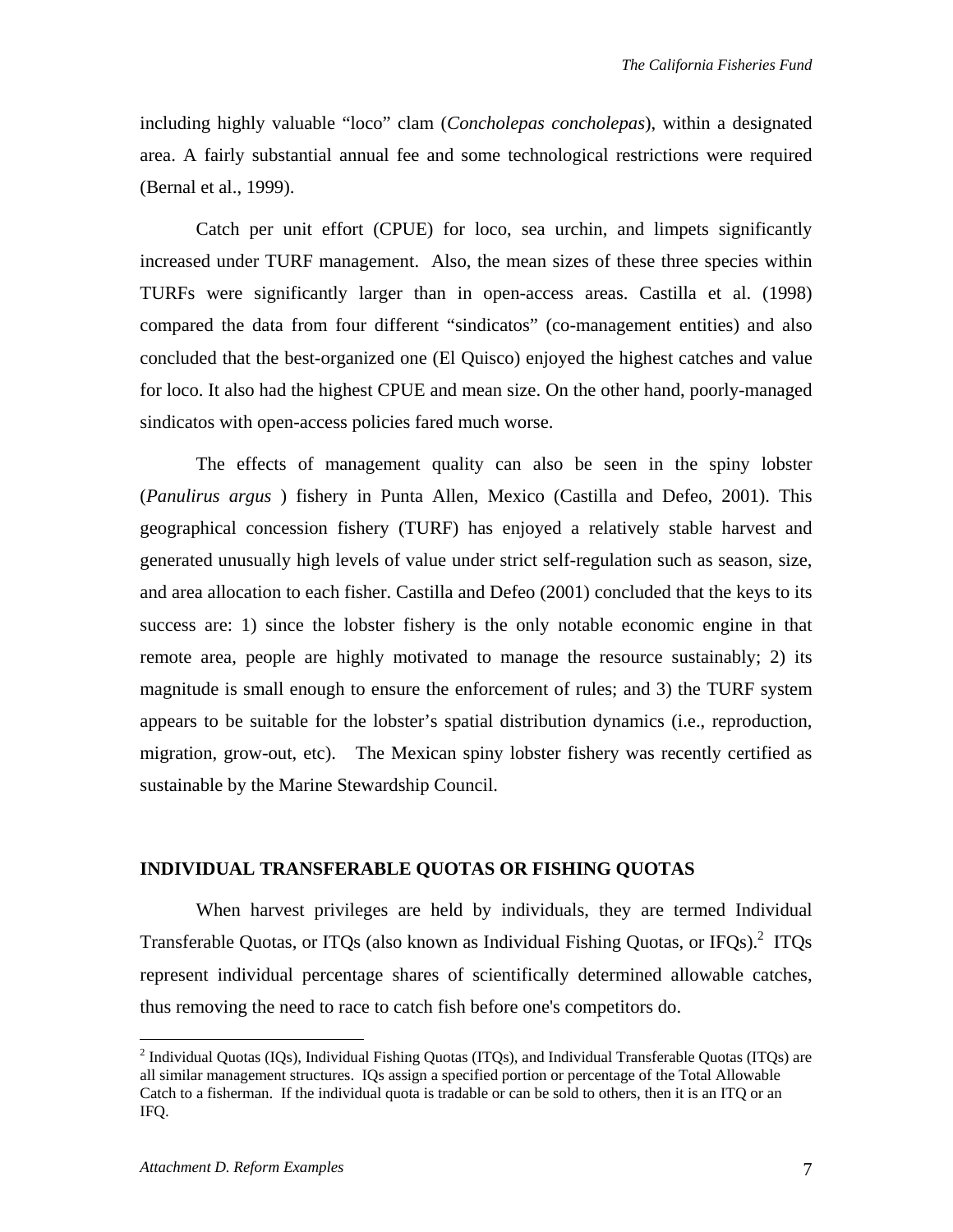ITQs have been adopted in several hundred fisheries in over 16 countries, and the results have generally been very positive for both conservation and income generation. We believe that having an ITQ changes the focus of fishermen from maximizing one's share of allowable catch (which is uncertain under open or limited access programs) to maximizing the value derived from a secure share of the total allowable catch. Following ITQ implementation, it has been suggested that fishermen in the British Columbia halibut fishery now time their halibut fishing trips according to expected ex-vessel prices (*11*), and Bering Sea Pollock fishermen have altered their fishing to achieve a per unit increase in value (*12*). Freed of the need to compete with other fishermen to catch as many fish as fast as possible, a fisherman can tune his/her operation to maximize profits by fishing at times when market prices for his catch are high or when product quality is high. Fishermen can also reduce costs by trading his/her large boat for a smaller vessel more closely aligned with his/her fish quota. This can result in more income with less investment, and cleaner, less destructive fishing.

In the vast majority of ITQ fisheries that have been established around the world, the "race for fish" has ended, profits have increased, and environmental performance has improved substantially. For example, ITQs transformed the Alaskan and British Columbia halibut fishery from a five day frenzied race, prosecuted by a bloated and overcapitalized fleet, into a much less intense fishery delivering fresh fish nearly continuously throughout the year. In British Columbia, ex-vessel halibut prices<sup>3</sup> rose by 40% following ITQ introduction and total ex-vessel revenues<sup>4</sup> increased by an average of Can\$5,8 million per year (*12*). ITQs, introduced in stages from 1976 to 1990 in various Icelandic fisheries, greatly reduced both fishing effort and vessel numbers and transformed a previously loss making industry into a profitable one: In 1988, profits as a percentage of gross revenue for all Icelandic fisheries was –5%, compared to +12% in 2002 (*13*). Similar results apply to the New Zealand fisheries, where ITQs were introduced between 1982-1984, as well as other ITQ fisheries around the world. The value of New Zealand fisheries doubled in real terms between 1990 and 2000, much of which is attributable to having dedicated use privileges in the form of ITQs, as well as

 $\frac{3}{3}$  Ex-vessel prices are prices paid to fishermen for seafood products right off the boat.

<sup>&</sup>lt;sup>4</sup> Ex-vessel revenues are revenues obtained from the sale of seafood products right off the boat.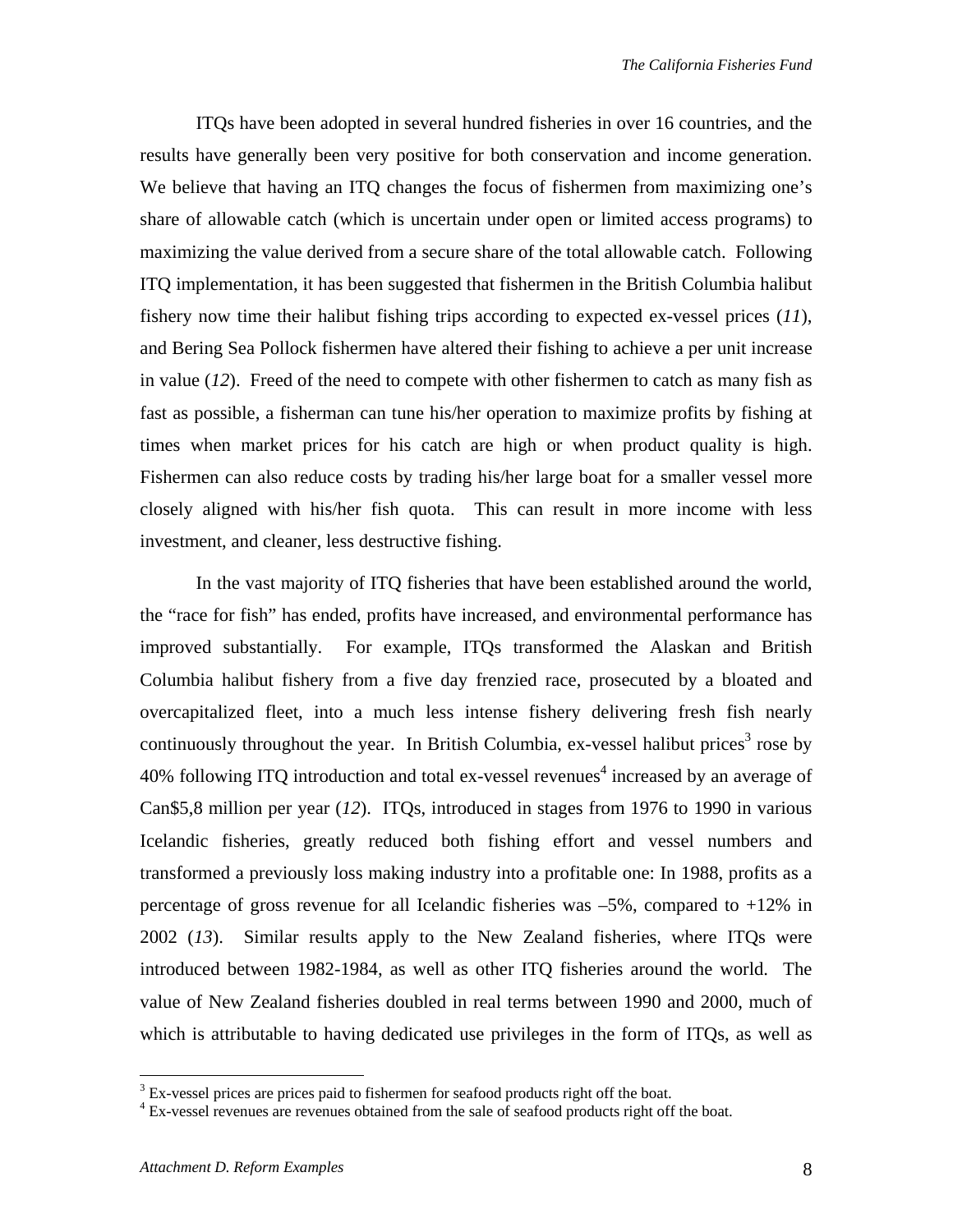gains from trade  $(14, 15)^5$ . After its transition to ITQs, the multi-species groundfish fishery off British Columbia, Canada, improved compliance with catch limits and virtually eliminated bykill and unaccounted fish mortality (*12*). This fishery also substantially improved its economic performance. Ex-vessel prices increased by US\$0.32 per pound for Pacific Ocean Perch and US\$0.37 per pound for lingcod and the landed value of the total catch increased by \$13 million (*12*).

ITQs generally result in improved environmental performance, with respect to compliance with total allowable catch levels, bykill reduction, and other measures. Rather than opposing conservation measures and complaining about the lack of adequate research, ITQ holders in some ITQ fisheries have actually invested in conservation, research, and management<sup>6</sup> (13). Fisheries become profitable and able to thrive, even without indirect government subsidies. Increased profitability may reduce opposition to conservation measures, because under an ITQ regime they may be perceived as investments in the future of the fishery, producing a flow of increased benefits to the ITQ holder. Also as a result of increased profitability, ITQ fisheries are often able to pay management costs formerly paid by the government. For example, New Zealand fisheries achieve almost full cost recovery and now pay annual fees that cover nearly all management and research costs (*15*).

Despite strong evidence that secure access to a guaranteed share of sustainable catch cures many of the environmental and economic ills present in modern fisheries, progress toward adopting these measures has been disappointingly slow. In some countries, there is a deeply-felt concern about the allocation of exclusive use of resources that have traditionally been open to everyone. These sentiments must be balanced against the economic, biological and environmental gains of dedicating use privileges. Other more specific concerns focus on the potential difference between individual and collective economic gains or losses, the potential for economic windfalls resulting from the sale of harvest privileges, the possibility of excessive levels of industry consolidation,

 $\overline{a}$ 

<sup>&</sup>lt;sup>5</sup> Value is the market capitalization (quota price\*TAC), which summarizes gains from trade and ownership  $(14)$ .

 $6$  For example, in New Zealand, quota shareholders have asked for voluntary reductions in TAC to improve population status and have funded consultants to carry out research related to population assessments, enhancement programs, bathymetric surveys, etc.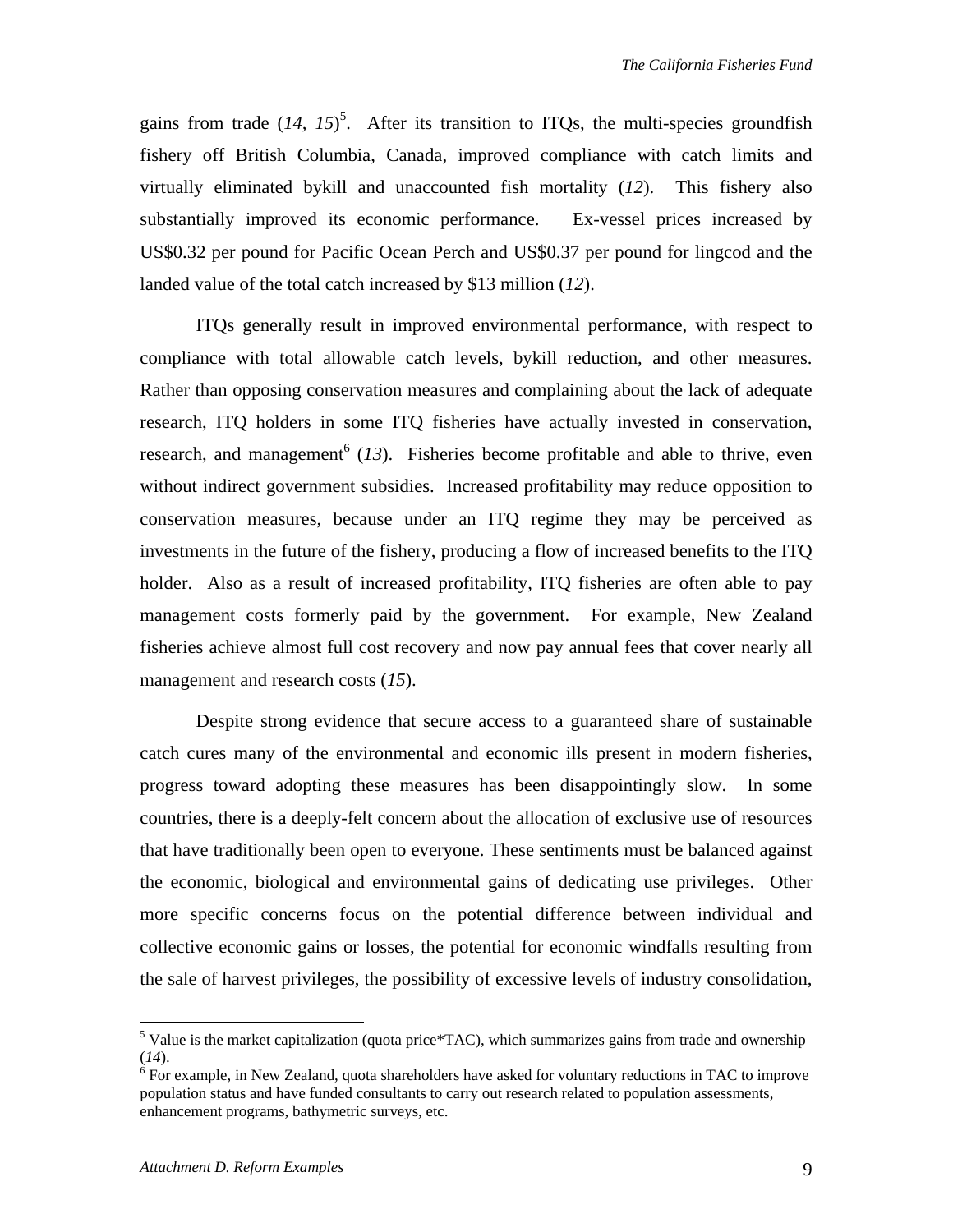and, related to all this, perceived inequitable distribution of harvest privileges. However, both theory and experience shows that it is possible to design programs in such a way to adequately address these concerns. For example, Alaskan fishermen insisted on a requirement that ITQ holders be on board the vessel to prevent a fishery dominated by "absentee landlords". They also implemented a cap on the maximum amount of ITQ that an individual or firm can accumulate (one percent of the allowable catch) to prevent a large change from a fleet dominated by small businesses to one dominated by large firms. In *Sharing the Fish,* the National Academy of Sciences recommended ways to allocate ITQs more fairly and to address other concerns (*13*). But fear of change and deeply held concerns, coupled with a lack of funding for education, consensus building, and implementation, continue to block the road to a more rational way of managing precious marine resources. This applies especially to less developed countries which, in addition to the above, face the difficulties of limited alternative employment opportunities, inadequate financial resources, and in many cases, the lack of administrative and fisheries management capacity and infrastructure.

### Literature Cited

- 1. D. Pauly, V. Christensen, J. Dalsgaard, R. Froese, F. Torres Jr., *Science* **279**, 860 (1998).
- 2. R. Arnason. 1991. "Efficient Management of Ocean Fisheries", *European Economic Review* 35: 408-17.
- 3. W. Schrank, R. Arnason and R. Hannesson, *The Cost of Fisheries Management*, Ashgate Aldershot (2003).
- 4. Food and Agriculture Organization Fisheries Department, *The State of World Fisheries and Aquaculture 2002* (FAO Publication, 2002; http://www.fao.org/docrep/005/y7300e/y7300e00.htm).
- 5. PEW Oceans Commission, *America's Living Oceans: Charting a Course for Sea Change* (PEW report, 2003; http://www.pewoceans.org/oceans/index.asp).
- 6. M. Milazzo, "Subsidies in World Fisheries: A Reexamination" (World Bank Tech. Pap. No. 406, Fisheries Series, Washington D.C., 1998).
- 7. "Hard Facts, Hidden Problems: A Review of Current Data on Fishing Subsidies," (World Wildlife Fund Tech. Pap., 2001; http://www.worldwildlife.org/oceans/hard\_facts.pdf).
- 8. G. Hardin, *Science* **162** 1243 (1968).
- 9. *Afkoma Sjávarútvegs*, (Statistics Iceland, Reykjavik 2003).
- 10. J. Wilen in *Evolving Property Rights in Marine Fisheries* D. Leal, Ed. (PERC, Bozeman, in press) Prepared for PERC's 13<sup>th</sup> Political Economy Forum: Evolving Property Rights in Marine Fisheries, Big Sky Montana, March 21-24, 2002.